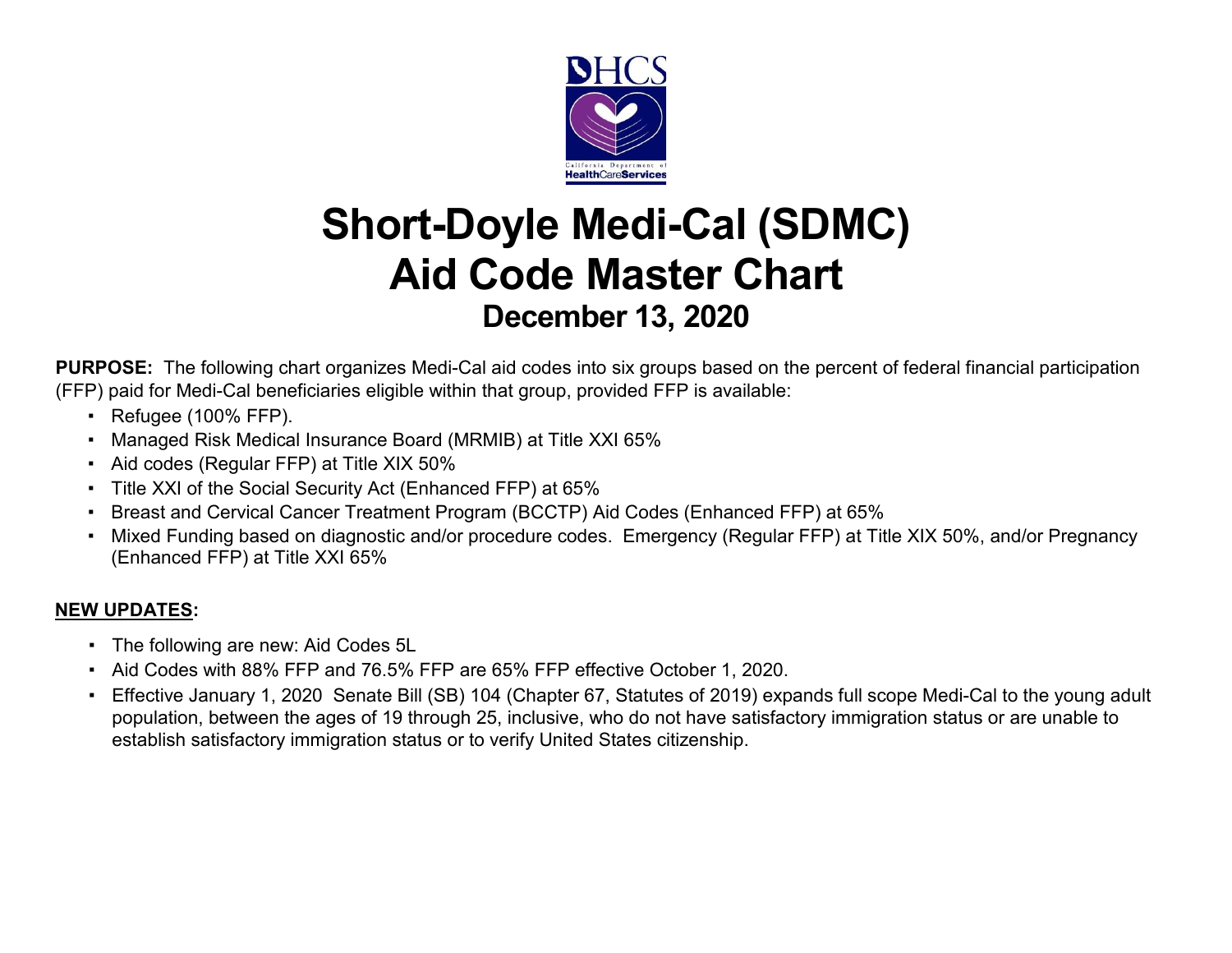| <b>Table of Contents</b>                                                                                 |  |
|----------------------------------------------------------------------------------------------------------|--|
|                                                                                                          |  |
|                                                                                                          |  |
| Restricted Scope Aid Codes Title XIX (EMERGENCY) FFP 50% and XXI (PREGNANCY) Enhanced FFP 65%  15        |  |
|                                                                                                          |  |
|                                                                                                          |  |
|                                                                                                          |  |
| State Children's Health Insurance Program (SCHIP) and Healthy Family Program (HEP) Title XXI 65% FFP  53 |  |
|                                                                                                          |  |
|                                                                                                          |  |
|                                                                                                          |  |
|                                                                                                          |  |
|                                                                                                          |  |
|                                                                                                          |  |
|                                                                                                          |  |
|                                                                                                          |  |
|                                                                                                          |  |
|                                                                                                          |  |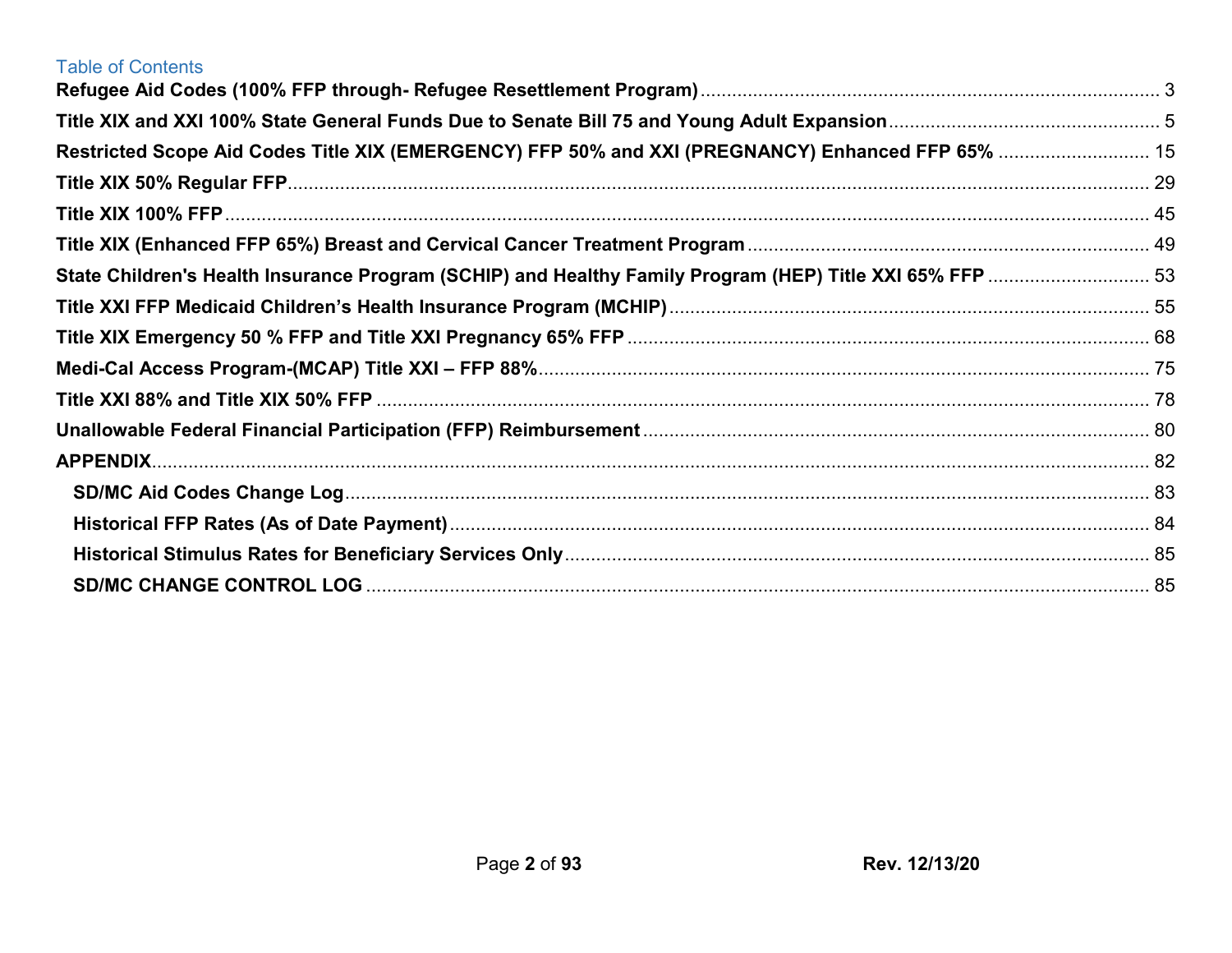# **Refugee Aid Codes (100% FFP through- Refugee Resettlement Program)**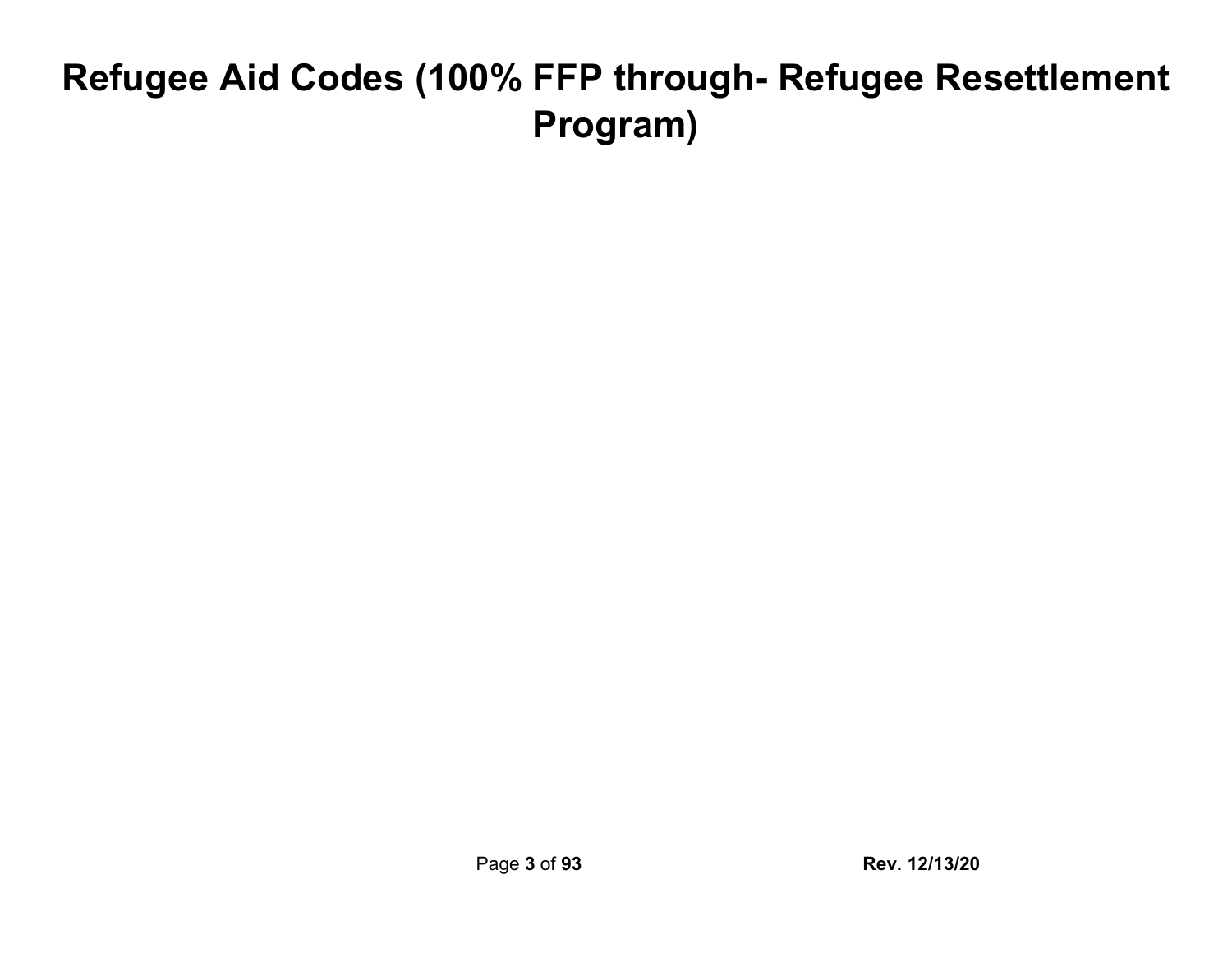|      | Refugee Aid Codes (100% FFP through-Refugee Resettlement Program)<br>These aid codes are funded by the Refugee Resettlement Program (not Title XIX or XXI) |            |                                                                                                                                                                                                                                                                                                                                                                                                                           | <b>Effective Dates</b> | <b>EPSDT</b> |            |       |                            |     |
|------|------------------------------------------------------------------------------------------------------------------------------------------------------------|------------|---------------------------------------------------------------------------------------------------------------------------------------------------------------------------------------------------------------------------------------------------------------------------------------------------------------------------------------------------------------------------------------------------------------------------|------------------------|--------------|------------|-------|----------------------------|-----|
| Code | <b>Benefits</b>                                                                                                                                            | <b>SOC</b> | <b>Program/Description</b>                                                                                                                                                                                                                                                                                                                                                                                                | <b>MHS</b>             | <b>MEG</b>   | <b>DMC</b> | SD/MC | <b>Inactive</b><br>in MEDS |     |
| 0A   | Full                                                                                                                                                       | No         | Refugee Cash Assistance. Covers all eligible refugees<br>during their first eight months in the United States,<br>including unaccompanied children who are not subject<br>to the eight-month limitation. This population is the<br>same as aid code 01, except that they are exempt from<br>grant reductions on behalf of the Assistance Payments<br>Demonstration Project/California Work Pays<br>Demonstration Project. | Yes                    | N/A          | Yes        |       |                            | Yes |
| 01   | Full                                                                                                                                                       | No         | Refugee Cash Assistance (FFP). Includes<br>unaccompanied children. Covers all eligible refugees<br>during their first eight months in the United States.<br>Unaccompanied children are not subject to the eighth-<br>month limitation provision.                                                                                                                                                                          | Yes                    | N/A          | Yes        |       |                            | Yes |
| 02   | Full                                                                                                                                                       | Y/N        | Refugee Medical Assistance/Entrant Medical<br>Assistance (FFP). Covers refugees and entrants who<br>need Medi-Cal and who do not qualify for or want cash<br>assistance.                                                                                                                                                                                                                                                  | Yes                    | N/A          | Yes        |       |                            | Yes |
| 08   | Full                                                                                                                                                       | <b>No</b>  | Entrant Cash Assistance (ECA). Covers<br>Cuban/Haitian entrants during their first eight months<br>in the United States who are receiving ECA benefits,<br>including unaccompanied children who are not subject<br>to the eight-month provision.                                                                                                                                                                          | Yes                    | N/A          | Yes        |       |                            | Yes |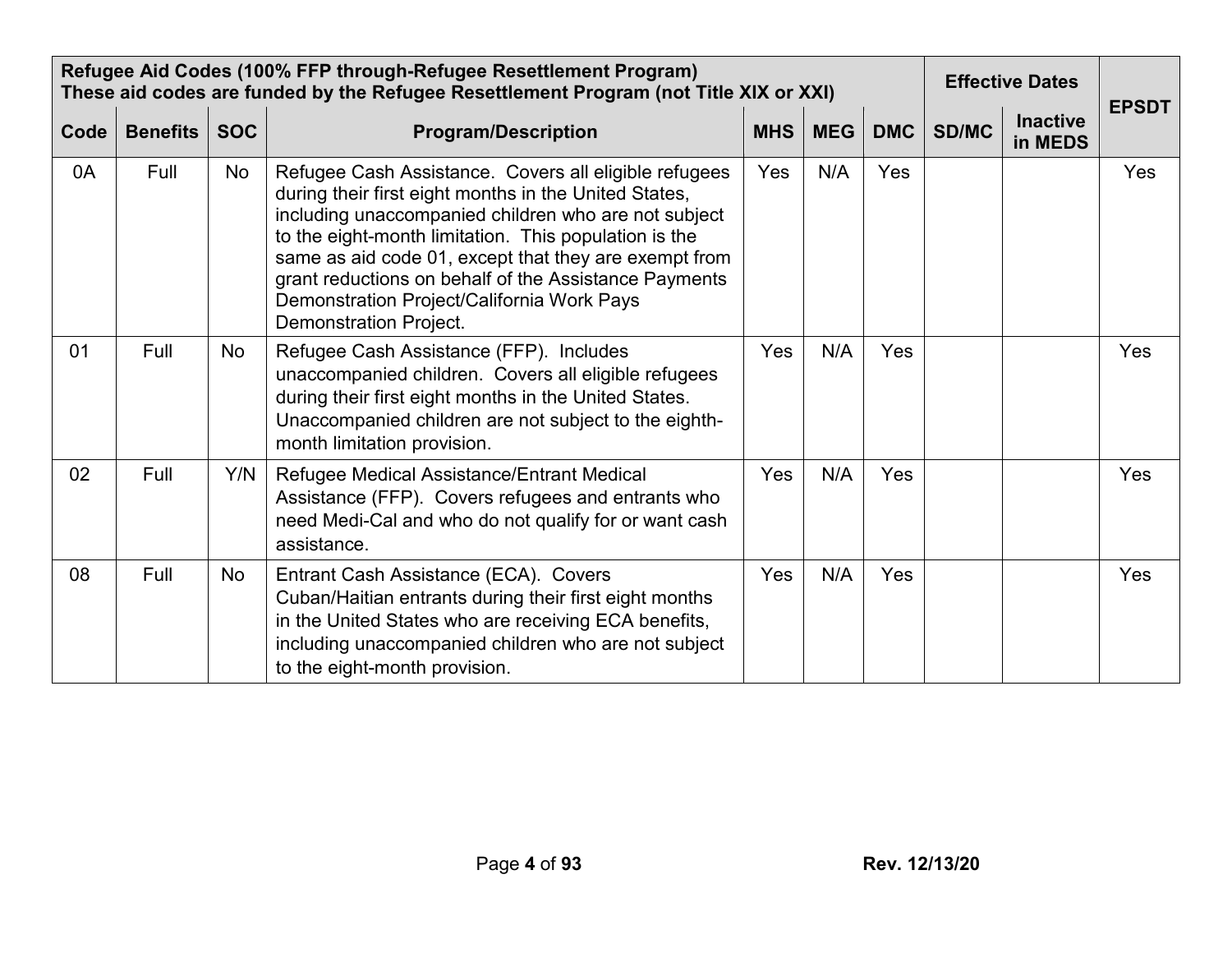# <span id="page-4-0"></span>**Title XIX and XXI 100% State General Funds Due to Senate Bill 75 and Young Adult Expansion (under 26 years of age)**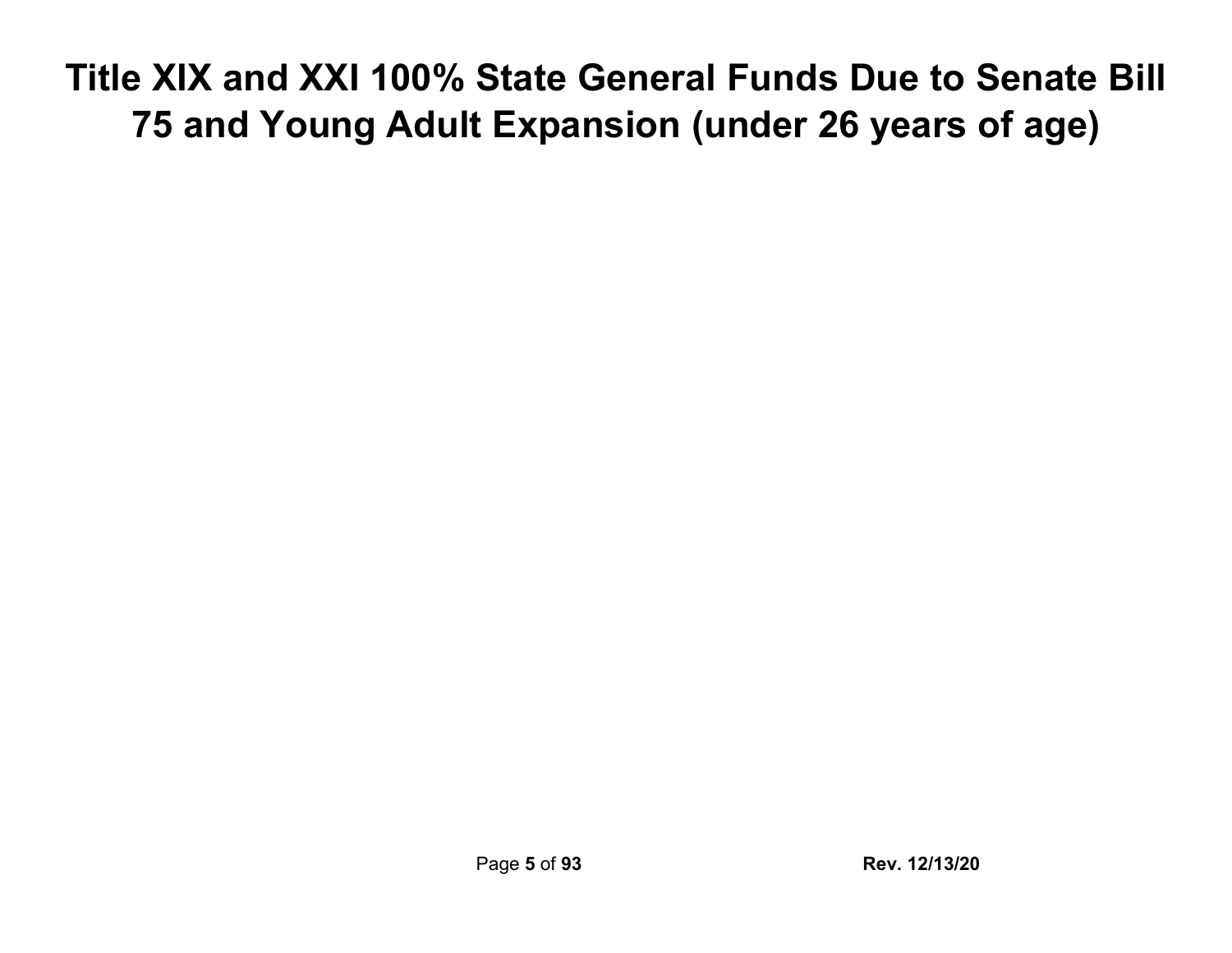|                | Title XIX and XXI 100% State General Funds (SB75) |            |                                                                                                                                                                                                                                                                                                  |            |            |            |             |              | <b>Effective Dates</b>               |              |
|----------------|---------------------------------------------------|------------|--------------------------------------------------------------------------------------------------------------------------------------------------------------------------------------------------------------------------------------------------------------------------------------------------|------------|------------|------------|-------------|--------------|--------------------------------------|--------------|
| Code           | <b>Benefits</b>                                   | <b>SOC</b> | <b>Program/Description</b>                                                                                                                                                                                                                                                                       | <b>MHS</b> | <b>MEG</b> | <b>DMC</b> | <b>SB75</b> | <b>SD/MC</b> | <b>Inactive</b><br>in<br><b>MEDS</b> | <b>EPSDT</b> |
| G <sub>5</sub> | Full                                              | <b>No</b>  | <b>Juvenile County Ward Program</b><br>(JCWP) (Title XIX). Limited to all<br>covered inpatient hospital and<br>inpatient mental health services<br>only, for juvenile inmates in county<br>correctional facilities who receive<br>those services off the grounds of<br>the correctional facility | Yes        | Other      | <b>No</b>  | 5/1/16      |              |                                      | Yes          |
| G7             | Full                                              | Yes        | JCWP (Title XIX). Limited to all<br>covered inpatient hospital and<br>inpatient mental health services<br>only, for juvenile inmates in county<br>correctional facilities who receive<br>those services off the grounds of<br>the correctional facility.                                         | Yes        | Other      | <b>No</b>  |             |              |                                      | Yes          |
| J <sub>1</sub> | Full                                              | <b>No</b>  | <b>County Compassionate</b><br><b>Release/Medical Probation</b><br>(CCRP/CMPP) (Title XIX).<br>Recipients eligible for all covered<br>Medi-Cal services.                                                                                                                                         | Yes        | Other      | Yes        |             |              |                                      | Yes          |
| J2             | Full                                              | Yes        | CCRP/CMPP (Title XIX).<br>Recipients eligible for all covered<br>Medi-Cal services.                                                                                                                                                                                                              | Yes        | Other      | Yes        |             |              |                                      | Yes          |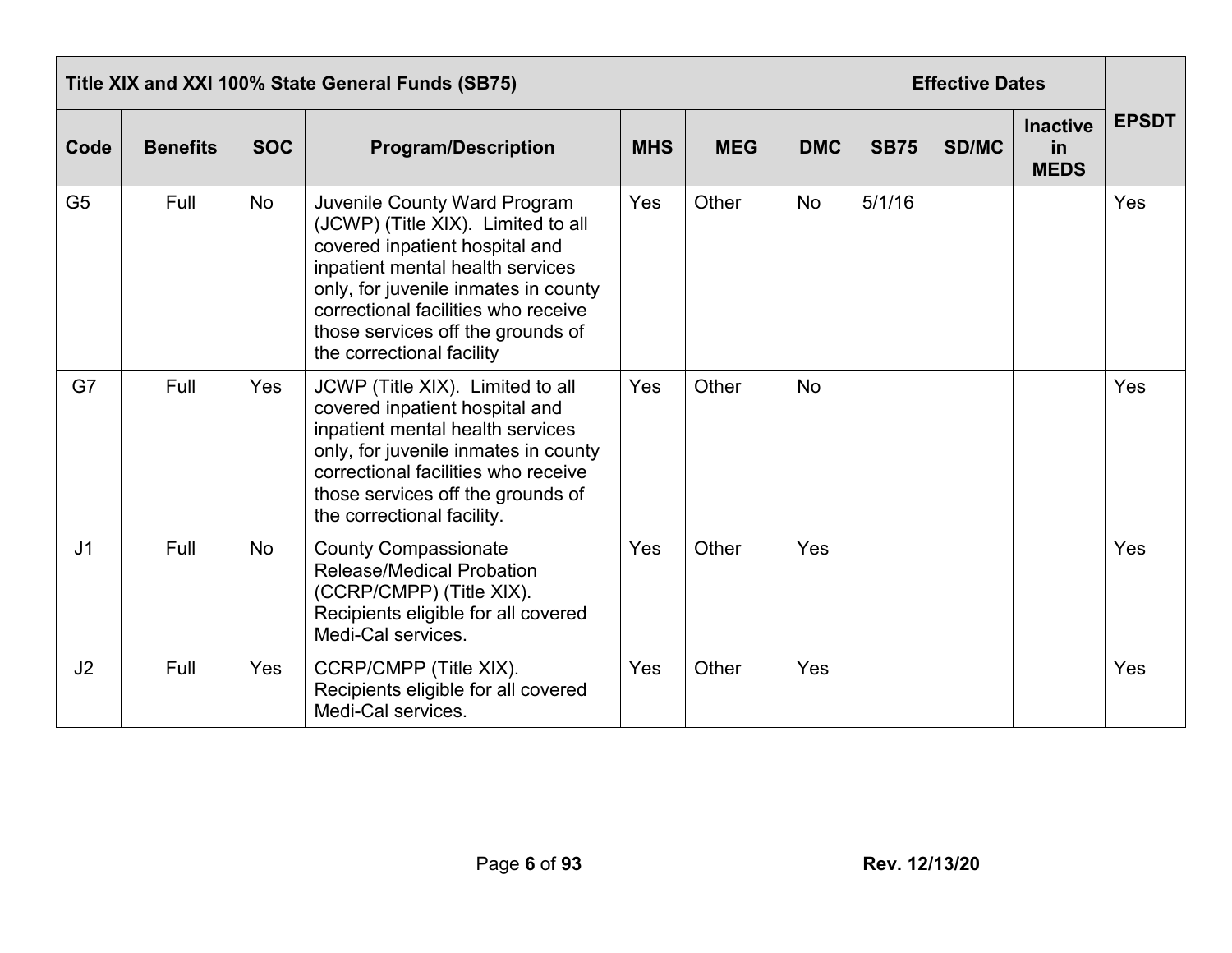|                | Title XIX and XXI 100% State General Funds (SB75) |            |                                                                                                                                                                                                                   |            |              |            |             |       | <b>Effective Dates</b>               |              |
|----------------|---------------------------------------------------|------------|-------------------------------------------------------------------------------------------------------------------------------------------------------------------------------------------------------------------|------------|--------------|------------|-------------|-------|--------------------------------------|--------------|
| Code           | <b>Benefits</b>                                   | <b>SOC</b> | <b>Program/Description</b>                                                                                                                                                                                        | <b>MHS</b> | <b>MEG</b>   | <b>DMC</b> | <b>SB75</b> | SD/MC | <b>Inactive</b><br>in<br><b>MEDS</b> | <b>EPSDT</b> |
| J7             | Full                                              |            | CCRP/CMPP (Title XIX), SOC for<br>disabled not on supplemental<br>security income (SSI) recipients<br>who reside in LTC facilities.<br>Recipients eligible for all Medi-Cal<br>covered LTC services only.         | Yes        | Other        | <b>No</b>  |             |       |                                      | Yes          |
| M <sub>3</sub> | Full                                              | <b>No</b>  | Title XIX. Parents/caretaker<br>relatives. Provides full-scope, no-<br>cost Medi-Cal coverage to<br>citizens/lawfully present<br>parent/caretaker relatives with<br>income at or below 109 percent of<br>the FPL. | Yes        | Other        | Yes        | 5/1/16      |       |                                      | Yes          |
| M <sub>5</sub> | Full                                              | <b>No</b>  | Title XXI. Children ages 6 to 19.<br>Provides full-scope, no-cost Medi-<br>Cal coverage to citizens/lawfully<br>present children with family income<br>of 108 up to and including 133<br>percent of the FPL.      | Yes        | <b>MCHIP</b> | Yes        | 5/1/16      |       |                                      | Yes          |
| M <sub>7</sub> | Full                                              | No         | Title XIX. Pregnant women.<br>Provides full-scope, no-cost Medi-<br>Cal coverage to citizens/lawfully<br>present pregnant women with<br>income at or below 60 percent of<br>the FPL.                              | Yes        | Other        | Yes        | 5/1/16      |       |                                      | Yes          |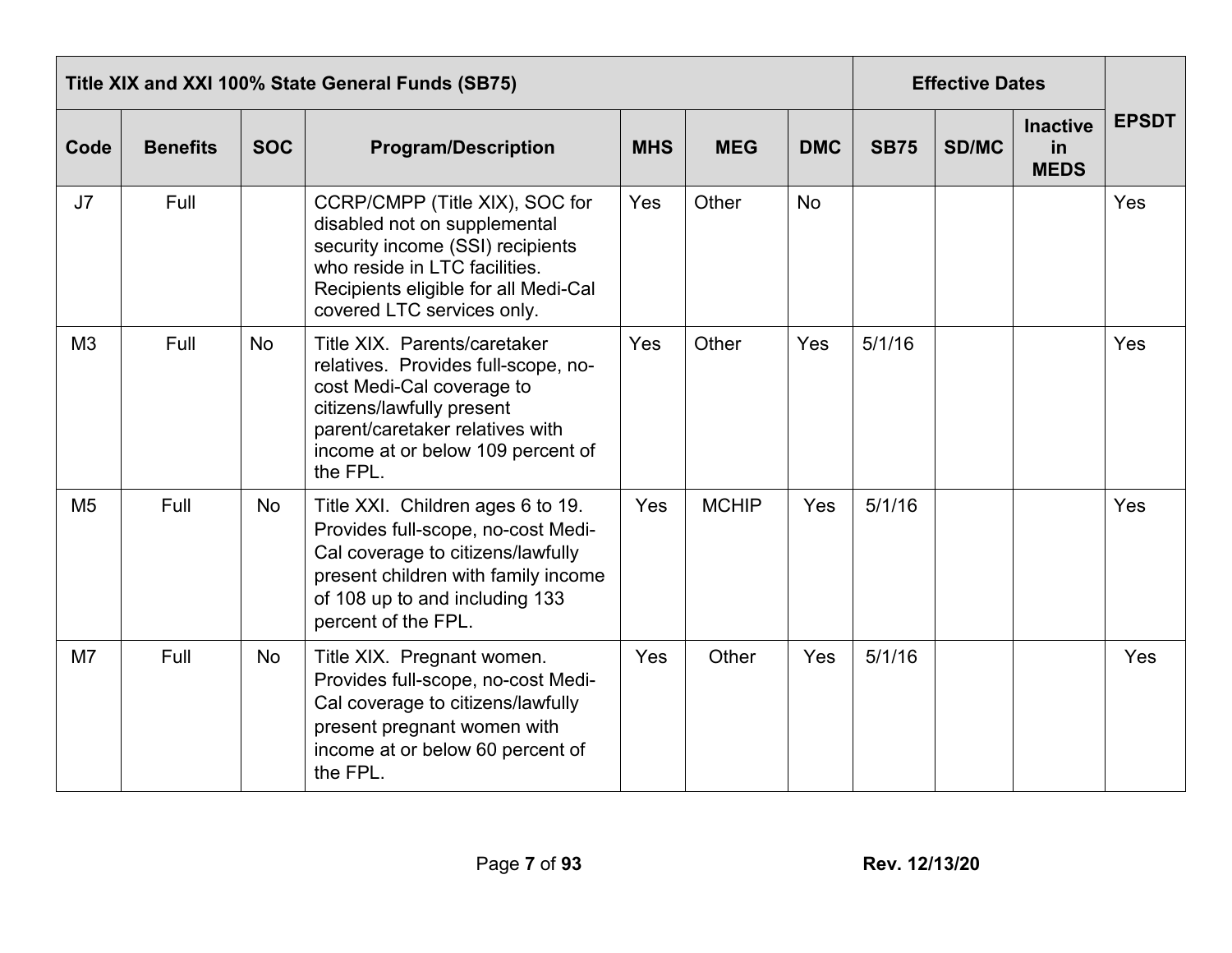|                | Title XIX and XXI 100% State General Funds (SB75) |            |                                                                                                                                                                                                                                                                                                                                                |            |            |            |             |              | <b>Effective Dates</b>               |              |  |
|----------------|---------------------------------------------------|------------|------------------------------------------------------------------------------------------------------------------------------------------------------------------------------------------------------------------------------------------------------------------------------------------------------------------------------------------------|------------|------------|------------|-------------|--------------|--------------------------------------|--------------|--|
| Code           | <b>Benefits</b>                                   | <b>SOC</b> | <b>Program/Description</b>                                                                                                                                                                                                                                                                                                                     | <b>MHS</b> | <b>MEG</b> | <b>DMC</b> | <b>SB75</b> | <b>SD/MC</b> | <b>Inactive</b><br>in<br><b>MEDS</b> | <b>EPSDT</b> |  |
| M <sub>9</sub> | Full                                              | No         | Title XIX. Pregnant women.<br>Provides family planning,<br>pregnancy-related services,<br>including services for conditions<br>that may complicate the pregnancy,<br>postpartum services and<br>emergency services to<br>citizens/lawfully present pregnant<br>women with income at 60 to 213<br>percent of the FPL with no age<br>limitation. | Yes        | Other      | Yes        | 5/1/16      |              |                                      | Yes          |  |
| P <sub>5</sub> | Full                                              | No         | Title XIX. Children ages 6 to 19.<br>Provides full-scope, no-cost<br>Medi-Cal coverage with income<br>at or below 133 percent of the<br>FPL.                                                                                                                                                                                                   | Yes        | Other      | Yes        | 5/1/16      |              |                                      | Yes          |  |
| P <sub>7</sub> | Full                                              | <b>No</b>  | Title XIX. Children ages 1 to 6.<br>Provides full-scope, no-cost<br>Medi-Cal coverage with income<br>at or below 142 percent of the<br>FPL.                                                                                                                                                                                                    | Yes        | Other      | Yes        | 5/1/16      |              |                                      | Yes          |  |
| P <sub>9</sub> | Full                                              | <b>No</b>  | Title XIX. Infants up to 1 year of<br>age. Provides full-scope, no-cost<br>Medi-Cal coverage with income at<br>or below 208 percent of the FPL.                                                                                                                                                                                                | Yes        | Other      | Yes        | 5/1/16      |              |                                      | Yes          |  |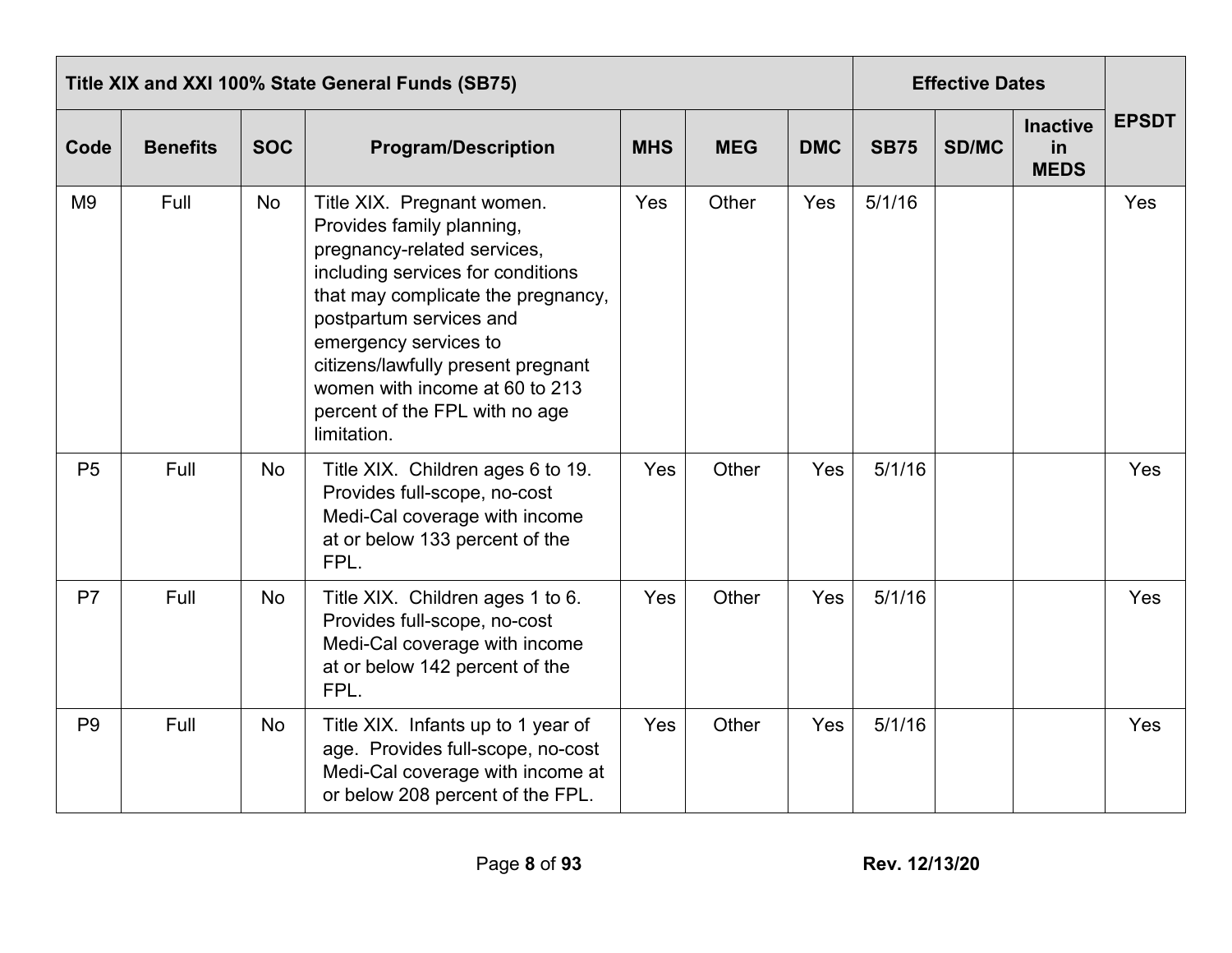|      | Title XIX and XXI 100% State General Funds (SB75) |            |                                                                                                                                                                                                        |            |                 |            |             | <b>Effective Dates</b> |                                      |              |
|------|---------------------------------------------------|------------|--------------------------------------------------------------------------------------------------------------------------------------------------------------------------------------------------------|------------|-----------------|------------|-------------|------------------------|--------------------------------------|--------------|
| Code | <b>Benefits</b>                                   | <b>SOC</b> | <b>Program/Description</b>                                                                                                                                                                             | <b>MHS</b> | <b>MEG</b>      | <b>DMC</b> | <b>SB75</b> | <b>SD/MC</b>           | <b>Inactive</b><br>in<br><b>MEDS</b> | <b>EPSDT</b> |
| 2H   | Full                                              | No         | Blind - Federal Poverty Level -<br>covers blind individuals in the FPL<br>for the Blind Program.                                                                                                       | Yes        | <b>Disabled</b> | Yes        | 5/1/16      |                        |                                      | Yes          |
| 23   | Full                                              | Y/N        | Blind - LTC                                                                                                                                                                                            | Yes        | Other           | Yes        | 5/1/16      |                        |                                      | Yes          |
| 24   | Full                                              | No         | $Blind - MN$                                                                                                                                                                                           | Yes        | Other           | Yes        | 5/1/16      |                        |                                      | Yes          |
| 27   | Full                                              | Yes        | Blind – MN, SOC                                                                                                                                                                                        | Yes        | Other           | Yes        | 5/1/16      |                        |                                      | Yes          |
| 3N   | Full                                              | No         | AFDC - Section 1931(b). Non-<br>CalWORKs.                                                                                                                                                              | Yes        | Other           | Yes        | 5/1/16      |                        |                                      | Yes          |
| 34   | Full                                              | No         | AFDC - MN                                                                                                                                                                                              | Yes        | Other           | Yes        | 5/1/16      |                        |                                      | Yes          |
| 37   | Full                                              | Yes        | AFDC – MN, SOC.                                                                                                                                                                                        | Yes        | Other           | Yes        | 5/1/16      |                        |                                      | Yes          |
| 39   | Full                                              | No         | Initial TMC (6 months). Provides<br>six months of coverage for those<br>discontinued from CalWORKs or<br>the Section 1931(b) program due to<br>increased earnings or increased<br>hours of employment. | Yes        | Other           | Yes        | 5/1/16      |                        |                                      | Yes          |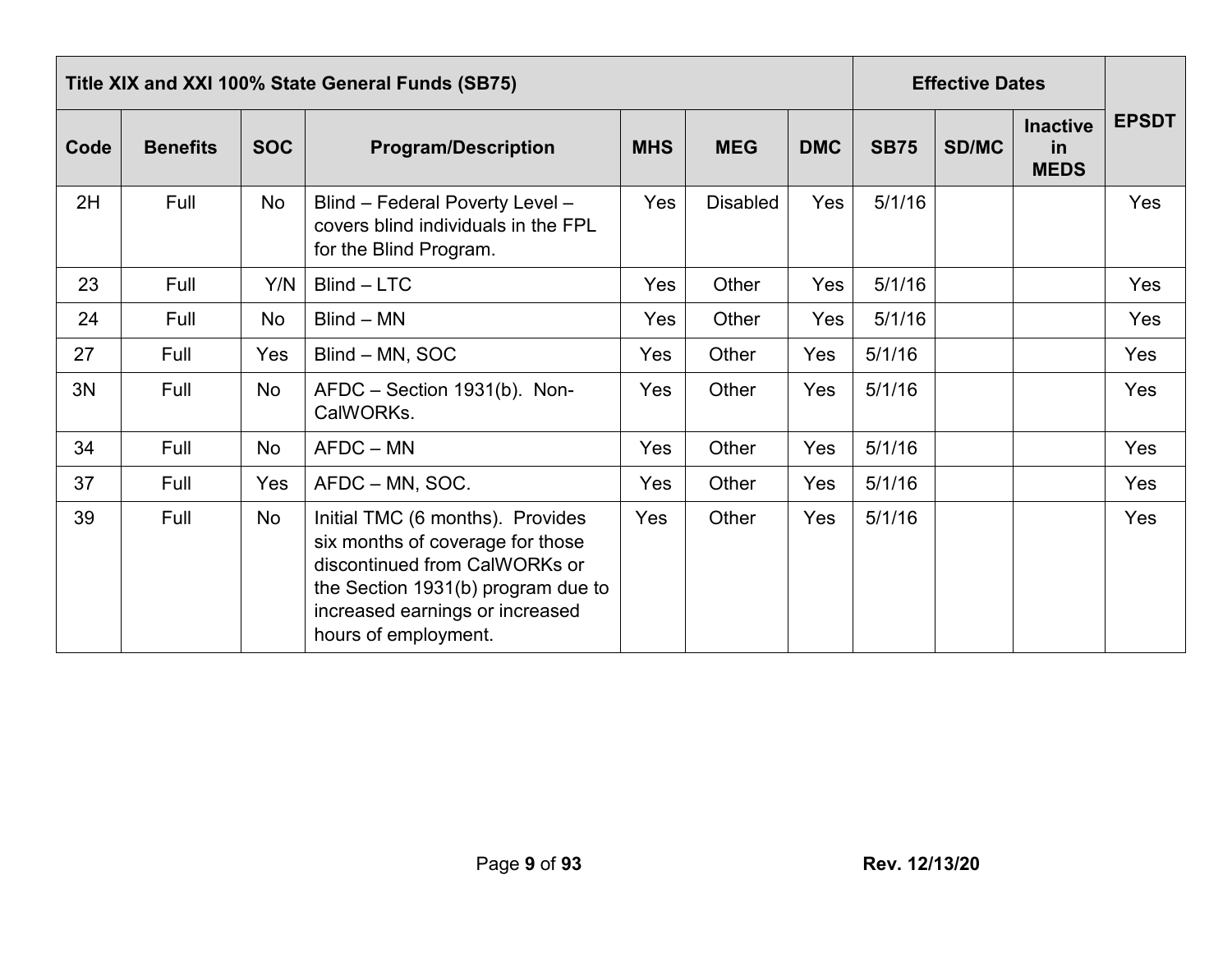|      | Title XIX and XXI 100% State General Funds (SB75)                                             |            |                                                                                                                                                                                                                                                                                                                                               |            |            |            |             |              | <b>Effective Dates</b>               |              |
|------|-----------------------------------------------------------------------------------------------|------------|-----------------------------------------------------------------------------------------------------------------------------------------------------------------------------------------------------------------------------------------------------------------------------------------------------------------------------------------------|------------|------------|------------|-------------|--------------|--------------------------------------|--------------|
| Code | <b>Benefits</b>                                                                               | <b>SOC</b> | <b>Program/Description</b>                                                                                                                                                                                                                                                                                                                    | <b>MHS</b> | <b>MEG</b> | <b>DMC</b> | <b>SB75</b> | <b>SD/MC</b> | <b>Inactive</b><br>in<br><b>MEDS</b> | <b>EPSDT</b> |
| 44   | Full<br>Prior SB75<br>Restricted<br>to<br>pregnancy-<br>related and<br>postpartum<br>services | No         | 213 Percent FPL Pregnant (Income<br>Disregard Program - Pregnant).<br>Provides eligible pregnant women<br>of any age with family planning,<br>pregnancy-related services,<br>including services for conditions<br>that may complicate the pregnancy,<br>and postpartum services if family<br>income is at or below 213 percent<br>of the FPL. | Yes        | Other      | Yes        | 5/1/16      |              |                                      | Yes          |
| 47   | Full                                                                                          | <b>No</b>  | 200 Percent FPL Infant (Income<br>Disregard Program - Infant).<br>Provides full Medi-Cal benefits to<br>eligible infants up to 1 year old or<br>continues beyond 1 year when<br>inpatient status, which began<br>before first birthday, continues and<br>family income is at or below 200<br>percent of the FPL.                              | Yes        | Other      | Yes        | 5/1/16      |              |                                      | Yes          |
| 54   | Full                                                                                          | <b>No</b>  | FMC Eligibility. Covers persons<br>discontinued from CalWORKs or<br>Section 1931(b) due to the<br>increased collection of<br>child/spousal support.                                                                                                                                                                                           | Yes        | Other      | Yes        | 5/1/16      |              |                                      | Yes          |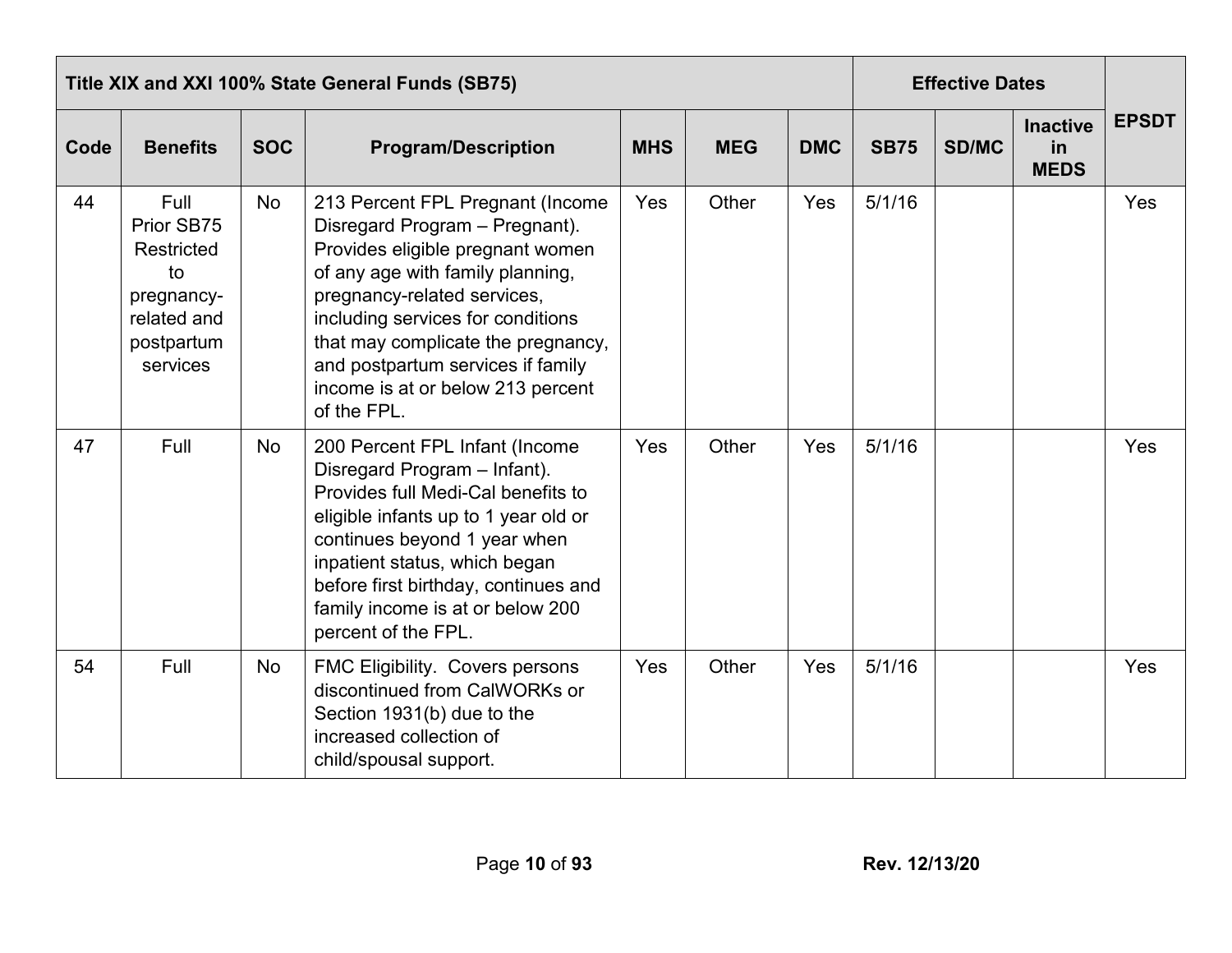<span id="page-10-0"></span>

|      | Title XIX and XXI 100% State General Funds (SB75) |            |                                                                                                                                                                                                                                                 |            |                 |            |             |              | <b>Effective Dates</b>               |              |  |  |
|------|---------------------------------------------------|------------|-------------------------------------------------------------------------------------------------------------------------------------------------------------------------------------------------------------------------------------------------|------------|-----------------|------------|-------------|--------------|--------------------------------------|--------------|--|--|
| Code | <b>Benefits</b>                                   | <b>SOC</b> | <b>Program/Description</b>                                                                                                                                                                                                                      | <b>MHS</b> | <b>MEG</b>      | <b>DMC</b> | <b>SB75</b> | <b>SD/MC</b> | <b>Inactive</b><br>in<br><b>MEDS</b> | <b>EPSDT</b> |  |  |
| 59   | Full                                              | No         | Continuing TMC (6 months).<br>Provides an additional six months<br>of TMC for beneficiaries who had<br>six months of initial TMC coverage<br>under aid code 39                                                                                  | Yes        | Other           | Yes        | 5/1/16      |              |                                      | Yes          |  |  |
| 6H   | Full                                              | No         | Disabled - FPL. Covers the<br>disabled in the A&D FPL program.                                                                                                                                                                                  | Yes        | <b>Disabled</b> | Yes        | 5/1/16      |              |                                      | Yes          |  |  |
| 63   | Full                                              | Y/N        | Disabled - LTC.                                                                                                                                                                                                                                 | Yes        | <b>Disabled</b> | Yes        | 5/1/16      |              |                                      | Yes          |  |  |
| 64   | Full                                              | No         | Disabled - MN.                                                                                                                                                                                                                                  | Yes        | <b>Disabled</b> | Yes        | 5/1/16      |              |                                      | Yes          |  |  |
| 67   | Full                                              | Yes        | Disabled - MN, SOC.                                                                                                                                                                                                                             | Yes        | <b>Disabled</b> | Yes        | 5/1/16      |              |                                      | Yes          |  |  |
| 7A   | Full                                              | <b>No</b>  | 100 Percent Child. Provides full<br>benefits to otherwise eligible<br>children, ages 6 to 19 or beyond<br>19 when inpatient status began<br>before the 19 <sup>th</sup> birthday and family<br>income is at or below 100 percent<br>of the FPL. | Yes        | Other           | Yes        | 5/1/16      |              |                                      | Yes          |  |  |
| 7J   | Full                                              | <b>No</b>  | CEC. Provides full-scope benefits<br>to children up to 19 years of age<br>who would otherwise lose their no<br>SOC Medi-Cal.                                                                                                                    | Yes        | Other           | Yes        | 5/1/16      |              |                                      | Yes          |  |  |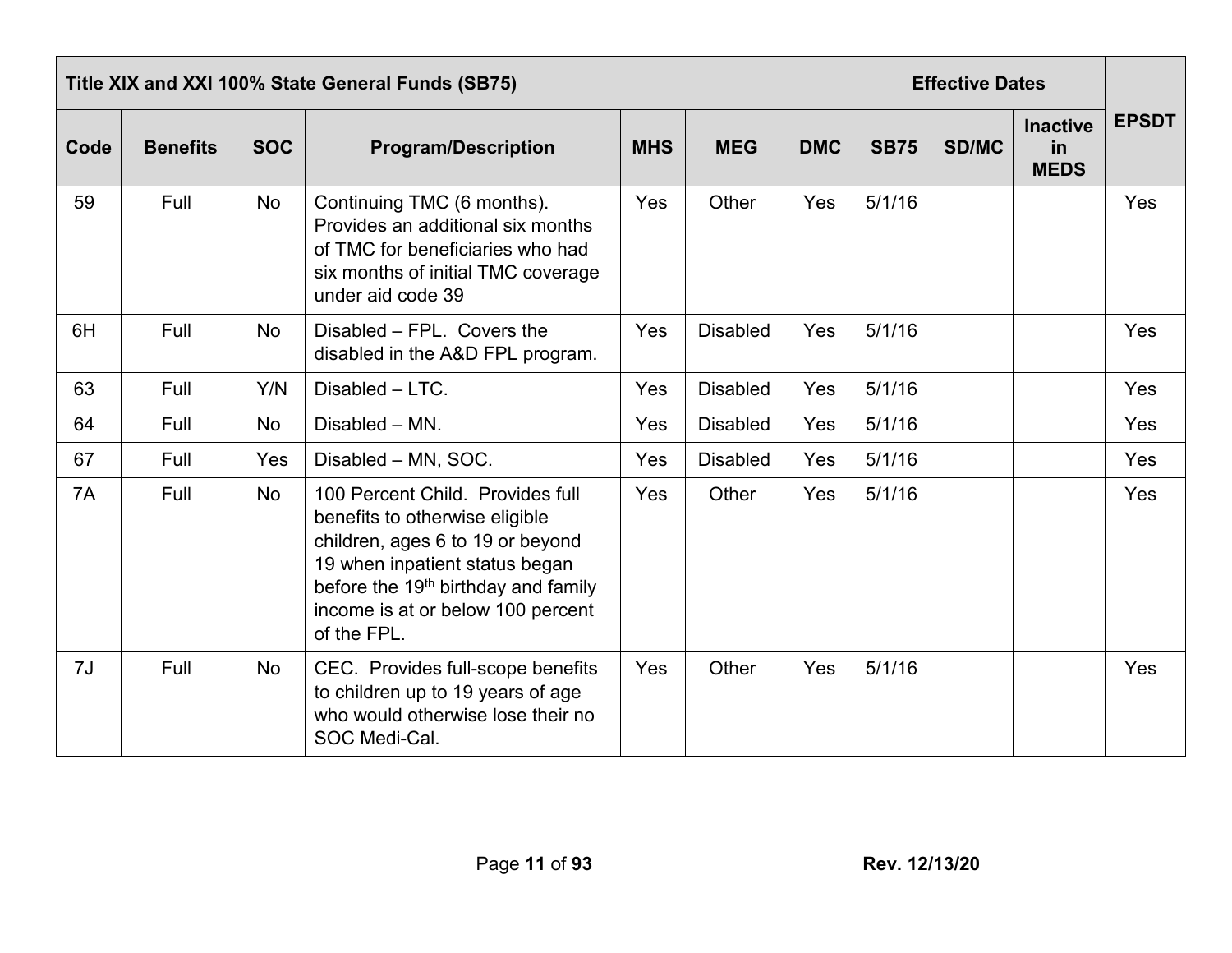|      | Title XIX and XXI 100% State General Funds (SB75) |            |                                                                                                                                                                                                                                                                                  |            |              |            |             |       | <b>Effective Dates</b>               |              |
|------|---------------------------------------------------|------------|----------------------------------------------------------------------------------------------------------------------------------------------------------------------------------------------------------------------------------------------------------------------------------|------------|--------------|------------|-------------|-------|--------------------------------------|--------------|
| Code | <b>Benefits</b>                                   | <b>SOC</b> | <b>Program/Description</b>                                                                                                                                                                                                                                                       | <b>MHS</b> | <b>MEG</b>   | <b>DMC</b> | <b>SB75</b> | SD/MC | <b>Inactive</b><br>in<br><b>MEDS</b> | <b>EPSDT</b> |
| 72   | Full                                              | <b>No</b>  | 133 Percent Program. Provides full<br>Medi-Cal benefits to eligible<br>children ages 1 up to 6 or beyond 6<br>years when inpatient status, which<br>began before 6th birthday,<br>continues and family income is at or<br>below 133 percent of the FPL.                          | Yes        | Other        | Yes        | 5/1/16      |       |                                      | Yes          |
| 7X   | Full                                              | No         | One-Month Medi-Cal to HF<br>Bridge.                                                                                                                                                                                                                                              | Yes        | <b>MCHIP</b> | Yes        | 5/1/16      |       |                                      | Yes          |
| 8P   | Full                                              | <b>No</b>  | 133 Percent Excess Property<br>Child. Provides full-scope Medi-<br>Cal benefits to eligible children<br>ages 1 up to 6 or beyond 6 years<br>when inpatient status, which began<br>before 6th birthday, continues, and<br>family income is at or below 133<br>percent of the FPL. | Yes        | <b>MCHIP</b> | Yes        | 5/1/16      |       |                                      | Yes          |
| 8R   | Full                                              | <b>No</b>  | 100 Percent Excess Property Child.<br>Provides full-scope benefits to<br>otherwise eligible children, ages 6<br>to 19 or beyond 19 when inpatient<br>status begins before the 19th<br>birthday and family income is at or<br>below 100 percent of the FPL.                       | Yes        | <b>MCHIP</b> | Yes        | 5/1/16      |       |                                      | Yes          |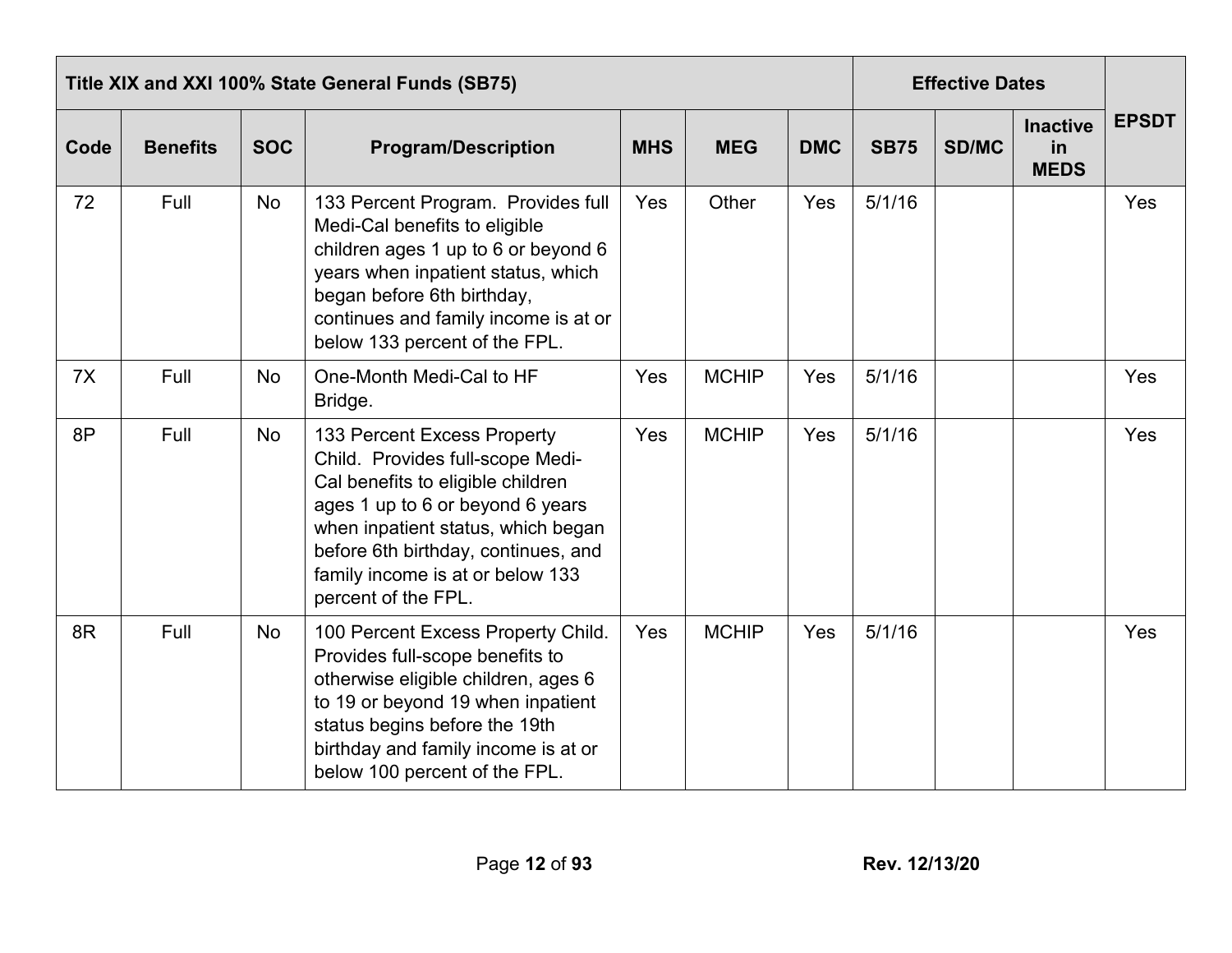|                | Title XIX and XXI 100% State General Funds (SB75) |            |                                                                                                                                                                                                                                                                                                                                     |            |              |            |             |              | <b>Effective Dates</b>               |              |  |  |
|----------------|---------------------------------------------------|------------|-------------------------------------------------------------------------------------------------------------------------------------------------------------------------------------------------------------------------------------------------------------------------------------------------------------------------------------|------------|--------------|------------|-------------|--------------|--------------------------------------|--------------|--|--|
| Code           | <b>Benefits</b>                                   | <b>SOC</b> | <b>Program/Description</b>                                                                                                                                                                                                                                                                                                          | <b>MHS</b> | <b>MEG</b>   | <b>DMC</b> | <b>SB75</b> | <b>SD/MC</b> | <b>Inactive</b><br>in<br><b>MEDS</b> | <b>EPSDT</b> |  |  |
| 82             | Full                                              | No         | MI-Child. Covers MI persons<br>under 21 who meet the eligibility<br>requirements of medical indigence.<br>Covers persons until the age of 22<br>who were in an institution for<br>mental disease before age 21.<br>Persons may continue to be eligible<br>under aid code 82 until age 22 if<br>they have filed for a State hearing. | Yes        | Other        | Yes        | 5/1/16      |              |                                      | Yes          |  |  |
| 83             | Full                                              | Yes        | MI-Child SOC. Covers MI<br>persons under 21 who meet the<br>eligibility requirements of MI.                                                                                                                                                                                                                                         | Yes        | Other        | Yes        | 5/1/16      |              |                                      | Yes          |  |  |
| T <sub>1</sub> | Full                                              | No         | OTLICP (Title XXI). Children ages<br>6 to 19 years. Provides full-scope,<br>no cost Medi-Cal benefits to<br>children whose family income is<br>above 160 up to and including 266<br>percent of the FPL. OTLICP<br>premiums apply.                                                                                                   | Yes        | <b>MCHIP</b> | Yes        | 5/1/16      |              |                                      | Yes          |  |  |
| T <sub>2</sub> | Full                                              | <b>No</b>  | OTLICP (Title XXI). Children ages<br>6 to 19 years. Provides full-scope,<br>no cost Medi-Cal benefits to<br>children whose family income is<br>above 133 up to and including 160<br>percent of the FPL.                                                                                                                             | Yes        | <b>MCHIP</b> | Yes        | 5/1/16      |              |                                      | Yes          |  |  |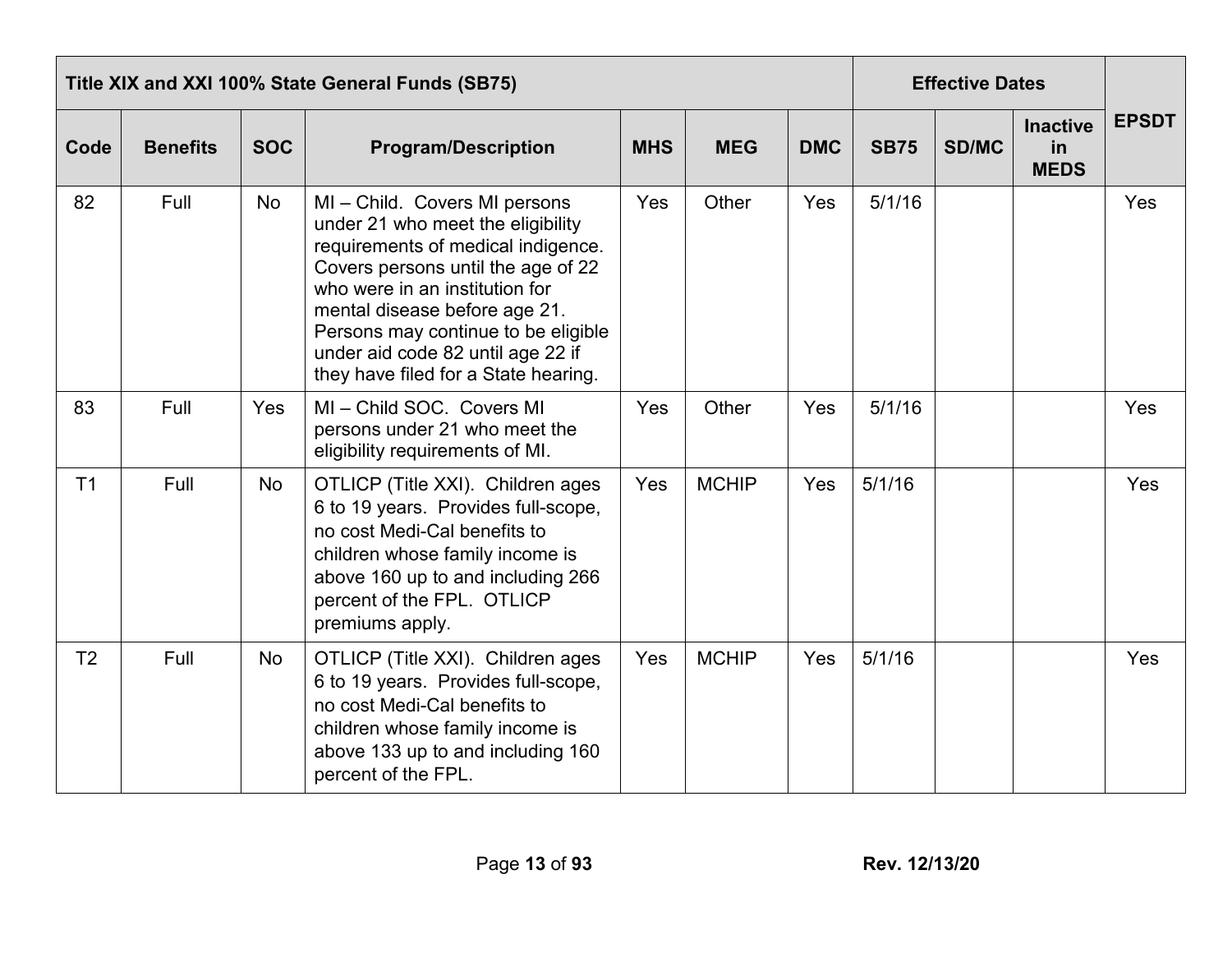|                | Title XIX and XXI 100% State General Funds (SB75) |            |                                                                                                                                                                                                                                  |            |              |            |             |              | <b>Effective Dates</b>               |              |
|----------------|---------------------------------------------------|------------|----------------------------------------------------------------------------------------------------------------------------------------------------------------------------------------------------------------------------------|------------|--------------|------------|-------------|--------------|--------------------------------------|--------------|
| Code           | <b>Benefits</b>                                   | <b>SOC</b> | <b>Program/Description</b>                                                                                                                                                                                                       | <b>MHS</b> | <b>MEG</b>   | <b>DMC</b> | <b>SB75</b> | <b>SD/MC</b> | <b>Inactive</b><br>in<br><b>MEDS</b> | <b>EPSDT</b> |
| T <sub>3</sub> | Full                                              | No         | OTLICP (Title XXI). Children ages<br>1 to 6 years. Provides full-scope,<br>no cost Medi-Cal benefits to<br>children whose family income is<br>above 160 up to and including 266<br>percent of the FPL. OTLICP<br>premiums apply. | Yes        | <b>MCHIP</b> | Yes        | 5/1/16      |              |                                      | Yes          |
| T4             | Full                                              | No         | OTLICP (Title XXI). Children ages<br>1 to 6 years. Provides full-scope,<br>no cost Medi-Cal benefits to<br>children whose family income is<br>above 142 up to and including 160<br>percent of the FPL.                           | Yes        | <b>MCHIP</b> | Yes        | 5/1/16      |              |                                      | Yes          |
| T <sub>5</sub> | Full                                              | No         | Infant up to 1 year. Provides full-<br>scope, no cost Medi-Cal benefits to<br>children whose family income is<br>above 208 up to and including 266<br>percent of the FPL.                                                        | Yes        | <b>MCHIP</b> | Yes        | 5/1/16      |              |                                      | Yes          |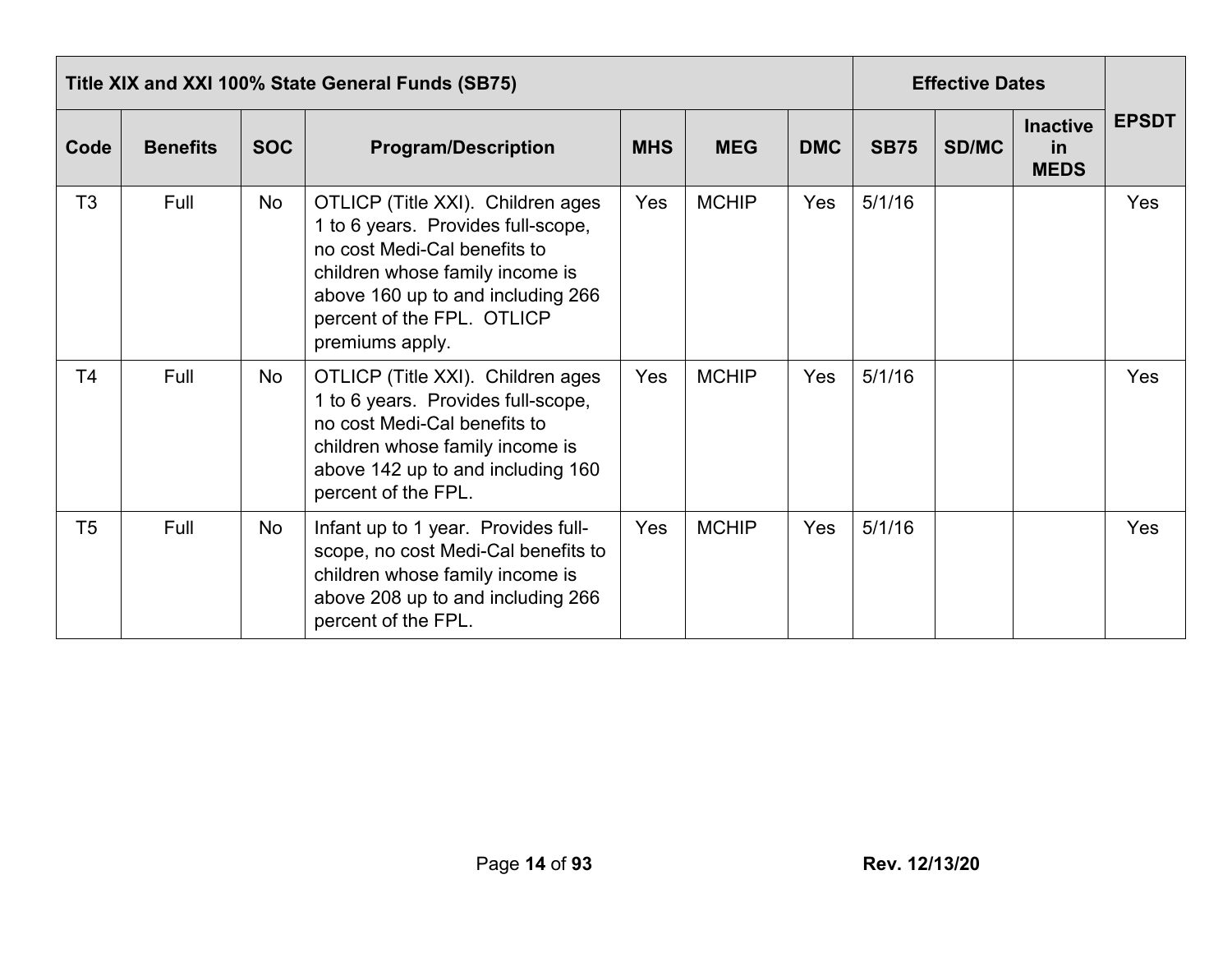## <span id="page-14-0"></span>**Restricted Scope Aid Codes Title XIX (EMERGENCY) FFP 50% and XXI (PREGNANCY) Enhanced FFP 65%**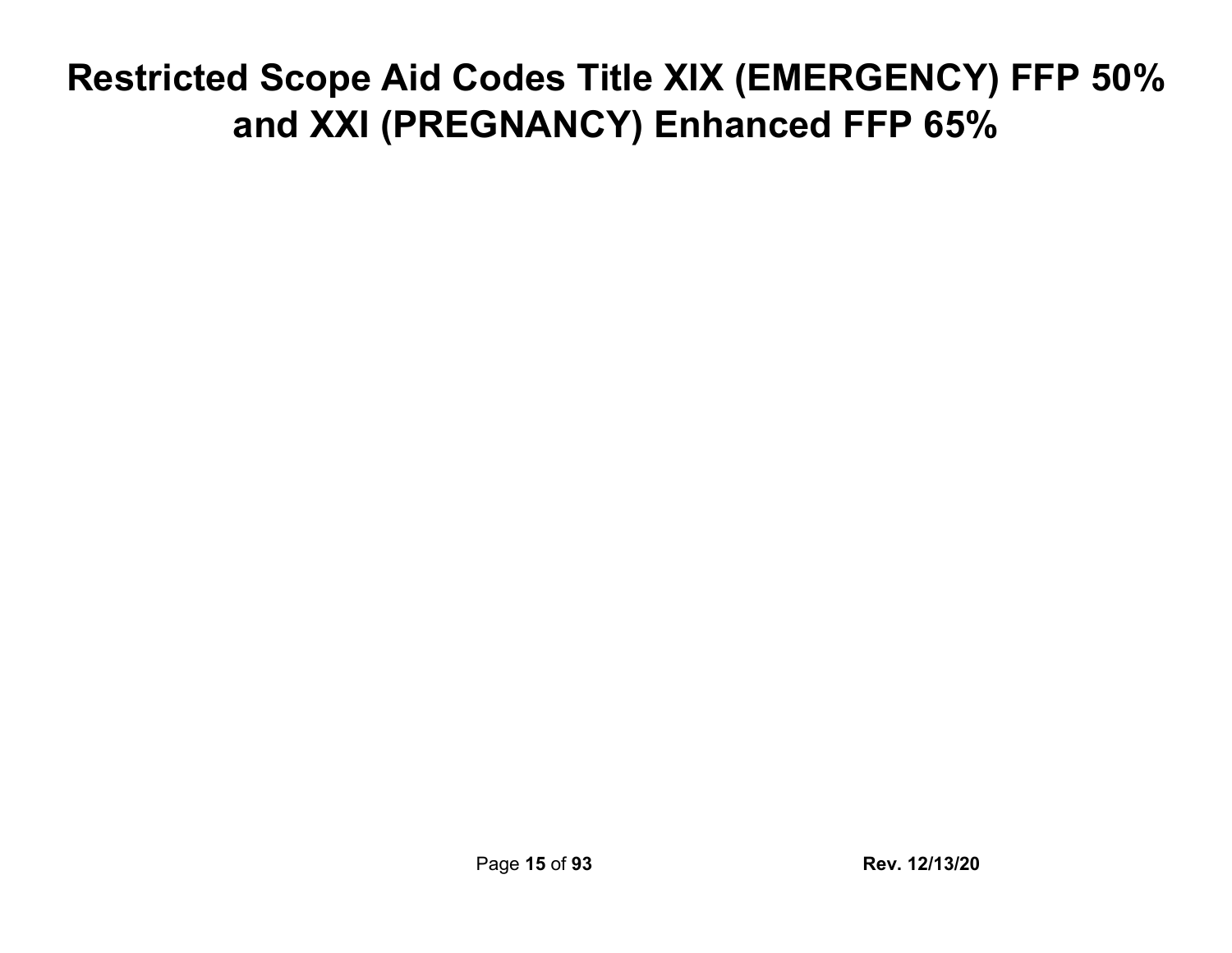|      | Title XIX (EMERGENCY) FFP 50% and XXI (PREGNANCY) Enhanced FFP 65%                    |            |                                                                                                                                                                                                                                                                                                                                                                                                           |            |            |            |       | <b>Effective Dates</b>               |              |
|------|---------------------------------------------------------------------------------------|------------|-----------------------------------------------------------------------------------------------------------------------------------------------------------------------------------------------------------------------------------------------------------------------------------------------------------------------------------------------------------------------------------------------------------|------------|------------|------------|-------|--------------------------------------|--------------|
| Code | <b>Benefits</b>                                                                       | <b>SOC</b> | <b>Program/Description</b>                                                                                                                                                                                                                                                                                                                                                                                | <b>MHS</b> | <b>MEG</b> | <b>DMC</b> | SD/MC | <b>Inactive</b><br>in<br><b>MEDS</b> | <b>EPSDT</b> |
| 3T   | Restricted to<br>pregnancy-<br>related,<br>postpartum<br>and<br>emergency<br>services | No         | Initial Transitional Medi-Cal (TMC). Provides six<br>months of coverage for eligible aliens without<br>satisfactory immigration status who have been<br>discontinued from Section 1931(b) due to<br>increased earnings from employment.<br>Provides pregnancy-related services, including<br>services for conditions that may complicate the<br>pregnancy, postpartum services and emergency<br>services. | <b>Yes</b> | Other      | <b>Yes</b> |       |                                      | No           |
| 3V   | Restricted to<br>pregnancy-<br>related,<br>postpartum<br>and<br>emergency<br>services | No         | AFDC - Section 1931(b) Non-CalWORKs.<br>Covers those eligible for the Section 1931(b)<br>program who do not have satisfactory<br>immigration status.<br>Provides pregnancy-related services, including<br>services for conditions that may complicate the<br>pregnancy, postpartum services and emergency<br>services.                                                                                    | Yes        | Other      | Yes        |       |                                      | No           |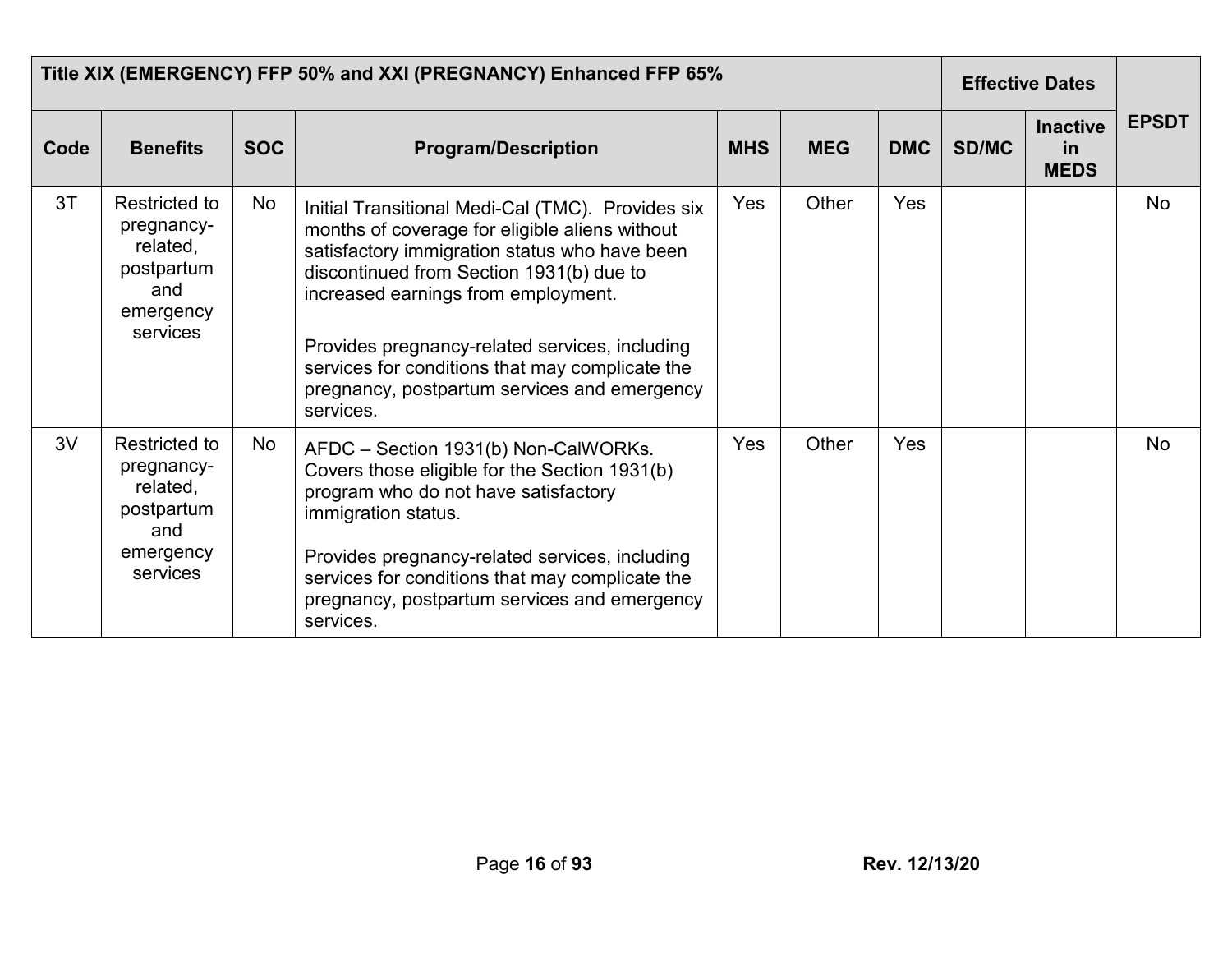|      |                                                                                                     | Title XIX (EMERGENCY) FFP 50% and XXI (PREGNANCY) Enhanced FFP 65%<br><b>Effective Dates</b> |                                                                                                                                                                                                                                                                                                                                                                                               |            |            |            |              |                                      |              |
|------|-----------------------------------------------------------------------------------------------------|----------------------------------------------------------------------------------------------|-----------------------------------------------------------------------------------------------------------------------------------------------------------------------------------------------------------------------------------------------------------------------------------------------------------------------------------------------------------------------------------------------|------------|------------|------------|--------------|--------------------------------------|--------------|
| Code | <b>Benefits</b>                                                                                     | <b>SOC</b>                                                                                   | <b>Program/Description</b>                                                                                                                                                                                                                                                                                                                                                                    | <b>MHS</b> | <b>MEG</b> | <b>DMC</b> | <b>SD/MC</b> | <b>Inactive</b><br>in<br><b>MEDS</b> | <b>EPSDT</b> |
| 48   | <b>Restricted to</b><br>family<br>planning,<br>pregnancy-<br>related, and<br>postpartum<br>services | <b>No</b>                                                                                    | 213 Percent FPL Pregnant OBRA (Income<br>Disregard Program - Pregnant OBRA).<br>Provides eligible pregnant aliens of any age<br>without satisfactory immigration status with<br>family planning, pregnancy-related services,<br>including services for conditions that may<br>complicate the pregnancy, and postpartum<br>services if family income is at or below 213<br>percent of the FPL. | Yes        | Other      | Yes        |              |                                      | <b>No</b>    |
| 58   | <b>Restricted to</b><br>pregnancy-<br>related,<br>postpartum<br>and<br>emergency<br>services        | Y/N                                                                                          | OBRA Aliens. Covers eligible aliens who do not<br>have satisfactory immigration status.<br>Provides pregnancy-related services, including<br>services for conditions that may complicate the<br>pregnancy, postpartum services and emergency<br>services.                                                                                                                                     | Yes        | Other      | Yes        |              |                                      | <b>No</b>    |
| 5F   | Restricted to<br>pregnancy-<br>related,<br>postpartum<br>and<br>emergency<br>services               | Y/N                                                                                          | OBRA Alien - Pregnant Woman. Covers eligible<br>pregnant alien women who do not have<br>satisfactory immigration status.<br>Provides pregnancy-related services, including<br>services for conditions that may complicate the<br>pregnancy, postpartum services and emergency<br>services.                                                                                                    | Yes        | Other      | Yes        |              |                                      | <b>No</b>    |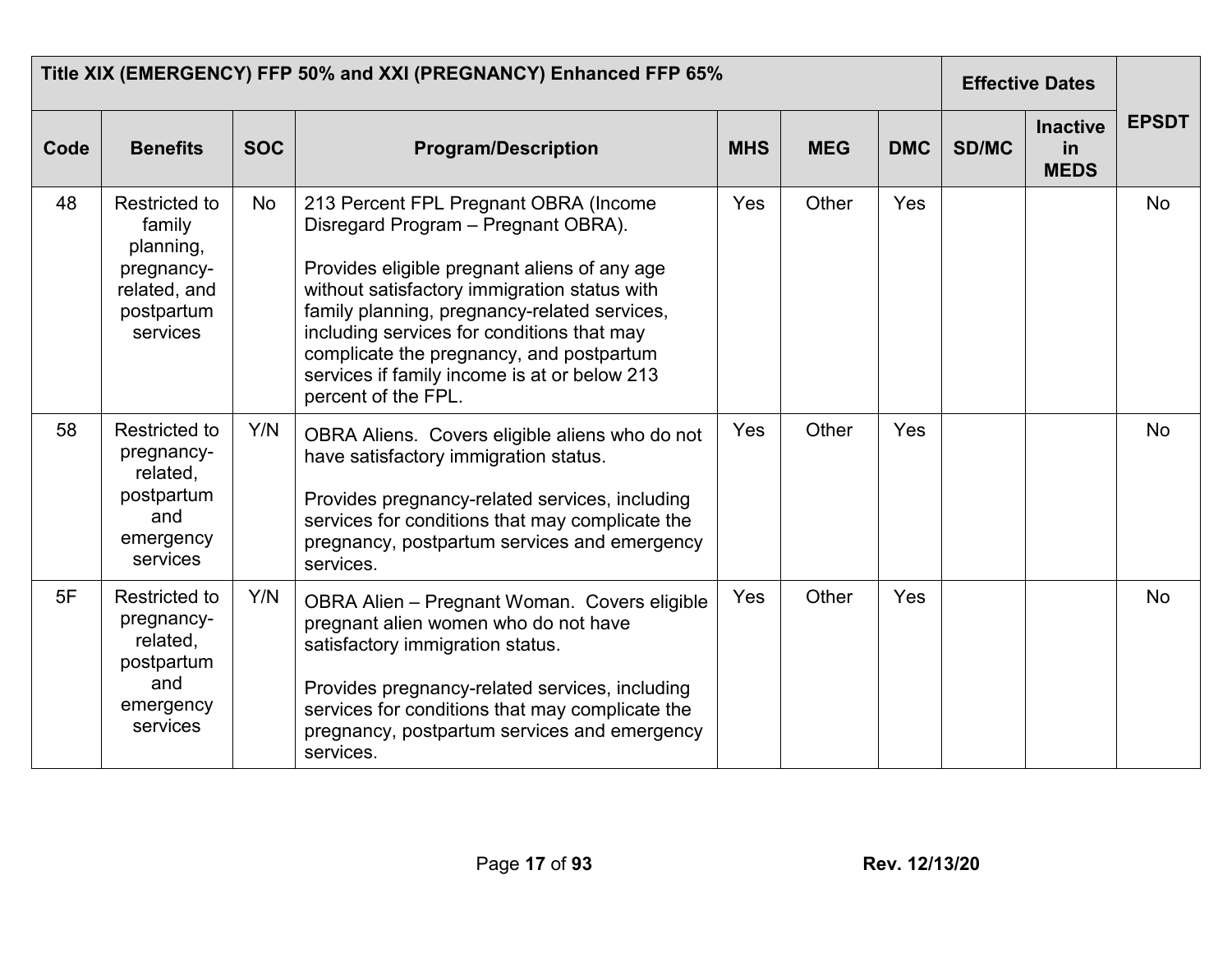|      | Title XIX (EMERGENCY) FFP 50% and XXI (PREGNANCY) Enhanced FFP 65%                           |            |                                                                                                                                                                                                                                                                                                                                                                                                                                                  |            |                 |            |              | <b>Effective Dates</b>               |              |
|------|----------------------------------------------------------------------------------------------|------------|--------------------------------------------------------------------------------------------------------------------------------------------------------------------------------------------------------------------------------------------------------------------------------------------------------------------------------------------------------------------------------------------------------------------------------------------------|------------|-----------------|------------|--------------|--------------------------------------|--------------|
| Code | <b>Benefits</b>                                                                              | <b>SOC</b> | <b>Program/Description</b>                                                                                                                                                                                                                                                                                                                                                                                                                       | <b>MHS</b> | <b>MEG</b>      | <b>DMC</b> | <b>SD/MC</b> | <b>Inactive</b><br>in<br><b>MEDS</b> | <b>EPSDT</b> |
| 5T   | Restricted to<br>pregnancy-<br>related.<br>postpartum<br>and<br>emergency<br>services        | No         | Continuing TMC. Provides an additional six<br>months of emergency services coverage for<br>those beneficiaries who received six months of<br>initial TMC coverage under aid code 3T.<br>Provides pregnancy-related services, including<br>services for conditions that may complicate the<br>pregnancy, postpartum services and emergency<br>services.                                                                                           | Yes        | Other           | Yes        |              |                                      | <b>No</b>    |
| 5W   | <b>Restricted to</b><br>pregnancy-<br>related.<br>postpartum<br>and<br>emergency<br>services | No         | Four-Month Continuing (FMC) Pregnancy and<br><b>Emergency Services Only. Provides four</b><br>months of pregnancy-related services, including<br>services for conditions that may complicate the<br>pregnancy, postpartum services, and emergency<br>services for aliens without satisfactory<br>immigration status who are no longer eligible for<br>Section 1931(b) due to the collection or<br>increased collection of child/spousal support. | Yes        | Other           | Yes        |              |                                      | No           |
| 6U   | <b>Restricted to</b><br>pregnancy-<br>related,<br>postpartum<br>and<br>emergency<br>services | <b>No</b>  | Restricted FPL - Disabled. Covers the disabled<br>in the A&D FPL program who do not have<br>satisfactory immigration status.<br>Provides pregnancy-related services, including<br>services for conditions that may complicate the<br>pregnancy, postpartum services and emergency<br>services.                                                                                                                                                   | Yes        | <b>Disabled</b> | Yes        |              |                                      | <b>No</b>    |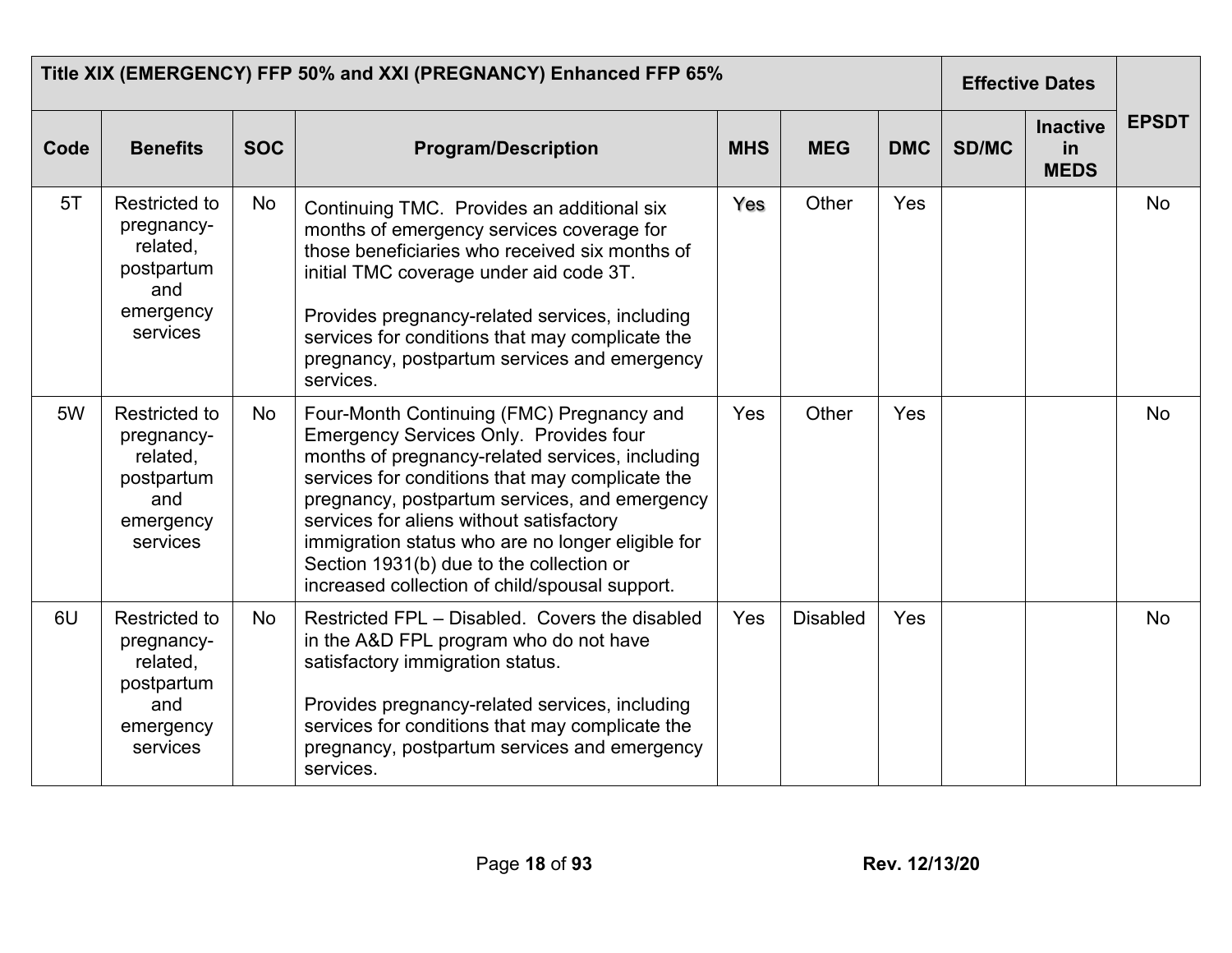|                | Title XIX (EMERGENCY) FFP 50% and XXI (PREGNANCY) Enhanced FFP 65%                           |            |                                                                                                                                                                                                                                                                                                                                                                                                                                            | <b>Effective Dates</b> |                 |            |       |                                      |              |
|----------------|----------------------------------------------------------------------------------------------|------------|--------------------------------------------------------------------------------------------------------------------------------------------------------------------------------------------------------------------------------------------------------------------------------------------------------------------------------------------------------------------------------------------------------------------------------------------|------------------------|-----------------|------------|-------|--------------------------------------|--------------|
| Code           | <b>Benefits</b>                                                                              | <b>SOC</b> | <b>Program/Description</b>                                                                                                                                                                                                                                                                                                                                                                                                                 | <b>MHS</b>             | <b>MEG</b>      | <b>DMC</b> | SD/MC | <b>Inactive</b><br>in<br><b>MEDS</b> | <b>EPSDT</b> |
| 7C             | <b>Restricted to</b><br>pregnancy-<br>related,<br>postpartum<br>and<br>emergency<br>services | No         | 100 Percent OBRA Child. Provides pregnancy-<br>related services, including services for<br>conditions that may complicate the pregnancy,<br>postpartum services and emergency services to<br>otherwise eligible children, without satisfactory<br>immigration status who are ages 6 to 19 or<br>beyond 19 when inpatient status begins before<br>the 19 <sup>th</sup> birthday and family income is at or<br>below 100 percent of the FPL. | Yes                    | Other           | Yes        |       |                                      | <b>No</b>    |
| C <sub>3</sub> | <b>Restricted to</b><br>pregnancy-<br>related,<br>postpartum<br>and<br>emergency<br>services | No         | <b>OBRA Aliens and Unverified Citizens. Covers</b><br>eligible aliens who do not have satisfactory<br>immigration status and unverified citizens.<br>Blind - MN.<br>Provides pregnancy-related services,<br>including services for conditions that may<br>complicate the pregnancy, postpartum<br>services and emergency services.                                                                                                         | Yes                    | <b>Disabled</b> | Yes        |       |                                      | <b>No</b>    |
| C <sub>4</sub> | <b>Restricted to</b><br>pregnancy-<br>related,<br>postpartum<br>and<br>emergency<br>services | Yes        | <b>OBRA Aliens and Unverified Citizens. Covers</b><br>eligible aliens who do not have satisfactory<br>immigration status and unverified citizens.<br>Blind - MN, SOC.<br>Provides pregnancy-related services,<br>including services for conditions that may<br>complicate the pregnancy, postpartum<br>services and emergency services.                                                                                                    | Yes                    | <b>Disabled</b> | Yes        |       |                                      | <b>No</b>    |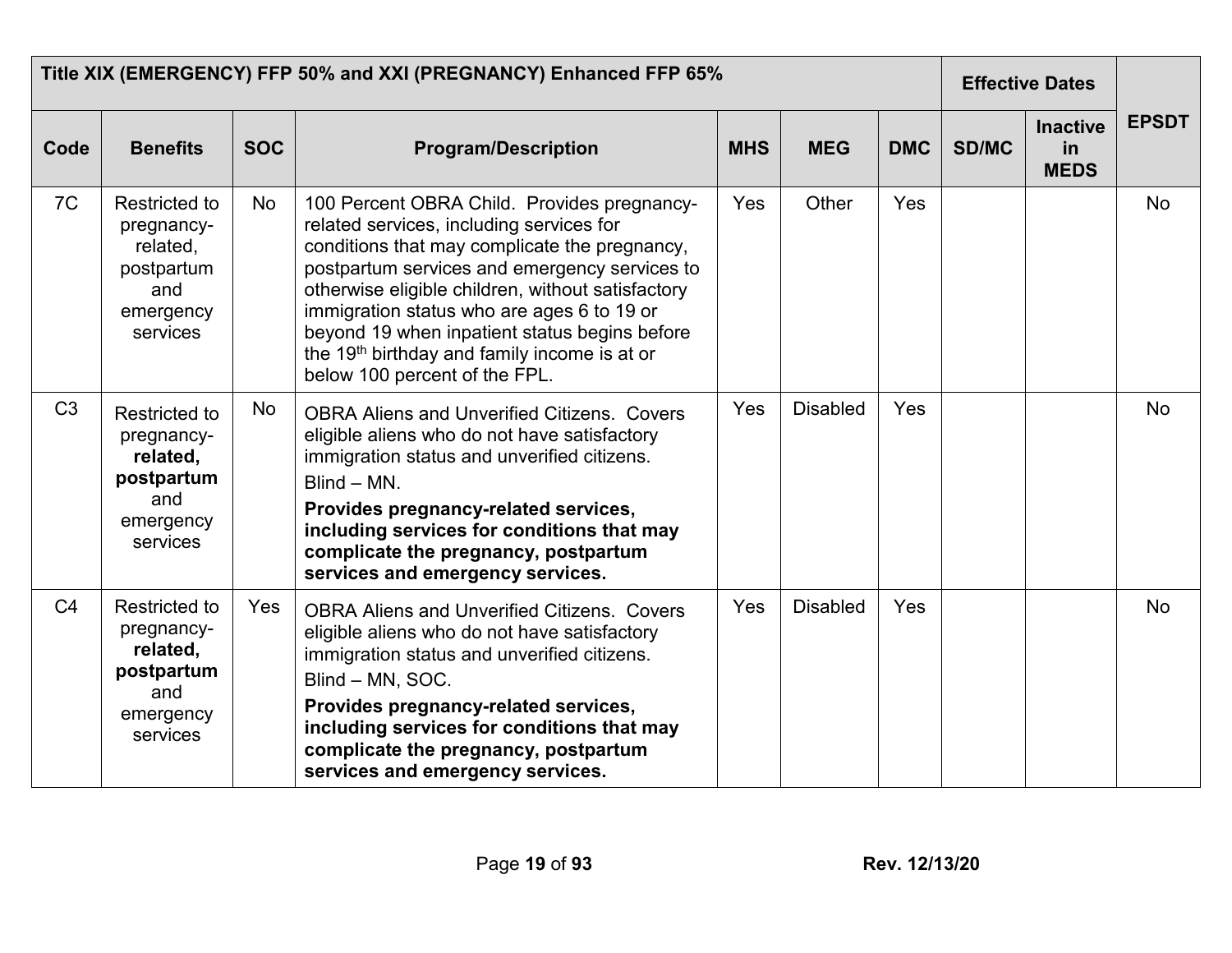| Title XIX (EMERGENCY) FFP 50% and XXI (PREGNANCY) Enhanced FFP 65% |                                                                                              |            |                                                                                                                                                                                                                                                                                                                                                                                   |            |                 |            |              | <b>Effective Dates</b>                      |              |
|--------------------------------------------------------------------|----------------------------------------------------------------------------------------------|------------|-----------------------------------------------------------------------------------------------------------------------------------------------------------------------------------------------------------------------------------------------------------------------------------------------------------------------------------------------------------------------------------|------------|-----------------|------------|--------------|---------------------------------------------|--------------|
| Code                                                               | <b>Benefits</b>                                                                              | <b>SOC</b> | <b>Program/Description</b>                                                                                                                                                                                                                                                                                                                                                        | <b>MHS</b> | <b>MEG</b>      | <b>DMC</b> | <b>SD/MC</b> | <b>Inactive</b><br><b>in</b><br><b>MEDS</b> | <b>EPSDT</b> |
| C <sub>5</sub>                                                     | <b>Restricted to</b><br>pregnancy-<br>related,<br>postpartum<br>and<br>emergency<br>services | <b>No</b>  | <b>OBRA Aliens and Unverified Citizens. Covers</b><br>eligible aliens who do not have satisfactory<br>immigration status and unverified citizens.<br>Aid to Families with Dependent Children<br>$(AFDC) - MN$ .<br>Provides pregnancy-related services,<br>including services for conditions that may<br>complicate the pregnancy, postpartum<br>services and emergency services. | Yes        | Other           | Yes        |              |                                             | No           |
| C <sub>6</sub>                                                     | <b>Restricted to</b><br>pregnancy-<br>related,<br>postpartum<br>and<br>emergency<br>services | Yes        | <b>OBRA Aliens and Unverified Citizens. Covers</b><br>eligible aliens who do not have satisfactory<br>immigration status and unverified citizens.<br>AFDC - MN, SOC.<br>Provides pregnancy-related services,<br>including services for conditions that may<br>complicate the pregnancy, postpartum<br>services and emergency services.                                            | Yes        | Other           | Yes        |              |                                             | <b>No</b>    |
| C <sub>7</sub>                                                     | Restricted to<br>pregnancy-<br>related,<br>postpartum<br>and<br>emergency<br>services        | <b>No</b>  | <b>OBRA Aliens and Unverified Citizens. Covers</b><br>eligible aliens who do not have satisfactory<br>immigration status and unverified citizens.<br>Disabled - MN.<br>Provides pregnancy-related services,<br>including services for conditions that may<br>complicate the pregnancy, postpartum<br>services and emergency services.                                             | Yes        | <b>Disabled</b> | Yes        |              |                                             | <b>No</b>    |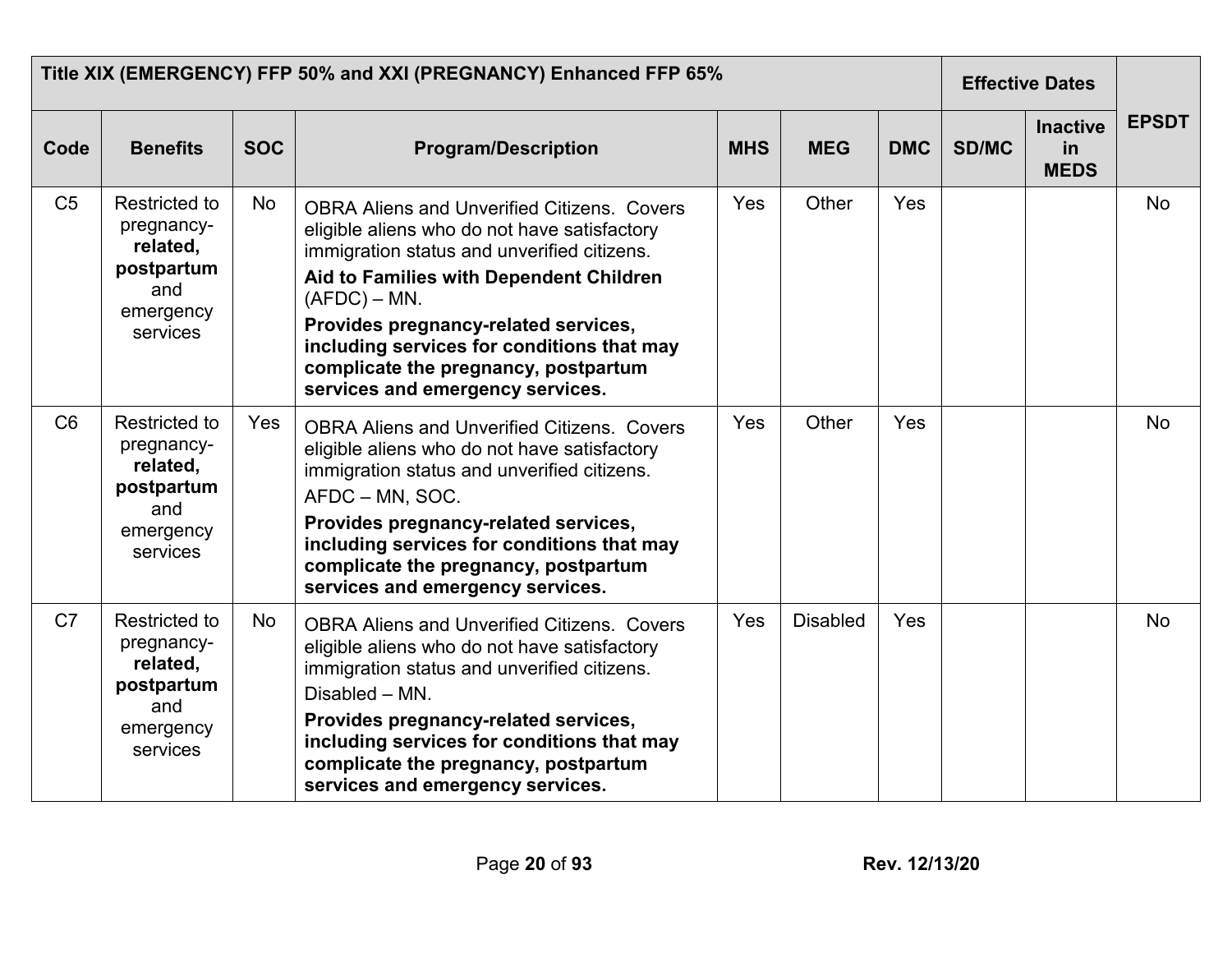|                | Title XIX (EMERGENCY) FFP 50% and XXI (PREGNANCY) Enhanced FFP 65%                           |            |                                                                                                                                                                                                                                                                                                                                                                                                                                                                                                                                                                                                                                                                                |            |                 |            | <b>Effective Dates</b> |                                      |              |
|----------------|----------------------------------------------------------------------------------------------|------------|--------------------------------------------------------------------------------------------------------------------------------------------------------------------------------------------------------------------------------------------------------------------------------------------------------------------------------------------------------------------------------------------------------------------------------------------------------------------------------------------------------------------------------------------------------------------------------------------------------------------------------------------------------------------------------|------------|-----------------|------------|------------------------|--------------------------------------|--------------|
| Code           | <b>Benefits</b>                                                                              | <b>SOC</b> | <b>Program/Description</b>                                                                                                                                                                                                                                                                                                                                                                                                                                                                                                                                                                                                                                                     | <b>MHS</b> | <b>MEG</b>      | <b>DMC</b> | <b>SD/MC</b>           | <b>Inactive</b><br>in<br><b>MEDS</b> | <b>EPSDT</b> |
| C <sub>8</sub> | Restricted to<br>pregnancy-<br>related,<br>postpartum<br>and<br>emergency<br>services        | <b>Yes</b> | <b>OBRA Aliens and Unverified Citizens. Covers</b><br>eligible aliens who do not have satisfactory<br>immigration status and unverified citizens.<br>Disabled - MN, SOC.<br>Provides pregnancy-related services,<br>including services for conditions that may<br>complicate the pregnancy, postpartum<br>services and emergency services.                                                                                                                                                                                                                                                                                                                                     | Yes        | <b>Disabled</b> | <b>Yes</b> |                        |                                      | <b>No</b>    |
| C <sub>9</sub> | <b>Restricted to</b><br>pregnancy-<br>related,<br>postpartum<br>and<br>emergency<br>services | No         | <b>OBRA Aliens and Unverified Citizens. Covers</b><br>eligible aliens who do not have satisfactory<br>immigration status and unverified citizens.<br>Medically Indigent (MI) - Child. Covers MI<br>persons under 21 who meet the eligibility<br>requirements of medical indigence. Covers<br>persons until the age of 22 who were in an<br>institution for mental disease before age 21.<br>Persons may continue to be eligible under aid<br>code 82 until age 22 if they have filed for a State<br>hearing.<br>Provides pregnancy-related services,<br>including services for conditions that may<br>complicate the pregnancy, postpartum<br>services and emergency services. | Yes        | Other           | Yes        |                        |                                      | <b>No</b>    |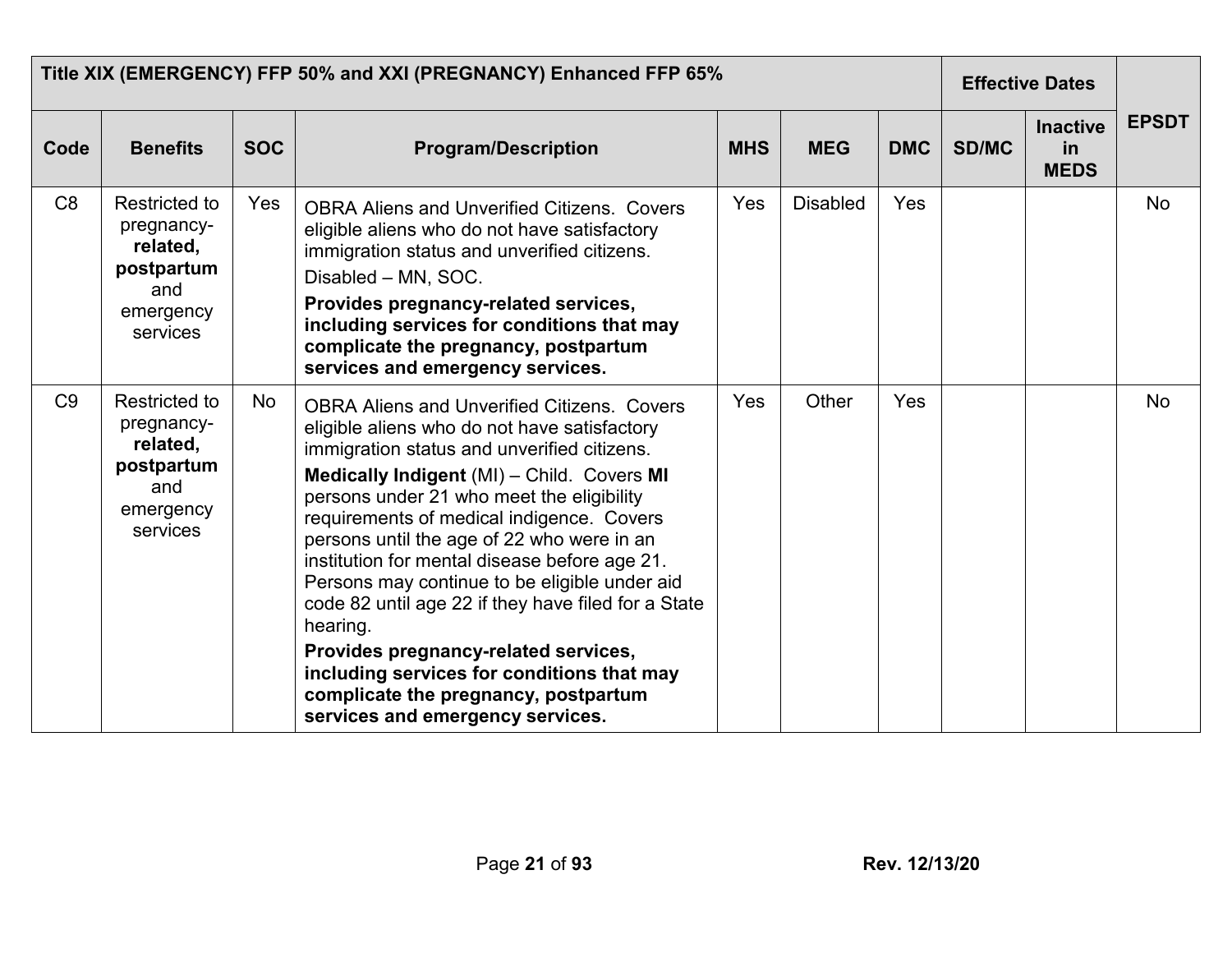|                | Title XIX (EMERGENCY) FFP 50% and XXI (PREGNANCY) Enhanced FFP 65% |            | <b>Effective Dates</b>                                                                                                                                                                                         |            |            |            |              |                                             |              |
|----------------|--------------------------------------------------------------------|------------|----------------------------------------------------------------------------------------------------------------------------------------------------------------------------------------------------------------|------------|------------|------------|--------------|---------------------------------------------|--------------|
| Code           | <b>Benefits</b>                                                    | <b>SOC</b> | <b>Program/Description</b>                                                                                                                                                                                     | <b>MHS</b> | <b>MEG</b> | <b>DMC</b> | <b>SD/MC</b> | <b>Inactive</b><br><u>in</u><br><b>MEDS</b> | <b>EPSDT</b> |
| D <sub>1</sub> | Restricted to<br>pregnancy-<br>related,<br>postpartum<br>and       | Yes        | <b>OBRA Aliens and Unverified Citizens. Covers</b><br>eligible aliens who do not have satisfactory<br>immigration status and unverified citizens.<br>MI - Child, SOC. Covers MI persons under 21               | Yes        | Other      | <b>Yes</b> |              |                                             | No           |
|                | emergency<br>services                                              |            | who meet the eligibility requirements of MI.<br>Provides pregnancy-related services,<br>including services for conditions that may<br>complicate the pregnancy, postpartum<br>services and emergency services. |            |            |            |              |                                             |              |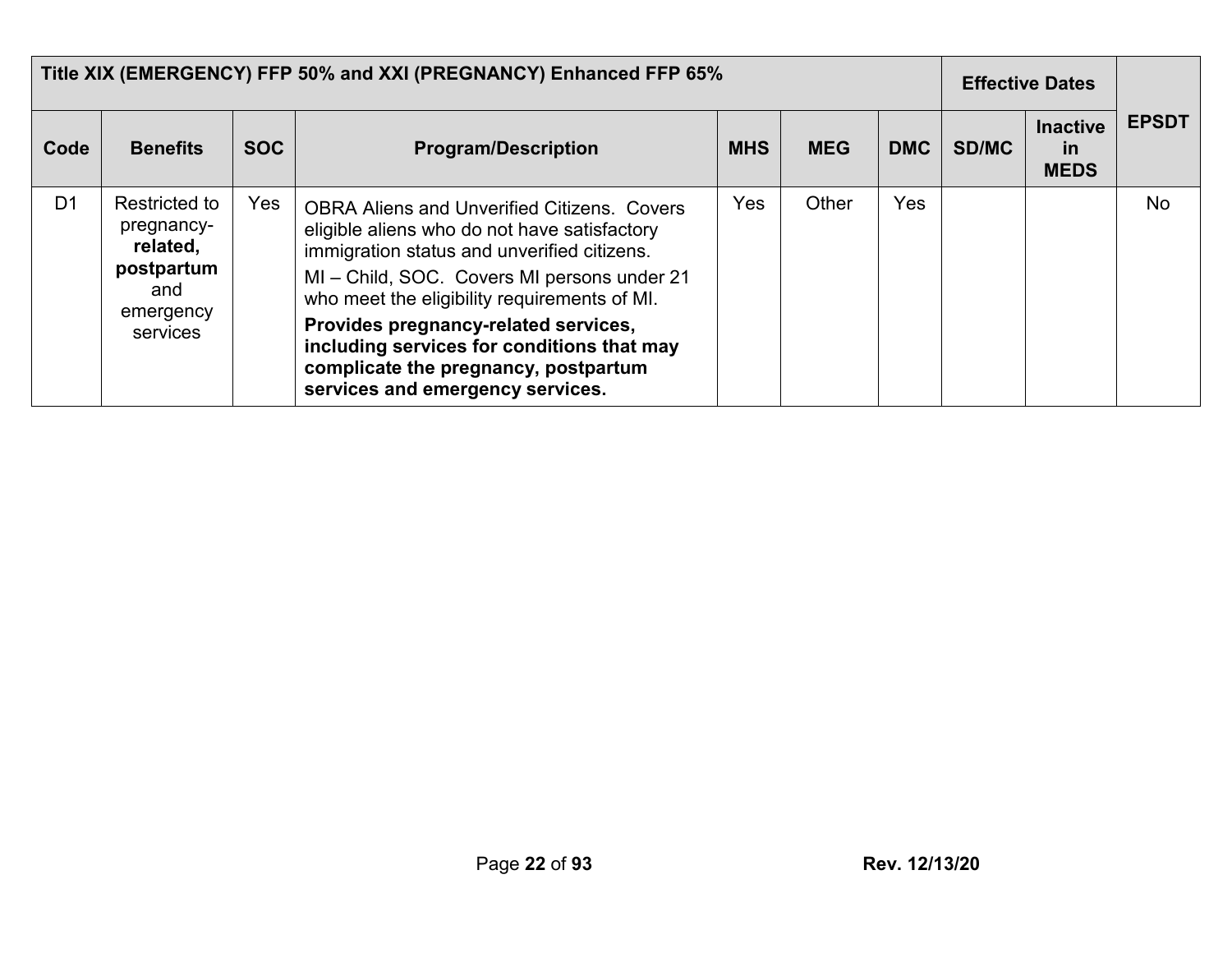|      | Title XIX (EMERGENCY) FFP 50% and XXI (PREGNANCY) Enhanced FFP 65%                    |            |                                                                                                                                                                                                                                                                                                                                                                                                                                                                                                                                                                                                                                                                                                                                                                                                                                                   |            |                 |            | <b>Effective Dates</b> |                                      |              |
|------|---------------------------------------------------------------------------------------|------------|---------------------------------------------------------------------------------------------------------------------------------------------------------------------------------------------------------------------------------------------------------------------------------------------------------------------------------------------------------------------------------------------------------------------------------------------------------------------------------------------------------------------------------------------------------------------------------------------------------------------------------------------------------------------------------------------------------------------------------------------------------------------------------------------------------------------------------------------------|------------|-----------------|------------|------------------------|--------------------------------------|--------------|
| Code | <b>Benefits</b>                                                                       | <b>SOC</b> | <b>Program/Description</b>                                                                                                                                                                                                                                                                                                                                                                                                                                                                                                                                                                                                                                                                                                                                                                                                                        | <b>MHS</b> | <b>MEG</b>      | <b>DMC</b> | <b>SD/MC</b>           | <b>Inactive</b><br>in<br><b>MEDS</b> | <b>EPSDT</b> |
| D4   | Restricted to<br>pregnancy-<br>related,<br>postpartum<br>and<br>emergency<br>services | No         | <b>OBRA Aliens - Not PRUCOL and Unverified</b><br>Citizens - LTC services. Covers eligible<br>undocumented aliens in LTC who are not<br>PRUCOL and unverified citizens. Recipients will<br>remain in this aid code even if they leave LTC.<br>For more information about LTC services, refer<br>to the OBRA and IRCA section in this manual.<br>Blind - LTC.<br><b>Note:</b> LTC services refers to both those<br>services included in the per diem base rate of<br>the LTC provider, and those medically<br>necessary services required as part of the<br>patient's day-to-day plan of care in the LTC<br>facility (for example, pharmacy, support surfaces<br>and therapies).<br>Provides pregnancy-related services,<br>including services for conditions that may<br>complicate the pregnancy, postpartum<br>services and emergency services. | Yes        | <b>Disabled</b> | <b>Yes</b> |                        |                                      | <b>No</b>    |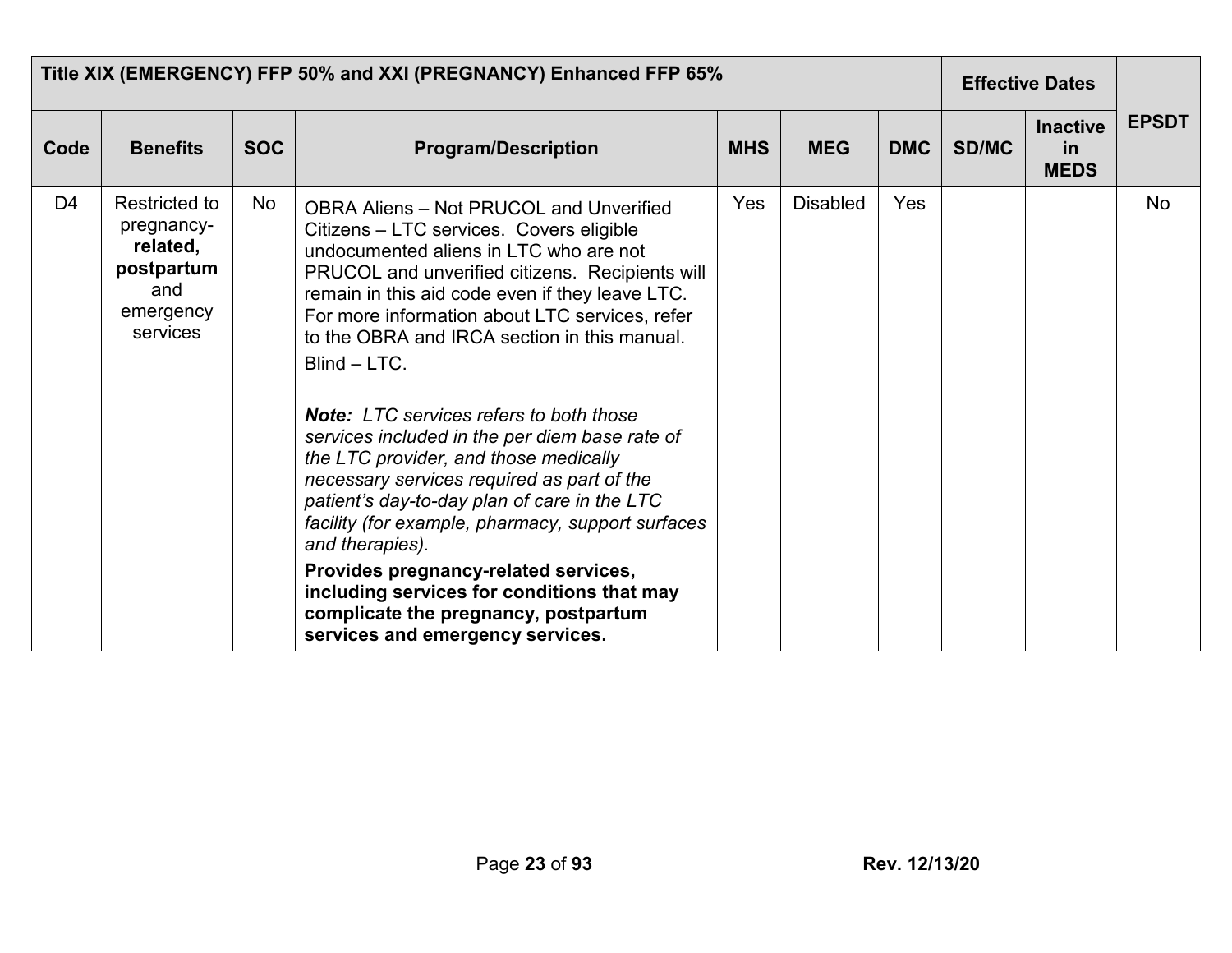|                | Title XIX (EMERGENCY) FFP 50% and XXI (PREGNANCY) Enhanced FFP 65%                    |            |                                                                                                                                                                                                                                                                                                                                                                                                                                                                                                                                                                                                                                                                                                                                                                                                                               |            |                 |            | <b>Effective Dates</b> |                                      |              |
|----------------|---------------------------------------------------------------------------------------|------------|-------------------------------------------------------------------------------------------------------------------------------------------------------------------------------------------------------------------------------------------------------------------------------------------------------------------------------------------------------------------------------------------------------------------------------------------------------------------------------------------------------------------------------------------------------------------------------------------------------------------------------------------------------------------------------------------------------------------------------------------------------------------------------------------------------------------------------|------------|-----------------|------------|------------------------|--------------------------------------|--------------|
| Code           | <b>Benefits</b>                                                                       | <b>SOC</b> | <b>Program/Description</b>                                                                                                                                                                                                                                                                                                                                                                                                                                                                                                                                                                                                                                                                                                                                                                                                    | <b>MHS</b> | <b>MEG</b>      | <b>DMC</b> | <b>SD/MC</b>           | <b>Inactive</b><br>in<br><b>MEDS</b> | <b>EPSDT</b> |
| D <sub>6</sub> | Restricted to<br>pregnancy-<br>related,<br>postpartum<br>and<br>emergency<br>services | No         | <b>OBRA Aliens - Not PRUCOL and Unverified</b><br>Citizens - LTC services. Covers eligible<br>undocumented aliens in LTC who are not<br>PRUCOL and unverified citizens. Recipients will<br>remain in this aid code even if they leave LTC.<br>For more information about LTC services, refer<br>to the OBRA and IRCA.<br>Disabled - LTC.<br><b>Note:</b> LTC services refers to both those<br>services included in the per diem base rate of<br>the LTC provider, and those medically<br>necessary services required as part of the<br>patient's day-to-day plan of care in the LTC<br>facility (for example, pharmacy, support surfaces<br>and therapies).<br>Provides pregnancy-related services,<br>including services for conditions that may<br>complicate the pregnancy, postpartum<br>services and emergency services. | Yes        | <b>Disabled</b> | Yes        |                        |                                      | <b>No</b>    |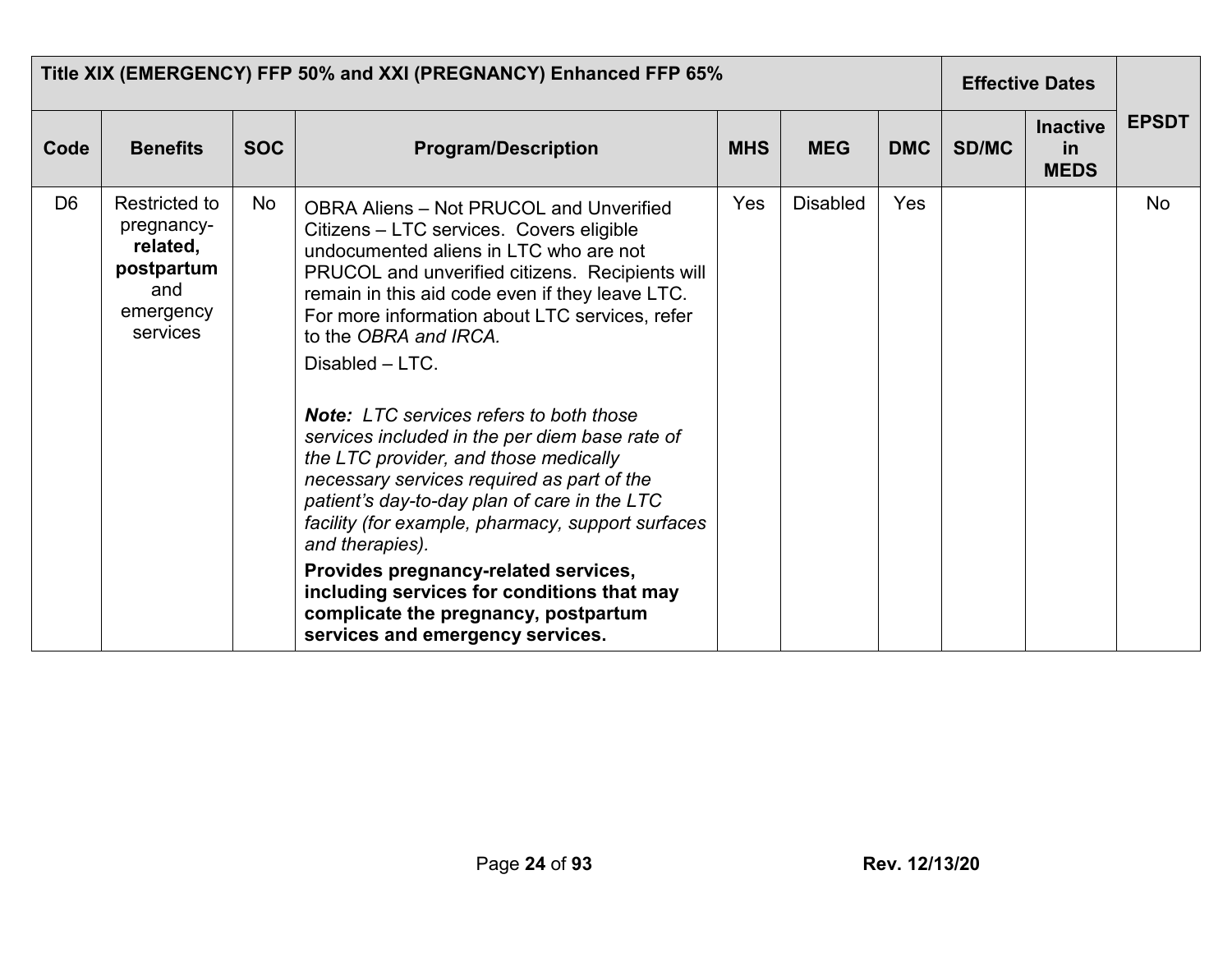|                | Title XIX (EMERGENCY) FFP 50% and XXI (PREGNANCY) Enhanced FFP 65%                           |            |                                                                                                                                                                                                                                                                                                                                                                                                                                                                                                                                                                                                                                                                                                                                                                                                                                                           |            |                 |            |              | <b>Effective Dates</b>               |              |
|----------------|----------------------------------------------------------------------------------------------|------------|-----------------------------------------------------------------------------------------------------------------------------------------------------------------------------------------------------------------------------------------------------------------------------------------------------------------------------------------------------------------------------------------------------------------------------------------------------------------------------------------------------------------------------------------------------------------------------------------------------------------------------------------------------------------------------------------------------------------------------------------------------------------------------------------------------------------------------------------------------------|------------|-----------------|------------|--------------|--------------------------------------|--------------|
| Code           | <b>Benefits</b>                                                                              | <b>SOC</b> | <b>Program/Description</b>                                                                                                                                                                                                                                                                                                                                                                                                                                                                                                                                                                                                                                                                                                                                                                                                                                | <b>MHS</b> | <b>MEG</b>      | <b>DMC</b> | <b>SD/MC</b> | <b>Inactive</b><br>in<br><b>MEDS</b> | <b>EPSDT</b> |
| D7             | <b>Restricted to</b><br>pregnancy-<br>related,<br>postpartum<br>and<br>emergency<br>services | Yes        | <b>OBRA Aliens - Not PRUCOL and Unverified</b><br>Citizens - LTC services. Covers eligible<br>undocumented aliens in LTC who are not<br>PRUCOL and unverified citizens. Recipients will<br>remain in this aid code even if they leave LTC.<br>For more information about LTC services, refer<br>to the OBRA and IRCA section in this manual.<br>Disabled - LTC, SOC.<br><b>Note:</b> LTC services refers to both those<br>services included in the per diem base rate of<br>the LTC provider, and those medically<br>necessary services required as part of the<br>patient's day-to-day plan of care in the LTC<br>facility (for example, pharmacy, support surfaces<br>and therapies).<br>Provides pregnancy-related services,<br>including services for conditions that may<br>complicate the pregnancy, postpartum<br>services and emergency services. | Yes        | <b>Disabled</b> | Yes        |              |                                      | No           |
| G <sub>6</sub> | Restricted                                                                                   | No         | JCWP (Title XIX/Title XXI).<br>Restricted to covered inpatient hospital<br>emergency, inpatient mental health emergency<br>(Title XIX), and inpatient pregnancy-related (Title<br>XXI) services only, for undocumented juvenile<br>inmates in county correctional facilities who<br>receive those services off the grounds of the<br>correctional facility.                                                                                                                                                                                                                                                                                                                                                                                                                                                                                               | Yes        | Other           | <b>No</b>  | 1/1/12       |                                      | <b>No</b>    |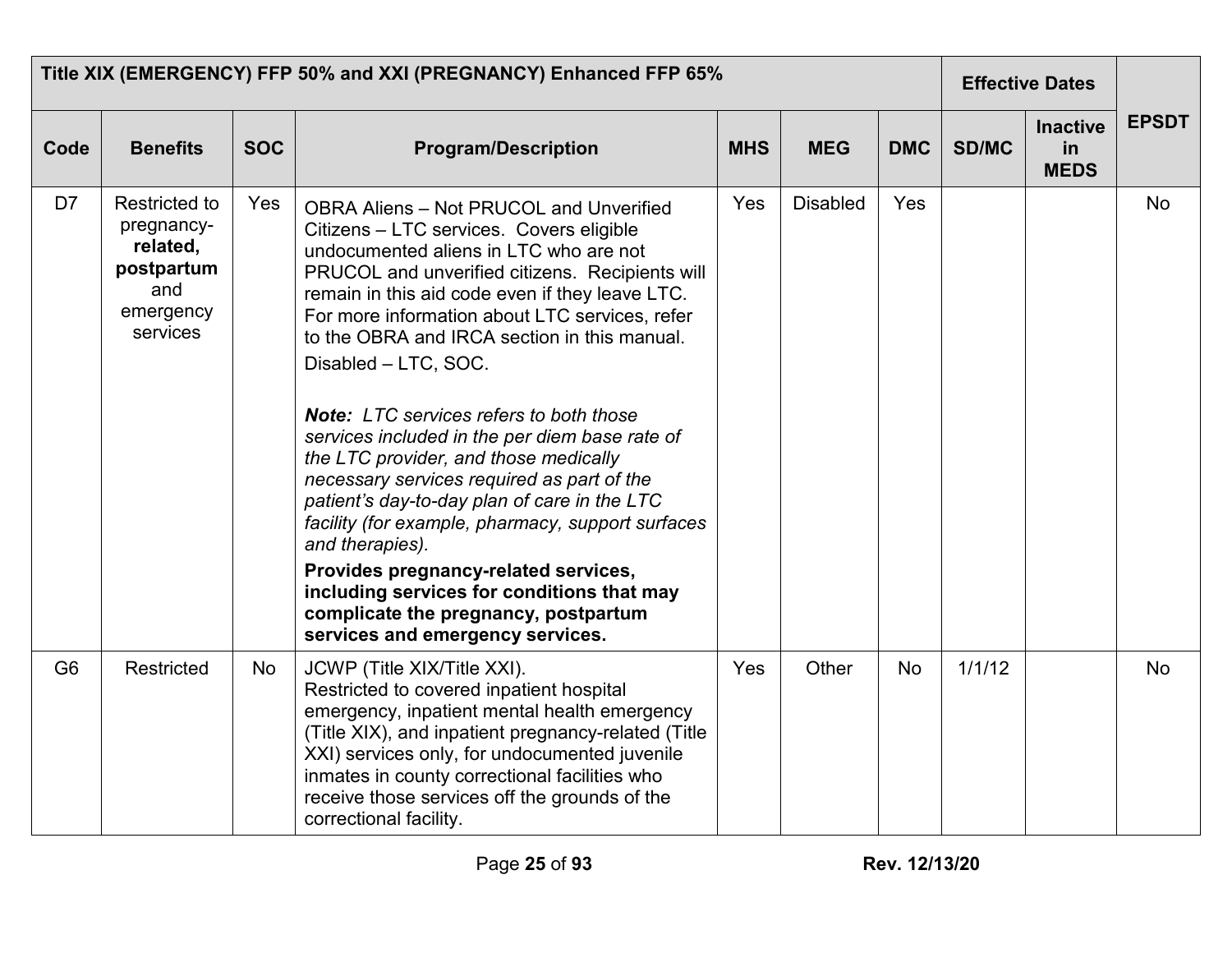|                | Title XIX (EMERGENCY) FFP 50% and XXI (PREGNANCY) Enhanced FFP 65% |            |                                                                                                                                                                                                                                                                                                                                                                 |            |            |            |        | <b>Effective Dates</b>               |              |
|----------------|--------------------------------------------------------------------|------------|-----------------------------------------------------------------------------------------------------------------------------------------------------------------------------------------------------------------------------------------------------------------------------------------------------------------------------------------------------------------|------------|------------|------------|--------|--------------------------------------|--------------|
| Code           | <b>Benefits</b>                                                    | <b>SOC</b> | <b>Program/Description</b>                                                                                                                                                                                                                                                                                                                                      | <b>MHS</b> | <b>MEG</b> | <b>DMC</b> | SD/MC  | <b>Inactive</b><br>in<br><b>MEDS</b> | <b>EPSDT</b> |
| G <sub>8</sub> | Restricted                                                         | Yes        | JCWP (Title XIX/Title XXI).<br>Restricted to all covered inpatient hospital<br>emergency, inpatient mental health emergency<br>(Title XIX), and inpatient pregnancy-related (Title<br>XXI) services only, for undocumented juvenile<br>inmates in county correctional facilities who<br>receive those services off the grounds of the<br>correctional facility. | Yes        | Other      | No         | 1/1/12 |                                      | <b>No</b>    |
| J3             | Restricted                                                         | No         | CCRP/CMPP (Title XIX/Title XXI).<br>Restricted to all undocumented recipients<br>covered for emergency, mental health<br>emergency and pregnancy-related (Title XXI)<br>services only.                                                                                                                                                                          | Yes        | Other      | Yes        | 1/1/14 |                                      | No           |
| J <sub>4</sub> | <b>Restricted</b>                                                  | Yes        | CCRP/CMPP (Title XIX/Title XXI).<br>Restricted to all covered for emergency, mental<br>health emergency (Title XIX) and pregnancy-<br>related (Title XXI) services only. For<br>undocumented recipients who do not have<br>satisfactory immigration status.                                                                                                     | Yes        | Other      | Yes        | 1/1/14 |                                      | <b>No</b>    |
| J8             | Restricted                                                         | No         | CCRP/CMPP (Title XIX/Title XXI), SOC for<br>disabled, not on SSI, undocumented recipients<br>who reside in LTC facilities. Restricted to all<br>Medi-Cal covered emergency, mental health<br>emergency (Title XIX) and pregnancy-related<br>(Title XXI) services only. Covers all Medi-Cal<br>covered LTC services.                                             | Yes        | Other      | <b>No</b>  | 1/1/14 |                                      | <b>No</b>    |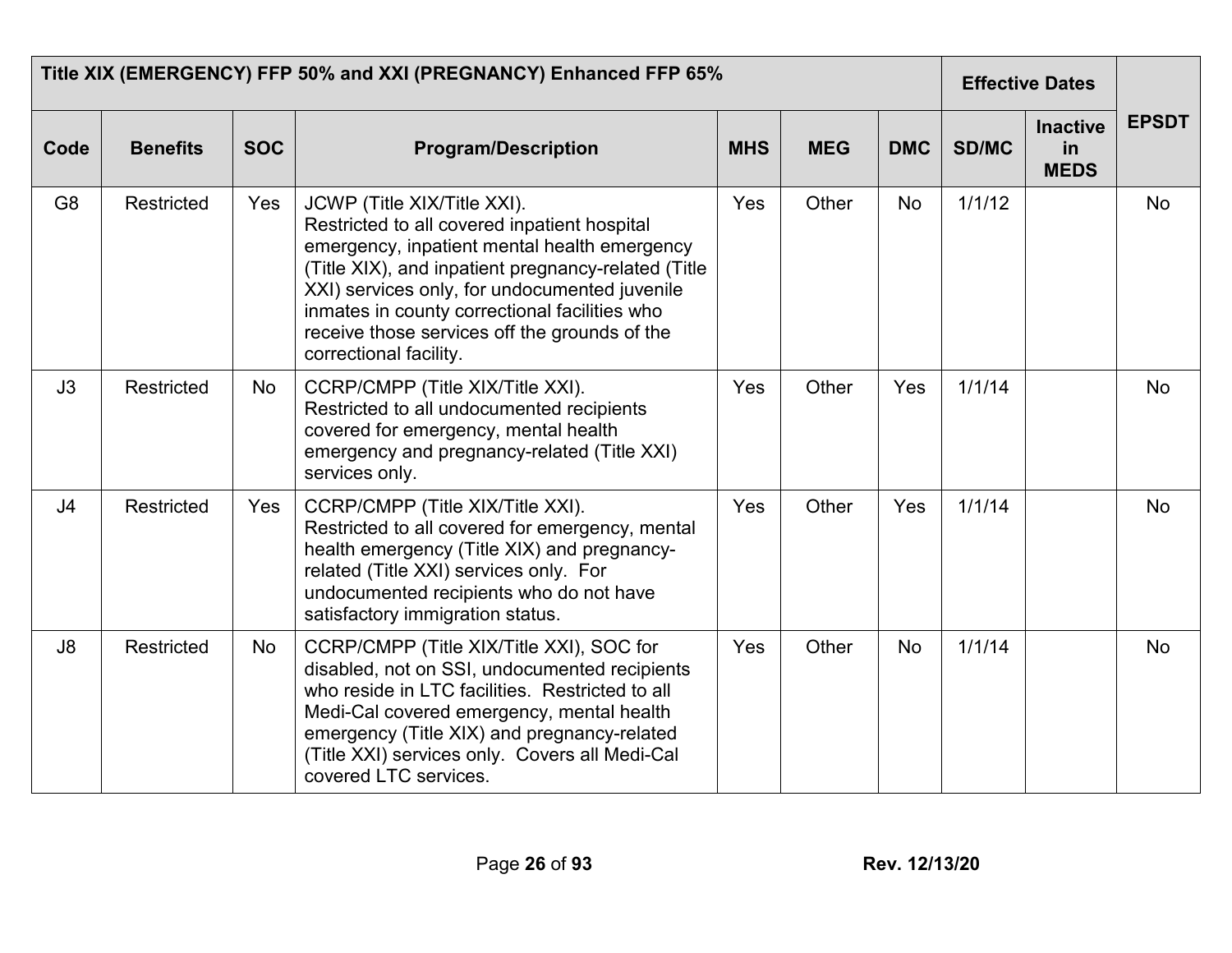|                | Title XIX (EMERGENCY) FFP 50% and XXI (PREGNANCY) Enhanced FFP 65%                                        |            |                                                                                                                                                                                                                                                                                                                          |            |            |            |              | <b>Effective Dates</b>               |              |
|----------------|-----------------------------------------------------------------------------------------------------------|------------|--------------------------------------------------------------------------------------------------------------------------------------------------------------------------------------------------------------------------------------------------------------------------------------------------------------------------|------------|------------|------------|--------------|--------------------------------------|--------------|
| Code           | <b>Benefits</b>                                                                                           | <b>SOC</b> | <b>Program/Description</b>                                                                                                                                                                                                                                                                                               | <b>MHS</b> | <b>MEG</b> | <b>DMC</b> | <b>SD/MC</b> | <b>Inactive</b><br>in<br><b>MEDS</b> | <b>EPSDT</b> |
| M <sub>0</sub> | Limited to<br>family<br>planning,<br>pregnancy-<br>related,<br>postpartum<br>and<br>emergency<br>services | No         | Title XIX. Pregnant women. Provides family<br>planning, pregnancy-related services, including<br>services for conditions that may complicate the<br>pregnancy, postpartum services and emergency<br>services to undocumented pregnant women with<br>income at 60 to 213 percent of the FPL.                              | Yes        | Other      | Yes        | 1/1/14       |                                      | <b>No</b>    |
| M4             | Restricted to<br>pregnancy-<br>related,<br>postpartum,<br>emergency<br>and LTC<br>services                | No         | Title XIX. Parents/caretaker relatives. Provides<br>pregnancy-related services, including services<br>for conditions that may complicate the<br>pregnancy, postpartum services, emergency<br>services and LTC services to undocumented<br>parents/caretaker relatives with income at or<br>below 109 percent of the FPL. | Yes        | Other      | Yes        | 1/1/14       |                                      | <b>No</b>    |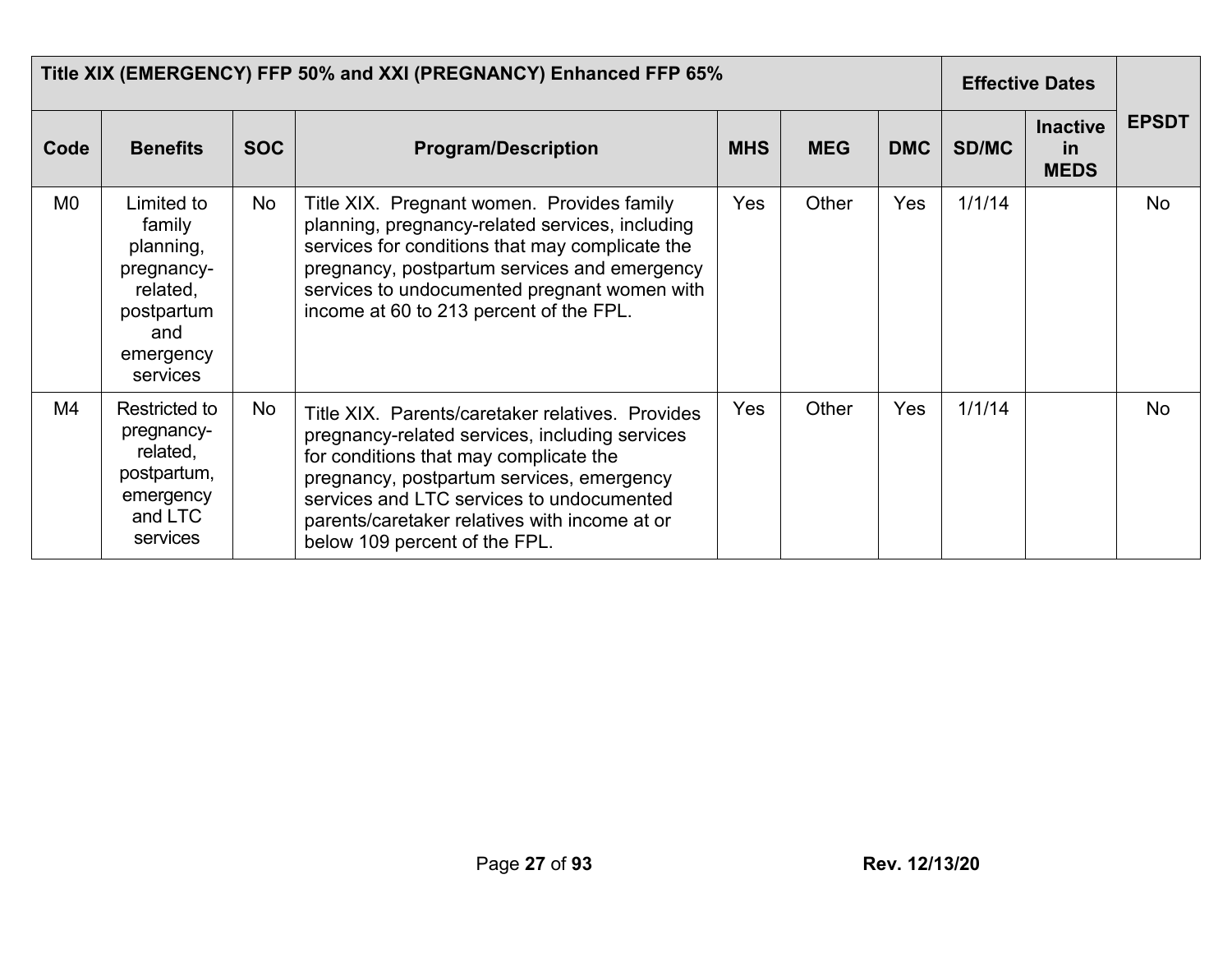|                | Title XIX (EMERGENCY) FFP 50% and XXI (PREGNANCY) Enhanced FFP 65%                         |            |                                                                                                                                                                                                                                                                                                                                                                                                                                                                                                                                                                                                            |            |            |            |              |                                      |              |
|----------------|--------------------------------------------------------------------------------------------|------------|------------------------------------------------------------------------------------------------------------------------------------------------------------------------------------------------------------------------------------------------------------------------------------------------------------------------------------------------------------------------------------------------------------------------------------------------------------------------------------------------------------------------------------------------------------------------------------------------------------|------------|------------|------------|--------------|--------------------------------------|--------------|
| Code           | <b>Benefits</b>                                                                            | <b>SOC</b> | <b>Program/Description</b>                                                                                                                                                                                                                                                                                                                                                                                                                                                                                                                                                                                 | <b>MHS</b> | <b>MEG</b> | <b>DMC</b> | <b>SD/MC</b> | <b>Inactive</b><br>in<br><b>MEDS</b> | <b>EPSDT</b> |
| M <sub>8</sub> | Restricted to<br>pregnancy-<br>related,<br>postpartum,<br>emergency<br>and LTC<br>services | No         | Title XIX. Pregnant women. Provides<br>pregnancy-related services, including services<br>for conditions that may complicate the<br>pregnancy, postpartum services, emergency<br>services and LTC services to undocumented<br>pregnant women with income under 60 percent<br>of the FPL.<br><b>Note:</b> LTC services refers to both those<br>services included in the per diem base rate of<br>the LTC provider, and those medically<br>necessary services required as part of the<br>patient's day-to-day plan of care in the LTC<br>facility (for example, pharmacy, support surfaces<br>and therapies). | Yes        | Other      | Yes        | 1/1/14       |                                      | <b>No</b>    |
| P <sub>0</sub> | <b>Restricted</b>                                                                          | No         | Infant up to 1 year of age with 0 percent - 208<br>percent Federal Poverty Level, Undocumented,<br>restricted to emergency services and long term<br>care services.                                                                                                                                                                                                                                                                                                                                                                                                                                        | Yes        | Other      | No         | 1/1/14       |                                      | No           |
| P <sub>6</sub> | Restricted                                                                                 | No         | Children 6 to 19 years of age with 0 percent -<br>108 percent Federal Poverty Level,<br>Undocumented, restricted to emergency<br>services, pregnancy and long term care<br>services.                                                                                                                                                                                                                                                                                                                                                                                                                       | Yes        | Other      | Yes        | 1/1/14       |                                      | <b>No</b>    |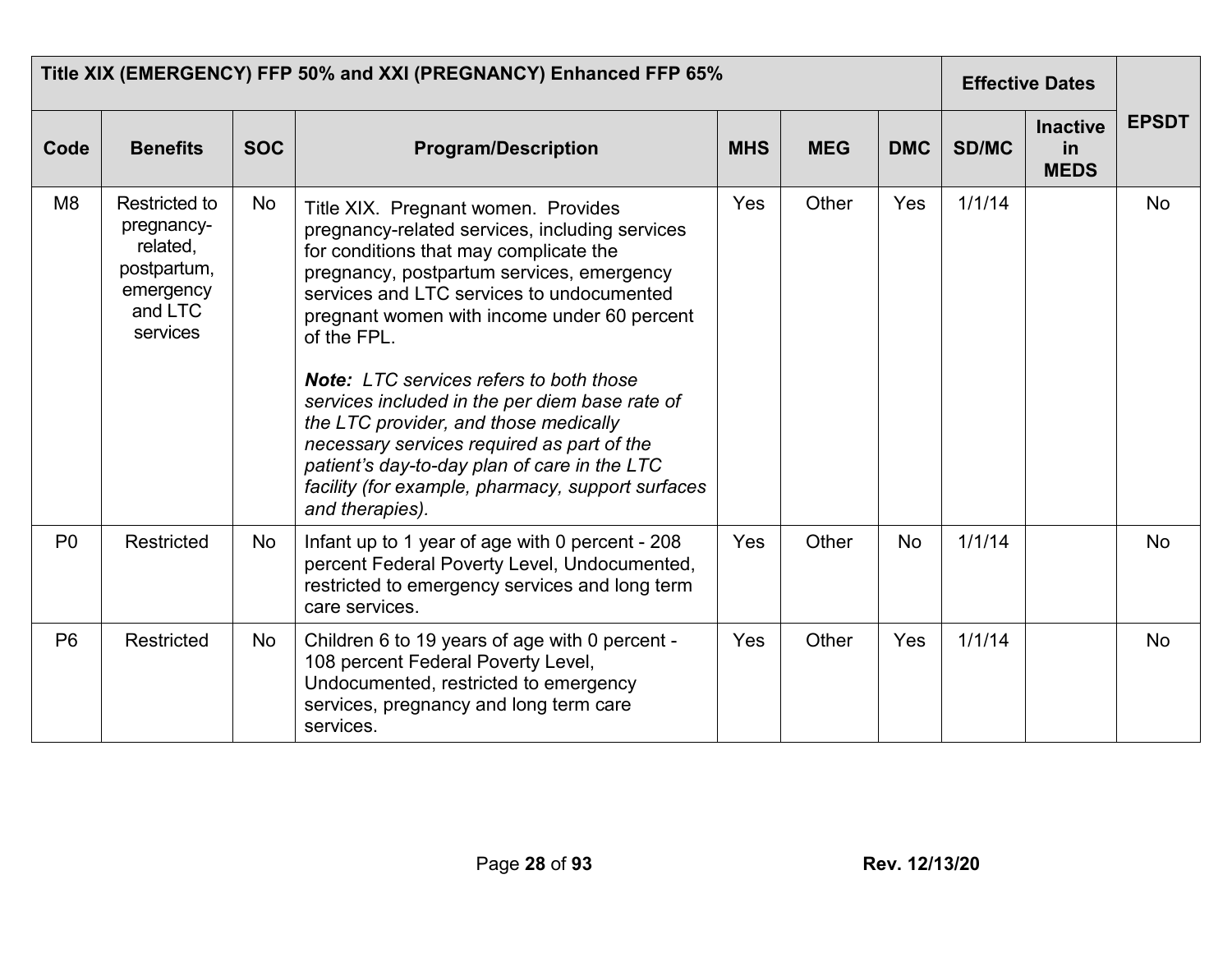#### <span id="page-28-0"></span>**Title XIX 50% Regular FFP**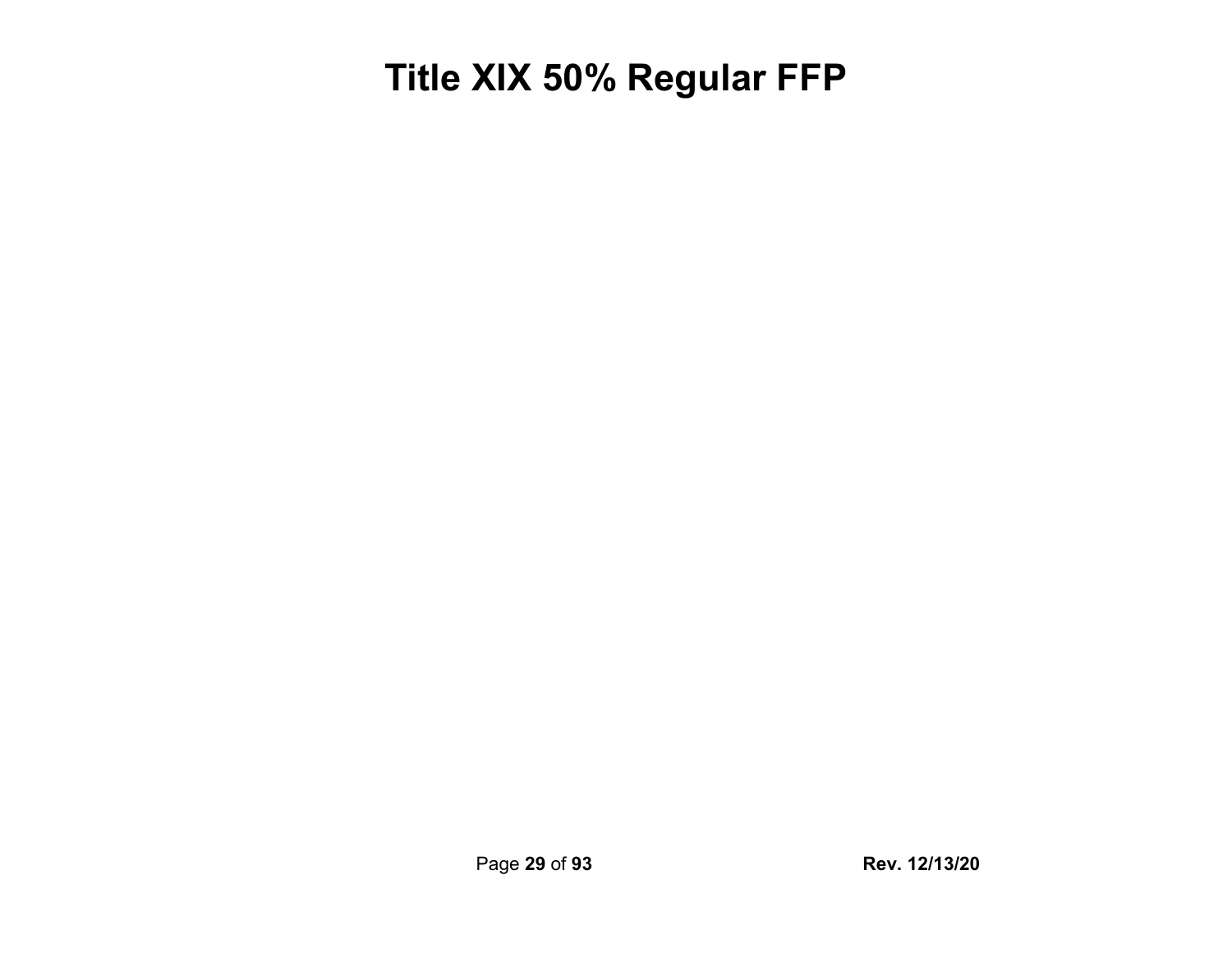|                | <b>Title XIX 50% Regular FFP</b> | <b>Effective Dates</b> |                                                                                                                                                                                                                                                                           |            |            |            |        |                                      |              |
|----------------|----------------------------------|------------------------|---------------------------------------------------------------------------------------------------------------------------------------------------------------------------------------------------------------------------------------------------------------------------|------------|------------|------------|--------|--------------------------------------|--------------|
| Code           | <b>Benefits</b>                  | <b>SOC</b>             | <b>Program/Description</b>                                                                                                                                                                                                                                                | <b>MHS</b> | <b>MEG</b> | <b>DMC</b> | SD/MC  | <b>Inactive</b><br>in<br><b>MEDS</b> | <b>EPSDT</b> |
| F <sub>3</sub> | Limited                          | No                     | Adult County Inmate Program (ACIP) (Title<br>XIX). Limited to full scope inpatient hospital<br>and inpatient mental health services only, for<br>inmates in county correctional facilities who<br>receive those services off the grounds of the<br>correctional facility. | Yes        | Other      | No         | 1/1/14 |                                      | <b>No</b>    |
| G <sub>3</sub> | Limited                          | Yes                    | ACIP (Title XIX). Limited to full scope<br>inpatient hospital and inpatient mental health<br>services only, for inmates in county<br>correctional facilities who receive those<br>services off the grounds of the correctional<br>facility.                               | Yes        | Other      | <b>No</b>  | 1/1/14 |                                      | No           |
| H7             | Full                             | <b>No</b>              | Hospital Presumptive Eligibility (HPE) (Title<br>XIX). Provides full-scope, no cost Medi-Cal<br>coverage for children ages 1 up to 6 years<br>whose family income is 0 up to and including<br>142 percent of the FPL.                                                     | Yes        | Other      | Yes        | 1/1/14 |                                      | Yes          |
| H <sub>8</sub> | Full                             | No                     | HPE (Title XIX). Provides full-scope, no cost<br>Medi-Cal coverage for children ages 6 to 19<br>years whose family income is 0 up to and<br>including 133 percent of the FPL.                                                                                             | Yes        | Other      | Yes        | 1/1/14 |                                      | <b>Yes</b>   |
| J <sub>5</sub> | Limited                          | No                     | CCRP/CMPP (Title XIX), SOC for the<br>recipients 65 years of age or older who<br>reside in LTC facilities. Recipients are<br>eligible for all Medi-Cal covered LTC<br>services only.                                                                                      | Yes        | Other      | <b>No</b>  | 1/1/14 |                                      | <b>No</b>    |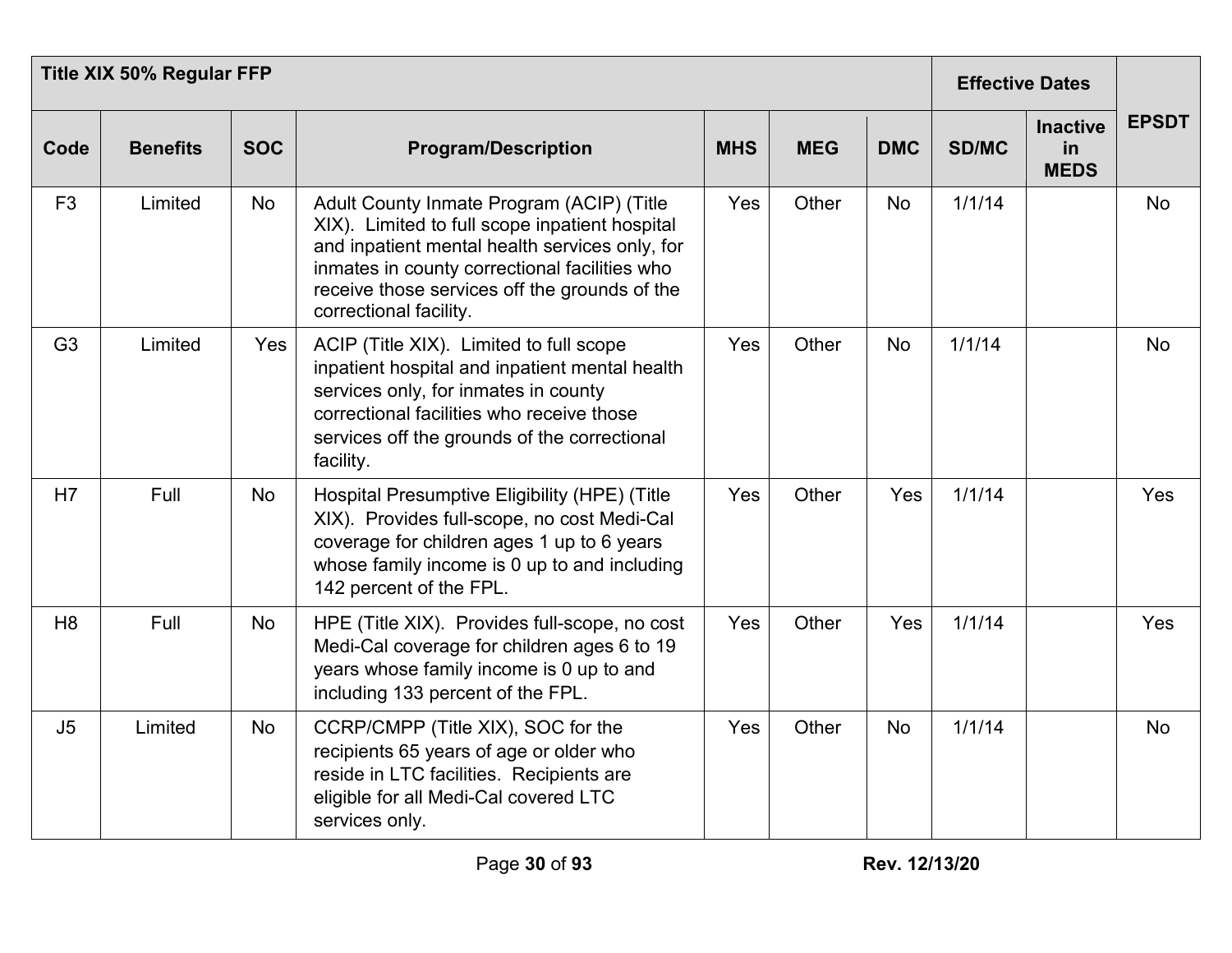|                | <b>Title XIX 50% Regular FFP</b> | <b>Effective Dates</b> |                                                                                                                                                                                                                                                                                                                                                              |            |                 |            |        |                                      |              |
|----------------|----------------------------------|------------------------|--------------------------------------------------------------------------------------------------------------------------------------------------------------------------------------------------------------------------------------------------------------------------------------------------------------------------------------------------------------|------------|-----------------|------------|--------|--------------------------------------|--------------|
| Code           | <b>Benefits</b>                  | <b>SOC</b>             | <b>Program/Description</b>                                                                                                                                                                                                                                                                                                                                   | <b>MHS</b> | <b>MEG</b>      | <b>DMC</b> | SD/MC  | <b>Inactive</b><br>in<br><b>MEDS</b> | <b>EPSDT</b> |
| K <sub>1</sub> | Full                             | No                     | California Work Opportunity and<br>Responsibility to Kids (CalWORKs) - Single-<br>Parent Safety Net and Drug/Fleeing Felon<br>Family.                                                                                                                                                                                                                        | Yes        | Other           | Yes        | 4/1/13 |                                      | Yes          |
| K <sub>8</sub> | Full                             | <b>No</b>              | CCRP and CMPP (Title XIX). Not newly-<br>eligible, citizen/satisfactory immigration status<br>recipients 19 through 64 years of age,<br>including disabled/blind recipients without<br>Medicare, with income less than or equal to<br>128 percent of the FPL. Recipients eligible for<br>all covered Medi-Cal services, including mental<br>health services. | Yes        | Other           | Yes        | 4/1/17 |                                      | Yes          |
| L <sub>6</sub> | Full                             | No                     | Disabled/Blind -age 19 through age 64. 0% to<br>128% FPL, citizen/satisfactory.                                                                                                                                                                                                                                                                              | Yes        | <b>Disabled</b> | Yes        | 1/1/14 |                                      | Yes          |
| P <sub>1</sub> | Full                             | <b>No</b>              | HPE (Title XIX). Provides full-scope, no cost<br>Medi-Cal coverage for infant ages 0 up to 1<br>year whose family income is at or below 208<br>percent of the FPL.                                                                                                                                                                                           | Yes        | Other           | Yes        | 1/1/14 |                                      | Yes          |
| P <sub>2</sub> | Full                             | <b>No</b>              | HPE (Title XIX). Provides full-scope, no<br>cost Medi-Cal coverage for parent-<br>caretakers with income at or below 109<br>percent of the FPL.                                                                                                                                                                                                              | Yes        | Other           | Yes        | 1/1/14 |                                      | Yes          |
| P <sub>3</sub> | Full                             | No                     | HPE (Title XIX). Provides full-scope, no cost<br>Medi-Cal coverage for adults ages 19 up to 65<br>years with income at or below 138 percent of<br>the FPL.                                                                                                                                                                                                   | Ye         | Other           | Yes        | 1/1/14 |                                      | Yes          |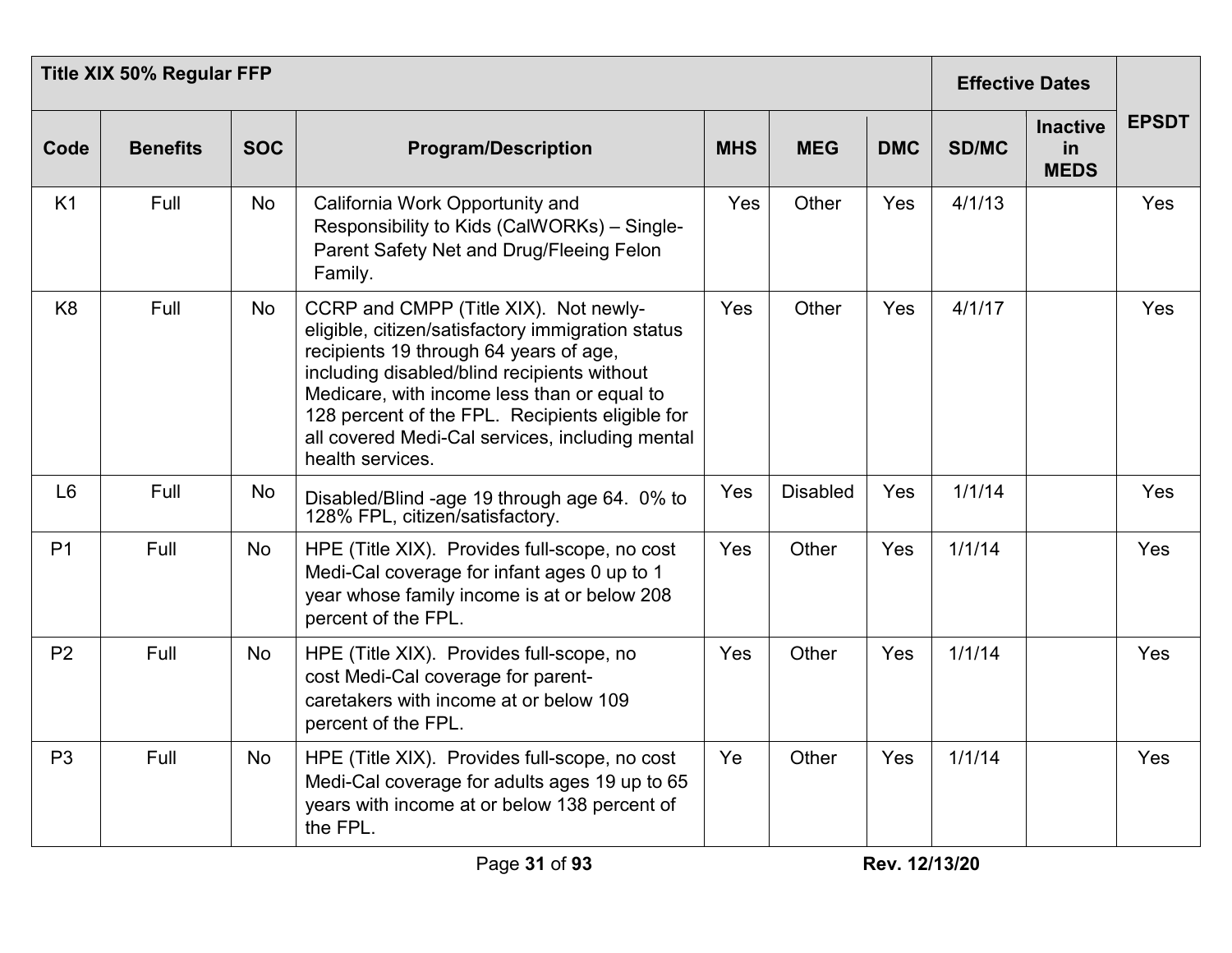| <b>Title XIX 50% Regular FFP</b> |                                                              |            |                                                                                                                                                                                                                                                                               |            |            |            |              | <b>Effective Dates</b>               |              |  |
|----------------------------------|--------------------------------------------------------------|------------|-------------------------------------------------------------------------------------------------------------------------------------------------------------------------------------------------------------------------------------------------------------------------------|------------|------------|------------|--------------|--------------------------------------|--------------|--|
| Code                             | <b>Benefits</b>                                              | <b>SOC</b> | <b>Program/Description</b>                                                                                                                                                                                                                                                    | <b>MHS</b> | <b>MEG</b> | <b>DMC</b> | <b>SD/MC</b> | <b>Inactive</b><br>in<br><b>MEDS</b> | <b>EPSDT</b> |  |
| P <sub>4</sub>                   | Limited to<br>specific<br>prenatal<br>ambulatory<br>services | No         | HPE (Title XIX). Provides no cost Medi-Cal<br>coverage limited to specific prenatal<br>ambulatory services for pregnant women with<br>income at or below 213 percent of the FPL.                                                                                              | Yes        | Other      | Yes        | 1/1/14       |                                      | <b>No</b>    |  |
| 03                               | Full                                                         | No         | Adoption Assistance Program (AAP). Covers<br>children receiving federal cash grants under<br>Title IV-E to facilitate the adoption of hard-to-<br>place children who would require permanent<br>foster care (FC) placement without such<br>assistance.                        | Yes        | Other      | Yes        |              |                                      | Yes          |  |
| 04                               | Full                                                         | No         | AAP/Aid for Adoption of Children (AAC).<br>Covers children receiving cash grants under<br>the state-only AAP/AAC program.                                                                                                                                                     | Yes        | Other      | Yes        |              |                                      | Yes          |  |
| 06                               | Full                                                         | No         | AAP Child. Covers children receiving federal<br>AAP cash subsidies from out of state.<br>Provides eligibility for Continuous Eligibility for<br>Children (CEC) if for some reason the child is<br>no longer eligible under AAP prior to his/her<br>18 <sup>th</sup> birthday. | Yes        | Other      | <b>No</b>  |              |                                      | Yes          |  |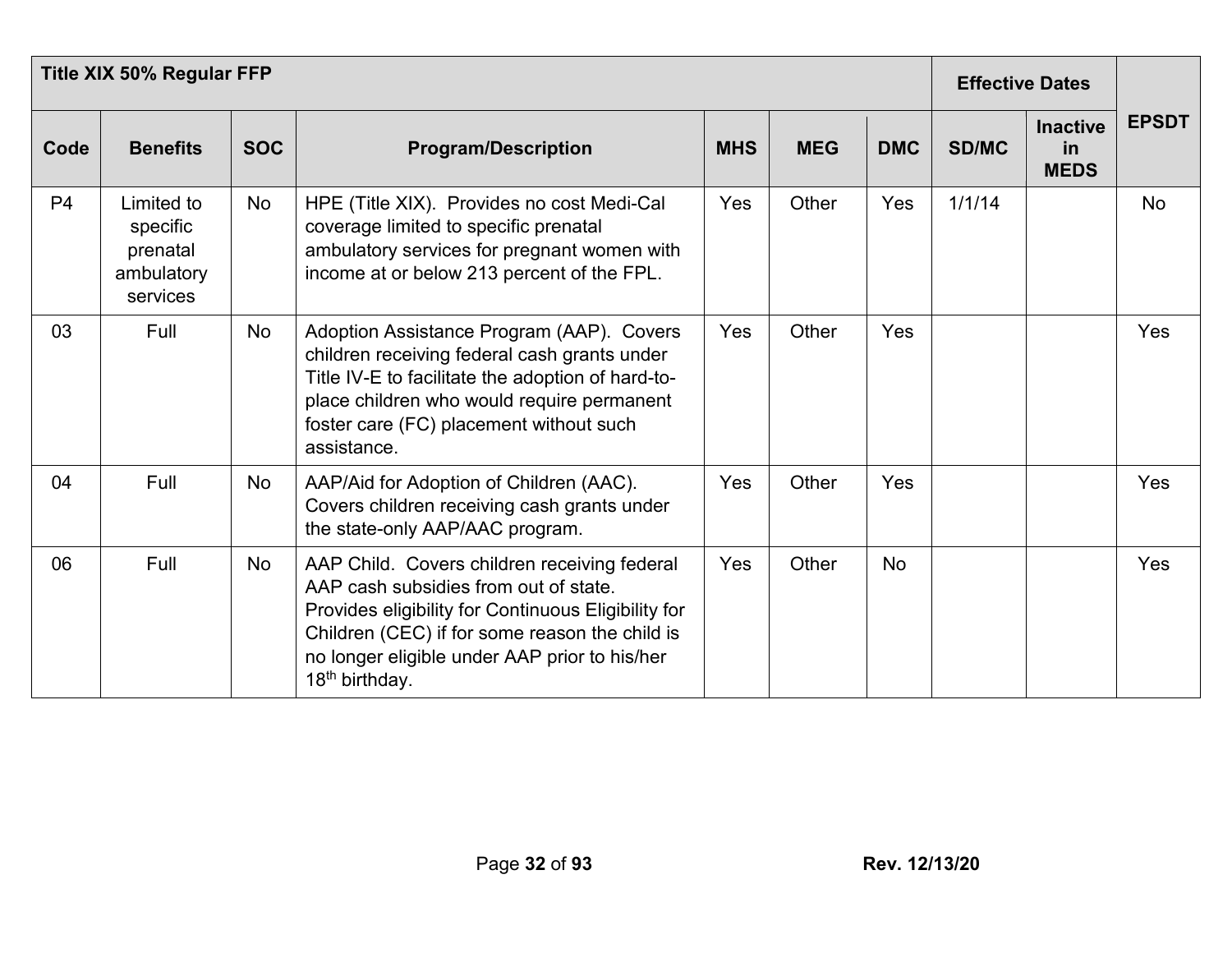|      | <b>Title XIX 50% Regular FFP</b> | <b>Effective Dates</b> |                                                                                                                                                                                                                                                                                                                                                                                                                                                                                        |            |            |            |        |                                      |              |
|------|----------------------------------|------------------------|----------------------------------------------------------------------------------------------------------------------------------------------------------------------------------------------------------------------------------------------------------------------------------------------------------------------------------------------------------------------------------------------------------------------------------------------------------------------------------------|------------|------------|------------|--------|--------------------------------------|--------------|
| Code | <b>Benefits</b>                  | <b>SOC</b>             | <b>Program/Description</b>                                                                                                                                                                                                                                                                                                                                                                                                                                                             | <b>MHS</b> | <b>MEG</b> | <b>DMC</b> | SD/MC  | <b>Inactive</b><br>in<br><b>MEDS</b> | <b>EPSDT</b> |
| 07   | Full                             | No                     | Title IV-E Extended AAP/FFP Medi-Cal. AAP<br>Federal: A cash grant program to facilitate the<br>ongoing adoptive placement of hard-to-place<br>non-minors, whose initial AAP payment<br>occurred on or after age 16 and are over age<br>18 but under age 21, and participating in one<br>of five conditions who would require<br>permanent FC placement without such<br>assistance.                                                                                                    | Yes        | Other      | Yes        | 1/1/12 |                                      | Yes          |
| 0W   | Full                             | No                     | <b>BCCTP Transitional Coverage. Covers</b><br>recipients formerly in aid code 0P who no<br>longer meet federal BCCTP requirements due<br>to reaching age 65, are no longer in need of<br>treatment for breast and/or cervical cancer, or<br>have obtained creditable health coverage.<br>Recipients in aid code 0W will continue to<br>receive transitional full-scope Medi-Cal<br>services until the county completes an<br>eligibility determination for other Medi-Cal<br>programs. | Yes        | Other      | Yes        |        |                                      | Yes          |
| 1E   | Full                             | No                     | Craig v. Bonta Aged Pending SB 87<br>Redetermination. Covers former<br><b>Supplemental Security Income/State</b><br>Supplementary Payment (SSI/SSP) recipients<br>who are aged, until the county redetermines<br>their Medi-Cal eligibility.                                                                                                                                                                                                                                           | Yes        | Other      | Yes        |        |                                      | <b>No</b>    |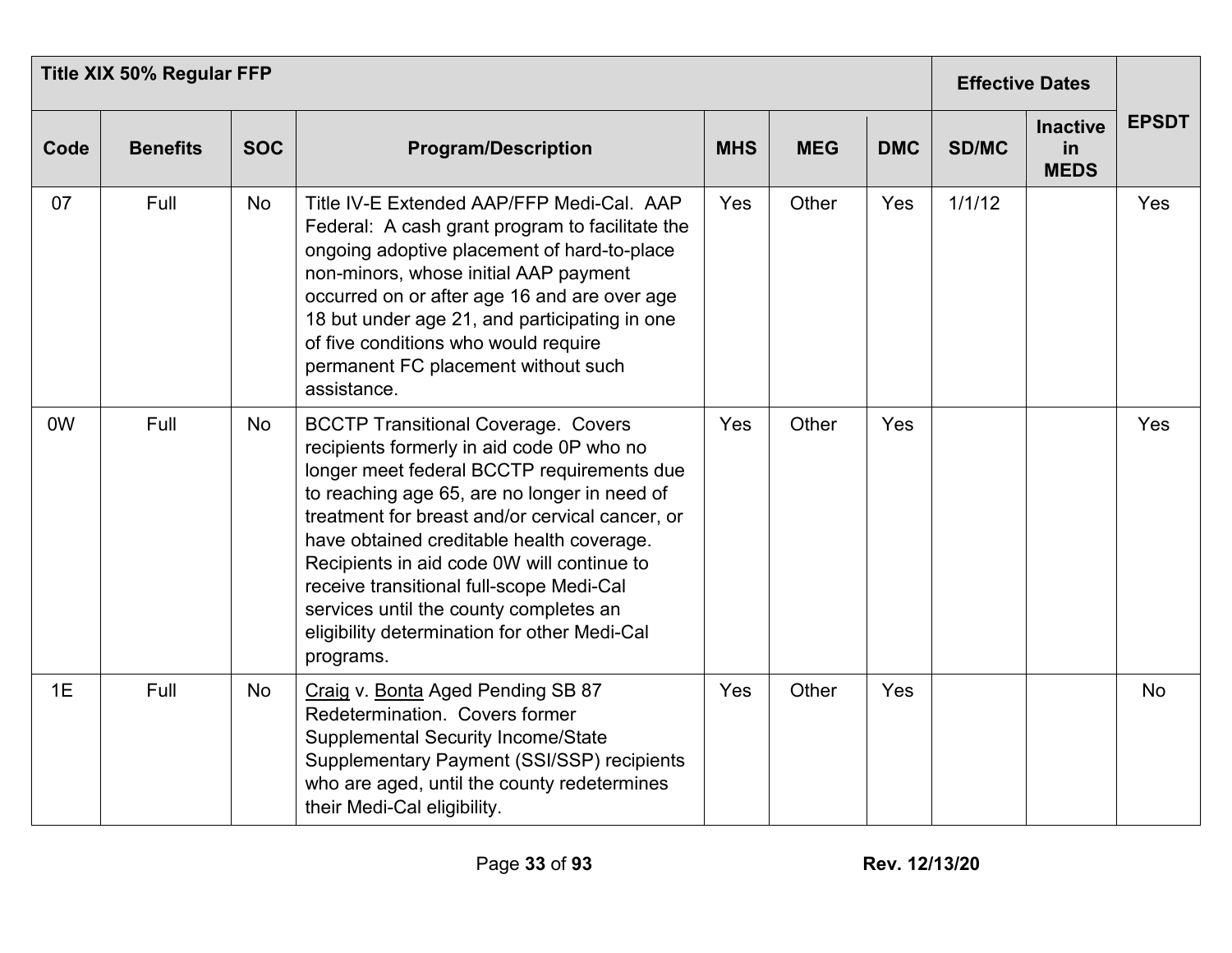|      | <b>Title XIX 50% Regular FFP</b> | <b>Effective Dates</b> |                                                                                                                                                                                                                                                 |            |            |            |              |                                      |              |
|------|----------------------------------|------------------------|-------------------------------------------------------------------------------------------------------------------------------------------------------------------------------------------------------------------------------------------------|------------|------------|------------|--------------|--------------------------------------|--------------|
| Code | <b>Benefits</b>                  | <b>SOC</b>             | <b>Program/Description</b>                                                                                                                                                                                                                      | <b>MHS</b> | <b>MEG</b> | <b>DMC</b> | <b>SD/MC</b> | <b>Inactive</b><br>in<br><b>MEDS</b> | <b>EPSDT</b> |
| 1H   | Full                             | No                     | FPL – Aged. Covers the aged in the Aged and<br>Disabled (A&D) FPL program.                                                                                                                                                                      | Yes        | Other      | Yes        |              |                                      | <b>No</b>    |
| 1X   | Full                             | <b>No</b>              | Aid to the Aged - Multipurpose Senior<br>Services Program (MSSP). Allows special<br>institutional deeming rules (spousal<br>impoverishment) for MSSP transitional and<br>non-transitional services for individuals 65<br>years of age or older. | Yes        | Other      | Yes        |              |                                      | <b>No</b>    |
| 1Y   | Full                             | Yes                    | Aid to the Aged - MSSP. Allows special<br>institutional deeming rules (spousal<br>impoverishment) for MSSP transitional and<br>non-transitional services for individuals 65<br>years of age or older.                                           | Yes        | Other      | Yes        |              |                                      | No           |
| 10   | Full                             | No                     | Aid to the Aged - SSI/SSP.                                                                                                                                                                                                                      | Yes        | Other      | Yes        |              |                                      | No           |
| 13   | Full                             | Y/N                    | Aid to the Aged - LTC. Covers persons<br>65 years of age or older who are MN and<br>in LTC status.                                                                                                                                              | Yes        | Other      | Yes        |              |                                      | No           |
| 14   | Full                             | <b>No</b>              | Aid to the Aged $-$ MN.                                                                                                                                                                                                                         | Yes        | Other      | Yes        |              |                                      | <b>No</b>    |
| 16   | Full                             | No                     | Aid to the Aged - Pickle Eligibles.                                                                                                                                                                                                             | Yes        | Other      | Yes        |              |                                      | No           |
| 17   | Full                             | Yes                    | Aid to the Aged – MN, SOC.                                                                                                                                                                                                                      | Yes        | Other      | Yes        |              |                                      | No           |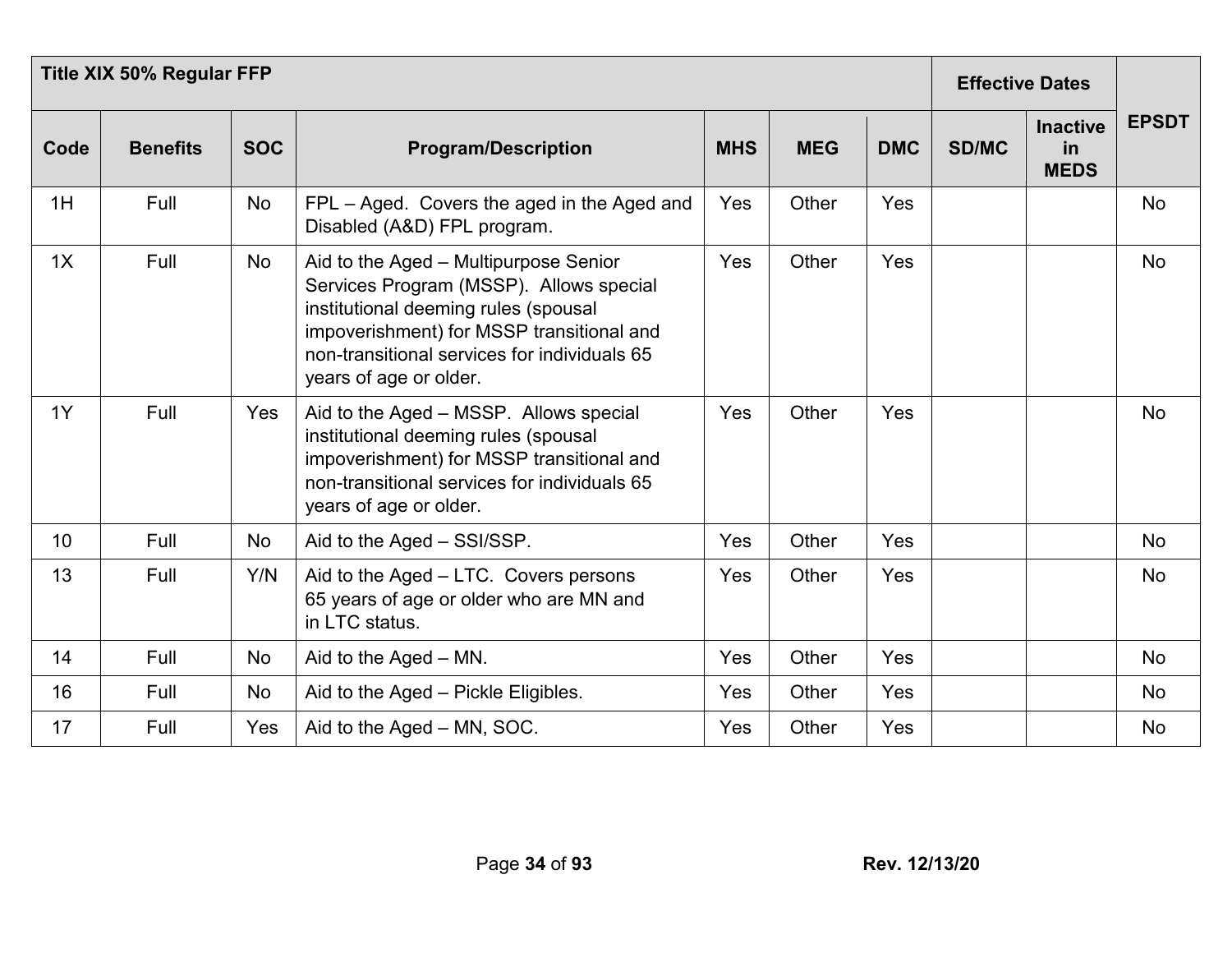|      | <b>Title XIX 50% Regular FFP</b> | <b>Effective Dates</b> |                                                                                                                                                                                                                                                                                            |            |                |            |        |                                      |              |
|------|----------------------------------|------------------------|--------------------------------------------------------------------------------------------------------------------------------------------------------------------------------------------------------------------------------------------------------------------------------------------|------------|----------------|------------|--------|--------------------------------------|--------------|
| Code | <b>Benefits</b>                  | <b>SOC</b>             | <b>Program/Description</b>                                                                                                                                                                                                                                                                 | <b>MHS</b> | <b>MEG</b>     | <b>DMC</b> | SD/MC  | <b>Inactive</b><br>in<br><b>MEDS</b> | <b>EPSDT</b> |
| 2A   | Full                             | No                     | Abandoned Baby Program. Provides full-<br>scope benefits to children up to three months<br>of age who were voluntarily surrendered within<br>72 hours of birth pursuant to the Safe Arms for<br>Newborns Act.                                                                              | Yes        | Other          | <b>No</b>  |        |                                      | Yes          |
| 2E   | Full                             | <b>No</b>              | Craig v. Bonta Blind - Pending SB 87<br>Redetermination. Covers former SSI/SSP<br>recipients who are blind, until the county re-<br>determines their Medi-Cal eligibility.                                                                                                                 | Yes        | Other          | Yes        |        |                                      | Yes          |
| 2P   | Full                             | <b>No</b>              | Approved Relative Caregiver (ARC) Program.<br>Medi-Cal coverage for foster children and<br>youth up to 18 years of age (eligibility ends on<br>the last day of the month of their 18 <sup>th</sup> birthday)<br>participating in the ARC Program who do not<br>qualify for state CalWORKs. | Yes        | Foster<br>Care | Yes        | 1/1/15 |                                      | Yes          |
| 2R   | Full                             | <b>No</b>              | Non-Minor Dependent (NMD). Medi-Cal<br>coverage for foster youth 18 to 21 years of age<br>(eligibility ends on the last day of the month of<br>their 21 <sup>st</sup> birthday) participating in the ARC<br>Program as a NMD who does not qualify for<br>state CalWORKs.                   | Yes        | Foster<br>Care | Yes        | 1/1/15 |                                      | Yes          |
| 2S   | Full                             | No                     | Medi-Cal coverage for foster children and<br>youth up to 18 years of age (eligibility ends on<br>the last day of the month of their 18 <sup>th</sup> birthday)<br>participating in the ARC Program who qualify<br>for federal CalWORKs.                                                    | Yes        | Foster<br>Care | Yes        | 1/1/15 |                                      | Yes          |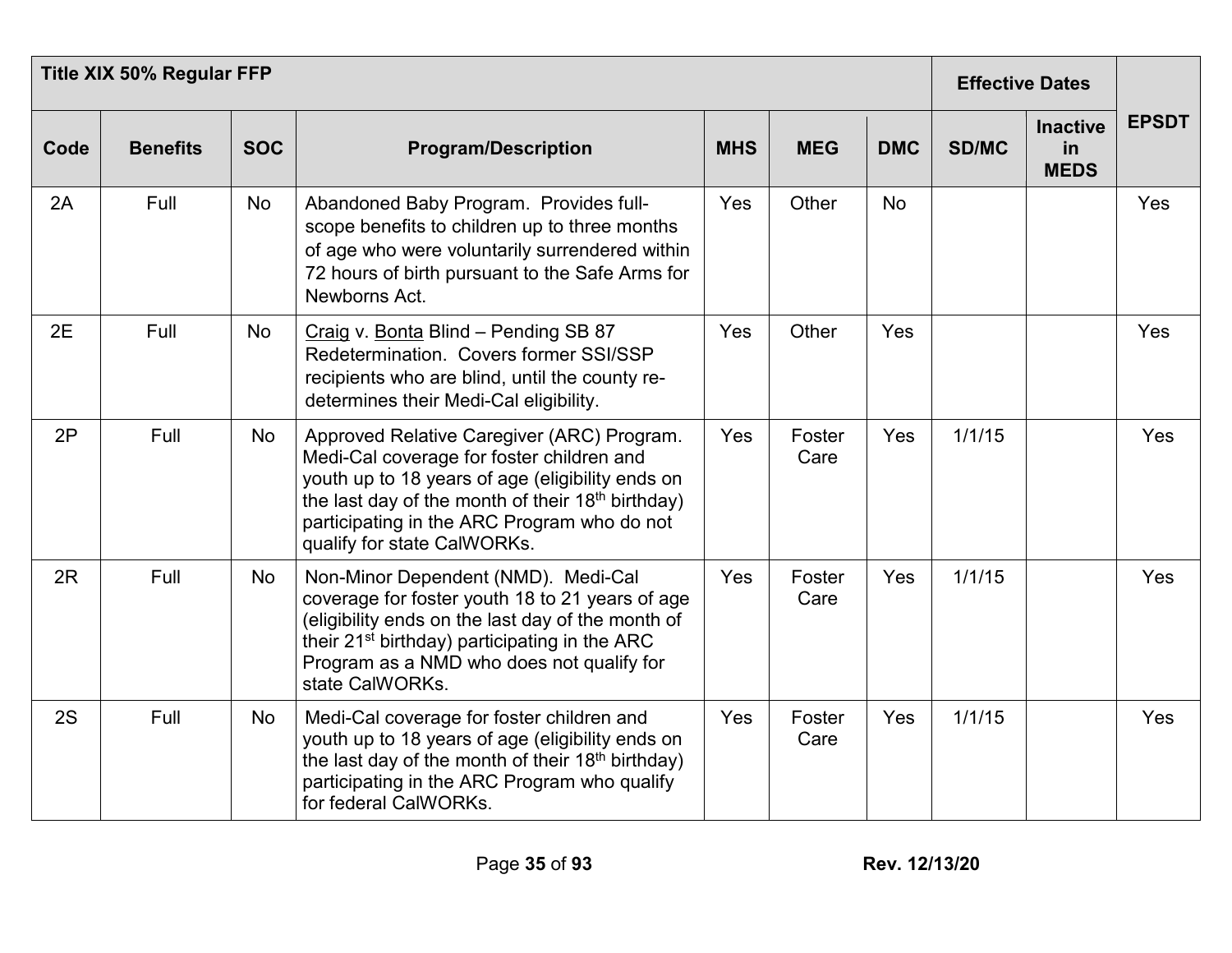|      | <b>Title XIX 50% Regular FFP</b> | <b>Effective Dates</b> |                                                                                                                                                                                                                                       |            |                |            |        |                                             |              |
|------|----------------------------------|------------------------|---------------------------------------------------------------------------------------------------------------------------------------------------------------------------------------------------------------------------------------|------------|----------------|------------|--------|---------------------------------------------|--------------|
| Code | <b>Benefits</b>                  | <b>SOC</b>             | <b>Program/Description</b>                                                                                                                                                                                                            | <b>MHS</b> | <b>MEG</b>     | <b>DMC</b> | SD/MC  | <b>Inactive</b><br><b>in</b><br><b>MEDS</b> | <b>EPSDT</b> |
| 2T   | Full                             | <b>No</b>              | Medi-Cal coverage for foster children and<br>youth up to 18 years of age (eligibility ends on<br>the last day of the month of their 18 <sup>th</sup> birthday)<br>participating in the ARC Program who qualify<br>for state CalWORKs. | Yes        | Foster<br>Care | Yes        | 1/1/15 |                                             | Yes          |
| 2U   | Full                             | <b>No</b>              | Medi-Cal coverage for foster youth 18 to 21<br>years of age (eligibility ends on the last day of<br>the month of their 21 <sup>st</sup> birthday) participating in<br>the ARC Program as a NMD who qualifies for<br>state CalWORKs.   | Yes        | Foster<br>Care | Yes        | 1/1/15 |                                             | <b>Yes</b>   |
| 20   | Full                             | No                     | Blind - SSI/SSP - Cash                                                                                                                                                                                                                | Yes        | Other          | Yes        |        |                                             | Yes          |
| 26   | Full                             | No                     | Blind - Pickle Eligibles.                                                                                                                                                                                                             | Yes        | Other          | Yes        |        |                                             | Yes          |
| 3A   | Full                             | No                     | CalWORKs Timed-Out, Safety Net - All Other<br>Families.                                                                                                                                                                               | Yes        | Other          | Yes        |        |                                             | Yes          |
| 3C   | Full                             | No                     | CalWORKs Timed-Out, Safety Net - Two-<br><b>Parent Families.</b>                                                                                                                                                                      | Yes        | Other          | Yes        |        |                                             | Yes          |
| 3D   | Full                             | No                     | CalWORKs - Pending, Medi-Cal Eligible.                                                                                                                                                                                                | Yes        | Other          | <b>Yes</b> |        |                                             | Yes          |
| 3E   | Full                             | <b>No</b>              | CalWORKs - Legal Immigrant - Family Group.                                                                                                                                                                                            | Yes        | Other          | Yes        |        |                                             | Yes          |
| 3F   | Full                             | No                     | CalWORKs - Two-Parent Safety Net and<br>Drug/Fleeing Felon Family.                                                                                                                                                                    | Yes        | Other          | Yes        | 4/1/13 |                                             | Yes          |
| 3G   | Full                             | No                     | CalWORKs - Zero Parent Exempt.                                                                                                                                                                                                        | Yes        | Other          | Yes        |        |                                             | Yes          |
| 3H   | Full                             | <b>No</b>              | CalWORKs - Zero Parent Mixed.                                                                                                                                                                                                         | Yes        | Other          | Yes        |        |                                             | Yes          |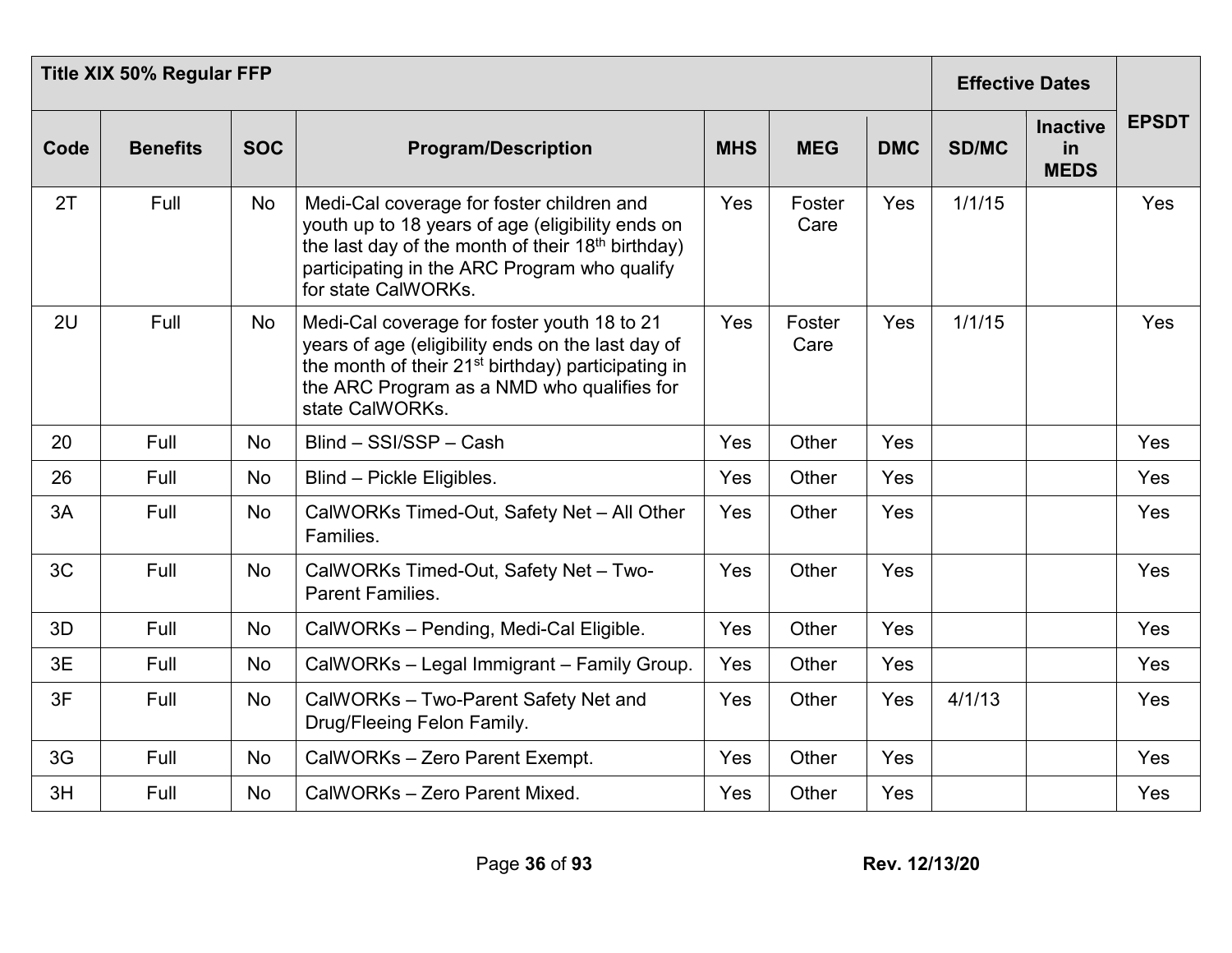|      | <b>Title XIX 50% Regular FFP</b> |            |                                                                                                                                                       |            |                 |            |              | <b>Effective Dates</b>               |              |
|------|----------------------------------|------------|-------------------------------------------------------------------------------------------------------------------------------------------------------|------------|-----------------|------------|--------------|--------------------------------------|--------------|
| Code | <b>Benefits</b>                  | <b>SOC</b> | <b>Program/Description</b>                                                                                                                            | <b>MHS</b> | <b>MEG</b>      | <b>DMC</b> | <b>SD/MC</b> | <b>Inactive</b><br>in<br><b>MEDS</b> | <b>EPSDT</b> |
| 3L   | Full                             | No         | CalWORKs - Legal Immigrant - Aid to<br>Families.                                                                                                      | Yes        | Other           | Yes        |              |                                      | Yes          |
| 3M   | Full                             | <b>No</b>  | CalWORKs - Legal Immigrant - Two Parent.                                                                                                              | Yes        | Other           | Yes        |              |                                      | Yes          |
| 3P   | Full                             | No         | CalWORKs - All Families - Exempt.                                                                                                                     | Yes        | Other           | Yes        |              |                                      | Yes          |
| 3R   | Full                             | No         | CalWORKs - Zero Parent - Exempt.                                                                                                                      | Yes        | Other           | Yes        |              |                                      | Yes          |
| 3U   | Full                             | No         | CalWORKs - Legal Immigrant - Two Parent<br>Mixed.                                                                                                     | Yes        | Other           | Yes        |              |                                      | Yes          |
| 3W   | Full                             | No         | <b>Temporary Assistance for Needy Families</b><br>(TANF) Timed-Out, Mixed Case.                                                                       | Yes        | Other           | <b>No</b>  |              |                                      | Yes          |
| 30   | Full                             | No         | CalWORKs - All Families                                                                                                                               | Yes        | Other           | Yes        |              |                                      | Yes          |
| 32   | Full                             | No         | <b>TANF Timed out.</b>                                                                                                                                | Yes        | Other           | Yes        |              |                                      | Yes          |
| 33   | Full                             | No         | CalWORKs - Zero Parent                                                                                                                                | Yes        | Other           | Yes        |              |                                      | Yes          |
| 35   | Full                             | No         | CalWORKs - Two Parent                                                                                                                                 | Yes        | Other           | Yes        |              |                                      | Yes          |
| 36   | Full                             | <b>No</b>  | Aid to Disabled Widow(er)s.                                                                                                                           | Yes        | <b>Disabled</b> | Yes        |              |                                      | Yes          |
| 38   | Full                             | No         | Edwards v. Kizer.                                                                                                                                     | Yes        | Other           | Yes        |              |                                      | Yes          |
| 4A   | Full                             | No         | Out-of-State AAP. Covers children for whom<br>there is a state-only AAP agreement between<br>any state other than California and adoptive<br>parents. | Yes        | Other           | Yes        |              |                                      | Yes          |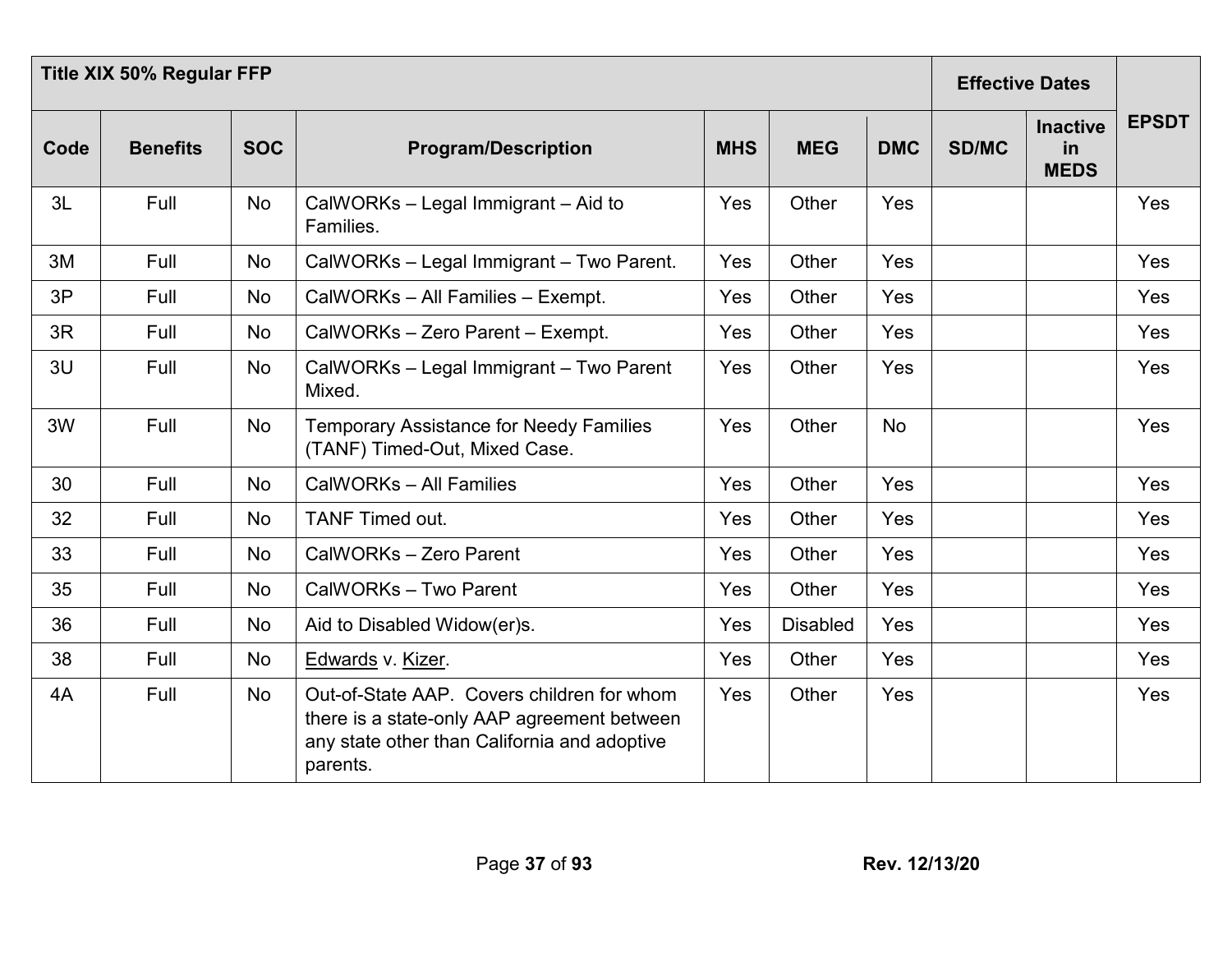|      | <b>Title XIX 50% Regular FFP</b> |            |                                                                                                                                                                                  |            |                | <b>Effective Dates</b> |              |                                      |              |
|------|----------------------------------|------------|----------------------------------------------------------------------------------------------------------------------------------------------------------------------------------|------------|----------------|------------------------|--------------|--------------------------------------|--------------|
| Code | <b>Benefits</b>                  | <b>SOC</b> | <b>Program/Description</b>                                                                                                                                                       | <b>MHS</b> | <b>MEG</b>     | <b>DMC</b>             | <b>SD/MC</b> | <b>Inactive</b><br>in<br><b>MEDS</b> | <b>EPSDT</b> |
| 4E   | Full                             | No         | HPE (Title XIX). Covers former foster care<br>children up to 26 years of age with no<br>income screening.                                                                        | Yes        | Other          | Yes                    | 1/1/14       |                                      | Yes          |
| 4F   | Full                             | No         | Kinship Guardianship Assistance Payment<br>(Kin-GAP) Cash Assistance. Covers children<br>in the federal program for children in relative<br>placement receiving cash assistance. | Yes        | Foster<br>Care | Yes                    |              |                                      | Yes          |
| 4G   | Full                             | <b>No</b>  | Kin-GAP Cash Assistance. Covers children in<br>the state program for children in relative<br>placement receiving cash assistance.                                                | Yes        | Foster<br>Care | Yes                    |              |                                      | Yes          |
| 4H   | Full                             | <b>No</b>  | FC children in CalWORKs.                                                                                                                                                         | Yes        | Foster<br>Care | Yes                    | 12/13/10     |                                      | Yes          |
| 4L   | Full                             | <b>No</b>  | FC children in Section 1931(b).                                                                                                                                                  | Yes        | Foster<br>Care | Yes                    | 12/13/10     |                                      | Yes          |
| 4M   | Full                             | No         | Former Foster Youth (FFY). Coverage extends<br>until the 26 <sup>th</sup> birthday and provides full-scope,<br>no cost benefits.                                                 | Yes        | Other          | Yes                    |              |                                      | Yes          |
| 4N   | Full                             | <b>No</b>  | CalWORKs for NMD/FFP Medi-Cal.                                                                                                                                                   | Yes        | Foster<br>Care | Yes                    | 1/1/12       |                                      | Yes          |
| 4S   | Full                             | <b>No</b>  | Title IV-E Extended for NMD Kin-GAP/FFP<br>Medi-Cal.                                                                                                                             | Yes        | Foster<br>Care | Yes                    | 1/1/12       |                                      | Yes          |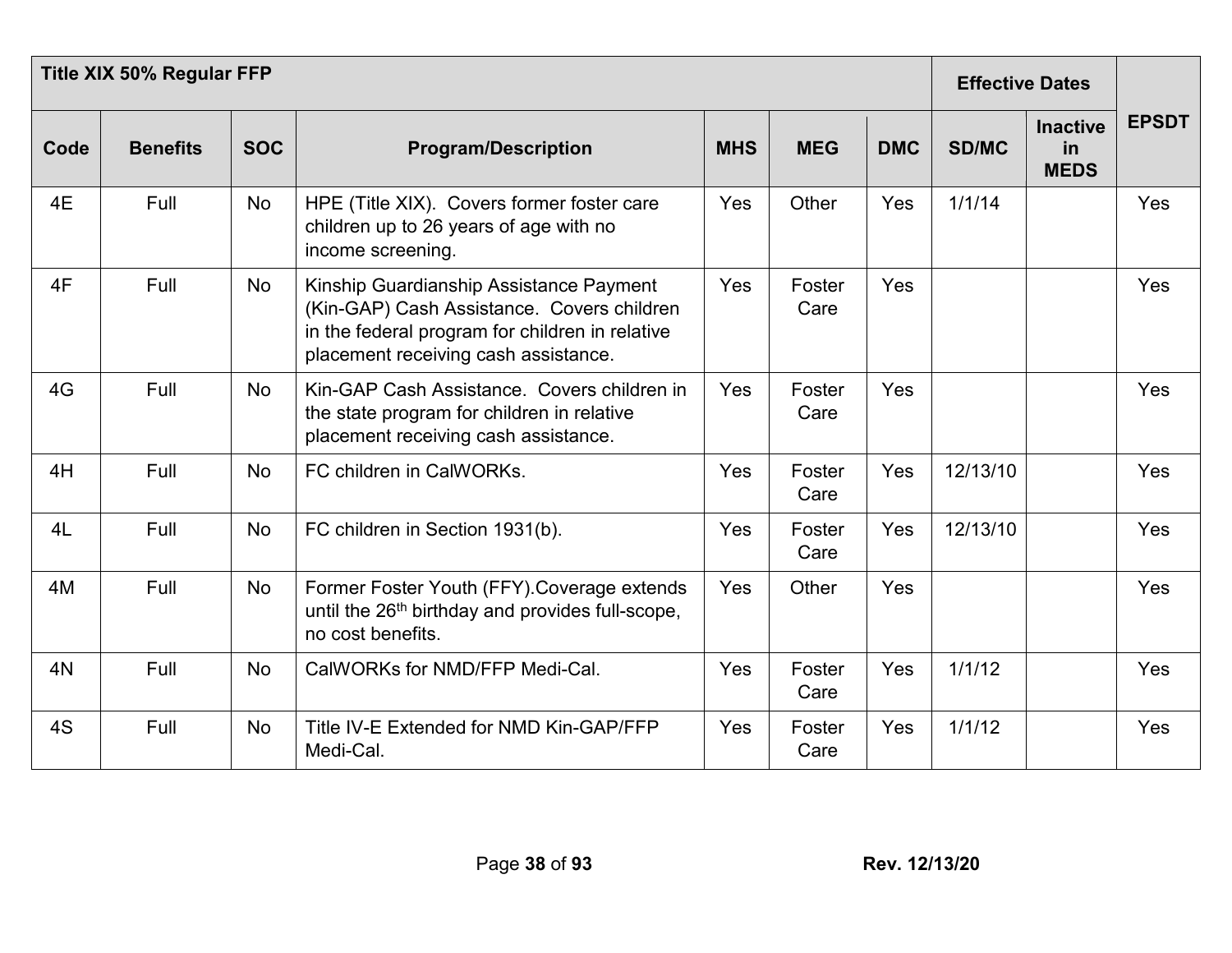|      | <b>Title XIX 50% Regular FFP</b> |            |                                                                                                                                                                                                                   |            |                |            | <b>Effective Dates</b> |                                      |              |
|------|----------------------------------|------------|-------------------------------------------------------------------------------------------------------------------------------------------------------------------------------------------------------------------|------------|----------------|------------|------------------------|--------------------------------------|--------------|
| Code | <b>Benefits</b>                  | <b>SOC</b> | <b>Program/Description</b>                                                                                                                                                                                        | <b>MHS</b> | <b>MEG</b>     | <b>DMC</b> | <b>SD/MC</b>           | <b>Inactive</b><br>in<br><b>MEDS</b> | <b>EPSDT</b> |
| 4T   | Full                             | <b>No</b>  | A federal Title IV-E Kin-GAP that serves<br>former and current foster youth by moving<br>them from FC placements to more permanent<br>placement options through the establishment<br>of a relative guardianship.  | Yes        | Foster<br>Care | Yes        | 1/1/11                 |                                      | Yes          |
| 4W   | Full                             | No         | Covers NMDs, age 18, but under age 21,<br>eligible for extended KinGAP assistance based<br>on a disability or based on the establishment of<br>the guardianship that occurred on or after age<br>16.              | Yes        | Foster<br>Care | Yes        | 1/1/12                 |                                      | Yes          |
| 40   | Full                             | No         | AFDC-FC. Covers children on whose behalf<br>financial assistance is provided for state only<br>FC placement.                                                                                                      | Yes        | Foster<br>Care | Yes        |                        |                                      | Yes          |
| 42   | Full                             | <b>No</b>  | AFDC-FC. Covers children on whose behalf<br>financial assistance is provided for federal FC<br>placement.                                                                                                         | Yes        | Foster<br>Care | Yes        |                        |                                      | Yes          |
| 43   | Full                             | <b>No</b>  | State Extended FC/FFP Medi-Cal. AFDC-FC<br>State: Covers non-minor dependents (NMDs),<br>age 18 but under age 21, under AB 12 on<br>whose behalf financial assistance is provided<br>for state-only FC placement. | Yes        | Foster<br>Care | Yes        | 1/1/12                 |                                      | Yes          |
| 45   | Full                             | <b>No</b>  | Covers children supported by public funds<br>other than AFDC-FC.                                                                                                                                                  | Yes        | Other          | Yes        |                        |                                      | Yes          |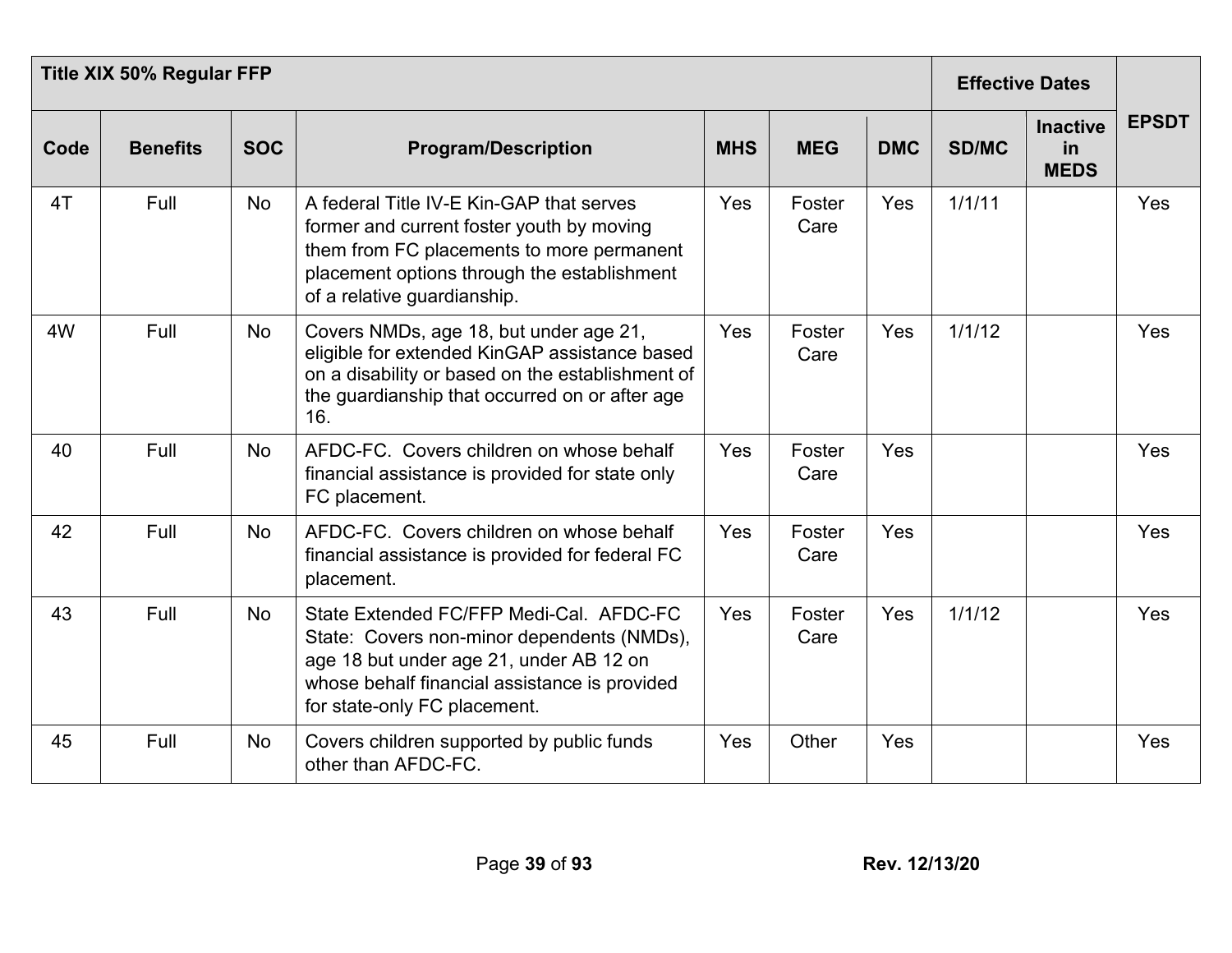|      | <b>Title XIX 50% Regular FFP</b> |            |                                                                                                                                                                                                                                                                                                                                               |            |                 |            | <b>Effective Dates</b> |                                      |              |
|------|----------------------------------|------------|-----------------------------------------------------------------------------------------------------------------------------------------------------------------------------------------------------------------------------------------------------------------------------------------------------------------------------------------------|------------|-----------------|------------|------------------------|--------------------------------------|--------------|
| Code | <b>Benefits</b>                  | <b>SOC</b> | <b>Program/Description</b>                                                                                                                                                                                                                                                                                                                    | <b>MHS</b> | <b>MEG</b>      | <b>DMC</b> | <b>SD/MC</b>           | <b>Inactive</b><br>in<br><b>MEDS</b> | <b>EPSDT</b> |
| 46   | Full                             | <b>No</b>  | Interstate Compact on the Placement of<br>Children - Child. Covers foster children<br>placed in California from another state.<br>Provides eligibility for CEC if for some<br>reason the child is no longer eligible<br>under FC prior to his/her 18th birthday.<br>Also provides eligibility for the FFY<br>program (aid code 4M) at age 18. | Yes        | Foster<br>Care  | <b>No</b>  |                        |                                      | Yes          |
| 49   | Full                             | <b>No</b>  | Title IV-E Extended FC/FFP Medi-Cal. AFDC-<br>FC Federal: Covers NMDs age 18 but under<br>age 21, under AB 12 on whose behalf financial<br>assistance is provided for federal FC<br>placement.                                                                                                                                                | Yes        | Foster<br>Care  | Yes        | 1/1/12                 |                                      | Yes          |
| 5E   | Full                             | <b>No</b>  | HFP to the Medi-Cal PE program. Provides<br>immediate, temporary, fee-for-service (FFS),<br>full-scope Medi-Cal benefits to certain children<br>under the age of 19.                                                                                                                                                                          | Yes        | Other           | Yes        | 10/25/10               |                                      | Yes          |
| 5K   | Full                             | <b>No</b>  | EA FC. Covers child welfare cases placed in<br>EA foster care.                                                                                                                                                                                                                                                                                | Yes        | Foster<br>Care  | Yes        |                        |                                      | Yes          |
| 5L   | Full                             | <b>No</b>  | EA FC. Covers children, youth and non-minor<br>dependents (NMDs) up to age 21 who<br>currently do not meet eligibility requirements<br>for the federal EA-TANF program, aid code 5K.                                                                                                                                                          | Yes        | Foster<br>Care  | Yes        | 7/1/18                 |                                      | Yes          |
| 6A   | Full                             | No         | Disabled Adult Child(ren) (DAC) Blind.                                                                                                                                                                                                                                                                                                        | Yes        | Other           | Yes        |                        |                                      | Yes          |
| 6C   | Full                             | No         | DAC Disabled.                                                                                                                                                                                                                                                                                                                                 | Yes        | <b>Disabled</b> | Yes        |                        |                                      | Yes          |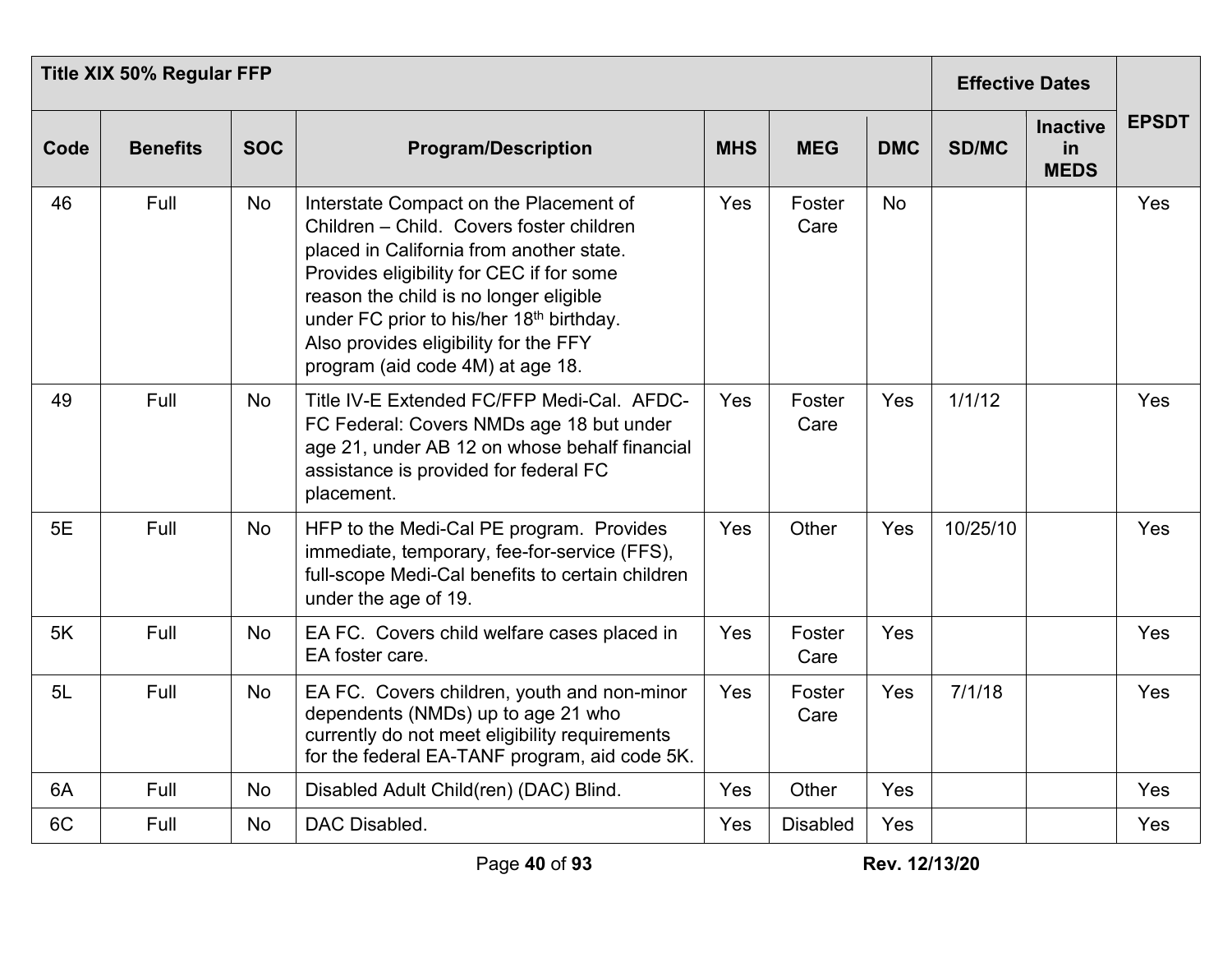|                | <b>Title XIX 50% Regular FFP</b> |            |                                                                                                                                                                                 |            |                 |            |              |                                      |              |
|----------------|----------------------------------|------------|---------------------------------------------------------------------------------------------------------------------------------------------------------------------------------|------------|-----------------|------------|--------------|--------------------------------------|--------------|
| Code           | <b>Benefits</b>                  | <b>SOC</b> | <b>Program/Description</b>                                                                                                                                                      | <b>MHS</b> | <b>MEG</b>      | <b>DMC</b> | <b>SD/MC</b> | <b>Inactive</b><br>in<br><b>MEDS</b> | <b>EPSDT</b> |
| 6E             | Full                             | No         | Craig v. Bonta Disabled - Pending SB 87<br>redetermination. Covers former SSI/SSP<br>recipients who are disabled, until the county<br>re-determines their Medi-Cal eligibility. | Yes        | <b>Disabled</b> | Yes        |              |                                      | Yes          |
| 6G             | Full                             | <b>No</b>  | 250 Percent Working Disabled Program.                                                                                                                                           | Yes        | <b>Disabled</b> | Yes        | 3/16/09      |                                      | Yes          |
| 6J             | Full                             | No         | SB 87 Pending Disability. Covers with no SOC<br>beneficiaries ages 21 to 65 who have lost their<br>non-disability linkage to Medi-Cal and are<br>claiming disability.           | Yes        | Other           | Yes        |              |                                      | <b>No</b>    |
| 6N             | Full                             | No         | Former SSI No Longer Disabled in SSI<br>Appeals Status.                                                                                                                         | Yes        | <b>Disabled</b> | Yes        |              |                                      | Yes          |
| 6P             | Full                             | <b>No</b>  | Personal Responsibility and Work Opportunity<br><b>Reconciliation Act/</b><br>No Longer Disabled Children.                                                                      | Yes        | <b>Disabled</b> | Yes        |              |                                      | Yes          |
| 6 <sub>R</sub> | Full                             | Yes        | SB 87 Pending Disability (SOC). Covers with<br>and SOC those ages 21 to 65 who have lost<br>their non-disability linkage to Medi-Cal and are<br>claiming disability.            | Yes        | <b>Disabled</b> | Yes        |              |                                      | <b>No</b>    |
| 6V             | Full                             | No         | Department of Developmental Services (DDS)<br>Waivers (No SOC).                                                                                                                 | Yes        | <b>Disabled</b> | Yes        |              |                                      | Yes          |
| 6W             | Full                             | Yes        | DDS Waivers (SOC).                                                                                                                                                              | Yes        | <b>Disabled</b> | Yes        |              |                                      | Yes          |
| 6X             | Full                             | <b>No</b>  | Medi-Cal In-Home Operations (IHO) Waiver<br>(No SOC).                                                                                                                           | Yes        | <b>Disabled</b> | Yes        |              |                                      | Yes          |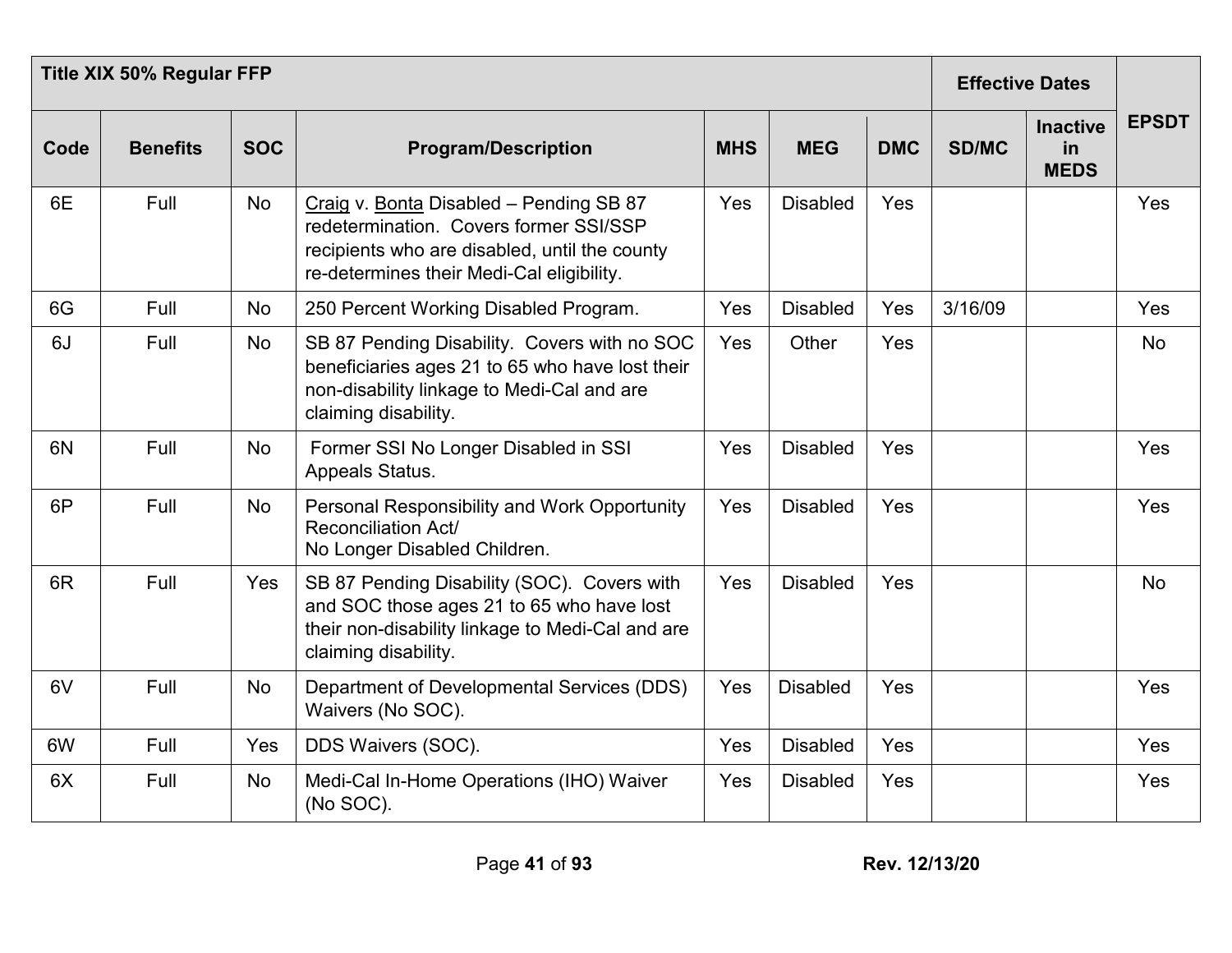|      | <b>Title XIX 50% Regular FFP</b>                  |            |                                                                                                                                                                                                                                                                                                                                                                                             |            |                 |            |        | <b>Effective Dates</b>               |              |  |
|------|---------------------------------------------------|------------|---------------------------------------------------------------------------------------------------------------------------------------------------------------------------------------------------------------------------------------------------------------------------------------------------------------------------------------------------------------------------------------------|------------|-----------------|------------|--------|--------------------------------------|--------------|--|
| Code | <b>Benefits</b>                                   | <b>SOC</b> | <b>Program/Description</b>                                                                                                                                                                                                                                                                                                                                                                  | <b>MHS</b> | <b>MEG</b>      | <b>DMC</b> | SD/MC  | <b>Inactive</b><br>in<br><b>MEDS</b> | <b>EPSDT</b> |  |
| 6Y   | Full                                              | Yes        | Medi-Cal IHO Waiver (SOC).                                                                                                                                                                                                                                                                                                                                                                  | Yes        | <b>Disabled</b> | Yes        |        |                                      | Yes          |  |
| 60   | Full                                              | <b>No</b>  | Disabled - SSI/SSP - Cash.                                                                                                                                                                                                                                                                                                                                                                  | Yes        | <b>Disabled</b> | Yes        |        |                                      | Yes          |  |
| 66   | Full                                              | No         | Disabled - Pickle Eligible.                                                                                                                                                                                                                                                                                                                                                                 | Yes        | <b>Disabled</b> | Yes        |        |                                      | Yes          |  |
| 7S   | Full                                              | No         | Express Lane Enrollment (ELE) (Title XIX).<br>CalFresh (CF) parents from 19 up to 65 years<br>of age who are neither blind nor disabled.<br>Full-scope, no cost Medi-Cal coverage.                                                                                                                                                                                                          | Yes        | Other           | Yes        | 4/1/14 |                                      | Yes          |  |
| 7W   | Full                                              | No         | ELE (Title XIX). CF children under 19 years of<br>age who are neither blind nor disabled. Full-<br>scope, no cost Medi-Cal coverage.                                                                                                                                                                                                                                                        | Yes        | Other           | Yes        | 2/1/14 |                                      | Yes          |  |
| 76   | Restricted to<br>60-day<br>postpartum<br>services | <b>No</b>  | 60-Day Postpartum Program. Provides Medi-<br>Cal at no SOC to women who, while pregnant,<br>were eligible for, applied for, and received<br>Medi-Cal benefits. They may continue to be<br>eligible for all postpartum services and family<br>planning. This coverage begins on the last<br>day of pregnancy and ends the last day of the<br>month in which the 60 <sup>th</sup> day occurs. | Yes        | Other           | Yes        | 1/1/88 |                                      | <b>No</b>    |  |
| 8E   | Full                                              | <b>No</b>  | Accelerated Enrollment. Provides immediate,<br>temporary, FFS, full-scope Medi-Cal benefits<br>for children under 19 years of age.                                                                                                                                                                                                                                                          | Yes        | Other           | Yes        |        |                                      | Yes          |  |
| 8G   | Full                                              | <b>No</b>  | Severely Impaired Working Individual.                                                                                                                                                                                                                                                                                                                                                       | Yes        | Other           | Yes        |        |                                      | Yes          |  |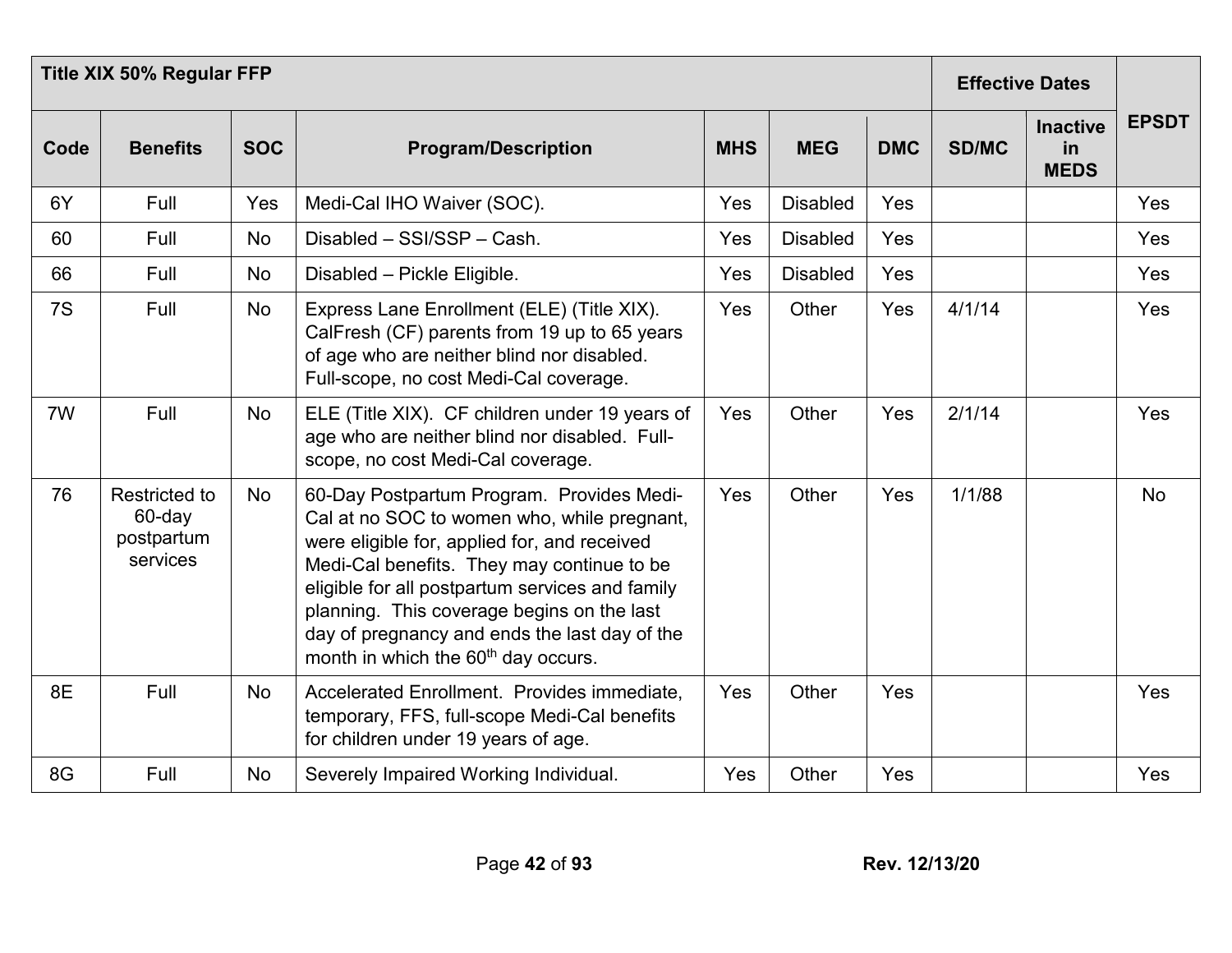|      |                                              | <b>Title XIX 50% Regular FFP</b> |                                                                                                                                                                                                                                          |            |            | <b>Effective Dates</b> |              |                                      |              |
|------|----------------------------------------------|----------------------------------|------------------------------------------------------------------------------------------------------------------------------------------------------------------------------------------------------------------------------------------|------------|------------|------------------------|--------------|--------------------------------------|--------------|
| Code | <b>Benefits</b>                              | <b>SOC</b>                       | <b>Program/Description</b>                                                                                                                                                                                                               | <b>MHS</b> | <b>MEG</b> | <b>DMC</b>             | <b>SD/MC</b> | <b>Inactive</b><br>in<br><b>MEDS</b> | <b>EPSDT</b> |
| 8L   | Full                                         | No                               | Accelerated Enrollment. Provides immediate,<br>temporary, fee-for-service, full-scope Medi-Cal<br>benefits for adults ages 19 or older.                                                                                                  | Yes        | Other      | Yes                    | 7/1/17       |                                      | Yes          |
| 8U   | Full                                         | <b>No</b>                        | Child Health and Disability Prevention (CHDP)<br>Gateway Deemed Infant. Provides full-scope,<br>no SOC Medi-Cal benefits for infants born to<br>mothers who were enrolled in Medi-Cal with<br>no SOC in the month of the infant's birth. | Yes        | Other      | Yes                    | 10/11/10     |                                      | Yes          |
| 8V   | Full                                         | Yes                              | <b>CHDP Gateway Deemed Infant SOC:</b><br>Provides full-scope Medi-Cal benefits with a<br>Share of Cost (SOC) for infants born to<br>mothers enrolled in Medi-Cal with a SOC in the<br>month of the infant's birth and SOC was met.      | Yes        | Other      | Yes                    | 10/11/10     |                                      | Yes          |
| 8W   | Full                                         | No                               | CHDP Gateway Medi-Cal. Provides for the<br>pre-enrollment of children into the Medi-Cal<br>program who are screened as probable for<br>Medi-Cal eligibility. Provides temporary full-<br>scope Medi-Cal benefits with no SOC.            | Yes        | Other      | Yes                    |              |                                      | Yes          |
| 80   | <b>Restricted</b><br>to Medicare<br>expenses | <b>No</b>                        | <b>Qualified Medicare Beneficiary (QMB):</b><br>Provides payment of Medicare Part A premium<br>and Part A and B coinsurance and deductibles<br>for eligible low-income aged, blind, or disabled<br>individuals.                          | Yes        | Other      | <b>No</b>              |              |                                      | <b>No</b>    |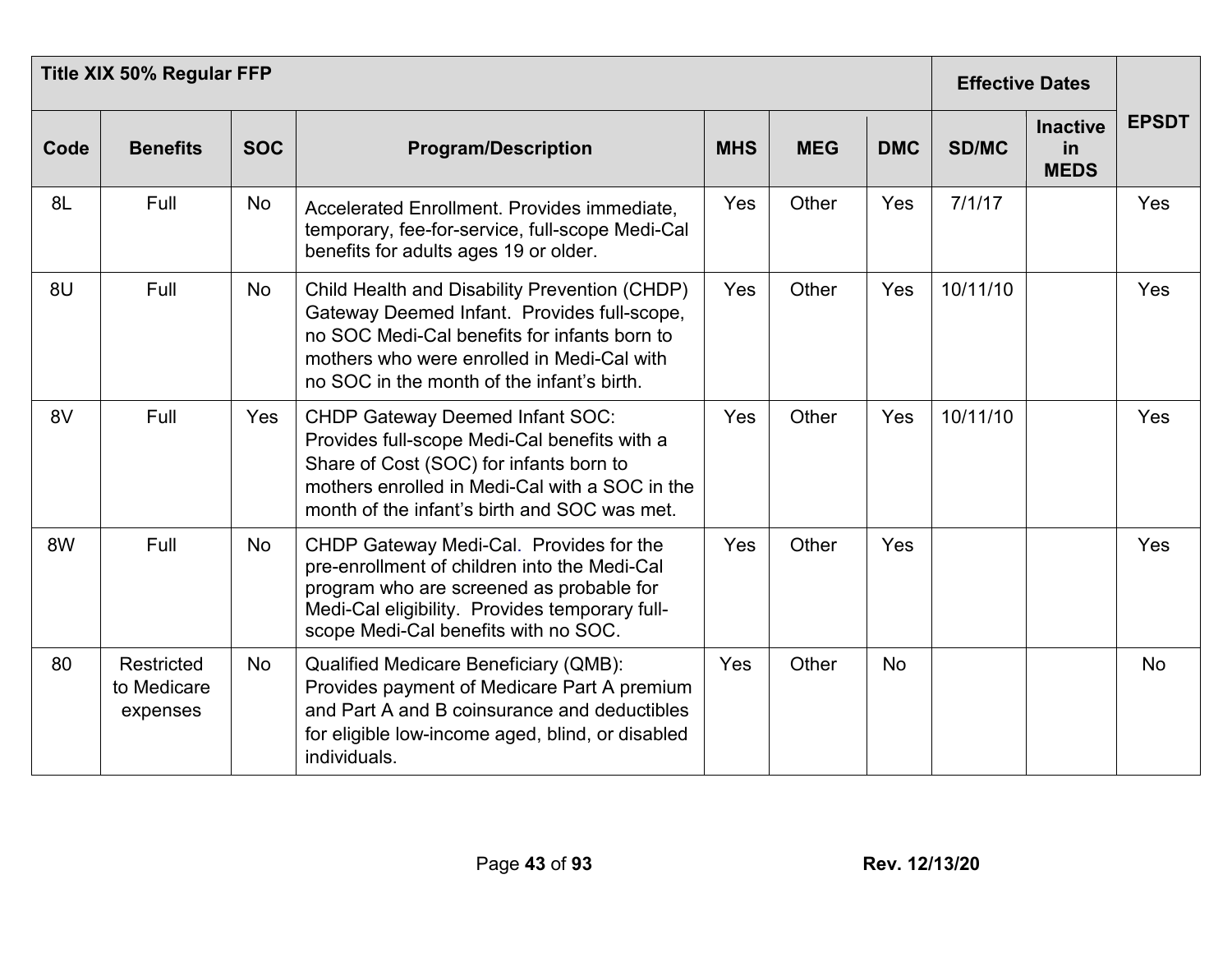|      | <b>Title XIX 50% Regular FFP</b> |            |                                                                                                                                                                                                                     |            |            |            | <b>Effective Dates</b> |                                             |              |
|------|----------------------------------|------------|---------------------------------------------------------------------------------------------------------------------------------------------------------------------------------------------------------------------|------------|------------|------------|------------------------|---------------------------------------------|--------------|
| Code | <b>Benefits</b>                  | <b>SOC</b> | <b>Program/Description</b>                                                                                                                                                                                          | <b>MHS</b> | <b>MEG</b> | <b>DMC</b> | <b>SD/MC</b>           | <b>Inactive</b><br><u>in</u><br><b>MEDS</b> | <b>EPSDT</b> |
| 86   | Full                             | No         | MI – Confirmed Pregnancy. Covers persons<br>aged 21 years or older, with confirmed<br>pregnancy, who meet the eligibility<br>requirements of MI.                                                                    | Yes        | Other      | Yes        |                        |                                             | <b>No</b>    |
| 87   | Full                             | Yes.       | MI-Confirmed Pregnancy SOC. Covers<br>persons aged 21 or older, with confirmed<br>pregnancy, who meet the eligibility<br>requirements of MI but are not eligible for 185<br>percent/200 percent or the MN programs. | Yes        | Other      | Yes        |                        |                                             | <b>No</b>    |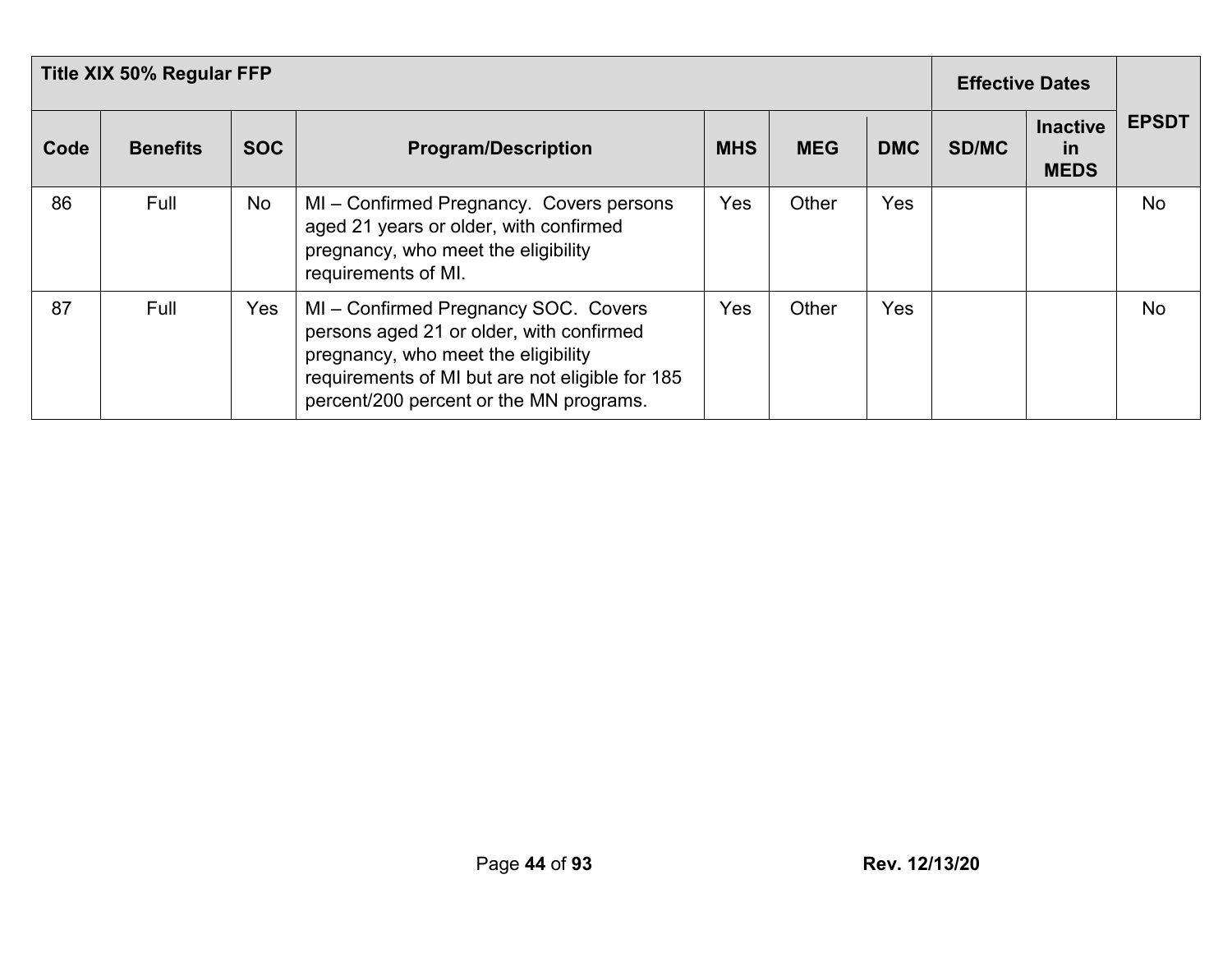### **Title XIX 100% FFP**

**The enhanced FFP funding decreases each year (January 1 through December 31) as follows:**

- **2014 through 2016 - 100 %**
- **2017 - 95%**
- **2018 - 94%**
- **2019 - 93%**
- **2020 - 90% and thereafter**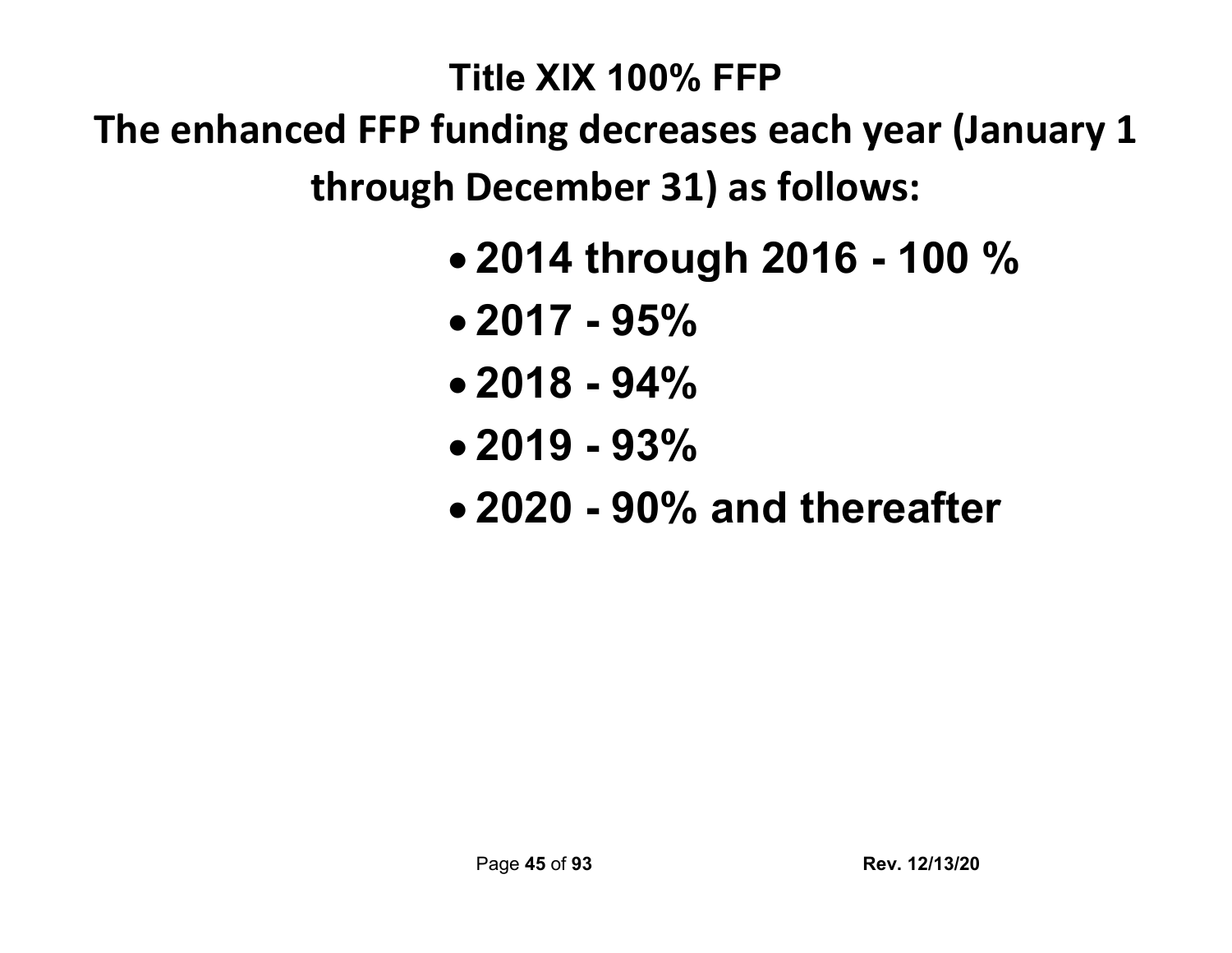|                |                 |            | Title XIX 100% FFP - Enhanced Title XIX federal funding is available for those who are "newly<br>eligible" in the adults group. Please note the FFP category will decrease to the following: 100 % for<br>2014-2016; 95% for 2017; 94% for 2018; 93% 2019; 90% for 2020 and thereafter                                                                                                                                                                                                            |            |                       |            | <b>Effective Dates</b> | <b>EPSDT</b>                         |     |
|----------------|-----------------|------------|---------------------------------------------------------------------------------------------------------------------------------------------------------------------------------------------------------------------------------------------------------------------------------------------------------------------------------------------------------------------------------------------------------------------------------------------------------------------------------------------------|------------|-----------------------|------------|------------------------|--------------------------------------|-----|
| Code           | <b>Benefits</b> | <b>SOC</b> | <b>Program/Description</b>                                                                                                                                                                                                                                                                                                                                                                                                                                                                        | <b>MHS</b> | <b>MEG</b>            | <b>DMC</b> | SD/MC                  | <b>Inactive</b><br>in<br><b>MEDS</b> |     |
| 7U             | Full            | No         | ELE (Title XIX). CF adults from 19 up to 65<br>years of age who are citizens or lawfully<br>present, and neither blind nor disabled. Full-<br>scope, no cost Medi-Cal coverage.                                                                                                                                                                                                                                                                                                                   | Yes        | Medicaid<br>Expansion | Yes        | 2/1/14                 |                                      | Yes |
| K <sub>6</sub> | Full            | No         | <b>County Compassionate Release Program</b><br>(CCRP) and County Medical Probation<br>Program (CMPP) (Title XIX). Newly-eligible,<br>citizen/satisfactory immigration status<br>recipients 19 through 64 years of age with<br>income less than or equal to 138 percent of<br>the FPL, including disabled/blind recipients,<br>with income above 128 up to and including<br>138 percent of the FPL. Recipients eligible for<br>all covered Medi-Cal services, including<br>mental health services. | Yes        | Medicaid<br>Expansion | Yes        | 4/1/17                 |                                      | Yes |
| L1             | Full            | No         | Low Income Health Program (LIHP) Medicaid<br>Covered Expansion (MCE) transition to Medi-<br>Cal (Title XIX). Eligible recipients ages 19 up<br>to 65 enrolled in the LIHP MCE program on<br>December 31, 2013, whose family's income is<br>at or below 138 percent of the FPL.                                                                                                                                                                                                                    | Yes        | Medicaid<br>Expansion | Yes        | 1/1/14                 |                                      | Yes |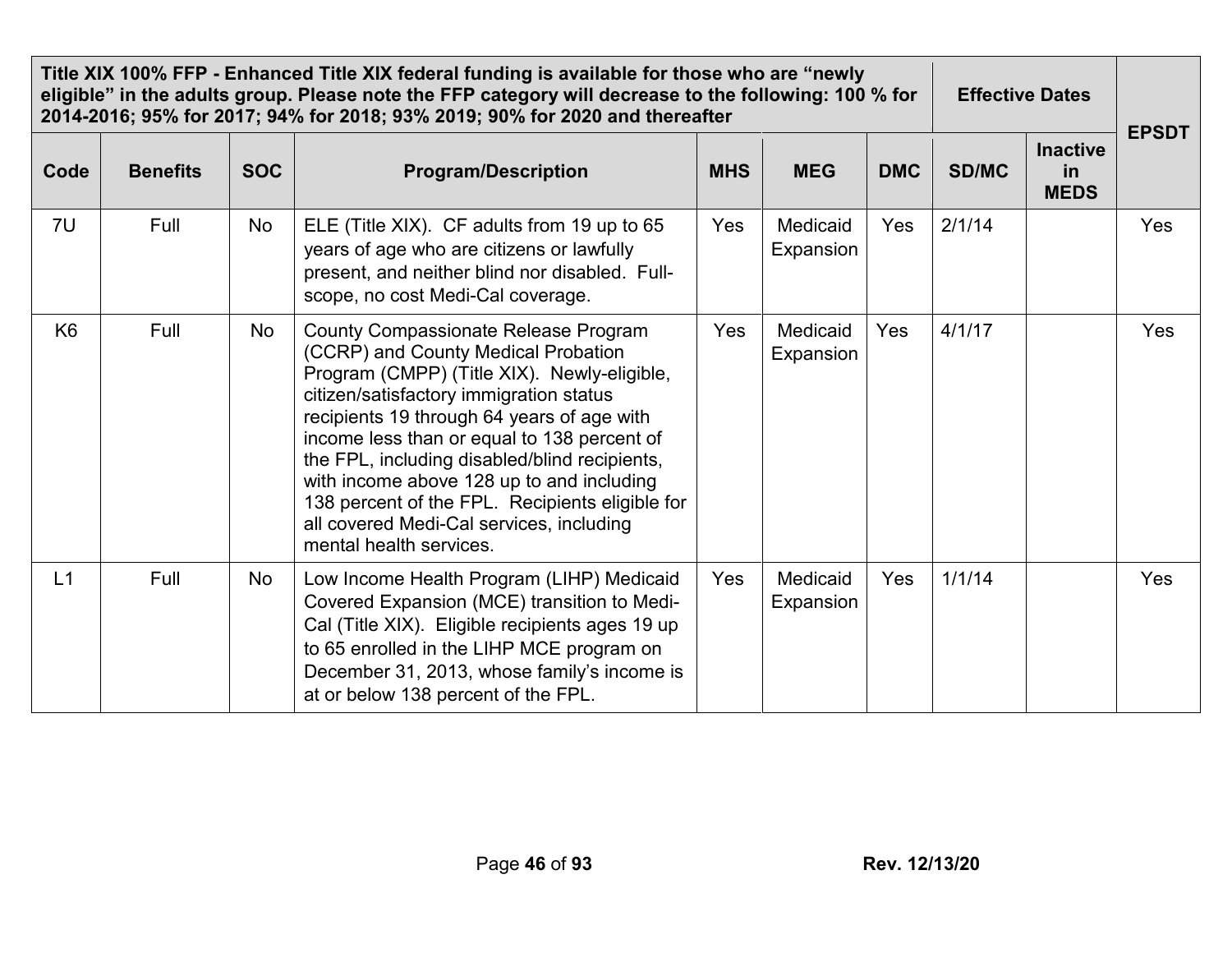|                | Title XIX 100% FFP - Enhanced Title XIX federal funding is available for those who are "newly<br>eligible" in the adults group. Please note the FFP category will decrease to the following: 100 % for<br>2014-2016; 95% for 2017; 94% for 2018; 93% 2019; 90% for 2020 and thereafter |            | <b>Effective Dates</b>                                                                                                                                                                                                                                                                                                 |            | <b>EPSDT</b>          |            |        |                                      |           |
|----------------|----------------------------------------------------------------------------------------------------------------------------------------------------------------------------------------------------------------------------------------------------------------------------------------|------------|------------------------------------------------------------------------------------------------------------------------------------------------------------------------------------------------------------------------------------------------------------------------------------------------------------------------|------------|-----------------------|------------|--------|--------------------------------------|-----------|
| Code           | <b>Benefits</b>                                                                                                                                                                                                                                                                        | <b>SOC</b> | <b>Program/Description</b>                                                                                                                                                                                                                                                                                             | <b>MHS</b> | <b>MEG</b>            | <b>DMC</b> | SD/MC  | <b>Inactive</b><br>in<br><b>MEDS</b> |           |
| N <sub>0</sub> | Limited                                                                                                                                                                                                                                                                                | No         | ACIP (Title XIX). Adult inmates 19 through 64<br>years of age enrolled in the Low Income<br>Health Program on December 31, 2013, with<br>income 0 percent to 138 percent FPL. Limited<br>to inpatient hospital services and inpatient<br>mental health services off the grounds of the<br>correctional facility.       | Yes        | Medicaid<br>Expansion | <b>No</b>  | 1/1/14 |                                      | <b>No</b> |
| M1             | Full                                                                                                                                                                                                                                                                                   | No         | Adults ages 19 up to 65. Provides full-scope,<br>no-cost Medi-Cal coverage to adults with<br>income at or below 138 percent of the FPL.                                                                                                                                                                                | Yes        | Medicaid<br>Expansion | Yes        | 1/1/14 |                                      | Yes       |
| M <sub>2</sub> | <b>Restricted to</b><br>pregnancy-<br>related,<br>postpartum,<br>emergency<br>and LTC<br>services                                                                                                                                                                                      | No         | Adults ages 19 up to 65. Provides pregnancy-<br>related services, including services for<br>conditions that may complicate the pregnancy,<br>postpartum services, emergency services and<br>LTC services to undocumented adults with<br>income at or below 138 percent of the FPL.                                     | Yes        | Medicaid<br>Expansion | Yes        | 1/1/14 |                                      | <b>No</b> |
| N7             | Limited                                                                                                                                                                                                                                                                                | No         | ACIP (Title XIX).<br>Adult inmates 19 through 64 years of age in<br>county correctional facilities who receive those<br>services off the grounds of the correctional<br>facility, with income 0 percent to 138 percent<br>FPL. Limited to all covered inpatient hospital<br>and inpatient mental health services only. | Yes        | Medicaid<br>Expansion | No         | 1/1/14 |                                      | <b>No</b> |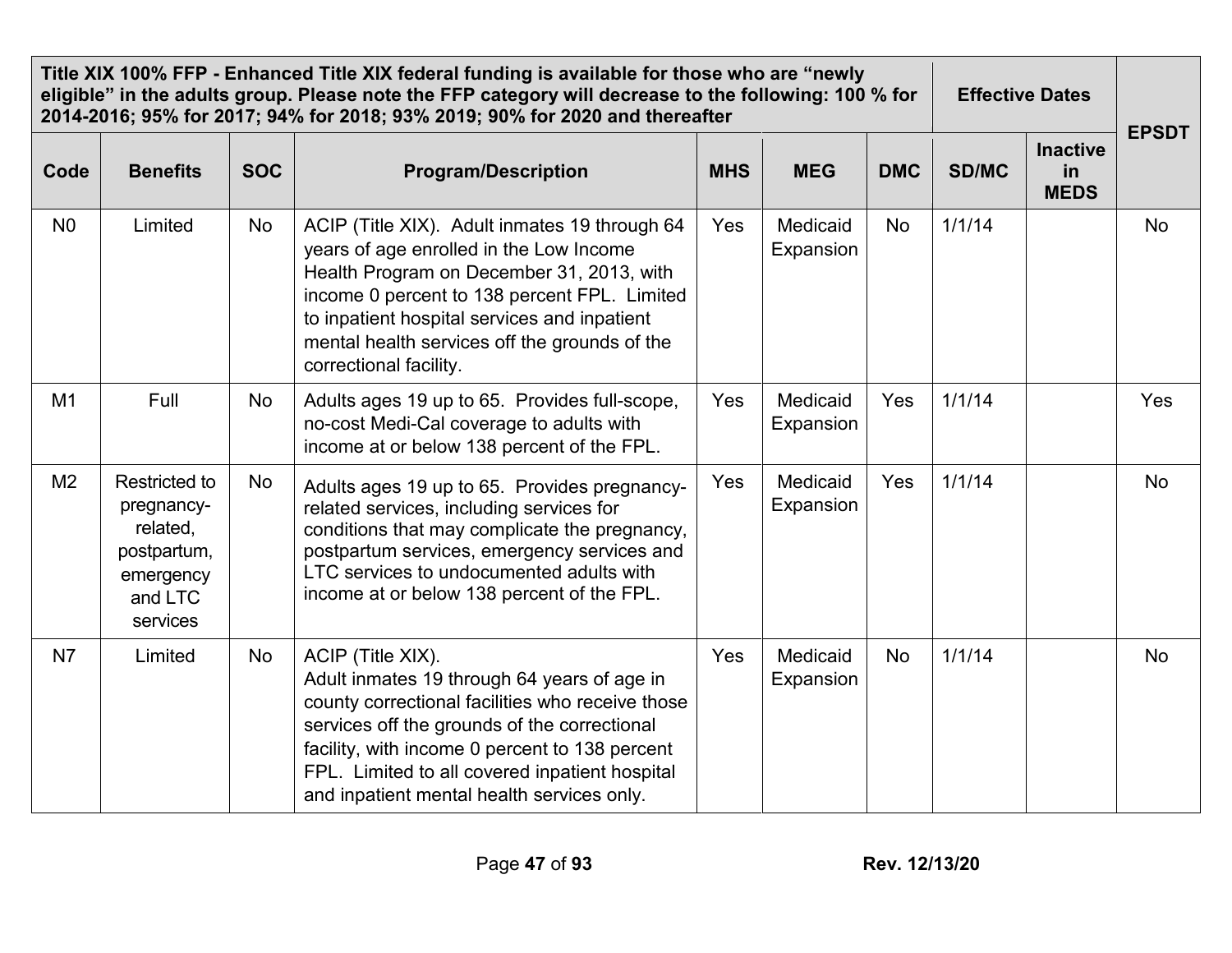|                | Title XIX 100% FFP - Enhanced Title XIX federal funding is available for those who are "newly<br>eligible" in the adults group. Please note the FFP category will decrease to the following: 100 % for<br>2014-2016; 95% for 2017; 94% for 2018; 93% 2019; 90% for 2020 and thereafter |            | <b>Effective Dates</b>                                                                                                                                                                                                                                                                                                                                                                                                                                                                                                                                  |            |                       |            |              |                                      |              |
|----------------|----------------------------------------------------------------------------------------------------------------------------------------------------------------------------------------------------------------------------------------------------------------------------------------|------------|---------------------------------------------------------------------------------------------------------------------------------------------------------------------------------------------------------------------------------------------------------------------------------------------------------------------------------------------------------------------------------------------------------------------------------------------------------------------------------------------------------------------------------------------------------|------------|-----------------------|------------|--------------|--------------------------------------|--------------|
| Code           | <b>Benefits</b>                                                                                                                                                                                                                                                                        | <b>SOC</b> | <b>Program/Description</b>                                                                                                                                                                                                                                                                                                                                                                                                                                                                                                                              | <b>MHS</b> | <b>MEG</b>            | <b>DMC</b> | <b>SD/MC</b> | <b>Inactive</b><br>in<br><b>MEDS</b> | <b>EPSDT</b> |
| N <sub>8</sub> | Restricted                                                                                                                                                                                                                                                                             | No         | ACIP (Title XIX/Title XXI). Adult inmates 19<br>through 64 years of age in county correctional<br>facilities who receive those services off the<br>grounds of the correctional facility, with<br>income 0 percent to 138 percent FPL.<br>Restricted to covered undocumented inpatient<br>hospital emergency, inpatient mental health<br>emergency (Title XIX), and inpatient<br>pregnancy-related (Title XXI) services only.                                                                                                                            | Yes        | Medicaid<br>Expansion | No         | 1/1/14       |                                      | No           |
| K7             | Restricted                                                                                                                                                                                                                                                                             | No         | CCRP and CMPP (Title XIX /Title XXI).<br>Newly-eligible, undocumented recipients 19<br>through 64 years of age with income less than<br>or equal to 138 percent of the FPL, including<br>disabled/blind recipients, with income above<br>128 up to and including 138 percent of the<br>FPL. Restricted to all covered emergency<br>services, including labor/delivery and mental<br>health (Title XIX), and all pregnancy-related<br>(Title XXI) services only.<br><b>Please Note: Postpartum and Long Term</b><br><b>Care Services are 100% County</b> | Yes        | Medicaid<br>Expansion | Yes        | 12/1/16      |                                      | <b>No</b>    |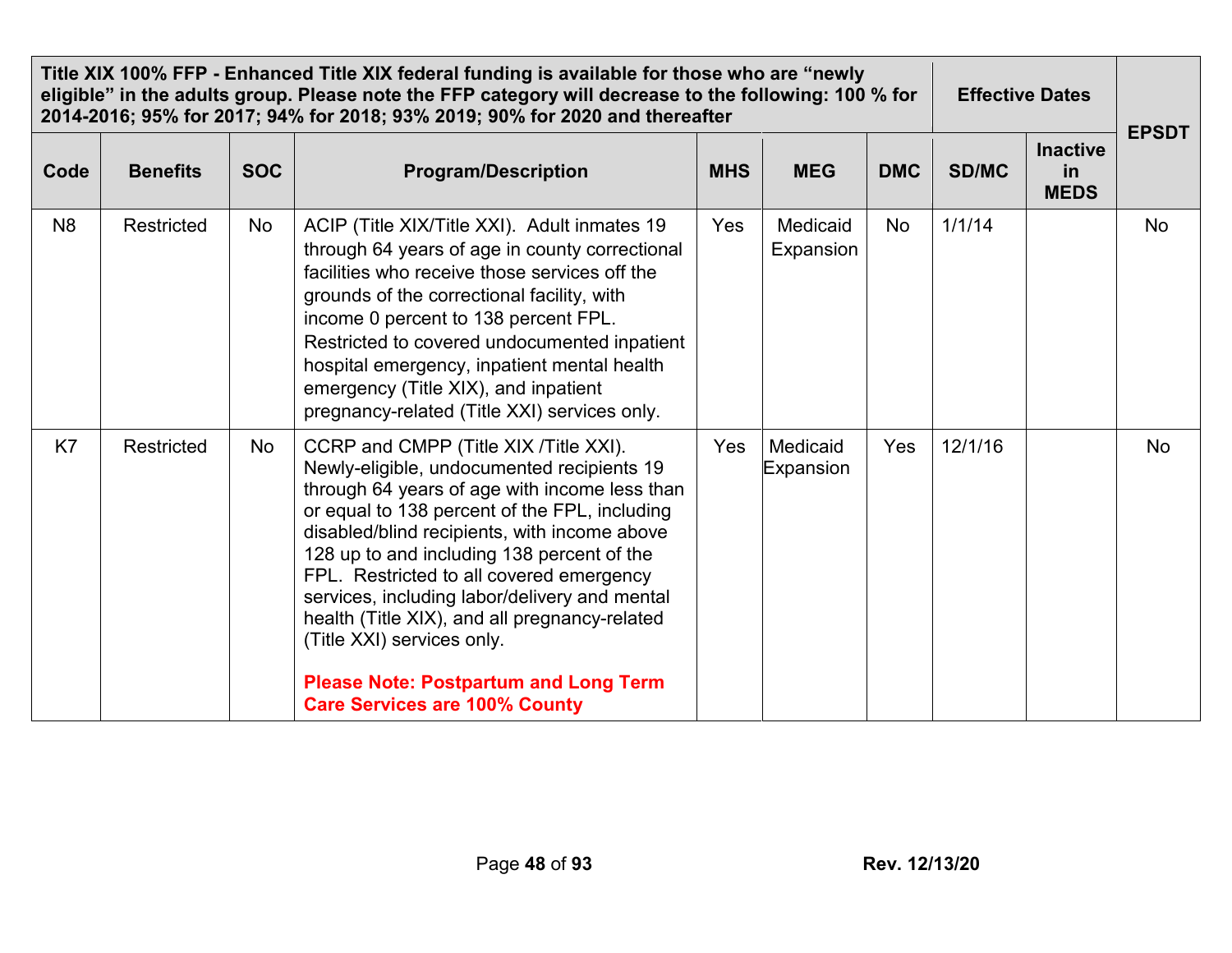# **Title XIX (Enhanced FFP 65%) Breast and Cervical Cancer Treatment Program**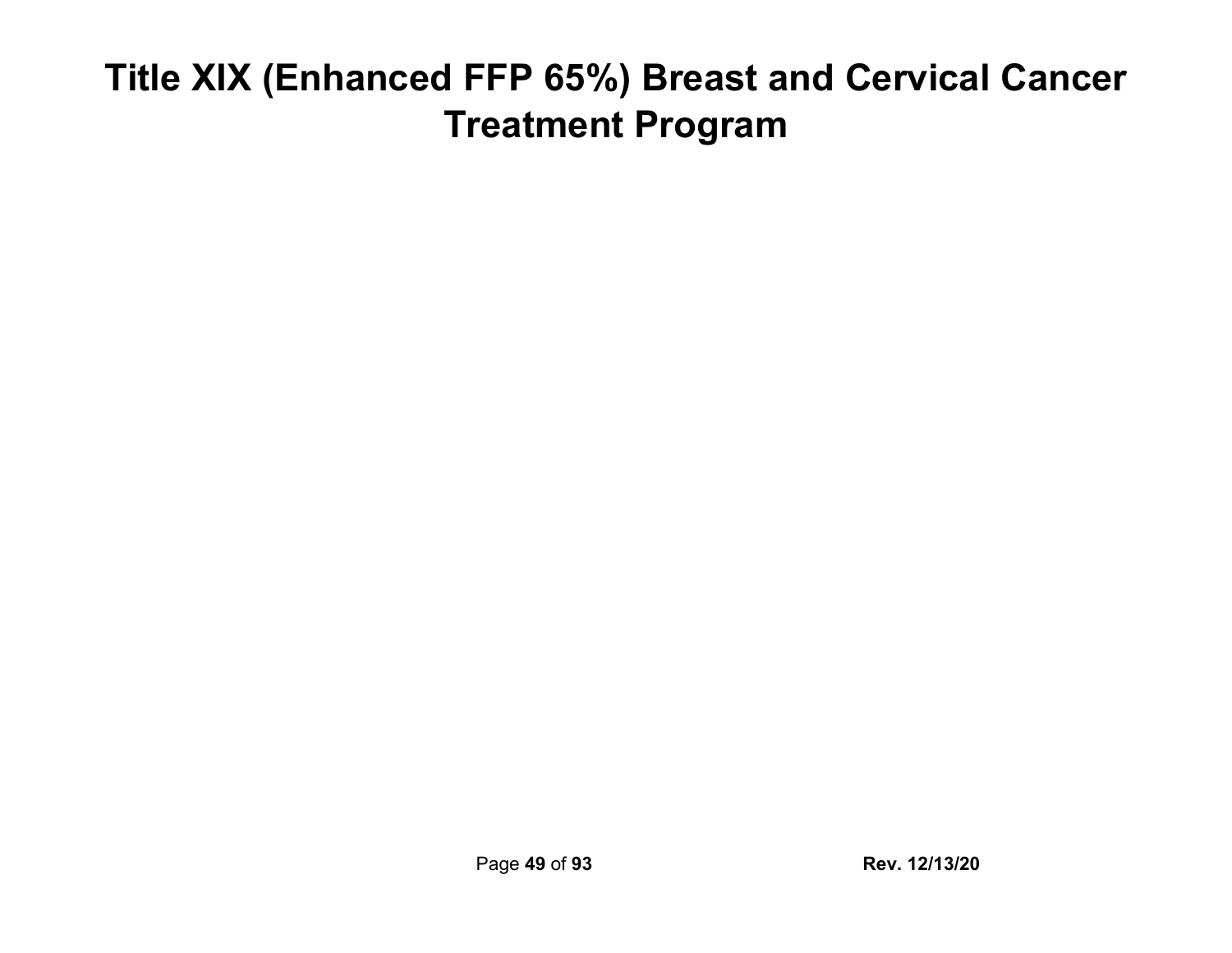| <b>Codes</b>   | Title XIX (Enhanced FFP 65%) Breast and Cervical Cancer Treatment Program (BCCTP) Aid |            |                                                                                                                                                                                                                                                                                                                             |            |            |            |       |                                             |              |
|----------------|---------------------------------------------------------------------------------------|------------|-----------------------------------------------------------------------------------------------------------------------------------------------------------------------------------------------------------------------------------------------------------------------------------------------------------------------------|------------|------------|------------|-------|---------------------------------------------|--------------|
| Code           | <b>Benefits</b>                                                                       | <b>SOC</b> | <b>Program/Description</b>                                                                                                                                                                                                                                                                                                  | <b>MHS</b> | <b>MEG</b> | <b>DMC</b> | SD/MC | <b>Inactive</b><br><u>in</u><br><b>MEDS</b> | <b>EPSDT</b> |
| 0 <sub>M</sub> | Full                                                                                  | <b>No</b>  | BCCTP - Accelerated Enrollment (AE).<br>Provides temporary AE for<br>full-scope, no SOC Medi-Cal for eligible<br>individuals younger than 65 years of age who<br>have been diagnosed with breast and/or<br>cervical cancer. Limited to two months.                                                                          | Yes        | Other      | Yes        |       |                                             | Yes          |
| 0 <sub>N</sub> | Full                                                                                  | No         | BCCTP – AE. Provides temporary AE for<br>full-scope, no SOC Medi-Cal while an<br>eligibility determination is made for eligible<br>individuals younger than 65 years of age<br>without creditable health coverage who have<br>been diagnosed with breast and/or cervical<br>cancer.                                         | Yes        | Other      | Yes        |       |                                             | Yes          |
| 0P             | Full                                                                                  | <b>No</b>  | BCCTP. Provides full-scope, no SOC Medi-<br>Cal for eligible individuals younger than 65<br>years of age who are diagnosed with breast<br>and/or cervical cancer and are without<br>creditable insurance coverage. They remain<br>eligible while still in need of treatment and<br>meet all other eligibility requirements. | Yes        | Other      | Yes        |       |                                             | Yes          |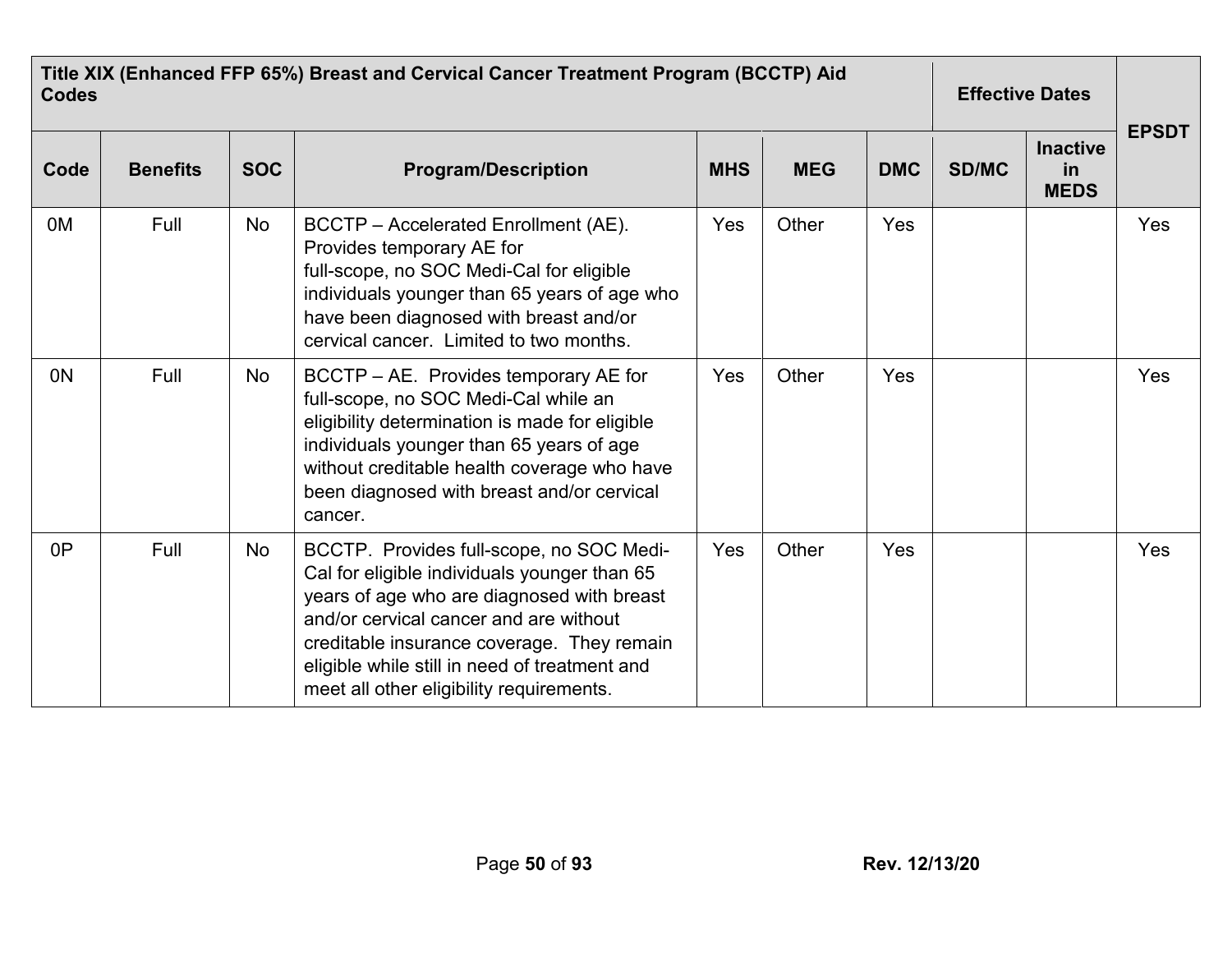| <b>Codes</b> | Title XIX (Enhanced FFP 65%) Breast and Cervical Cancer Treatment Program (BCCTP) Aid      |            | <b>Effective Dates</b>                                                                                                                                                                                                                                                                                                                                                                                                                                                                                                                                                                                                                                                                                                                                                                                                                                                |            |            |            |              |                                      |              |
|--------------|--------------------------------------------------------------------------------------------|------------|-----------------------------------------------------------------------------------------------------------------------------------------------------------------------------------------------------------------------------------------------------------------------------------------------------------------------------------------------------------------------------------------------------------------------------------------------------------------------------------------------------------------------------------------------------------------------------------------------------------------------------------------------------------------------------------------------------------------------------------------------------------------------------------------------------------------------------------------------------------------------|------------|------------|------------|--------------|--------------------------------------|--------------|
| Code         | <b>Benefits</b>                                                                            | <b>SOC</b> | <b>Program/Description</b>                                                                                                                                                                                                                                                                                                                                                                                                                                                                                                                                                                                                                                                                                                                                                                                                                                            | <b>MHS</b> | <b>MEG</b> | <b>DMC</b> | <b>SD/MC</b> | <b>Inactive</b><br>in<br><b>MEDS</b> | <b>EPSDT</b> |
| 0U           | Restricted to<br>pregnancy-<br>related,<br>postpartum,<br>emergency<br>and LTC<br>services | <b>No</b>  | <b>BCCTP</b> – Undocumented Aliens. Provides<br>pregnancy-related services, including services<br>for conditions that may complicate the<br>pregnancy, postpartum services, emergency<br>services and LTC services to individuals<br>younger than 65 years of age with<br>unsatisfactory immigration status who have<br>been diagnosed with breast and/or cervical<br>cancer. Does not cover individuals with<br>creditable insurance. State-funded cancer<br>treatment services are covered for 18 months<br>(breast) and 24 months (cervical).<br><b>Note:</b> LTC services refers to both those<br>services included in the per diem base rate of<br>the LTC provider, and those medically<br>necessary services required as part of the<br>recipient's day-to-day plan of care in the LTC<br>facility (for example, pharmacy, support<br>surfaces and therapies). | Yes        | Other      | <b>No</b>  |              |                                      | <b>No</b>    |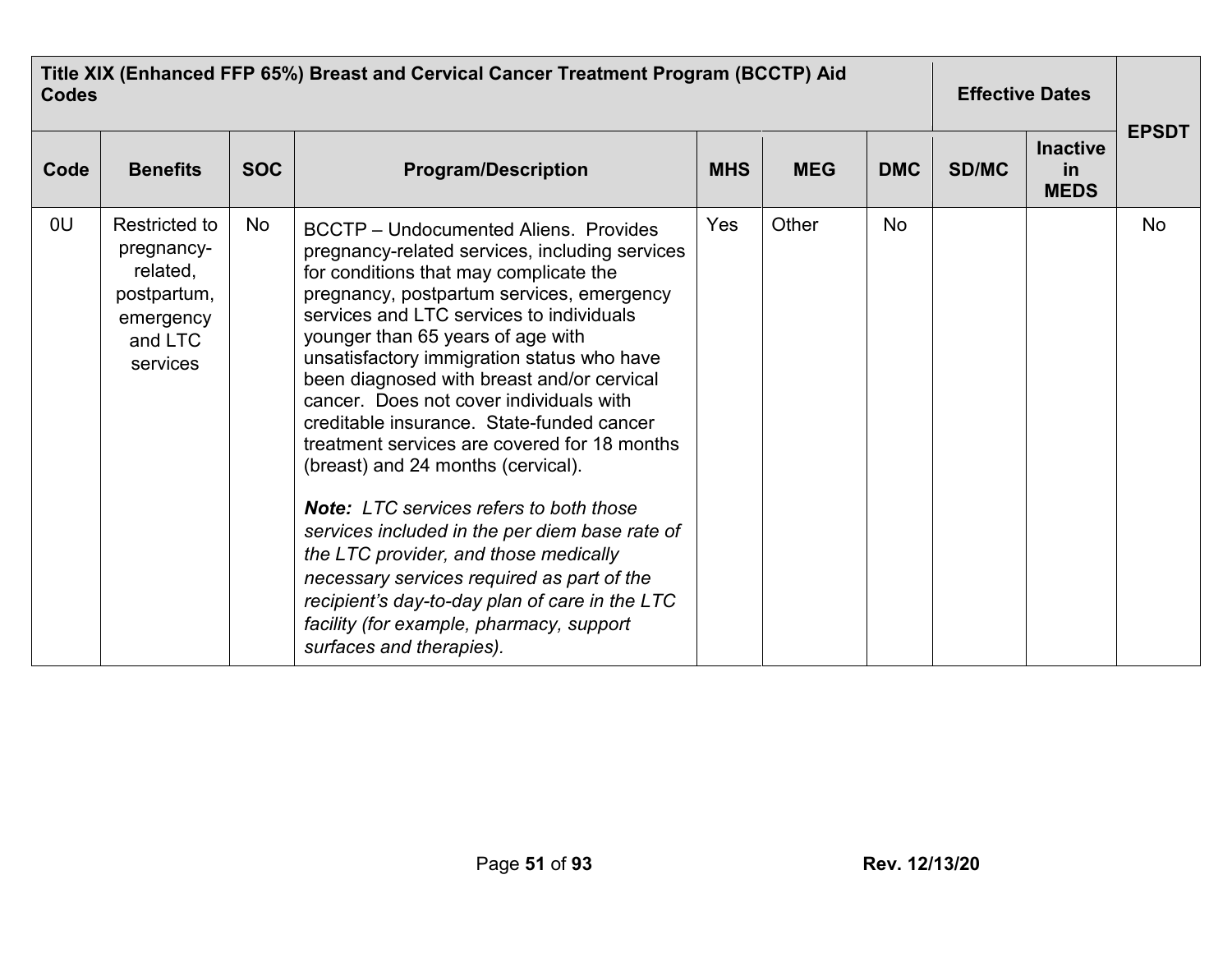| <b>Codes</b>   | Title XIX (Enhanced FFP 65%) Breast and Cervical Cancer Treatment Program (BCCTP) Aid         |            | <b>Effective Dates</b>                                                                                                                                                                                                                                                                                                                                                                                                                                                                                                                                                                                                                                                                                                                                                                                                                                                                                                                                                                            |            |            |            |              |                                      |              |
|----------------|-----------------------------------------------------------------------------------------------|------------|---------------------------------------------------------------------------------------------------------------------------------------------------------------------------------------------------------------------------------------------------------------------------------------------------------------------------------------------------------------------------------------------------------------------------------------------------------------------------------------------------------------------------------------------------------------------------------------------------------------------------------------------------------------------------------------------------------------------------------------------------------------------------------------------------------------------------------------------------------------------------------------------------------------------------------------------------------------------------------------------------|------------|------------|------------|--------------|--------------------------------------|--------------|
| Code           | <b>Benefits</b>                                                                               | <b>SOC</b> | <b>Program/Description</b>                                                                                                                                                                                                                                                                                                                                                                                                                                                                                                                                                                                                                                                                                                                                                                                                                                                                                                                                                                        | <b>MHS</b> | <b>MEG</b> | <b>DMC</b> | <b>SD/MC</b> | <b>Inactive</b><br>in<br><b>MEDS</b> | <b>EPSDT</b> |
| 0 <sub>V</sub> | Restricted<br>to<br>pregnancy-<br>related,<br>postpartum,<br>emergency<br>and LTC<br>services | No         | Post-BCCTP. Provides limited-scope no SOC<br>Medi-Cal pregnancy-related services,<br>including services for conditions that may<br>complicate the pregnancy, postpartum<br>services, emergency services and LTC<br>services for individuals younger than 65 years<br>of age with unsatisfactory immigration status<br>and without creditable health insurance<br>coverage who have exhausted their 18-month<br>(breast) or 24-month (cervical) period of<br>cancer treatment coverage under aid code<br>0U. No cancer treatment. Continues as long<br>as the individual is in need of treatment and,<br>other than immigration, meets all other<br>eligibility requirements.<br><b>Note:</b> LTC services refers to both those<br>services included in the per diem base rate of<br>the LTC provider, and those medically<br>necessary services required as part of the<br>recipient's day-to-day plan of care in the LTC<br>facility (for example, pharmacy, support<br>surfaces and therapies). | Yes        | Other      | <b>No</b>  |              |                                      | <b>No</b>    |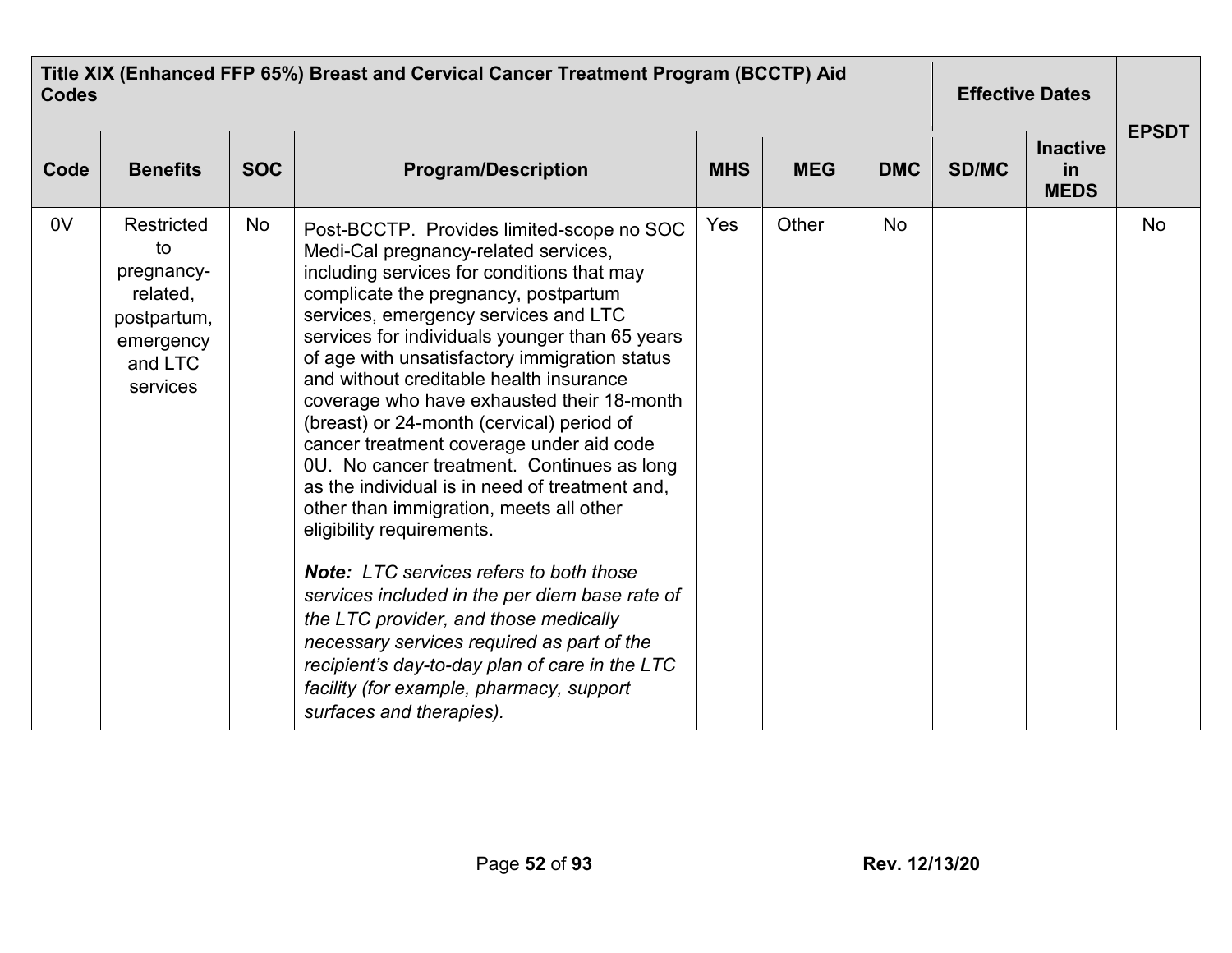# **State Children's Health Insurance Program (SCHIP) and Healthy Family Program (HEP) Title XXI 65% FFP**

#### **SCHIP**

The State Children's Health Insurance Program (SCHIP) was established by the federal government in the late 1990's to provide health insurance to children in families at or below 200 percent of the federal poverty level. SCHIP allowed states to create new programs to serve these children and families and/or expand their existing Medicaid programs. California elected to create the Healthy Families Program (HFP), serving children with family incomes below 250% of the federal poverty level and expand Medi-Cal programs to serve lower income children that would not previously qualify for Medi-Cal.

#### **HFP**

The **HFP** was established to provide a basic health, vision, and dental benefit package (provided by HFP health plans) that includes a mental health benefit for children assessed with serious emotional disturbances (SED). Mental health services for children meeting the SED criteria are provided by the county mental health departments. The enhanced Federal Medicaid Assistance Percentage (FMAP) of 65% under Title XXI is provided for HFP health and mental health service expenditures.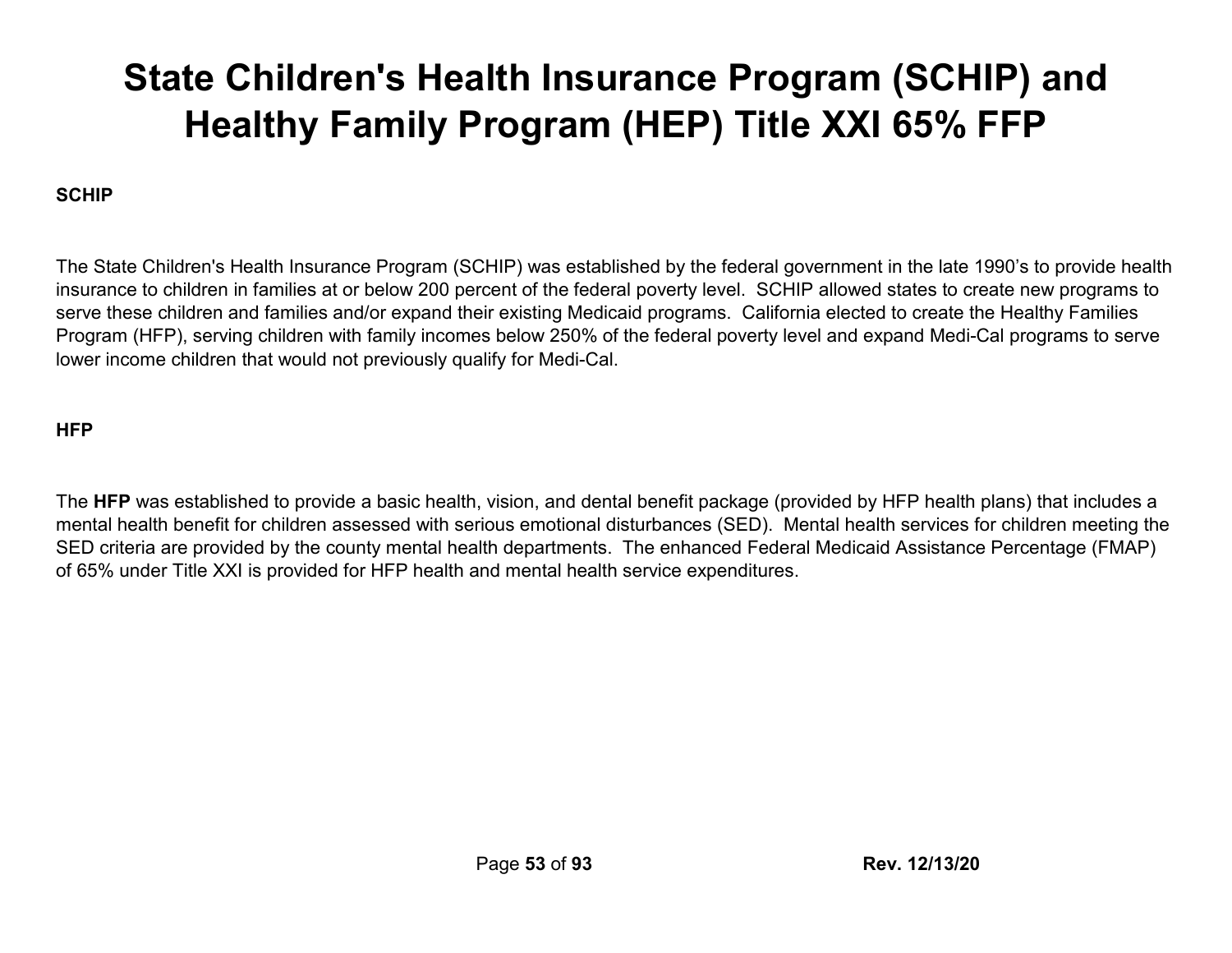| Title XXI (Enhanced FFP 65%) Healthy Families - MRMIB - SCHIP |                                             |            |                                                                                                                                                                                                                                                                            |            |            |            |              | <b>Effective Dates</b>                      |              |  |
|---------------------------------------------------------------|---------------------------------------------|------------|----------------------------------------------------------------------------------------------------------------------------------------------------------------------------------------------------------------------------------------------------------------------------|------------|------------|------------|--------------|---------------------------------------------|--------------|--|
| Code                                                          | <b>Benefits</b>                             | <b>SOC</b> | <b>Program/Description</b>                                                                                                                                                                                                                                                 | <b>MHS</b> | <b>MEG</b> | <b>DMC</b> | <b>SD/MC</b> | <b>Inactive</b><br><u>in</u><br><b>MEDS</b> | <b>EPSDT</b> |  |
| 9H                                                            | <b>HF</b> services<br>only (no<br>Medi-Cal) | No         | HF Child. Provides a comprehensive health<br>insurance plan for uninsured children from 1<br>to 19 years of age whose family's income is at<br>or below 200 percent of the FPL. HF covers<br>medical, dental and vision services to enrolled<br>children.                  | <b>Yes</b> | N/A        | <b>No</b>  |              | 1/1/14                                      | No           |  |
| 9R                                                            | <b>CCS</b>                                  | No         | CCS-eligible HF child. A child in this program<br>is enrolled in a HF plan and is eligible for all<br>CCS benefits (such as diagnosis, treatment,<br>therapy and case management). The child's<br>county of residence has no cost sharing for<br>the child's CCS services. | <b>Yes</b> | N/A        | <b>No</b>  |              | 1/1/14                                      | <b>No</b>    |  |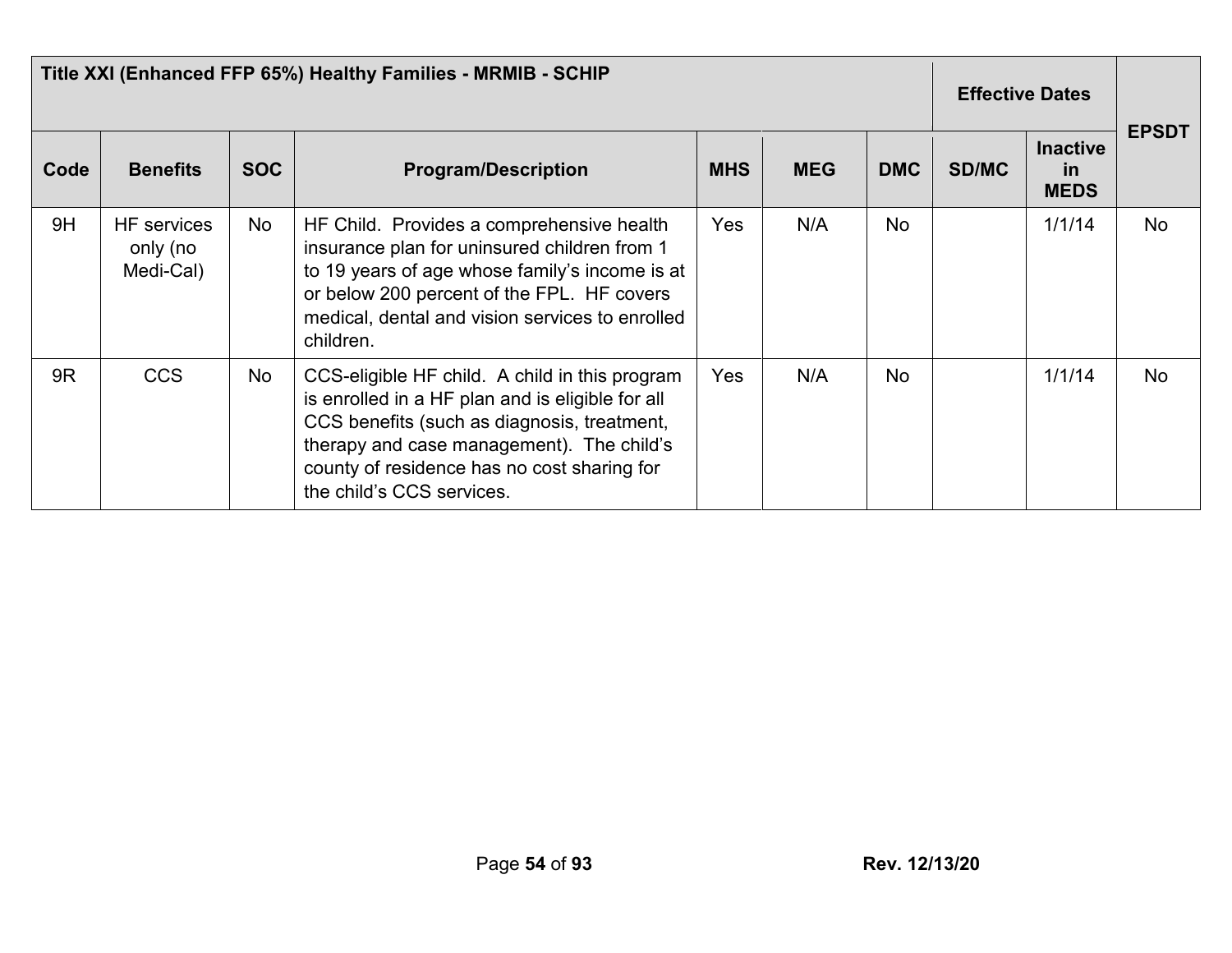## **Title XXI FFP Medicaid Children's Health Insurance Program (MCHIP)**

- **Effective October 1, 2015 through September 30, 2019, (except for E2, E4, and E5) FFP increase of 23% to Total 88%**
- **Effective October 1, 2019 through September 30, 2020, FFP will decrease to 76.5%**
- **Effective October 1, 2020, FFP will decrease to 65%**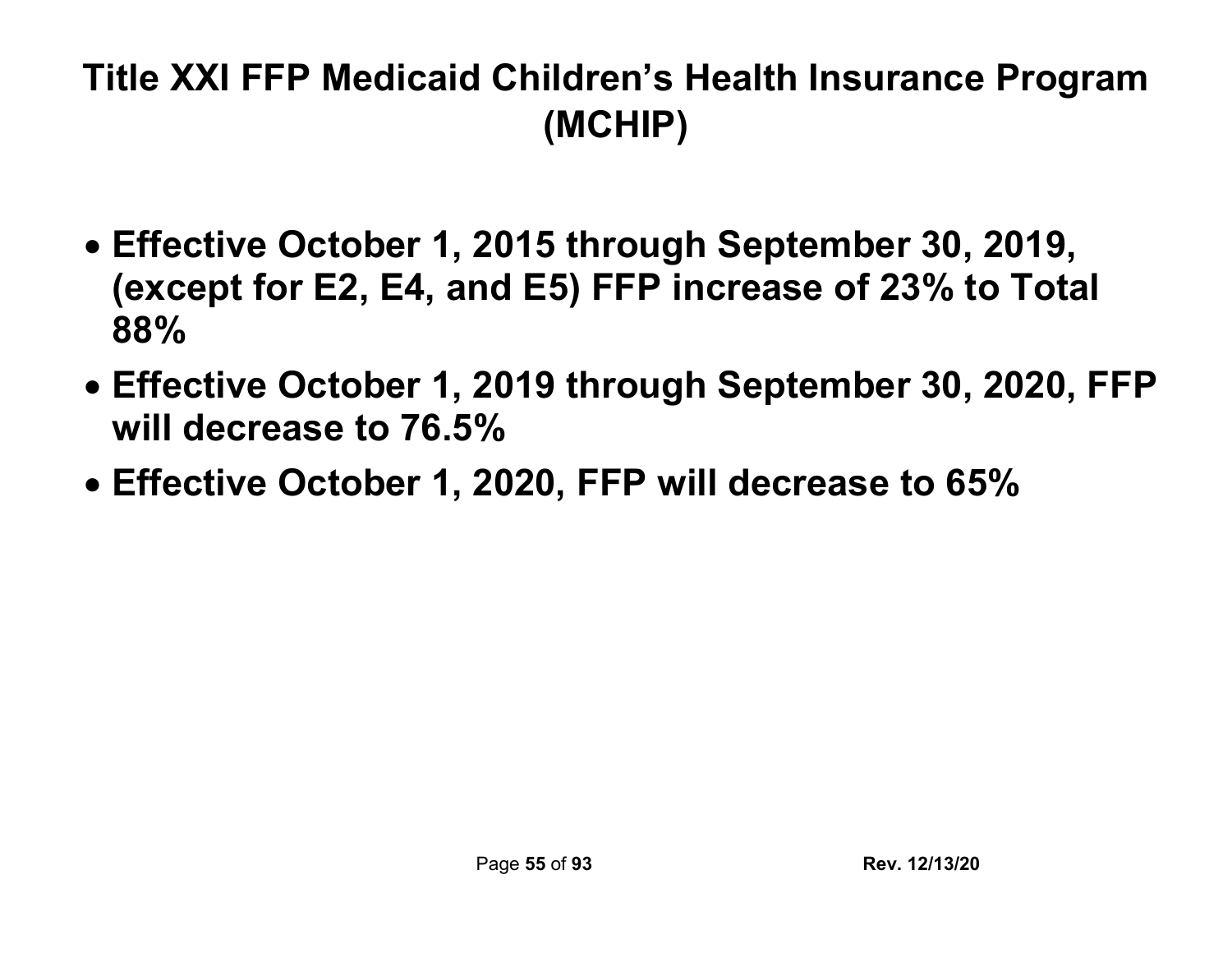### **MCHIP**

Pursuant to section 1905(y) of the Patient Protection and Affordable Care Act of 2010, the enhancement in the Federal Medical Assistance Percentage for MCHIP resulted in an increase of 23% to total 88% for MCHIP under Title XXI. The increase is effective from October 1, 2015 to September 30, 2019**.** From October 1, 2019 to September 30, 2020 FFP is 76.5%. **Please note effective October 1, 2020 the FFP will decrease to 65%**

|                |                                                                                          |            | Title XXI Aid Codes - FFP 65% as of 10/1/2020                                                                                                                                                                                                                                                                                                                                                           |            |              |            | <b>Effective Dates</b> |             |                            | <b>EPSDT</b> |
|----------------|------------------------------------------------------------------------------------------|------------|---------------------------------------------------------------------------------------------------------------------------------------------------------------------------------------------------------------------------------------------------------------------------------------------------------------------------------------------------------------------------------------------------------|------------|--------------|------------|------------------------|-------------|----------------------------|--------------|
| Code           | <b>Benefits</b>                                                                          | <b>SOC</b> | <b>Program/Description</b>                                                                                                                                                                                                                                                                                                                                                                              | <b>MHS</b> | <b>MEG</b>   | <b>DMC</b> | <b>SD/MC</b>           | <b>SB75</b> | <b>Inactive</b><br>in MEDS |              |
| E1             | Restricted<br>to<br>pregnancy-<br>related,<br>postpartum<br>and<br>emergency<br>services | <b>No</b>  | <b>Unverified Citizens. Covers</b><br>eligible unverified citizen<br>children One-Month Medi-Cal to<br>Healthy Families (HF) Bridge.<br>Provides pregnancy-related<br>services, including services for<br>conditions that may complicate<br>the pregnancy, postpartum<br>services and emergency<br>services. Covers services only to<br>eligible children ages 0 to 19, who<br>are unverified citizens. | Yes        | <b>MCHIP</b> | <b>Yes</b> |                        |             |                            | <b>No</b>    |
| E2             | Full                                                                                     | No         | CHIP 2101(f) Citizen/Lawfully<br>Present (Age 0-19, No premiums)                                                                                                                                                                                                                                                                                                                                        | Yes        | <b>MCHIP</b> | <b>Yes</b> | 1/1/14                 |             | 6/30/14                    | <b>Yes</b>   |
| E <sub>4</sub> | Restricted                                                                               | No         | CHIP 2101(f) Undocumented<br>(Age 019, No premiums)<br>Restricted to emergency and<br>pregnancy related services, and<br>state-funded long-term care<br>services.                                                                                                                                                                                                                                       | Yes        | <b>MCHIP</b> | <b>Yes</b> | 1/1/14                 |             | 6/30/14                    | <b>No</b>    |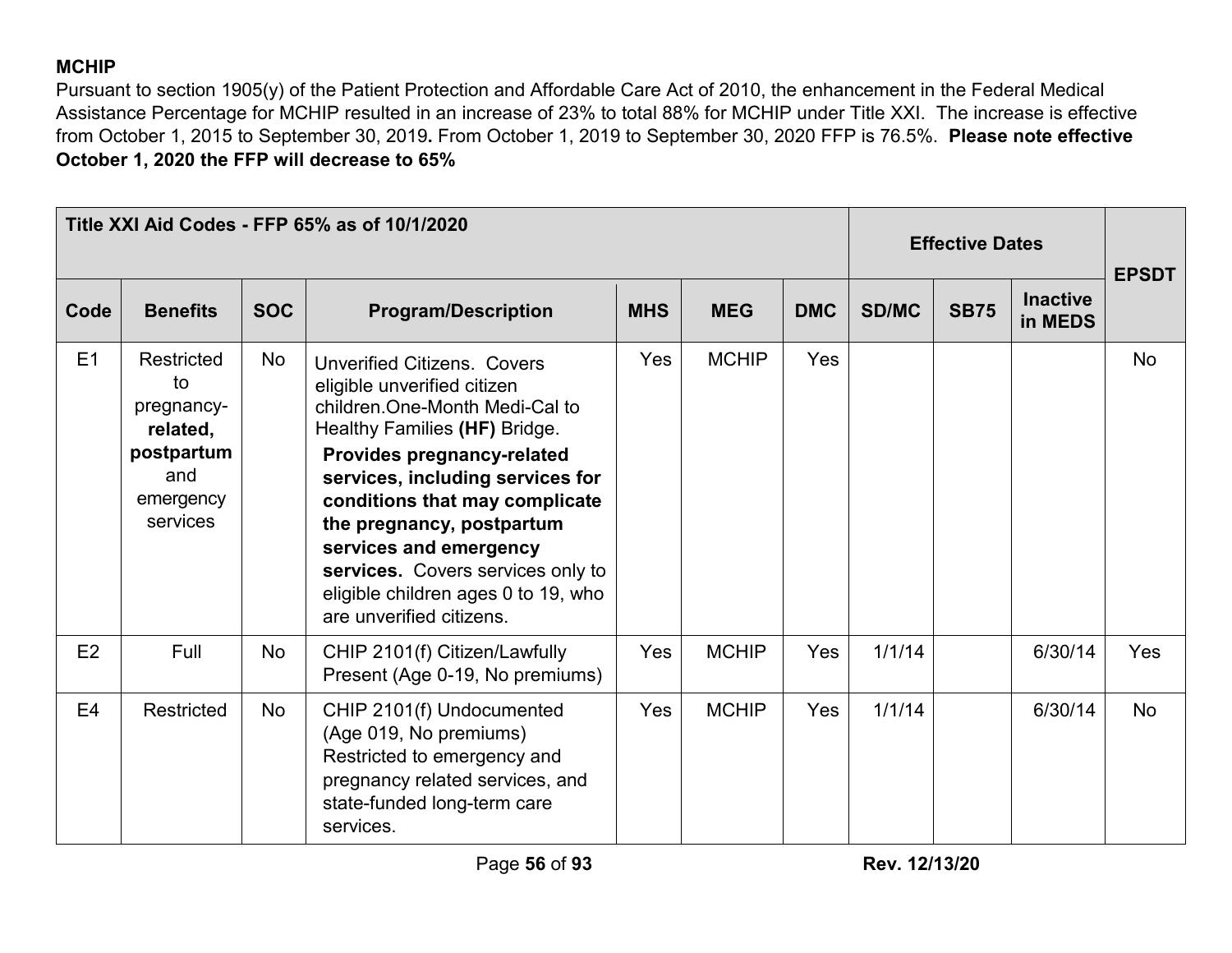|                |                 | Title XXI Aid Codes - FFP 65% as of 10/1/2020 |                                                                                                                                                                                                                                                                                                                                                                                                                                                 | <b>Effective Dates</b> |              |            | <b>EPSDT</b> |             |                            |     |
|----------------|-----------------|-----------------------------------------------|-------------------------------------------------------------------------------------------------------------------------------------------------------------------------------------------------------------------------------------------------------------------------------------------------------------------------------------------------------------------------------------------------------------------------------------------------|------------------------|--------------|------------|--------------|-------------|----------------------------|-----|
| Code           | <b>Benefits</b> | <b>SOC</b>                                    | <b>Program/Description</b>                                                                                                                                                                                                                                                                                                                                                                                                                      | <b>MHS</b>             | <b>MEG</b>   | <b>DMC</b> | SD/MC        | <b>SB75</b> | <b>Inactive</b><br>in MEDS |     |
| E <sub>5</sub> | Full            | No                                            | CHIP 2101(f) Citizen/Lawfully<br>Present (Age 1-19, With<br>premiums)                                                                                                                                                                                                                                                                                                                                                                           | Yes                    | <b>MCHIP</b> | Yes        | 1/1/14       |             | 6/30/14                    | Yes |
| E <sub>6</sub> | Full            | No                                            | <b>Medi-Cal Access Program</b><br>(MCAP)-linked (Title XXI). Infants<br>and children ages 0 up to 2 years<br>in the Medi-Cal Optional Targeted<br>Low-Income Children's Program<br>(OTLICP). Provides full-scope,<br>no-cost Medi-Cal coverage to<br><b>MCAP-linked infants and children</b><br>0 up to 2 years of age whose<br>family income is above 213<br>percent up to and including 266<br>percent of the Federal Poverty<br>Level (FPL). | Yes                    | <b>MCHIP</b> | No         | 1/1/14       |             |                            | Yes |
| E7             | Full            | No                                            | MCAP (Title XXI). Infants and<br>children ages 0 up to 2 years.<br>Provides health care services<br>(medical, dental and vision)<br>through Medi-Cal Managed Care<br>Plans with a premium to children<br>whose family income is above<br>266 percent up to and including<br>322 percent of the FPL.                                                                                                                                             | Yes                    | <b>MCHIP</b> | <b>No</b>  | 1/1/14       |             |                            | Yes |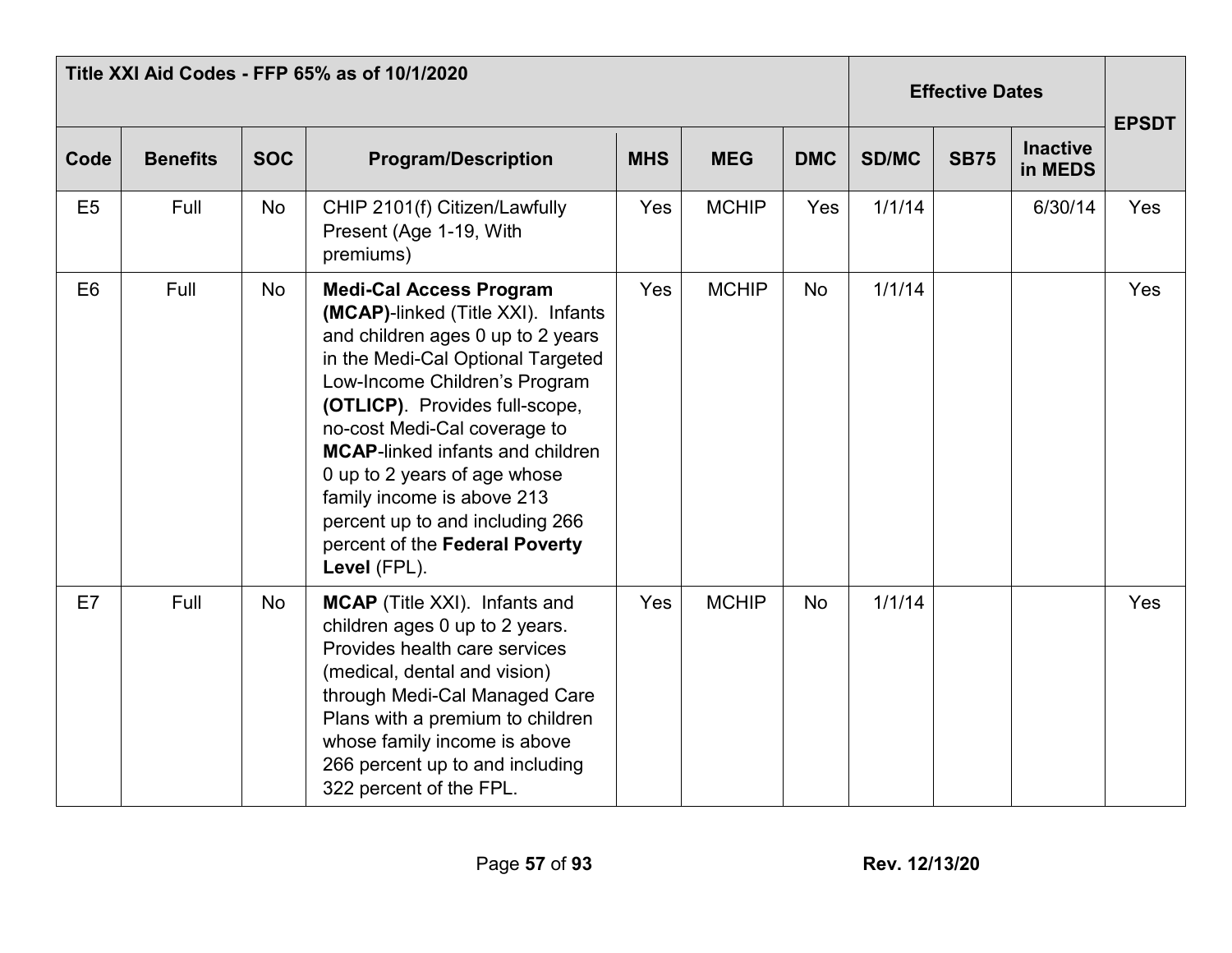|                | Title XXI Aid Codes - FFP 65% as of 10/1/2020 |            |                                                                                                                                                                                                                                                    |            | <b>Effective Dates</b> |            | <b>EPSDT</b> |             |                            |     |
|----------------|-----------------------------------------------|------------|----------------------------------------------------------------------------------------------------------------------------------------------------------------------------------------------------------------------------------------------------|------------|------------------------|------------|--------------|-------------|----------------------------|-----|
| Code           | <b>Benefits</b>                               | <b>SOC</b> | <b>Program/Description</b>                                                                                                                                                                                                                         | <b>MHS</b> | <b>MEG</b>             | <b>DMC</b> | <b>SD/MC</b> | <b>SB75</b> | <b>Inactive</b><br>in MEDS |     |
| H <sub>0</sub> | Full                                          | No         | HPE (Title XXI). Provides full-<br>scope, no cost Medi-Cal coverage<br>for children ages 6 to 19 years<br>whose family income is above<br>133 up to and including 266<br>percent of the FPL.                                                       | Yes        | <b>MCHIP</b>           | Yes        | 1/1/14       |             |                            | Yes |
| H1             | Full                                          | No         | Infants. Provides full-scope, no-<br>cost Medi-Cal coverage for infants,<br>ages 0 to 1, whose family's<br>household income is above 200<br>percent up to and including 250<br>percent of the FPL.                                                 | Yes        | <b>MCHIP</b>           | Yes        | 1/1/13       |             |                            | Yes |
| H <sub>2</sub> | Full                                          | <b>No</b>  | Children ages 1 to 6. Provides full-<br>scope, no-cost Medi-Cal coverage<br>to children whose family's<br>household income is above 133<br>percent up to and including 150<br>percent of FPL.                                                      | Yes        | <b>MCHIP</b>           | Yes        | 1/1/13       |             |                            | Yes |
| H <sub>3</sub> | Full                                          | <b>No</b>  | Medi-Cal OTLICP (Title XXI).<br>Children ages 1 to 6. Provides full-<br>scope<br>Medi-Cal coverage with a premium<br>payment to children whose family's<br>household income is above 150<br>percent up to and including 250<br>percent of the FPL. | Yes        | <b>MCHIP</b>           | <b>Yes</b> | 1/1/13       |             |                            | Yes |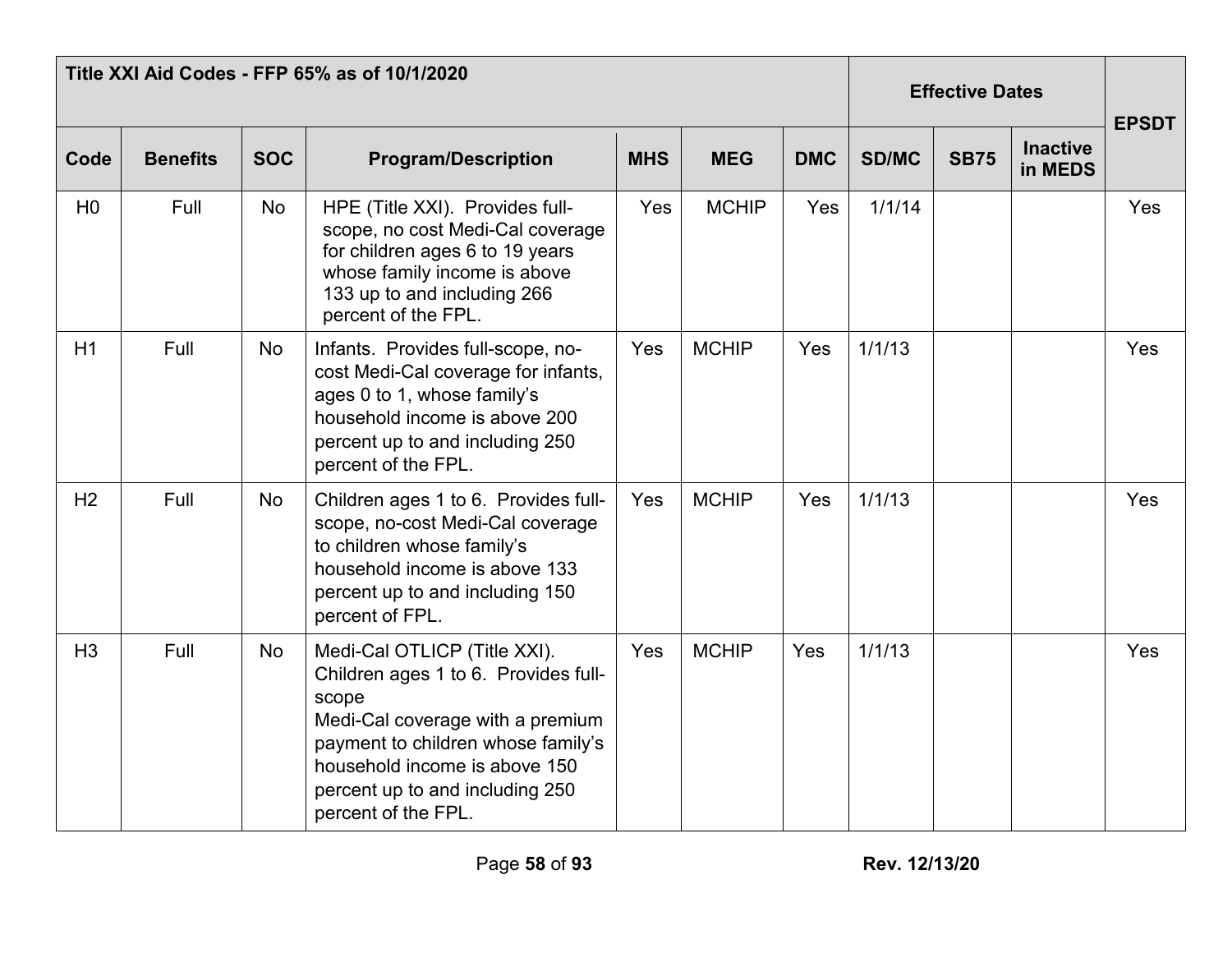|                | Title XXI Aid Codes - FFP 65% as of 10/1/2020 |            |                                                                                                                                                                                                                                                 | <b>Effective Dates</b> | <b>EPSDT</b> |            |              |             |                            |     |
|----------------|-----------------------------------------------|------------|-------------------------------------------------------------------------------------------------------------------------------------------------------------------------------------------------------------------------------------------------|------------------------|--------------|------------|--------------|-------------|----------------------------|-----|
| Code           | <b>Benefits</b>                               | <b>SOC</b> | <b>Program/Description</b>                                                                                                                                                                                                                      | <b>MHS</b>             | <b>MEG</b>   | <b>DMC</b> | <b>SD/MC</b> | <b>SB75</b> | <b>Inactive</b><br>in MEDS |     |
| H4             | Full                                          | No         | Medi-Cal OTLICP (Title XXI).<br>Children ages 6 to 19. Provides<br>full-scope,<br>no-cost Medi-Cal coverage to<br>children whose family's household<br>income is above 100 percent up to<br>and including 150 percent of the<br>FPL.            | Yes                    | <b>MCHIP</b> | <b>Yes</b> | 1/1/13       |             |                            | Yes |
| H <sub>5</sub> | Full                                          | No         | Medi-Cal OTLICP (Title XXI).<br>Children ages 6 to 19. Provides<br>full-scope Medi-Cal coverage with<br>a premium payment to children<br>whose family's household income<br>is above 150 percent up to and<br>including 250 percent of the FPL. | Yes                    | <b>MCHIP</b> | <b>Yes</b> | 1/1/13       |             |                            | Yes |
| H <sub>6</sub> | Full                                          | <b>No</b>  | <b>Hospital Presumptive Eligibility</b><br>(HPE) (Title XXI). Provides full-<br>scope, no cost Medi-Cal coverage<br>for infants ages 0 up to 1 year<br>whose family income is 209 up to<br>and including 266 percent of the<br>FPL.             | Yes                    | <b>MCHIP</b> | <b>Yes</b> | 1/1/14       |             |                            | Yes |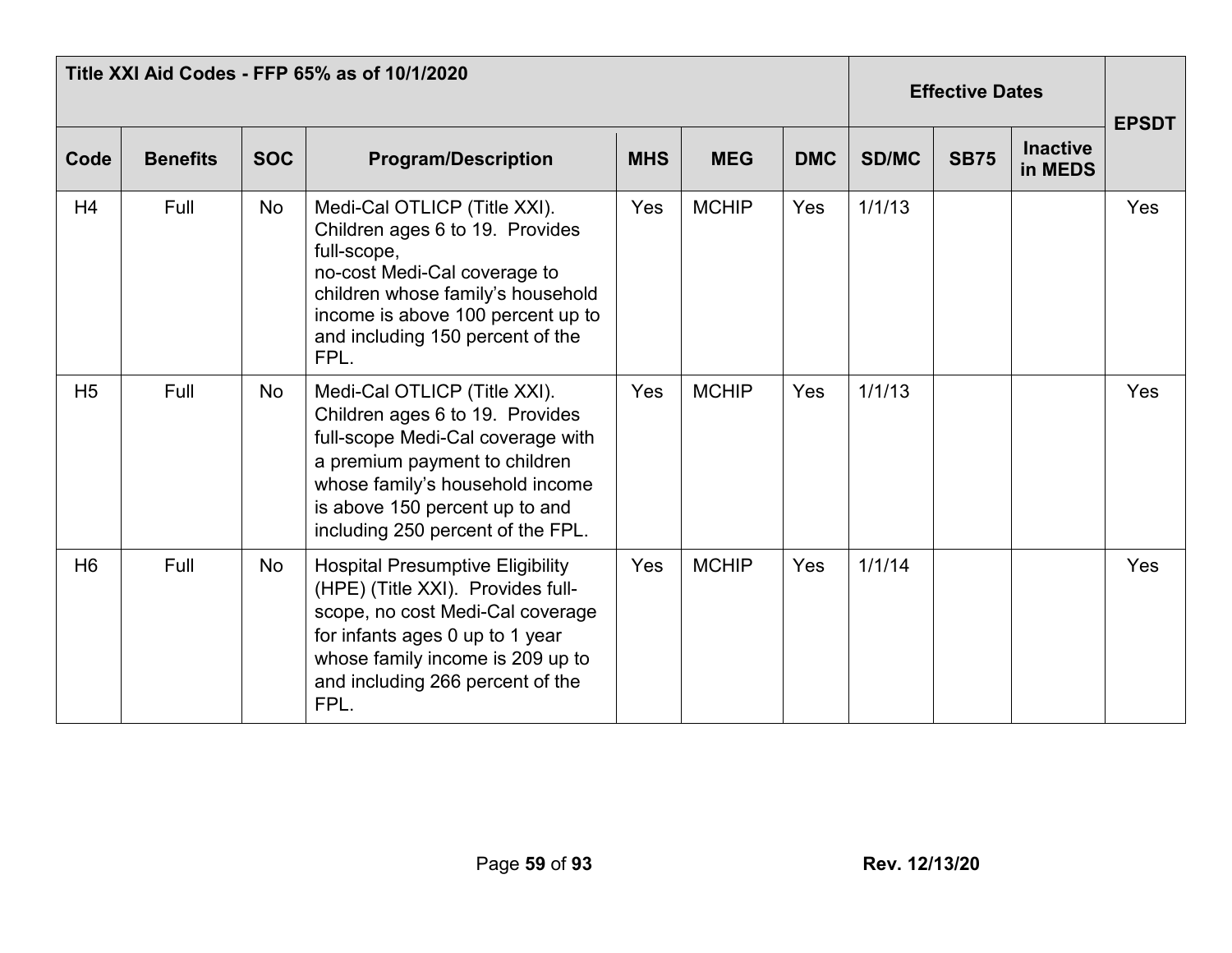|                |                                                                                                   | Title XXI Aid Codes - FFP 65% as of 10/1/2020 |                                                                                                                                                                                                                                                                                                                     | <b>Effective Dates</b> | <b>EPSDT</b> |            |              |             |                            |           |
|----------------|---------------------------------------------------------------------------------------------------|-----------------------------------------------|---------------------------------------------------------------------------------------------------------------------------------------------------------------------------------------------------------------------------------------------------------------------------------------------------------------------|------------------------|--------------|------------|--------------|-------------|----------------------------|-----------|
| Code           | <b>Benefits</b>                                                                                   | <b>SOC</b>                                    | <b>Program/Description</b>                                                                                                                                                                                                                                                                                          | <b>MHS</b>             | <b>MEG</b>   | <b>DMC</b> | <b>SD/MC</b> | <b>SB75</b> | <b>Inactive</b><br>in MEDS |           |
| H <sub>9</sub> | Full                                                                                              | No                                            | HPE (Title XXI). Provides full-<br>scope, no cost Medi-Cal coverage<br>for children ages 1 to 6 years<br>whose family income is 143 up to<br>and including 266 percent of the<br>FPL.                                                                                                                               | Yes                    | <b>MCHIP</b> | <b>Yes</b> | 1/1/14       |             |                            | Yes       |
| M <sub>5</sub> | Full                                                                                              | No                                            | Title XXI. Children ages 6 to 19.<br>Provides full-scope, no-cost Medi-<br>Cal coverage to citizens/lawfully<br>present children with family income<br>of 108 up to and including 133<br>percent of the FPL.                                                                                                        | Yes                    | <b>MCHIP</b> | Yes        | 5/1/16       |             |                            | Yes       |
| M <sub>6</sub> | <b>Restricted to</b><br>pregnancy-<br>related,<br>postpartum,<br>emergency<br>and LTC<br>services | <b>No</b>                                     | Children ages 6 to 19. Provides<br>pregnancy-related services,<br>including services for conditions<br>that may complicate the<br>pregnancy, postpartum services,<br>emergency services and LTC<br>services to undocumented children<br>with family income at 108 up to<br>and including 133 percent of the<br>FPL. | Yes                    | <b>MCHIP</b> | Yes        |              |             |                            | <b>No</b> |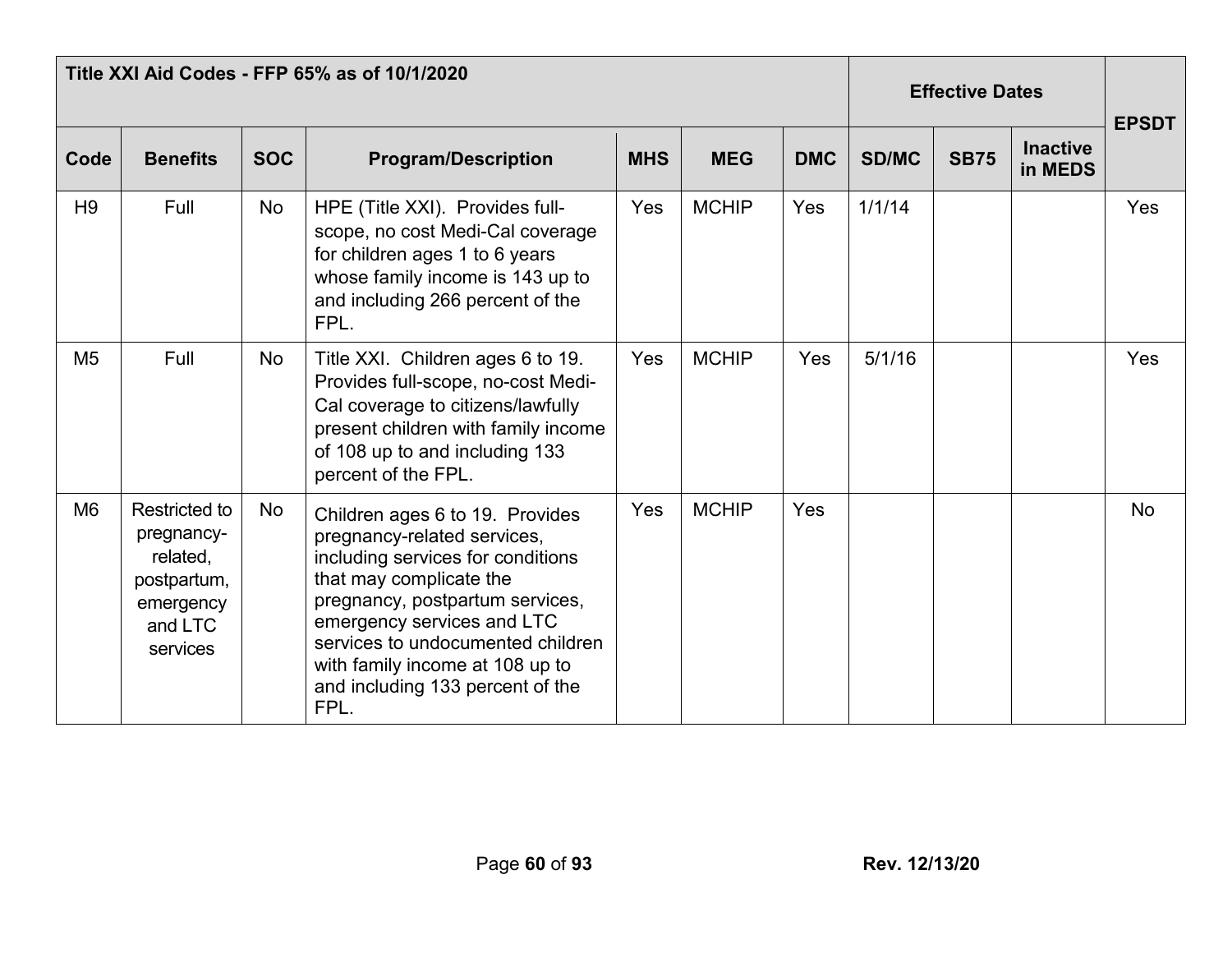|                |                   |            | Title XXI Aid Codes - FFP 65% as of 10/1/2020                                                                                                                                                                                                               |            | <b>Effective Dates</b> | <b>EPSDT</b> |              |             |                            |           |
|----------------|-------------------|------------|-------------------------------------------------------------------------------------------------------------------------------------------------------------------------------------------------------------------------------------------------------------|------------|------------------------|--------------|--------------|-------------|----------------------------|-----------|
| Code           | <b>Benefits</b>   | <b>SOC</b> | <b>Program/Description</b>                                                                                                                                                                                                                                  | <b>MHS</b> | <b>MEG</b>             | <b>DMC</b>   | <b>SD/MC</b> | <b>SB75</b> | <b>Inactive</b><br>in MEDS |           |
| T <sub>0</sub> | <b>Restricted</b> | <b>No</b>  | Infant up to 1 year without<br>satisfactory immigration status.<br>Provides no cost benefits<br>restricted to emergency and state-<br>funded LTC services to children<br>whose family income is above 208<br>up to and including 266 percent of<br>the FPL. | Yes        | <b>MCHIP</b>           | <b>No</b>    |              |             |                            | <b>No</b> |
| T <sub>1</sub> | Full              | <b>No</b>  | OTLICP (Title XXI). Children ages<br>6 to 19 years. Provides full-scope,<br>no cost Medi-Cal benefits to<br>children whose family income is<br>above 160 up to and including 266<br>percent of the FPL. OTLICP<br>premiums apply.                           | Yes        | <b>MCHIP</b>           | Yes          |              | 5/1/16      |                            | Yes       |
| T <sub>2</sub> | Full              | No         | OTLICP (Title XXI). Children ages<br>6 to 19 years. Provides full-scope,<br>no cost Medi-Cal benefits to<br>children whose family income is<br>above 133 up to and including 160<br>percent of the FPL.                                                     | Yes        | <b>MCHIP</b>           | Yes          |              | 5/1/16      |                            | Yes       |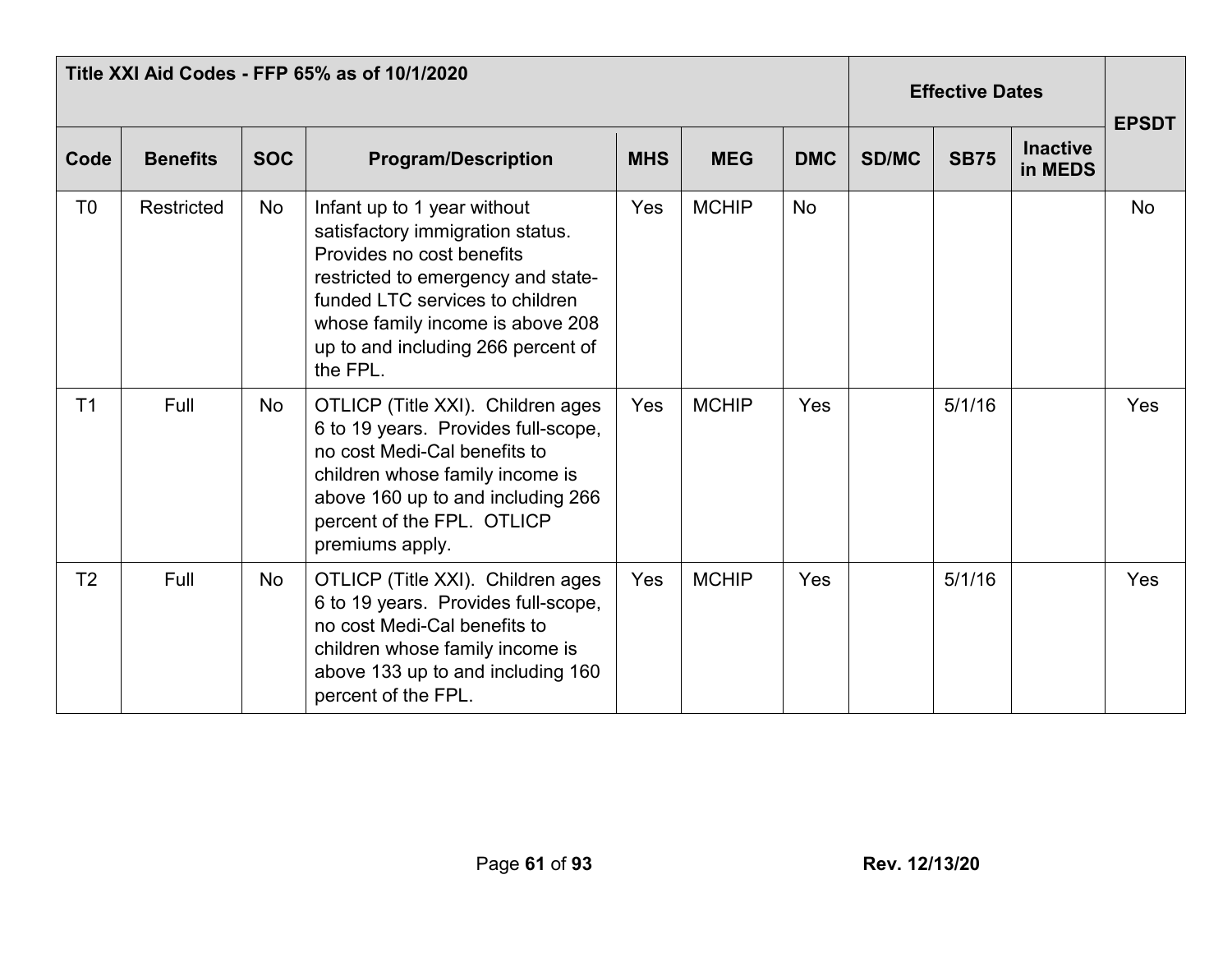|                | Title XXI Aid Codes - FFP 65% as of 10/1/2020 |            |                                                                                                                                                                                                                                  | <b>Effective Dates</b> |              |            | <b>EPSDT</b> |             |                            |            |
|----------------|-----------------------------------------------|------------|----------------------------------------------------------------------------------------------------------------------------------------------------------------------------------------------------------------------------------|------------------------|--------------|------------|--------------|-------------|----------------------------|------------|
| Code           | <b>Benefits</b>                               | <b>SOC</b> | <b>Program/Description</b>                                                                                                                                                                                                       | <b>MHS</b>             | <b>MEG</b>   | <b>DMC</b> | <b>SD/MC</b> | <b>SB75</b> | <b>Inactive</b><br>in MEDS |            |
| T3             | Full                                          | No         | OTLICP (Title XXI). Children ages<br>1 to 6 years. Provides full-scope,<br>no cost Medi-Cal benefits to<br>children whose family income is<br>above 160 up to and including 266<br>percent of the FPL. OTLICP<br>premiums apply. | Yes                    | <b>MCHIP</b> | Yes        |              | 5/1/16      |                            | Yes        |
| T4             | Full                                          | No         | OTLICP (Title XXI). Children ages<br>1 to 6 years. Provides full-scope,<br>no cost Medi-Cal benefits to<br>children whose family income is<br>above 142 up to and including 160<br>percent of the FPL.                           | Yes                    | <b>MCHIP</b> | Yes        |              | 5/1/16      |                            | <b>Yes</b> |
| T <sub>5</sub> | Full                                          | No         | Infant up to 1 year. Provides full-<br>scope, no cost Medi-Cal benefits to<br>children whose family income is<br>above 208 up to and including 266<br>percent of the FPL.                                                        | Yes                    | <b>MCHIP</b> | Yes        |              | 5/1/16      |                            | Yes        |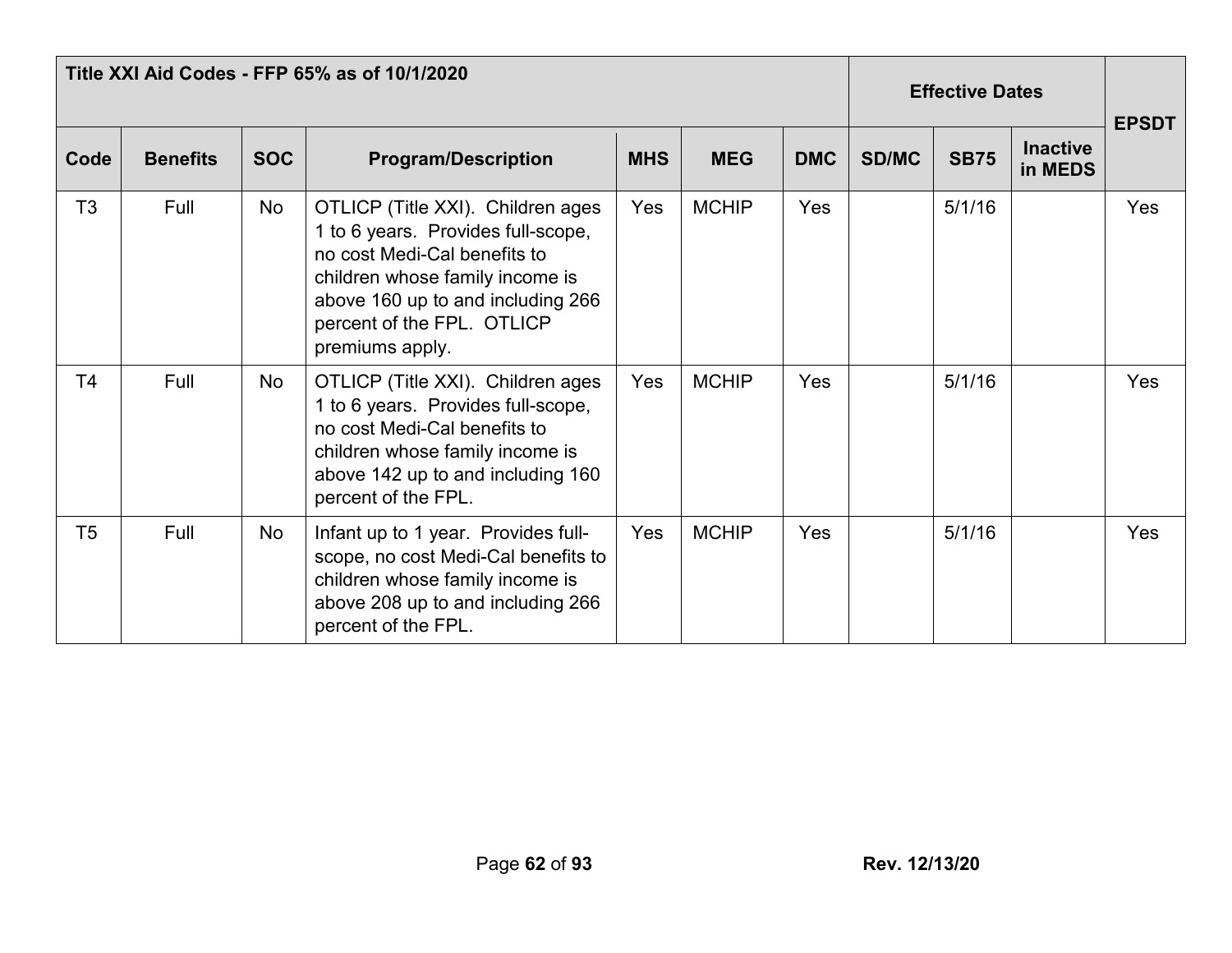|                | Title XXI Aid Codes - FFP 65% as of 10/1/2020                                                        |            |                                                                                                                                                                                                                                                                                                                                                                                                                                          |            |              |            |              | <b>Effective Dates</b> |                            |              |  |
|----------------|------------------------------------------------------------------------------------------------------|------------|------------------------------------------------------------------------------------------------------------------------------------------------------------------------------------------------------------------------------------------------------------------------------------------------------------------------------------------------------------------------------------------------------------------------------------------|------------|--------------|------------|--------------|------------------------|----------------------------|--------------|--|
| Code           | <b>Benefits</b>                                                                                      | <b>SOC</b> | <b>Program/Description</b>                                                                                                                                                                                                                                                                                                                                                                                                               | <b>MHS</b> | <b>MEG</b>   | <b>DMC</b> | <b>SD/MC</b> | <b>SB75</b>            | <b>Inactive</b><br>in MEDS | <b>EPSDT</b> |  |
| T <sub>6</sub> | Restricted<br>to<br>pregnancy-<br>related,<br>postpartum,<br>emergency<br>and LTC<br>services        | No         | Children ages 6 to 19 years,<br>without satisfactory immigration<br>status. Provides no cost benefits<br>restricted to pregnancy-related<br>services, including services for<br>conditions that may complicate<br>the pregnancy, postpartum<br>services, emergency services<br>and state-funded LTC services to<br>children whose family income is<br>above 160 up to and including<br>266 percent of the FPL. OTLICP<br>premiums apply. | Yes        | <b>MCHIP</b> | Yes        |              |                        |                            | <b>No</b>    |  |
| T <sub>7</sub> | <b>Restricted</b><br>to<br>pregnancy-<br>related,<br>postpartum,<br>emergency<br>and LTC<br>services | No         | OTLICP (Title XXI). Children ages<br>6 to 19 years, without satisfactory<br>immigration status. Provides no<br>cost benefits restricted to<br>pregnancy-related services,<br>including services for conditions<br>that may complicate the<br>pregnancy, postpartum services,<br>emergency services and state-<br>funded LTC services to children<br>whose family income is above 133<br>up to and including 160 percent of<br>the FPL.   | Yes        | <b>MCHIP</b> | Yes        |              |                        |                            | <b>No</b>    |  |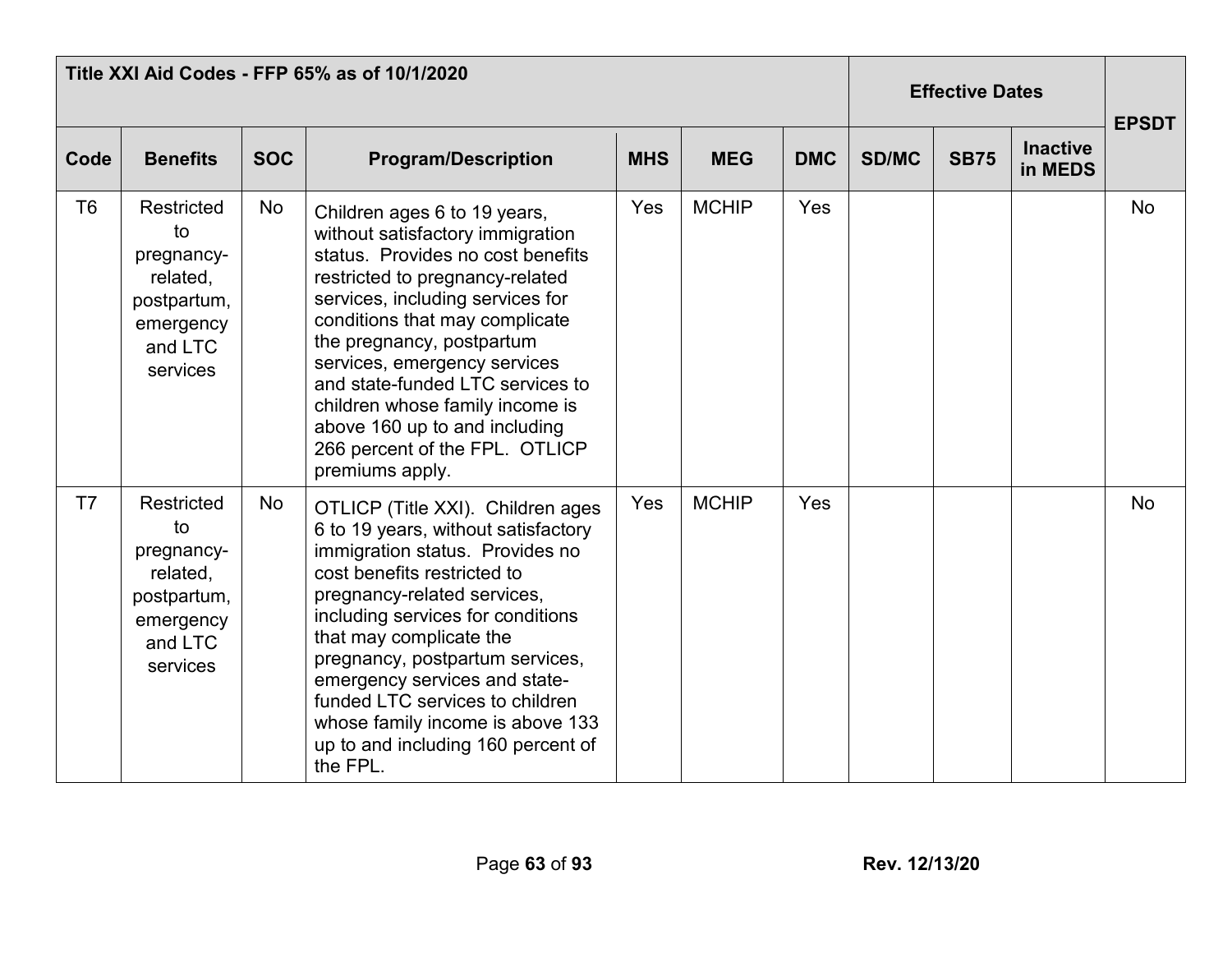|                | Title XXI Aid Codes - FFP 65% as of 10/1/2020        |            |                                                                                                                                                                                                                                                                                                                  |            |              |            |              | <b>Effective Dates</b> |                            |              |  |
|----------------|------------------------------------------------------|------------|------------------------------------------------------------------------------------------------------------------------------------------------------------------------------------------------------------------------------------------------------------------------------------------------------------------|------------|--------------|------------|--------------|------------------------|----------------------------|--------------|--|
| Code           | <b>Benefits</b>                                      | <b>SOC</b> | <b>Program/Description</b>                                                                                                                                                                                                                                                                                       | <b>MHS</b> | <b>MEG</b>   | <b>DMC</b> | <b>SD/MC</b> | <b>SB75</b>            | <b>Inactive</b><br>in MEDS | <b>EPSDT</b> |  |
| T <sub>8</sub> | Restricted<br>to<br>emergency<br>and LTC<br>services | No         | OTLICP (Title XXI). Children ages<br>1 to 6 years, without satisfactory<br>immigration status. Provides no<br>cost benefits restricted to<br>emergency and state-funded LTC<br>services to children whose family<br>income is above 160 up to and<br>including 266 percent of the FPL.<br>OTLICP premiums apply. | Yes        | <b>MCHIP</b> | <b>No</b>  |              |                        |                            | <b>No</b>    |  |
| T <sub>9</sub> | Restricted                                           | No         | OTLICP (Title XXI). Children ages<br>1 to 6 years, without satisfactory<br>immigration status. Provides no<br>cost benefits restricted to<br>emergency and state-funded LTC<br>services to children whose family<br>income is above 142 up to and<br>including 160 percent of the FPL.                           | Yes        | <b>MCHIP</b> | <b>No</b>  |              |                        |                            | <b>No</b>    |  |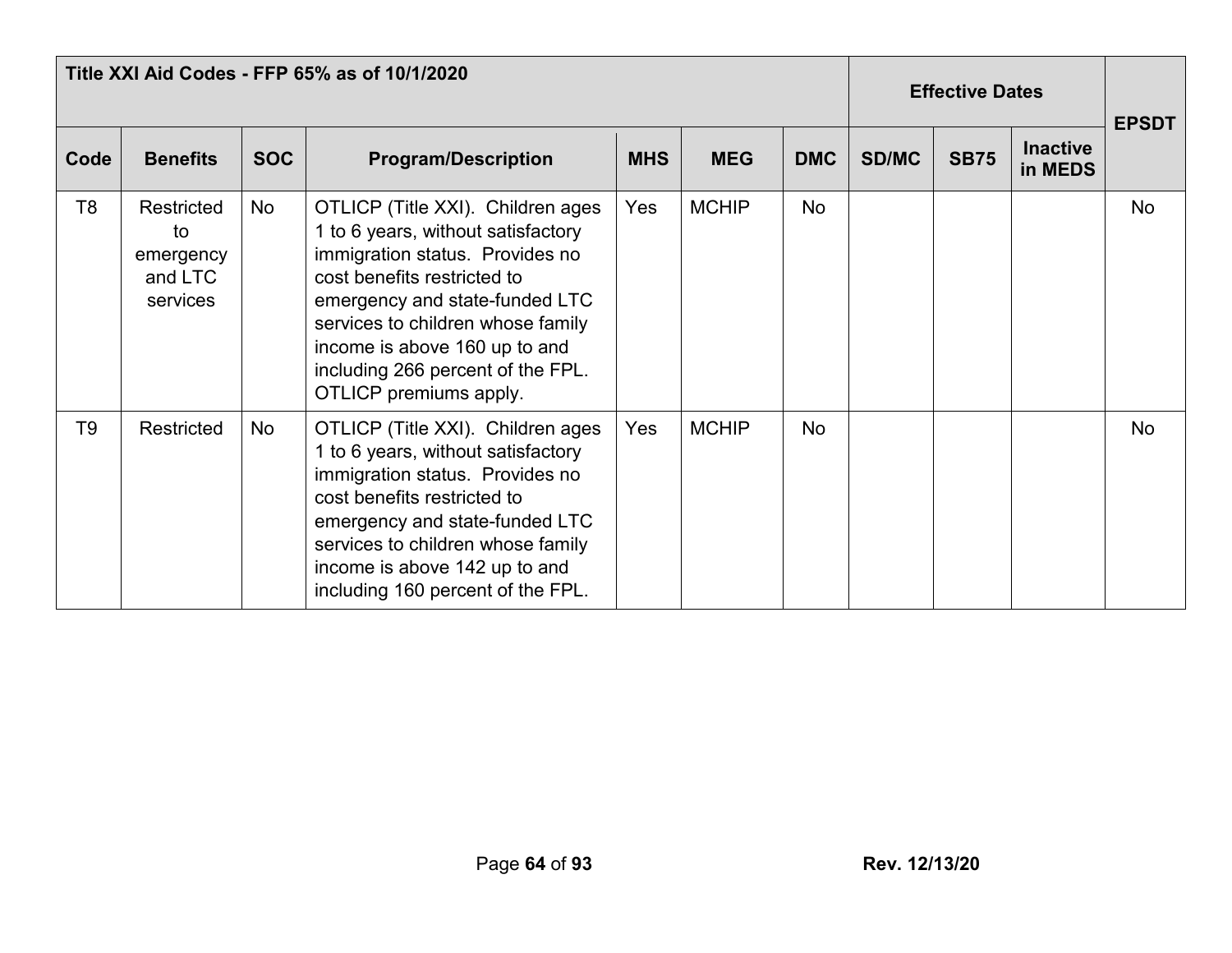|      | Title XXI Aid Codes - FFP 65% as of 10/1/2020 |            |                                                                                                                                                                                                                                                                                                                                                                                             | <b>Effective Dates</b> |              |            | <b>EPSDT</b> |             |                            |     |
|------|-----------------------------------------------|------------|---------------------------------------------------------------------------------------------------------------------------------------------------------------------------------------------------------------------------------------------------------------------------------------------------------------------------------------------------------------------------------------------|------------------------|--------------|------------|--------------|-------------|----------------------------|-----|
| Code | <b>Benefits</b>                               | <b>SOC</b> | <b>Program/Description</b>                                                                                                                                                                                                                                                                                                                                                                  | <b>MHS</b>             | <b>MEG</b>   | <b>DMC</b> | <b>SD/MC</b> | <b>SB75</b> | <b>Inactive</b><br>in MEDS |     |
| 5C   | Full                                          | <b>No</b>  | <b>Medi-Cal Presumptive Eligibility</b><br>(PE) (Title XXI), Healthy Families<br>Program (HFP) Transitional<br>Children. Provides no cost, full-<br>scope Medi-Cal coverage with no<br>premium payment for children<br>whose family's income is at or<br>below 150 percent of the FPL<br>during the transition period by the<br>state until the annual eligibility<br>review by the county. | Yes                    | <b>MCHIP</b> | Yes        |              | 1/1/13      |                            | Yes |
| 5D   | Full                                          | <b>No</b>  | Medi-Cal PE (Title XXI), HFP<br><b>Transitional Children. Provides</b><br>full-scope Medi-Cal coverage with<br>a premium payment for children<br>whose family's income is above<br>150 percent up to and including<br>250 percent of the FPL during the<br>transition period by the state until<br>the annual eligibility review by the<br>county.                                          | Yes                    | <b>MCHIP</b> | Yes        |              | 1/1/13      |                            | Yes |
| 7X   | Full                                          | <b>No</b>  | One-Month Medi-Cal to HF Bridge.                                                                                                                                                                                                                                                                                                                                                            | Yes                    | <b>MCHIP</b> | Yes        |              | 5/1/16      |                            | Yes |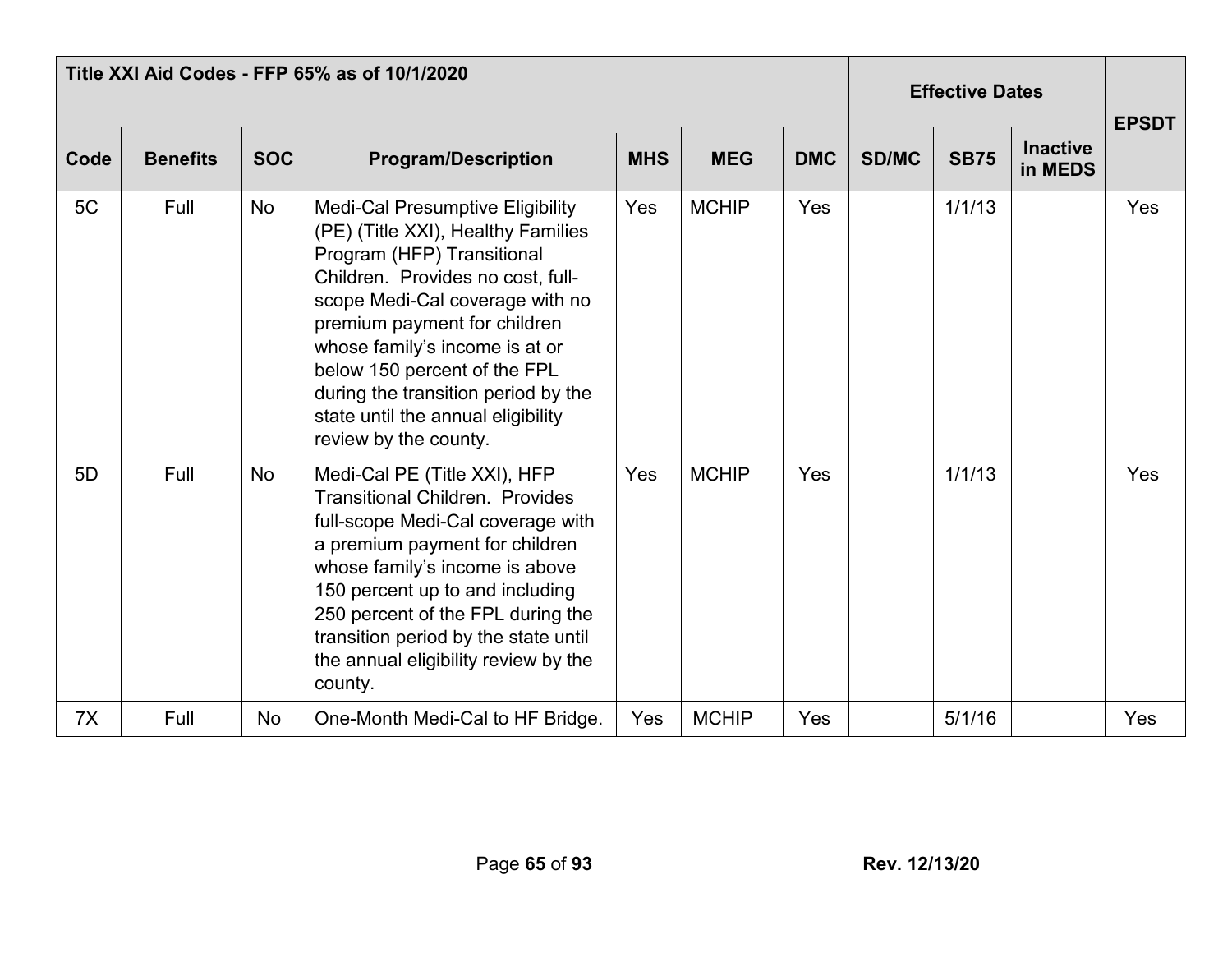|           | Title XXI Aid Codes - FFP 65% as of 10/1/2020 |            |                                                                                                                                                                                                                                                                                                                                                                     | <b>Effective Dates</b> |              | <b>EPSDT</b> |              |             |                            |            |
|-----------|-----------------------------------------------|------------|---------------------------------------------------------------------------------------------------------------------------------------------------------------------------------------------------------------------------------------------------------------------------------------------------------------------------------------------------------------------|------------------------|--------------|--------------|--------------|-------------|----------------------------|------------|
| Code      | <b>Benefits</b>                               | <b>SOC</b> | <b>Program/Description</b>                                                                                                                                                                                                                                                                                                                                          | <b>MHS</b>             | <b>MEG</b>   | <b>DMC</b>   | <b>SD/MC</b> | <b>SB75</b> | <b>Inactive</b><br>in MEDS |            |
| 8X        | Full                                          | <b>No</b>  | <b>CHDP Gateway Title XXI Medi-Cal</b><br>PE, Targeted Low-Income FPL for<br>Children (Medicaid-Children's<br>Health Insurance Program Title<br>XXI). Provides for the pre-<br>enrollment of children into the<br>Medi-Cal program who are<br>screened as probable for Medi-Cal<br>eligibility. Provides temporary full-<br>scope Medi-Cal benefits with no<br>SOC. | Yes                    | <b>MCHIP</b> | Yes          |              | 5/1/16      |                            | Yes        |
| <b>8N</b> | Restricted<br>to<br>emergency<br>services     | No         | Provides emergency services only<br>for eligible children without<br>satisfactory immigration status<br>who are ages 1 up to 6 or beyond<br>6 years when inpatient status,<br>which began before 6th birthday,<br>continues, and family income is at<br>or below 133 percent of the FPL.                                                                            | Yes                    | <b>MCHIP</b> | <b>No</b>    |              |             |                            | <b>No</b>  |
| 8P        | Full                                          | <b>No</b>  | Provides full-scope Medi-Cal<br>benefits to eligible children ages 1<br>up to 6 or beyond 6 years when<br>inpatient status, which began<br>before 6th birthday, continues, and<br>family income is at or below 133<br>percent of the FPL.                                                                                                                           | Yes                    | <b>MCHIP</b> | Yes          |              | 5/1/16      |                            | <b>Yes</b> |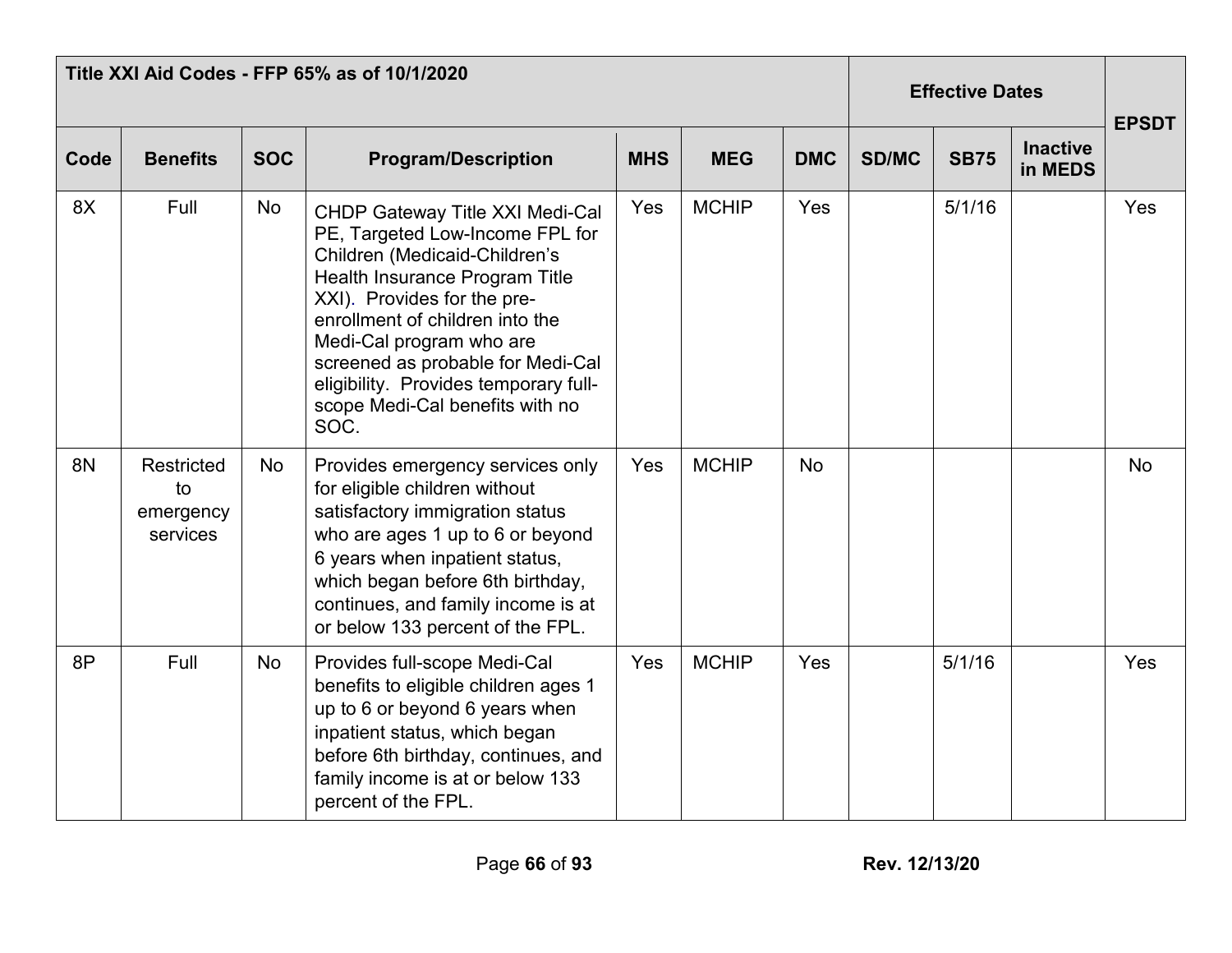| Title XXI Aid Codes - FFP 65% as of 10/1/2020 |                                                                                                 |            |                                                                                                                                                                                                                                                                                                                                                                                                               |            |              |            |              | <b>Effective Dates</b> |                            |              |  |
|-----------------------------------------------|-------------------------------------------------------------------------------------------------|------------|---------------------------------------------------------------------------------------------------------------------------------------------------------------------------------------------------------------------------------------------------------------------------------------------------------------------------------------------------------------------------------------------------------------|------------|--------------|------------|--------------|------------------------|----------------------------|--------------|--|
| Code                                          | <b>Benefits</b>                                                                                 | <b>SOC</b> | <b>Program/Description</b>                                                                                                                                                                                                                                                                                                                                                                                    | <b>MHS</b> | <b>MEG</b>   | <b>DMC</b> | <b>SD/MC</b> | <b>SB75</b>            | <b>Inactive</b><br>in MEDS | <b>EPSDT</b> |  |
| 8R                                            | Full                                                                                            | No         | 100 Percent Excess Property<br>Child. Provides full-scope benefits<br>to otherwise eligible children, ages<br>6 to 19 or beyond 19 when<br>inpatient status begins before the<br>19th birthday and family income is<br>at or below 100 percent of the<br>FPL.                                                                                                                                                 | Yes        | <b>MCHIP</b> | Yes        | 5/1/16       |                        |                            | Yes          |  |
| 8T                                            | <b>Restricted</b><br>to<br>pregnancy-<br>related.<br>postpartum<br>and<br>emergency<br>services | No         | Provides pregnancy-related<br>services, including services for<br>conditions that may complicate the<br>pregnancy, postpartum services<br>and emergency services to<br>otherwise eligible children without<br>satisfactory immigration status who<br>are ages 6 to 19 or beyond 19<br>when inpatient status begins<br>before the 19th birthday and family<br>income is at or below 100 percent<br>of the FPL. | Yes        | <b>MCHIP</b> | Yes        |              |                        |                            | <b>No</b>    |  |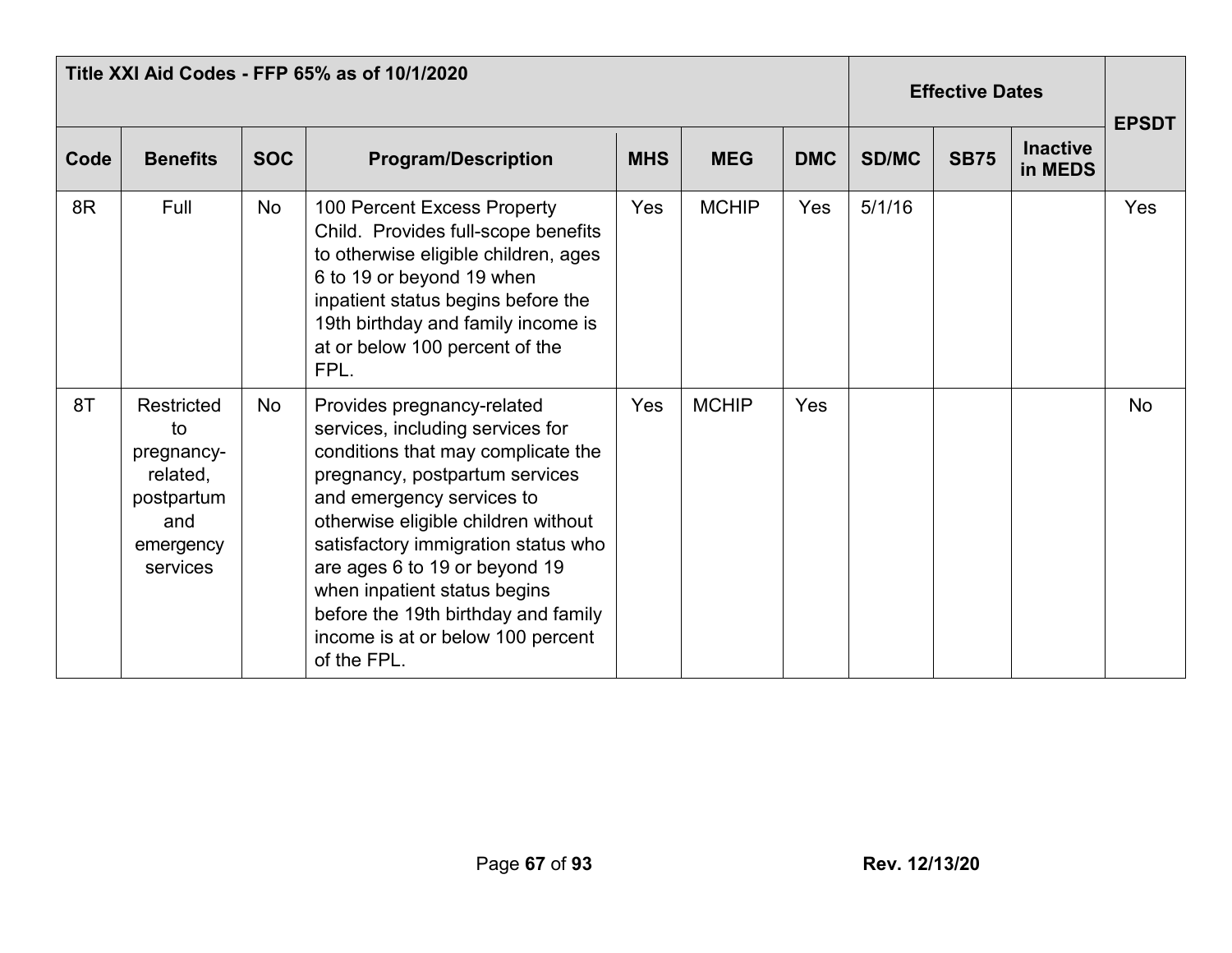### **Title XIX Emergency 50 % FFP and Title XXI Pregnancy 65% FFP**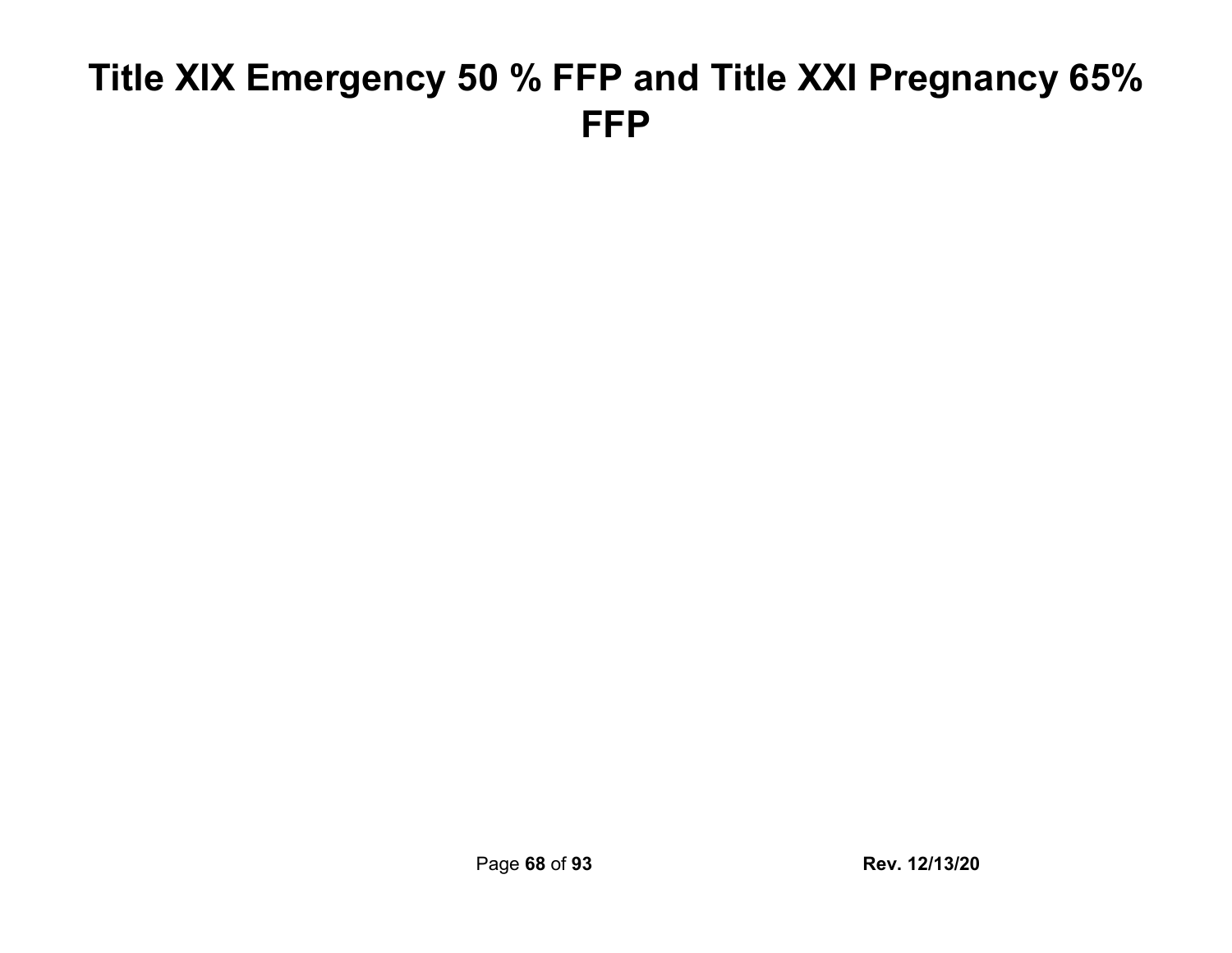|      | Title XIX (EMERGENCY) FFP 50% and XXI (PREGNANCY) Enhanced FFP 65%                           | <b>Effective Dates</b> |                                                                                                                                                                                                                                                                                         |            |            |            |              |                                      |              |
|------|----------------------------------------------------------------------------------------------|------------------------|-----------------------------------------------------------------------------------------------------------------------------------------------------------------------------------------------------------------------------------------------------------------------------------------|------------|------------|------------|--------------|--------------------------------------|--------------|
| Code | <b>Benefits</b>                                                                              | <b>SOC</b>             | <b>Program/Description</b>                                                                                                                                                                                                                                                              | <b>MHS</b> | <b>MEG</b> | <b>DMC</b> | <b>SD/MC</b> | <b>Inactive</b><br>in<br><b>MEDS</b> | <b>EPSDT</b> |
| 1U   | <b>Restricted to</b><br>pregnancy-<br>related,<br>postpartum<br>and<br>emergency<br>services | No                     | Restricted FPL - Aged. Covers the aged in<br>the A&D FPL program that do not have<br>satisfactory immigration status. Provides<br>pregnancy-related services, including services<br>for conditions that may complicate the<br>pregnancy, postpartum services and<br>emergency services. | Yes        | Other      | Yes        |              |                                      | <b>No</b>    |
| 5J   | <b>Restricted to</b><br>pregnancy-<br>related,<br>postpartum<br>and<br>emergency<br>services | <b>No</b>              | SB 87 Pending Disability Program.<br>Provides pregnancy-related services,<br>including services for conditions that may<br>complicate the pregnancy, postpartum<br>services and emergency services.                                                                                     | Yes        | Other      | <b>No</b>  |              |                                      | <b>No</b>    |
| 5R   | <b>Restricted to</b><br>pregnancy-<br>related,<br>postpartum<br>and<br>emergency<br>services | Yes                    | Pending disability Program: Covers<br>recipients whose linkage has to be re-<br>determined under Senate Bill 87 (SB87)<br>requirements. Services restricted due to<br>unsatisfactory immigration status. Recipients<br>have a potential new linkage of disability with<br>a SOC.        | Yes        | Other      | <b>No</b>  |              |                                      | <b>No</b>    |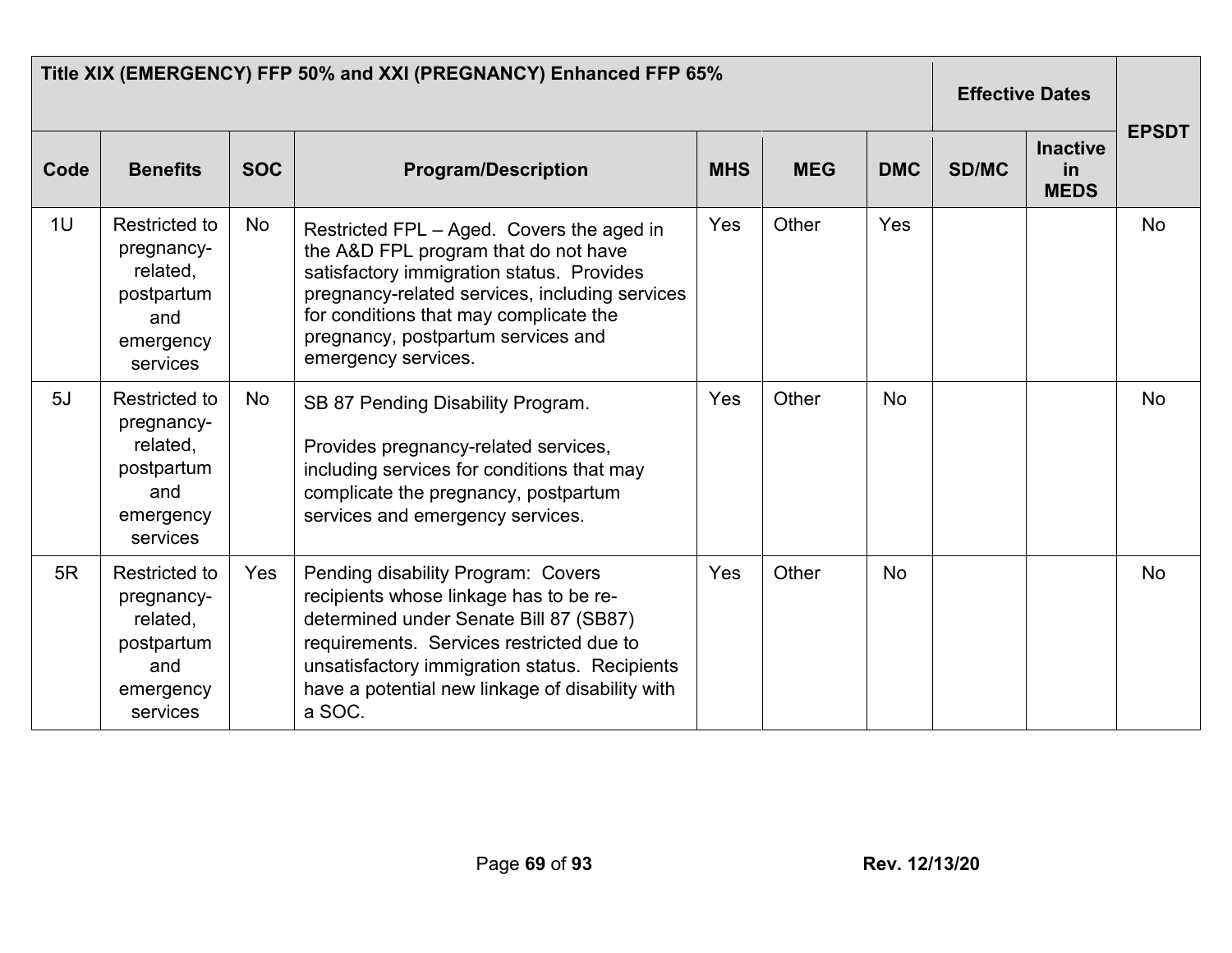|                | Title XIX (EMERGENCY) FFP 50% and XXI (PREGNANCY) Enhanced FFP 65%                           | <b>Effective Dates</b> |                                                                                                                                                                                                                                                                                                                                                                                                                                                    |            |            |            |       |                                      |              |
|----------------|----------------------------------------------------------------------------------------------|------------------------|----------------------------------------------------------------------------------------------------------------------------------------------------------------------------------------------------------------------------------------------------------------------------------------------------------------------------------------------------------------------------------------------------------------------------------------------------|------------|------------|------------|-------|--------------------------------------|--------------|
| Code           | <b>Benefits</b>                                                                              | <b>SOC</b>             | <b>Program/Description</b>                                                                                                                                                                                                                                                                                                                                                                                                                         | <b>MHS</b> | <b>MEG</b> | <b>DMC</b> | SD/MC | <b>Inactive</b><br>in<br><b>MEDS</b> | <b>EPSDT</b> |
| 55             | Restricted to<br>pregnancy-<br>related,<br>postpartum<br>and<br>emergency<br>services        | No                     | <b>OBRA Not PRUCOL - LTC services. Covers</b><br>eligible undocumented aliens in LTC who are<br>not PRUCOL. Recipients will remain in this<br>aid code even if they leave LTC. For more<br>information about LTC services, refer to the<br>OBRA and IRCA section in this manual.<br>Provides pregnancy-related services,<br>including services for conditions that may<br>complicate the pregnancy, postpartum<br>services and emergency services. | Yes        | Other      | Yes        |       |                                      | <b>No</b>    |
| C <sub>1</sub> | <b>Restricted to</b><br>pregnancy-<br>related,<br>postpartum<br>and<br>emergency<br>services | No                     | <b>Omnibus Budget Reconciliation Act</b><br>(OBRA) Aliens and Unverified Citizens.<br>Covers eligible aliens who do not have<br>satisfactory immigration status and unverified<br>citizens. Aid to the Aged - Medically Needy<br>(MN).<br>Provides pregnancy-related services,<br>including services for conditions that may<br>complicate the pregnancy, postpartum<br>services and emergency services.                                           | Yes        | Other      | Yes        |       |                                      | No           |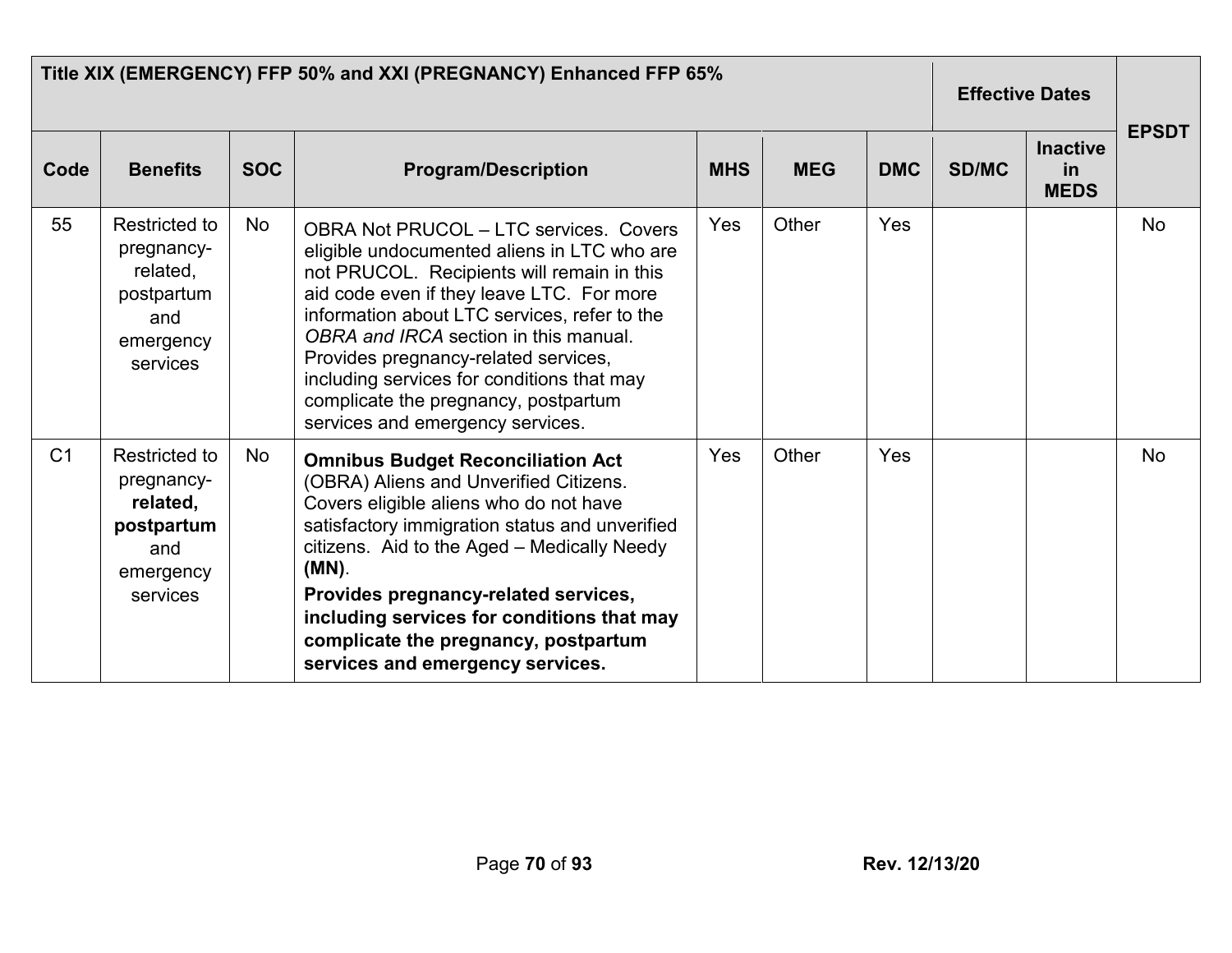|                | Title XIX (EMERGENCY) FFP 50% and XXI (PREGNANCY) Enhanced FFP 65%                           | <b>Effective Dates</b> |                                                                                                                                                                                                                                                                                                                                                                                                                                                                                                                                                                                                                                       |            |            |            |              |                                      |              |
|----------------|----------------------------------------------------------------------------------------------|------------------------|---------------------------------------------------------------------------------------------------------------------------------------------------------------------------------------------------------------------------------------------------------------------------------------------------------------------------------------------------------------------------------------------------------------------------------------------------------------------------------------------------------------------------------------------------------------------------------------------------------------------------------------|------------|------------|------------|--------------|--------------------------------------|--------------|
| Code           | <b>Benefits</b>                                                                              | <b>SOC</b>             | <b>Program/Description</b>                                                                                                                                                                                                                                                                                                                                                                                                                                                                                                                                                                                                            | <b>MHS</b> | <b>MEG</b> | <b>DMC</b> | <b>SD/MC</b> | <b>Inactive</b><br>in<br><b>MEDS</b> | <b>EPSDT</b> |
| C <sub>2</sub> | <b>Restricted to</b><br>pregnancy-<br>related,<br>postpartum<br>and<br>emergency<br>services | <b>Yes</b>             | <b>OBRA Aliens and Unverified Citizens. Covers</b><br>eligible aliens who do not have satisfactory<br>immigration status and unverified citizens. Aid<br>to the Aged – MN, SOC.<br>Provides pregnancy-related services,<br>including services for conditions that may<br>complicate the pregnancy, postpartum<br>services and emergency services.                                                                                                                                                                                                                                                                                     | Yes        | Other      | Yes        |              |                                      | <b>No</b>    |
| D <sub>2</sub> | Restricted to<br>pregnancy-<br>related,<br>postpartum<br>and<br>emergency<br>services        | No                     | <b>OBRA Aliens - Not PRUCOL and Unverified</b><br>Citizens - Long Term Care (LTC) services.<br>Covers eligible undocumented aliens in LTC<br>who are not PRUCOL and unverified citizens.<br>Recipients will remain in this aid code even if<br>they leave LTC. For more information about<br>LTC services, refer to the OBRA and IRCA<br>section in this manual. Aid to the Aged – LTC.<br>Covers persons 65 years of age or older who<br>are MN and in LTC status.<br>Provides pregnancy-related services,<br>including services for conditions that may<br>complicate the pregnancy, postpartum<br>services and emergency services. | Yes        | Other      | Yes        |              |                                      | <b>No</b>    |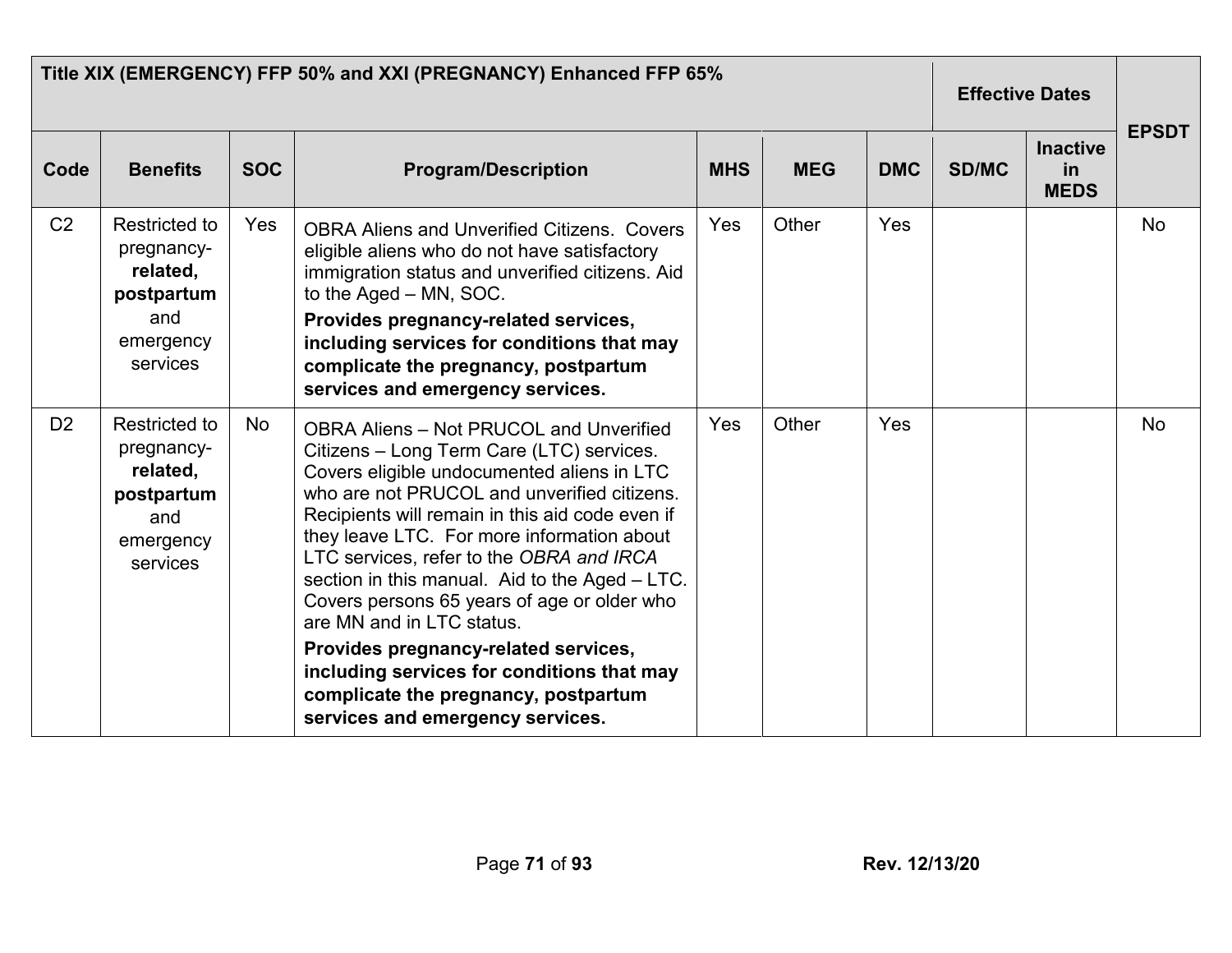|                | Title XIX (EMERGENCY) FFP 50% and XXI (PREGNANCY) Enhanced FFP 65%                           | <b>Effective Dates</b> |                                                                                                                                                                                                                                                                                                                                                                                                                                                                                                                                                                                                                           |            |                 |            |       |                                             |              |
|----------------|----------------------------------------------------------------------------------------------|------------------------|---------------------------------------------------------------------------------------------------------------------------------------------------------------------------------------------------------------------------------------------------------------------------------------------------------------------------------------------------------------------------------------------------------------------------------------------------------------------------------------------------------------------------------------------------------------------------------------------------------------------------|------------|-----------------|------------|-------|---------------------------------------------|--------------|
| Code           | <b>Benefits</b>                                                                              | <b>SOC</b>             | <b>Program/Description</b>                                                                                                                                                                                                                                                                                                                                                                                                                                                                                                                                                                                                | <b>MHS</b> | <b>MEG</b>      | <b>DMC</b> | SD/MC | <b>Inactive</b><br><b>in</b><br><b>MEDS</b> | <b>EPSDT</b> |
| D <sub>3</sub> | Restricted to<br>pregnancy-<br>related,<br>postpartum<br>and<br>emergency<br>services        | Yes                    | <b>OBRA Aliens - Not PRUCOL and Unverified</b><br>Citizens - LTC services. Covers eligible<br>undocumented aliens in LTC who are not<br>PRUCOL and unverified citizens. Recipients<br>will remain in this aid code even if they leave<br>LTC. For more information about LTC<br>services, refer to the OBRA and IRCA section<br>in this manual. Aid to the Aged - LTC, SOC.<br>Covers persons 65 years of age or older who<br>are MN and in LTC status.<br>Provides pregnancy-related services,<br>including services for conditions that may<br>complicate the pregnancy, postpartum<br>services and emergency services. | Yes        | Other           | Yes        |       |                                             | <b>No</b>    |
| D <sub>5</sub> | <b>Restricted to</b><br>pregnancy-<br>related,<br>postpartum<br>and<br>emergency<br>services | Yes                    | <b>OBRA Aliens - Not PRUCOL and Unverified</b><br>Citizens - LTC services. Covers eligible<br>undocumented aliens in LTC who are not<br>PRUCOL and unverified citizens. Recipients<br>will remain in this aid code even if they leave<br>LTC. For more information about LTC<br>services, refer to the OBRA and IRCA section<br>in this manual. Blind - LTC, SOC.<br>Provides pregnancy-related services,<br>including services for conditions that may<br>complicate the pregnancy, postpartum<br>services and emergency services.                                                                                       | Yes        | <b>Disabled</b> | Yes        |       |                                             | <b>No</b>    |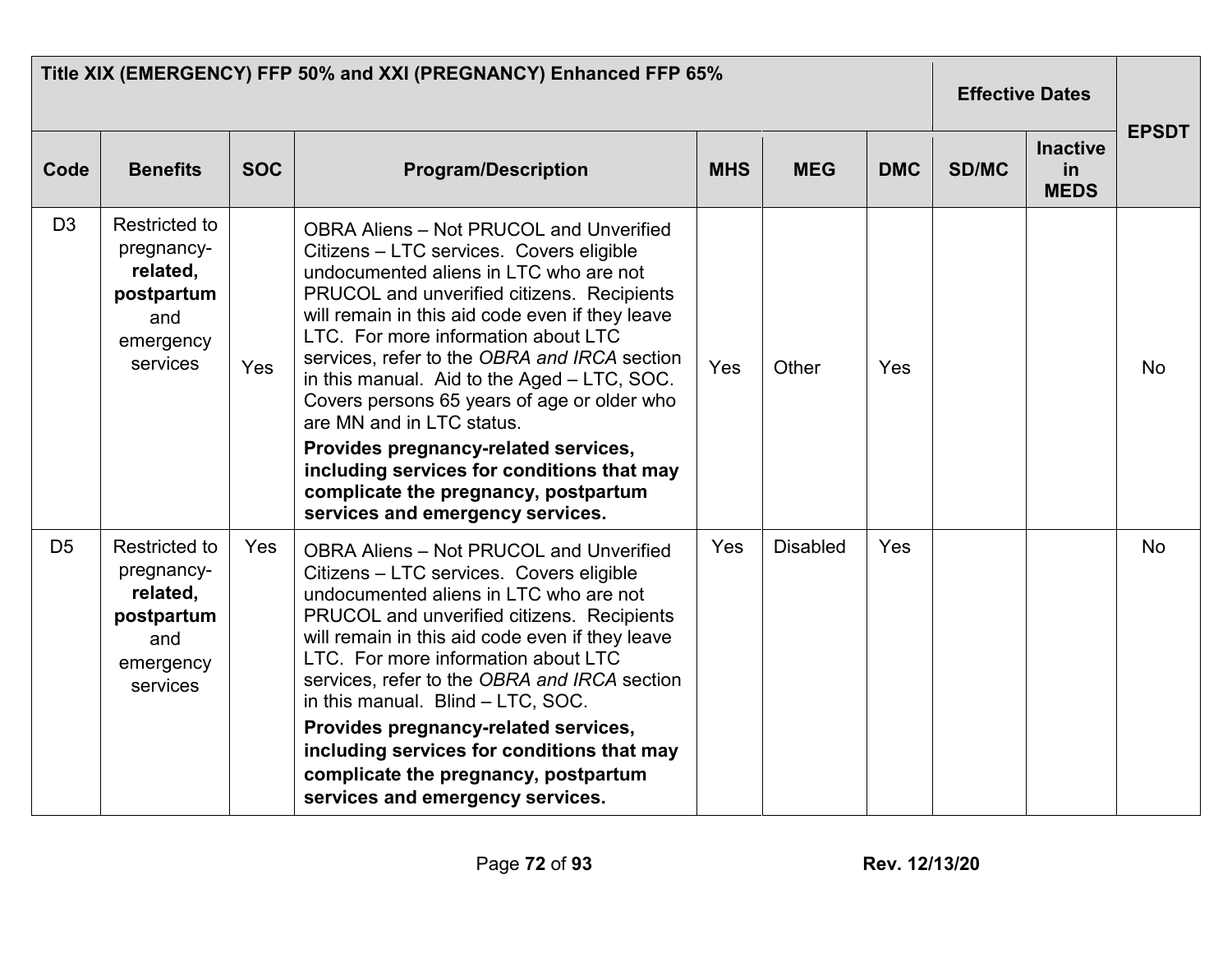| Title XIX (EMERGENCY) FFP 50% and XXI (PREGNANCY) Enhanced FFP 65% |                                                                                              |            |                                                                                                                                                                                                                                                                                                                                                                                                                                                                                                                                                                          |            |            |            | <b>Effective Dates</b> |                                      | <b>EPSDT</b> |
|--------------------------------------------------------------------|----------------------------------------------------------------------------------------------|------------|--------------------------------------------------------------------------------------------------------------------------------------------------------------------------------------------------------------------------------------------------------------------------------------------------------------------------------------------------------------------------------------------------------------------------------------------------------------------------------------------------------------------------------------------------------------------------|------------|------------|------------|------------------------|--------------------------------------|--------------|
| Code                                                               | <b>Benefits</b>                                                                              | <b>SOC</b> | <b>Program/Description</b>                                                                                                                                                                                                                                                                                                                                                                                                                                                                                                                                               | <b>MHS</b> | <b>MEG</b> | <b>DMC</b> | SD/MC                  | <b>Inactive</b><br>in<br><b>MEDS</b> |              |
| D <sub>8</sub>                                                     | Restricted to<br>pregnancy-<br>related,<br>postpartum<br>and<br>emergency<br>services        | No         | OBRA Aliens and Unverified Citizens -<br>Pregnant Woman. Covers eligible pregnant<br>alien women who do not have satisfactory<br>immigration status and unverified citizens.<br>MI - Confirmed Pregnancy. Covers persons<br>aged 21 years or older, with confirmed<br>pregnancy, who meet the eligibility<br>requirements of MI.<br>Provides pregnancy-related services,<br>including services for conditions that may<br>complicate the pregnancy, postpartum<br>services and emergency services.                                                                       | Yes        | Other      | Yes        |                        |                                      | <b>No</b>    |
| D <sub>9</sub>                                                     | <b>Restricted to</b><br>pregnancy-<br>related,<br>postpartum<br>and<br>emergency<br>services | Yes        | OBRA Aliens and Unverified Citizens -<br>Pregnant Woman. Covers eligible pregnant<br>alien women who do not have satisfactory<br>immigration status and unverified citizens.<br>MI - Confirmed Pregnancy, SOC. Covers<br>persons aged 21 or older, with confirmed<br>pregnancy, who meet the eligibility<br>requirements of MI but are not eligible for 185<br>percent/200 percent or the MN programs.<br>Provides pregnancy-related services,<br>including services for conditions that may<br>complicate the pregnancy, postpartum<br>services and emergency services. | Yes        | Other      | Yes        |                        |                                      | <b>No</b>    |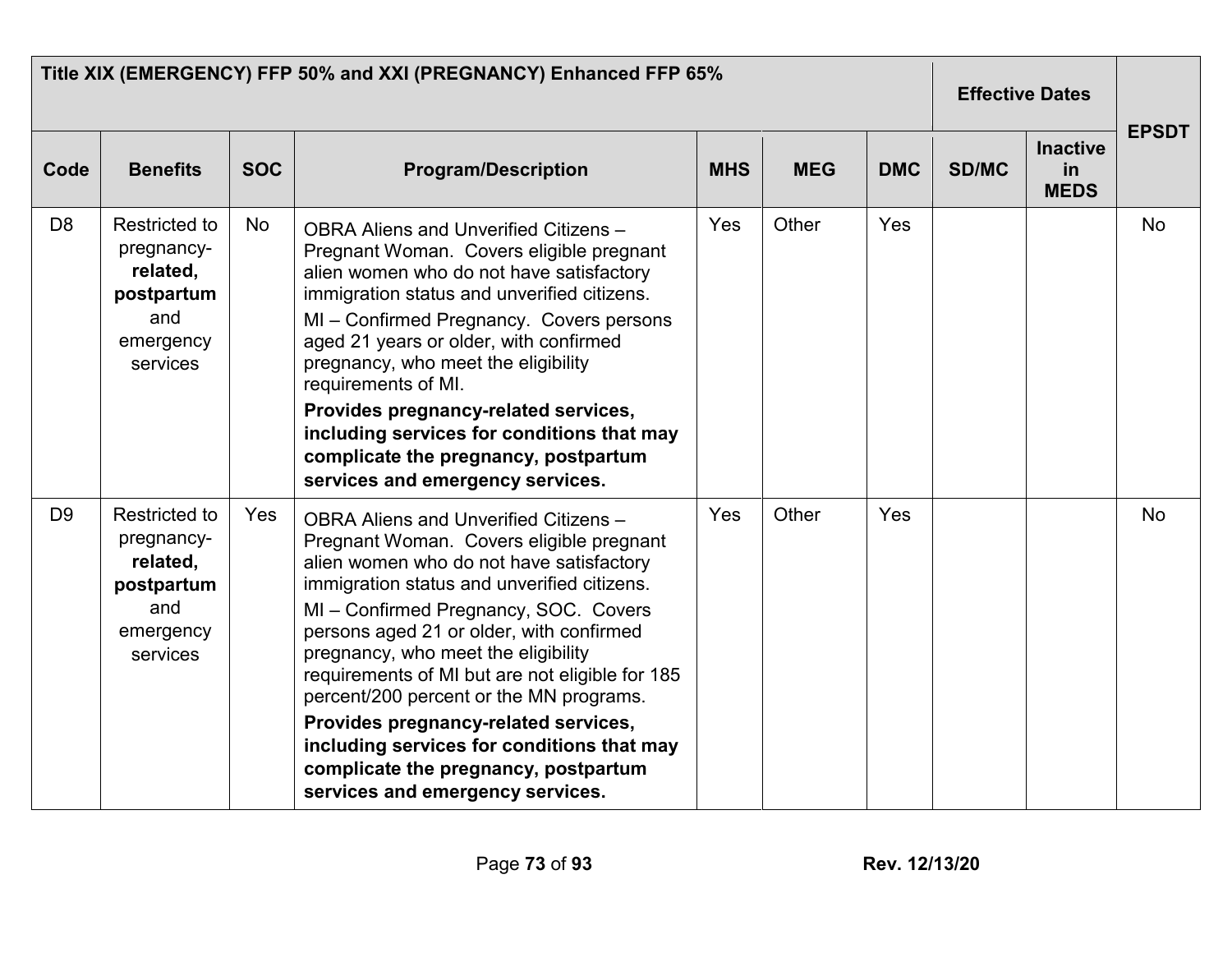| Title XIX (EMERGENCY) FFP 50% and XXI (PREGNANCY) Enhanced FFP 65% |                 |            |                                                                                                                                                                                                                                                                                                                                             |            |            |            |              | <b>Effective Dates</b>               |              |
|--------------------------------------------------------------------|-----------------|------------|---------------------------------------------------------------------------------------------------------------------------------------------------------------------------------------------------------------------------------------------------------------------------------------------------------------------------------------------|------------|------------|------------|--------------|--------------------------------------|--------------|
| Code                                                               | <b>Benefits</b> | <b>SOC</b> | <b>Program/Description</b>                                                                                                                                                                                                                                                                                                                  | <b>MHS</b> | <b>MEG</b> | <b>DMC</b> | <b>SD/MC</b> | <b>Inactive</b><br>in<br><b>MEDS</b> | <b>EPSDT</b> |
| F <sub>4</sub>                                                     | Restricted      | No         | ACIP Title (XIX/Title XXI). Restricted to<br>covered inpatient hospital emergency,<br>inpatient mental health emergency (Title XIX)<br>and inpatient pregnancy-related (Title XXI)<br>services only, for undocumented inmates in<br>correctional facilities who receive those<br>services off the grounds of the correctional<br>facility.  | Yes        | Other      | <b>No</b>  | 1/1/14       |                                      | <b>No</b>    |
| G4                                                                 | Restricted      | Yes        | ACIP (Title XIX/Title XXI). Restricted to<br>covered inpatient hospital emergency,<br>inpatient mental health emergency (Title XIX),<br>and inpatient pregnancy-related (Title XXI)<br>services only, for undocumented inmates in<br>correctional facilities who receive those<br>services off the grounds of the correctional<br>facility. | Yes        | Other      | <b>No</b>  | 1/1/14       |                                      | <b>No</b>    |
| J6                                                                 | Restricted      | No         | CCRP/CMPP (Title XIX/Title XXI). SOC for<br>undocumented recipients ages 65 and older<br>who reside in LTC facilities. Restricted to<br>covered emergency, mental health<br>emergency (Title XIX), and pregnancy-related<br>(Title XXI) services only. Covers all Medi-Cal<br>covered LTC services.                                         | Yes        | Other      | <b>No</b>  | 1/1/14       |                                      | <b>No</b>    |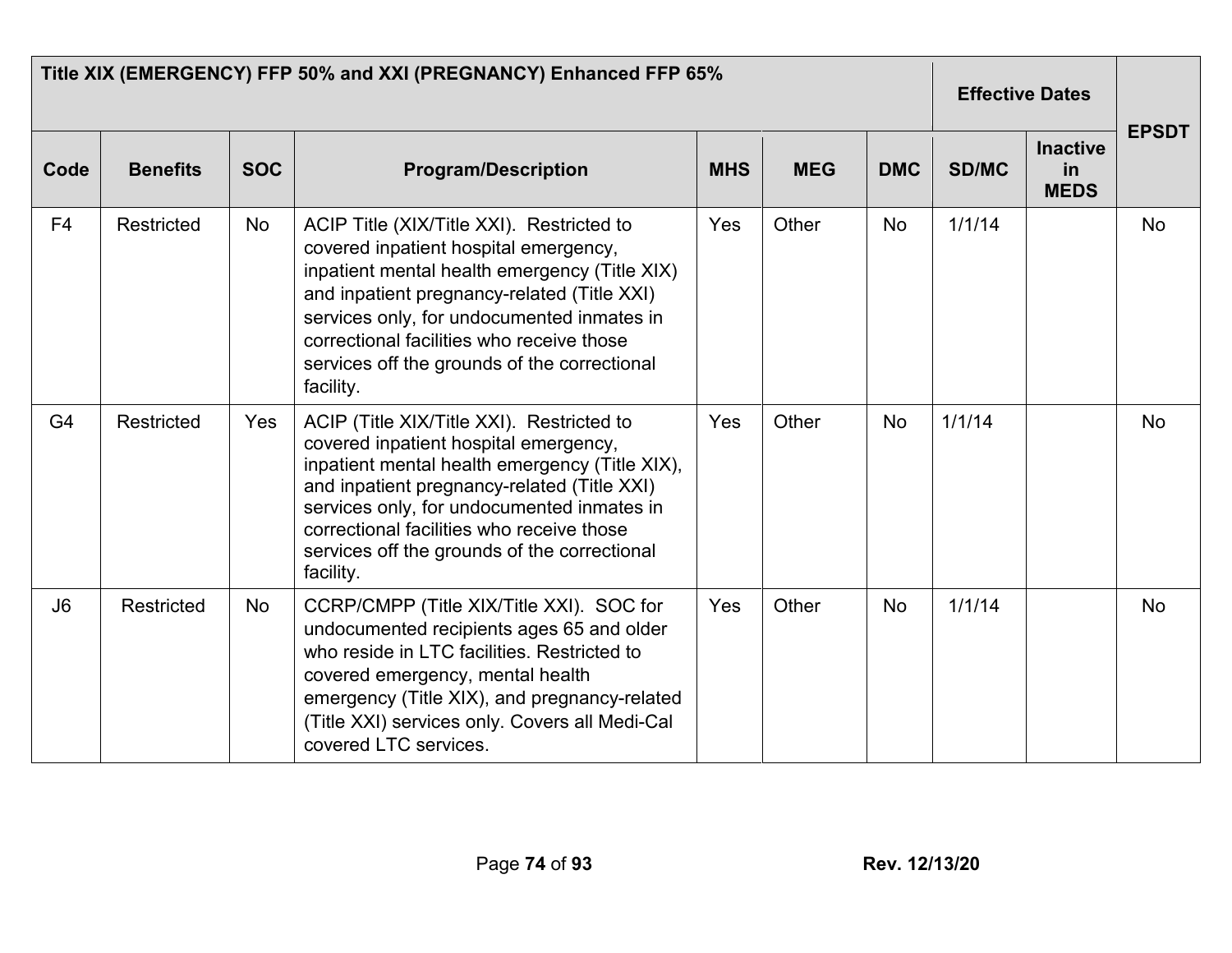**Medi-Cal Access Program-(MCAP) Title XXI – FFP 65%**

• **Please note effective October 1, 2019 Pre-Natal will decrease from 88% to 76.5% FFP. Pre-Natal will decrease to 65% FFP% effective October 1, 2020. Title XIX FFP 50% ER**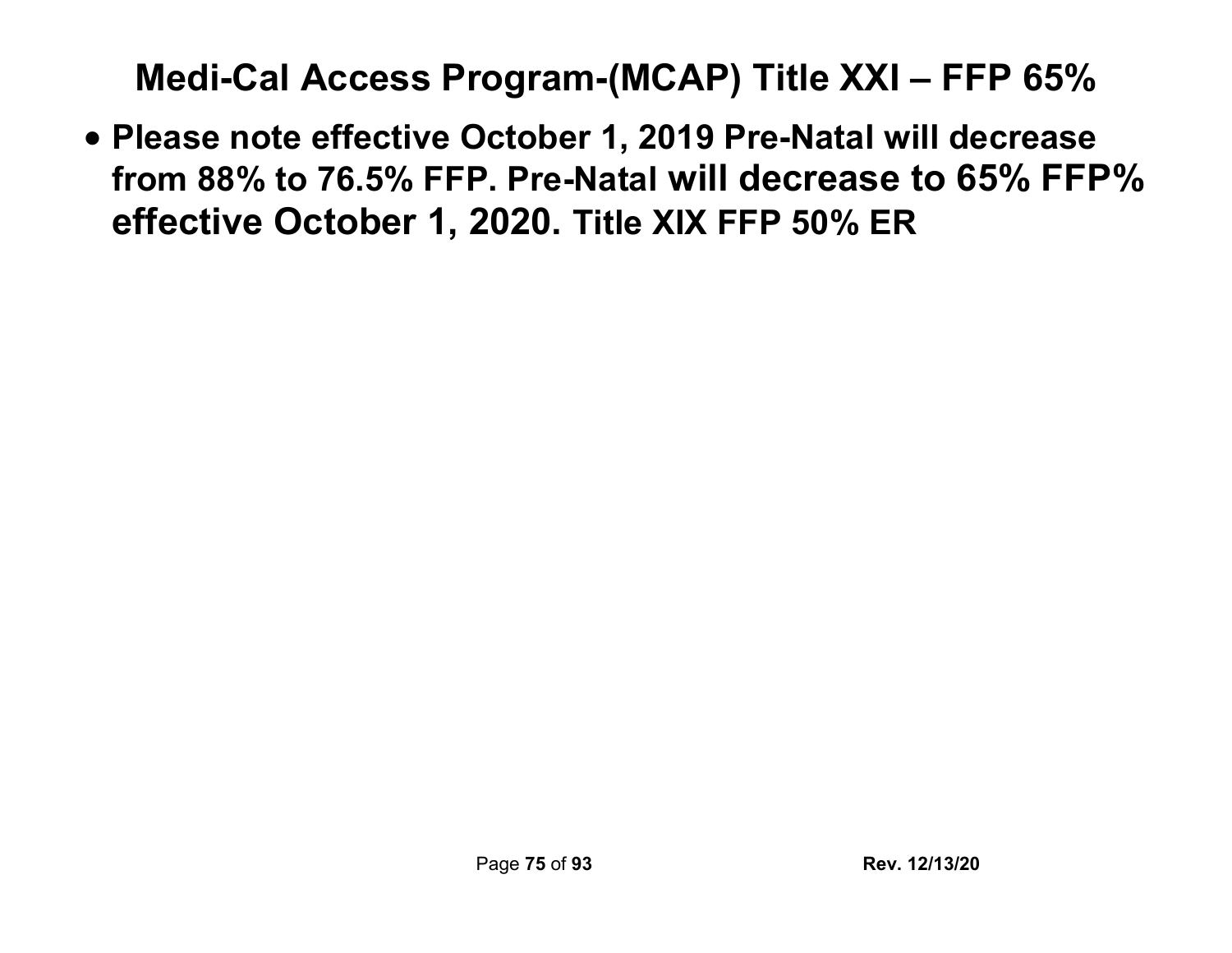| Title XXI Aid Code - FFP 65%. |                 |            |                                                                                                                                                                                                                                                                                                                                                                                                       |            |            |            |              | <b>Effective Dates</b>                      |              |
|-------------------------------|-----------------|------------|-------------------------------------------------------------------------------------------------------------------------------------------------------------------------------------------------------------------------------------------------------------------------------------------------------------------------------------------------------------------------------------------------------|------------|------------|------------|--------------|---------------------------------------------|--------------|
| Code                          | <b>Benefits</b> | <b>SOC</b> | <b>Program/Description</b>                                                                                                                                                                                                                                                                                                                                                                            | <b>MHS</b> | <b>MEG</b> | <b>DMC</b> | <b>SD/MC</b> | <b>Inactive</b><br><u>in</u><br><b>MEDS</b> | <b>EPSDT</b> |
| 0E                            | Full            | No         | MCAP (Title XXI). Provides full-scope, no<br>SOC health care services (medical, dental<br>and vision), through the Medi-Cal managed<br>care delivery system, to pregnant women who<br>are California residents with a modified<br>adjusted gross income (MAGI) above 213<br>percent and up to and including 322 percent<br>of the FPL. This code is not valid for an infant<br>using the mother's ID. | Yes        | Other      | Yes        | 7/1/17       |                                             | <b>Yes</b>   |
| 0G                            | Full            | No         | MCAP (Title XXI). Provides full-scope, no<br>SOC health care services (medical, dental,<br>and vision), through fee-for-service Medi-Cal,<br>to pregnant women who are California<br>residents with a MAGI above 213 percent and<br>up to and including 322 percent of the FPL.<br>This code is not valid for an infant using the<br>mother's ID.                                                     | Yes        | Other      | Yes        | 10/1/16      | 6/30/17                                     | Yes          |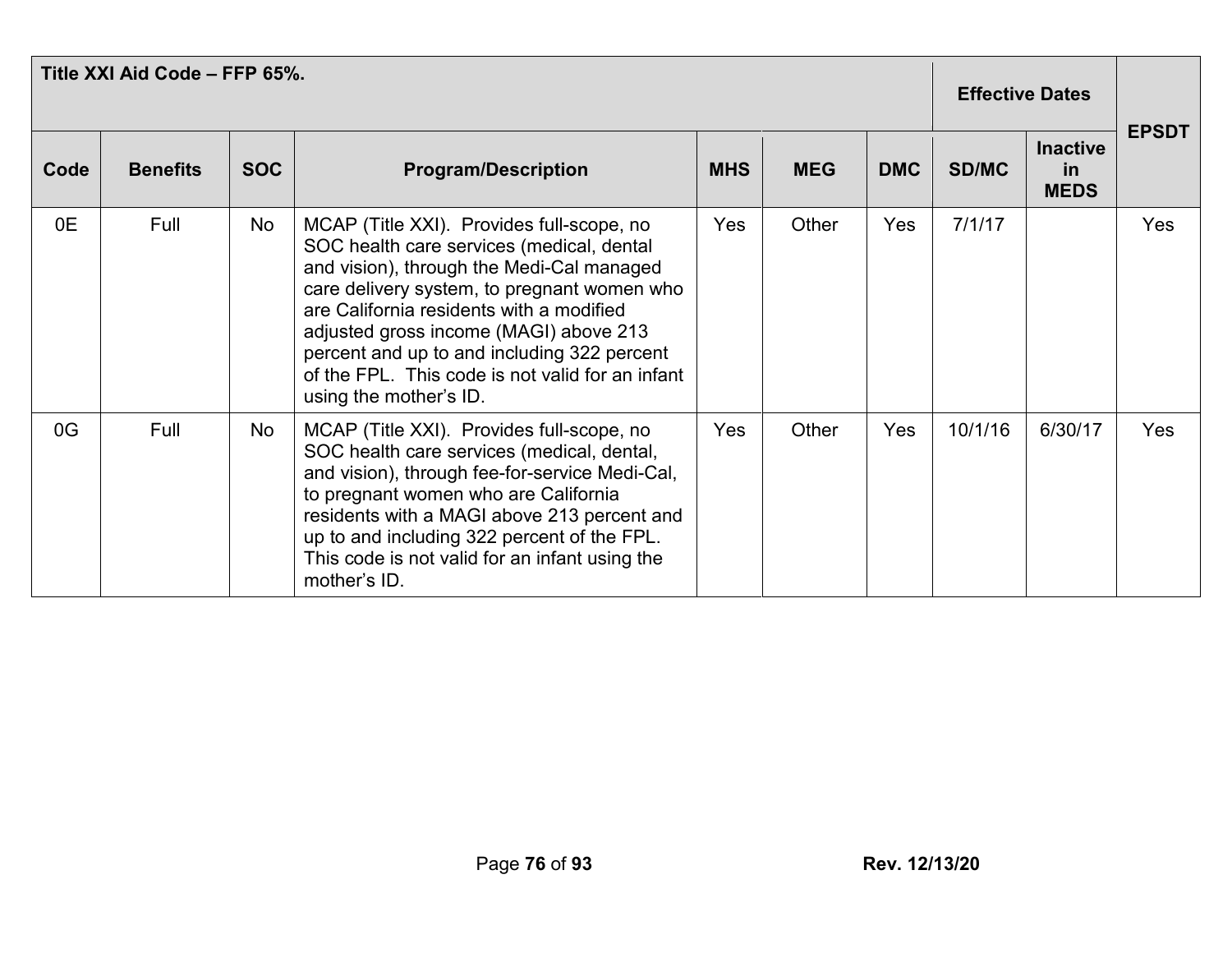| Title XXI Aid Code - FFP 65%. |                 |            |                                                                                                                                                                                                                                                                                                                                                                                                                                                                   |            |            |            |              | <b>Effective Dates</b>                      |              |  |
|-------------------------------|-----------------|------------|-------------------------------------------------------------------------------------------------------------------------------------------------------------------------------------------------------------------------------------------------------------------------------------------------------------------------------------------------------------------------------------------------------------------------------------------------------------------|------------|------------|------------|--------------|---------------------------------------------|--------------|--|
| Code                          | <b>Benefits</b> | <b>SOC</b> | <b>Program/Description</b>                                                                                                                                                                                                                                                                                                                                                                                                                                        | <b>MHS</b> | <b>MEG</b> | <b>DMC</b> | <b>SD/MC</b> | <b>Inactive</b><br><u>in</u><br><b>MEDS</b> | <b>EPSDT</b> |  |
| 2C                            | Full            | No         | CCHIP > 266 - 322 percent; ages $O < 19$ ;<br>county specific; full medical benefits with no-<br>SOC.<br>Eligibility Note: Children up to age 19; U.S.<br>citizen or lawfully present and a resident of<br>San Francisco, San Mateo, or Santa Clara<br>counties above 266%-322% FPL; eligible for<br>CCHIP; full-scope health, dental, mental<br>health, and vision benefits<br>Note: Effective October 1, 2019, funding<br>will change to 76.5 FFP and 23.5 SGF. | <b>Yes</b> | Other      | Yes        | 7/1/19       |                                             | Yes          |  |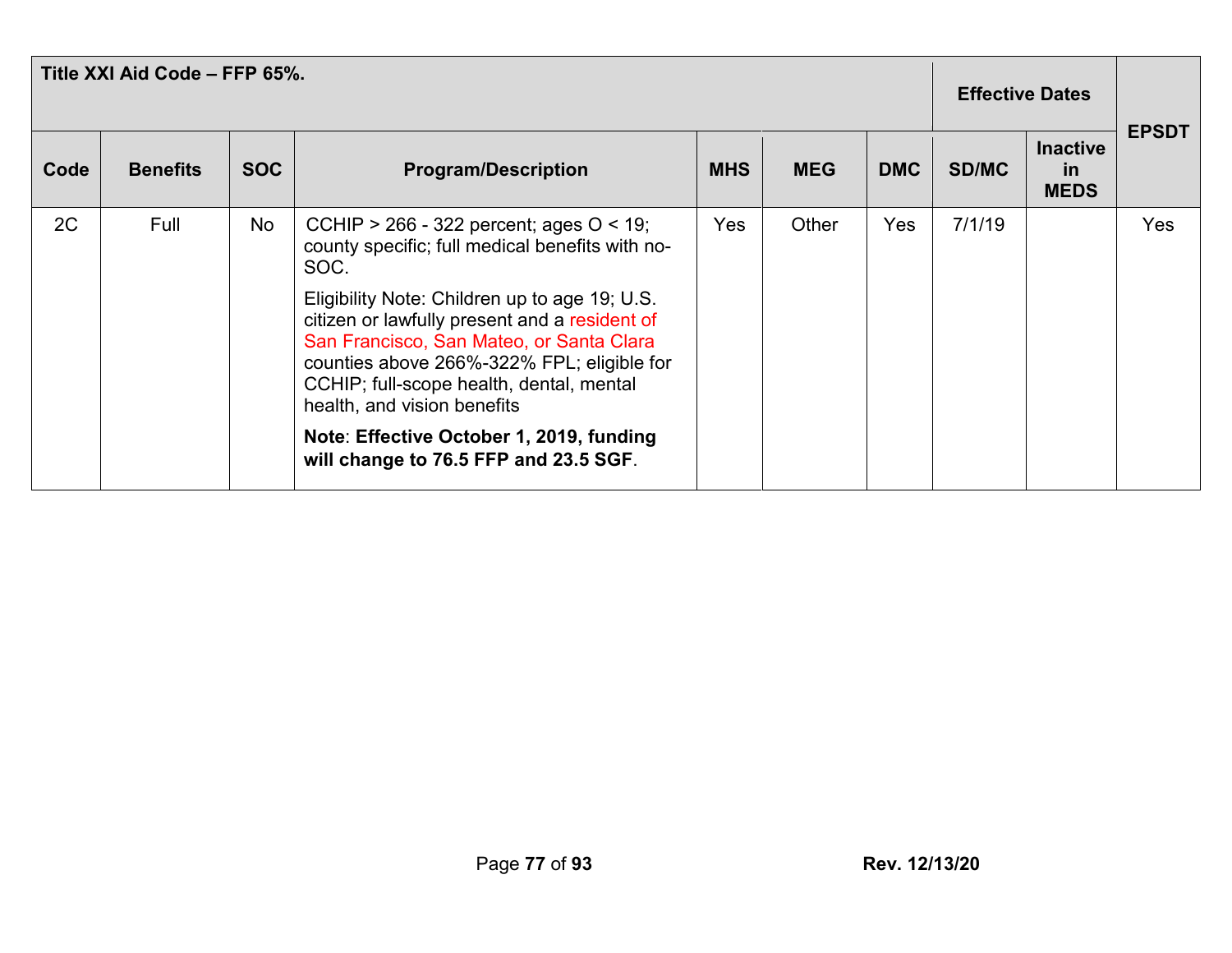# **Title XXI 65% and Title XIX 50% FFP Please note effective October 1, 20202 Pre-Natal is 65% FFP.**

• **Please note effective October 1, 2019 Pre-Natal will decrease from 88% to 76.5% FFP. Pre-Natal will decrease to 65% FFP effective October 1, 2020. Title XIX FFP 50% ER**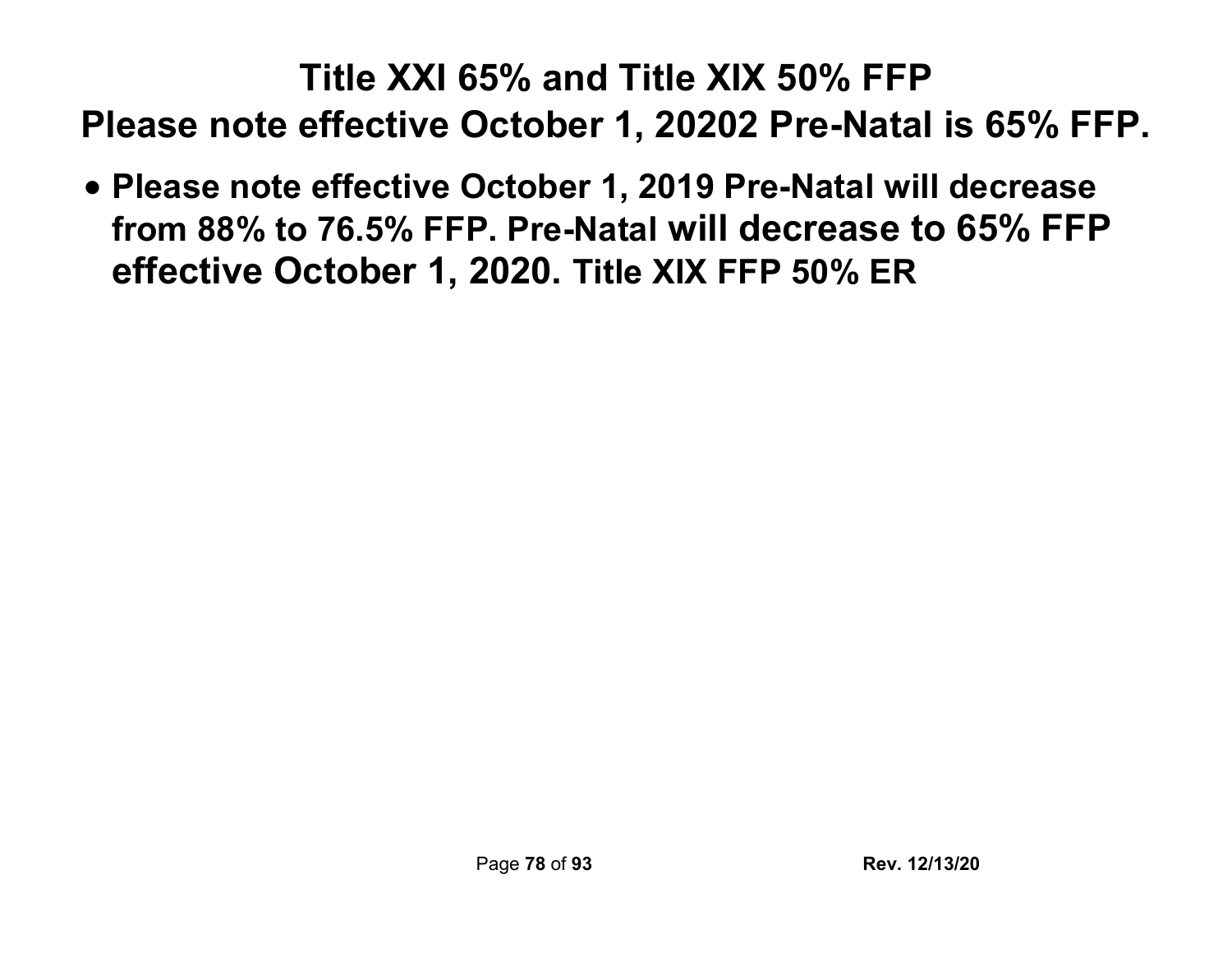| Title XXI (PREGNANCY) 65% FFP and XIX (EMERGENCY) 50% FFP |                                                                  |            |                                                                                                                                                                                                                                                                                                                                                                                                                                                                                                         |            |                 |            |              | <b>Effective Dates</b>               |              |
|-----------------------------------------------------------|------------------------------------------------------------------|------------|---------------------------------------------------------------------------------------------------------------------------------------------------------------------------------------------------------------------------------------------------------------------------------------------------------------------------------------------------------------------------------------------------------------------------------------------------------------------------------------------------------|------------|-----------------|------------|--------------|--------------------------------------|--------------|
| Code                                                      | <b>Benefits</b>                                                  | <b>SOC</b> | <b>Program/Description</b>                                                                                                                                                                                                                                                                                                                                                                                                                                                                              | <b>MHS</b> | <b>MEG</b>      | <b>DMC</b> | <b>SD/MC</b> | <b>Inactive</b><br>in<br><b>MEDS</b> | <b>EPSDT</b> |
| K <sub>9</sub>                                            | Restricted                                                       | <b>No</b>  | CCRP and CMPP (Title XIX/Title XXI). Not<br>newly-eligible, undocumented recipients 19<br>through 64 years of age, including disabled/blind<br>recipients without Medicare, with income less<br>than or equal to 128 percent of the FPL.<br>Restricted to all covered emergency, including<br>mental health (Title XIX) and all covered<br>pregnancy-related (Title XXI) services only.                                                                                                                 | Yes        | Other           | Yes        | 12/1/16      |                                      | <b>No</b>    |
| L7                                                        | Restricted<br>to<br>pregnancy<br>and/or<br>emergency<br>services | <b>No</b>  | Disabled/Blind -age 19 through age 64. 0%<br>to128% FPL, undocumented.                                                                                                                                                                                                                                                                                                                                                                                                                                  | Yes        | <b>Disabled</b> | Yes        | 1/1/14       |                                      | <b>No</b>    |
| R <sub>1</sub>                                            | Full                                                             | No         | State-funded cash assistance and full-scope<br>Medi-Cal benefits with no SOC for non-citizen<br>trafficking and crime victims eligible for TCVAP<br>benefits. Covers non-citizen victims of human<br>trafficking, domestic violence or other serious<br>crimes who meet the TCVAP program eligibility<br>requirements. Title XIX provides funding for<br>emergency services and non-emergency<br>services that are not pregnancy-related. Title XXI<br>provides funding for Pregnancy Related services. | Yes        | Other           | Yes        | 11/1/18      |                                      | Yes          |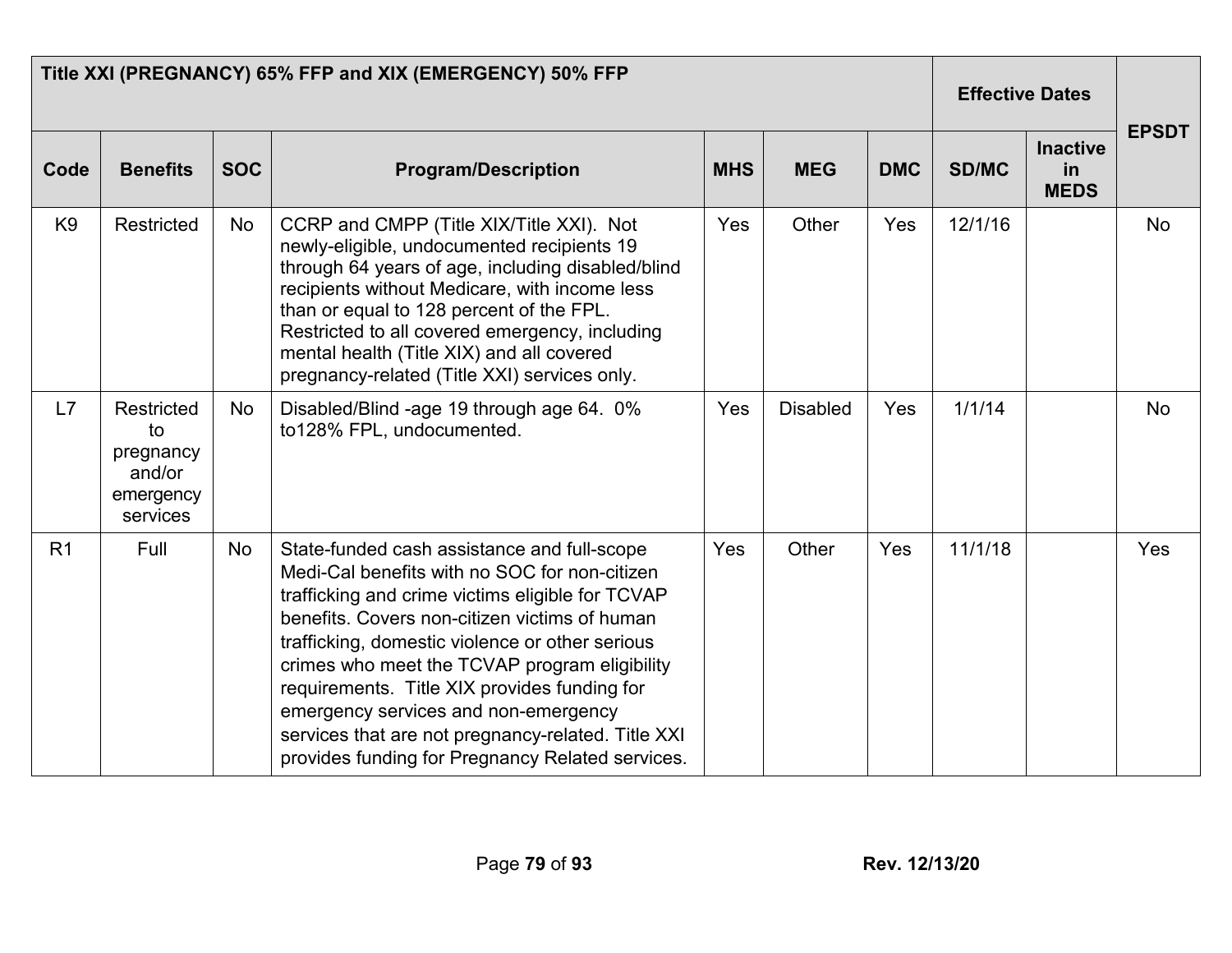# **Unallowable Federal Financial Participation (FFP) Reimbursement**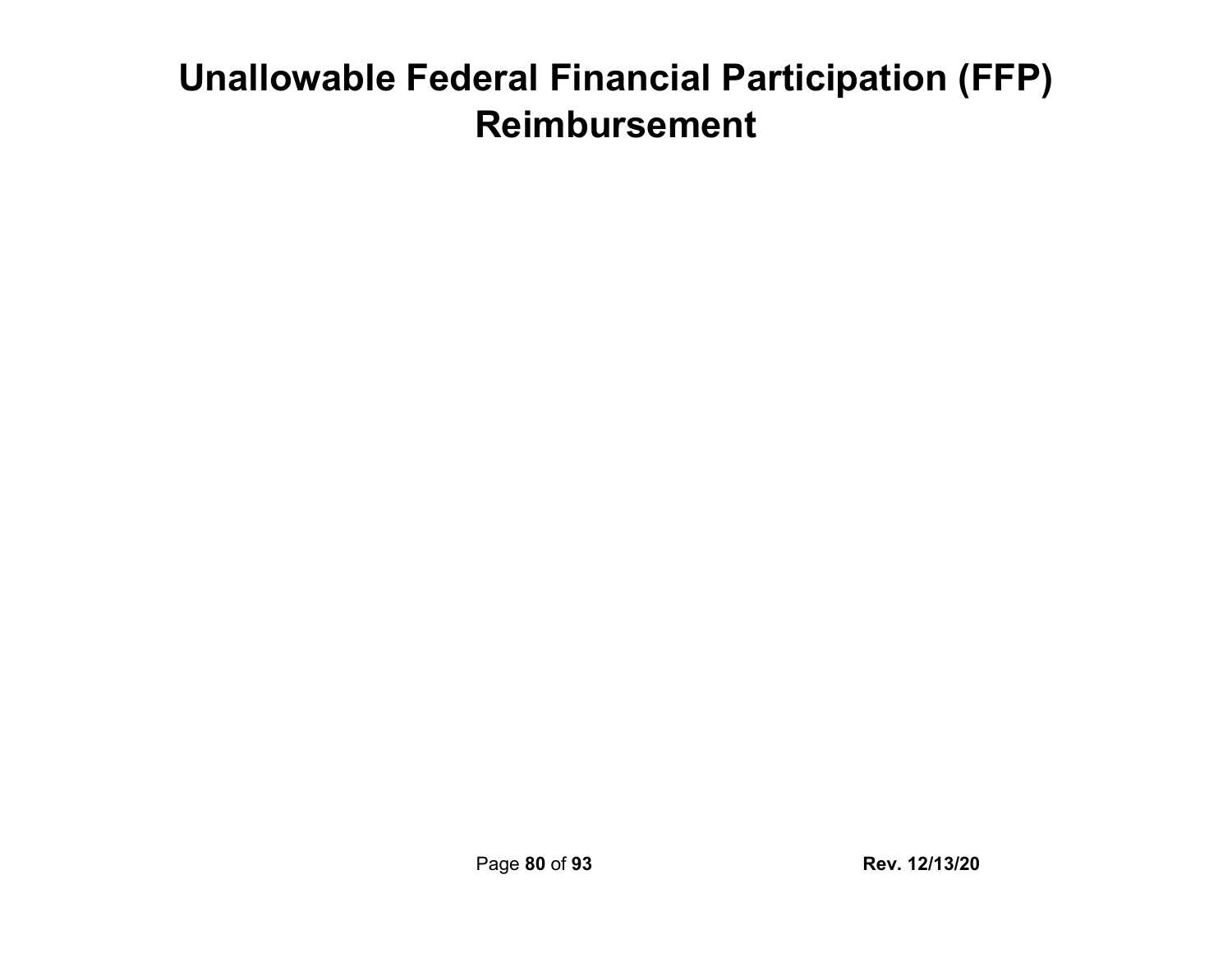| <b>NO FFP AVAILABLE</b> |                                                                                                                 |            |                                                                                                                                                                                                                                                                                            |            |            |            |              | <b>Effective Dates</b>               |              |
|-------------------------|-----------------------------------------------------------------------------------------------------------------|------------|--------------------------------------------------------------------------------------------------------------------------------------------------------------------------------------------------------------------------------------------------------------------------------------------|------------|------------|------------|--------------|--------------------------------------|--------------|
| Code                    | <b>Benefits</b>                                                                                                 | <b>SOC</b> | <b>Program/Description</b>                                                                                                                                                                                                                                                                 | <b>MHS</b> | <b>MEG</b> | <b>DMC</b> | <b>SD/MC</b> | <b>Inactive</b><br>in<br><b>MEDS</b> | <b>EPSDT</b> |
| 7M                      | Valid for<br><b>Minor</b><br>Consent<br>services                                                                | Y/N        | Minor Consent Program. Covers eligible<br>minors at least 12 years of age and under the<br>age of 21. Limited to services related to<br>Sexually Transmitted Diseases (STDs),<br>sexual assault, drug and alcohol abuse, and<br>family planning. Paper Immediate Needs<br>Card issued.     | <b>No</b>  | N/A        | Yes        |              |                                      | <b>No</b>    |
| 7N                      | Valid for<br>Minor<br>Consent<br>services,<br>limited to<br>pregnancy-<br>related and<br>postpartum<br>services | <b>No</b>  | Minor Consent Program. Covers eligible<br>pregnant minors under the age of 21. Limited<br>to pregnancy-related services, including<br>services for conditions that may complicate<br>the pregnancy and postpartum services.<br>Paper Immediate Needs Card issued.                          | <b>No</b>  | N/A        | Yes        |              |                                      | <b>No</b>    |
| 7P                      | Valid for<br>Minor<br>Consent<br>services                                                                       | Y/N        | Minor Consent Program. Covers eligible<br>minors at least 12 years of age and under the<br>age of 21. Limited to services related to<br>STDs, sexual assault, drug and alcohol<br>abuse, family planning, and outpatient mental<br>health treatment. Paper Immediate Needs<br>Card issued. | <b>No</b>  | N/A        | Yes        |              |                                      | <b>No</b>    |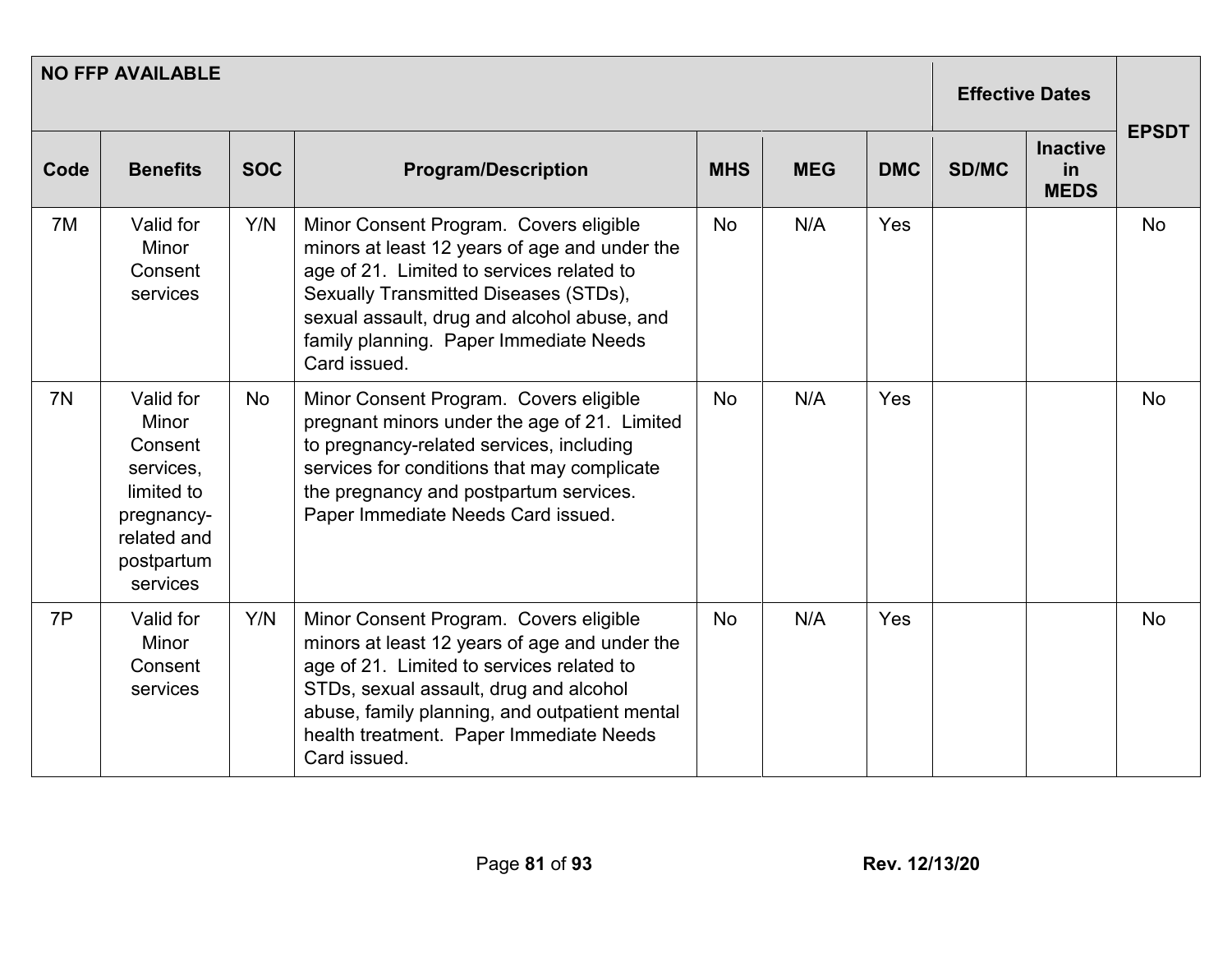### **APPENDIX**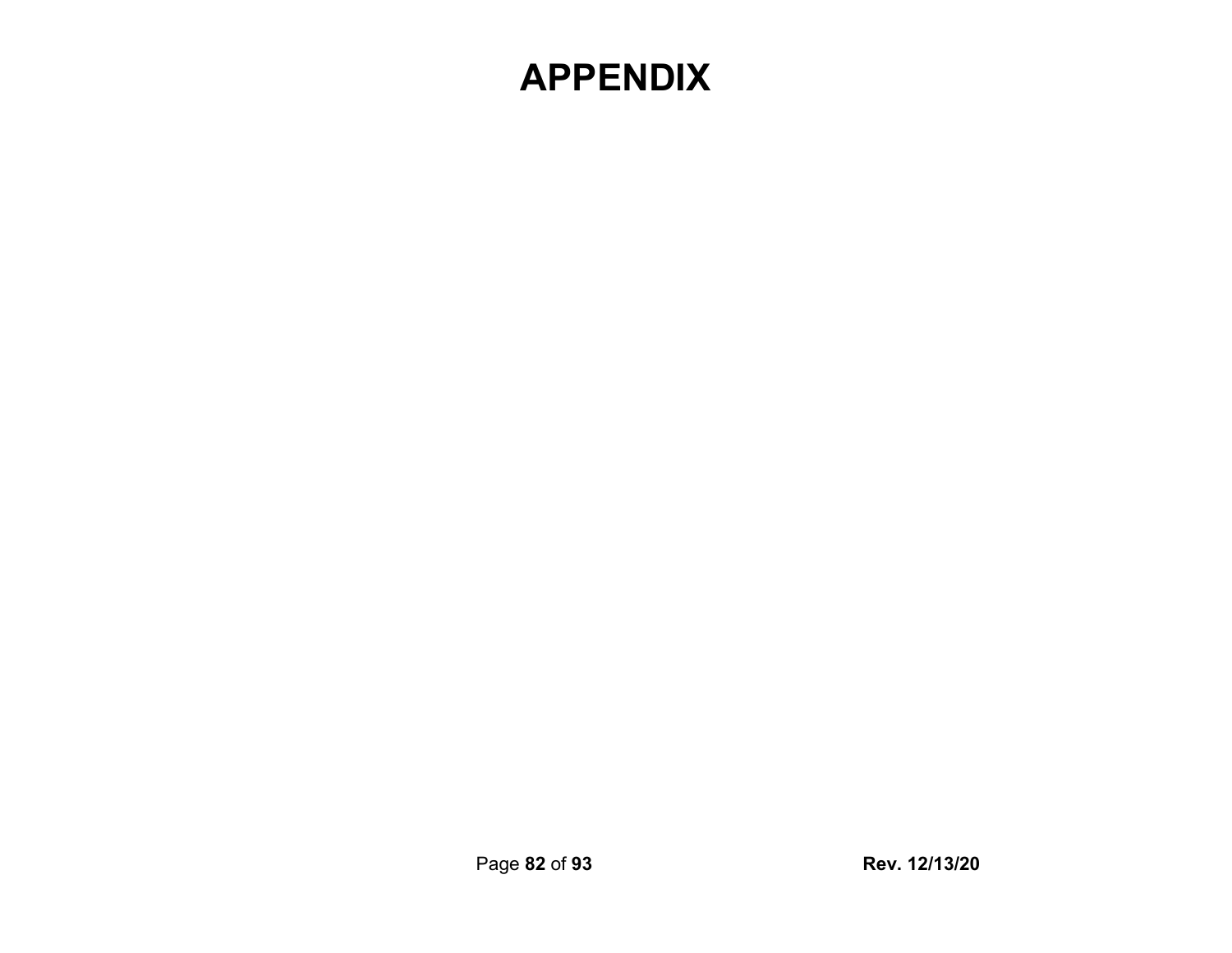#### **SD/MC Aid Codes Change Log**

All Affordable Care Act (ACA) aid codes are effective January 1, 2014. The new aid codes identify those individuals eligible for benefits in the ACA new adult group, expansion children, pregnant women and parent/caretaker relatives.

Listed below is the appropriate funding for each calendar year. The Aid Codes are 7U, L1, M1, M2, N0, N7, N8, and N9:

| <b>Calendar Year (CY)</b>                      | <b>Federal Financial Participation (FFP)</b> |
|------------------------------------------------|----------------------------------------------|
| January 2014 through December 2016             | 100%                                         |
| January 2017 through December 2017             | 95%                                          |
| January 2018 through December 2018             | 94%                                          |
| January 2019 through December 2019             | 93%                                          |
| January 2020 and all subsequent calendar years | 90%                                          |

| <b>Benefit</b>            | <b>Definition</b>                                                               |
|---------------------------|---------------------------------------------------------------------------------|
| Full                      | No restrictions                                                                 |
| Restricted                | Special Condition: e/g/ Undocumented or<br>non-satisfactory immigration status; |
|                           | Pregnancy; emergency, etc.                                                      |
| <b>Restricted Limited</b> | A restriction based upon time (e.g. IP off                                      |
|                           | the grounds of the prison for <24 h)                                            |

The chart columns identify Mental Health Services (MHS), Medicaid Eligibility Group (MEG)1, Drug Medi-Cal Program (DMC), Effective Dates and Early and Periodic Screening, Diagnosis, and Treatment (EPSDT). The MHS and DMC column indicate a "yes" if the aid code is appropriate for use by MHS and/or DMC; and "no" if it is not. The SD/MC column indicates the effective date of the aid code for Medi-Cal eligibility. The Inactive in MEDS column indicates the date for which FFP is no longer available for an aid code. The EPSDT column identifies aid codes that may include beneficiaries under age 21 who are eligible for expanded Medi-Cal benefits under the EPSDT program.

 $\overline{\phantom{a}}$ 

<sup>1</sup> The Centers for Medicare and Medicaid Services (CMS) requires that the State (DHCS) submit quarterly actual member month enrollment statistics by MEG in conjunction with the State's submitted CMS-64 forms for the Specialty Mental Health Waiver. The method used to develop the trends historical data is compiled by quarter by MEG which are: Disabled, Foster Care, MCHIP and Other. **PLEASE NOTE: MEGs DO NOT APPLY TO DMC**.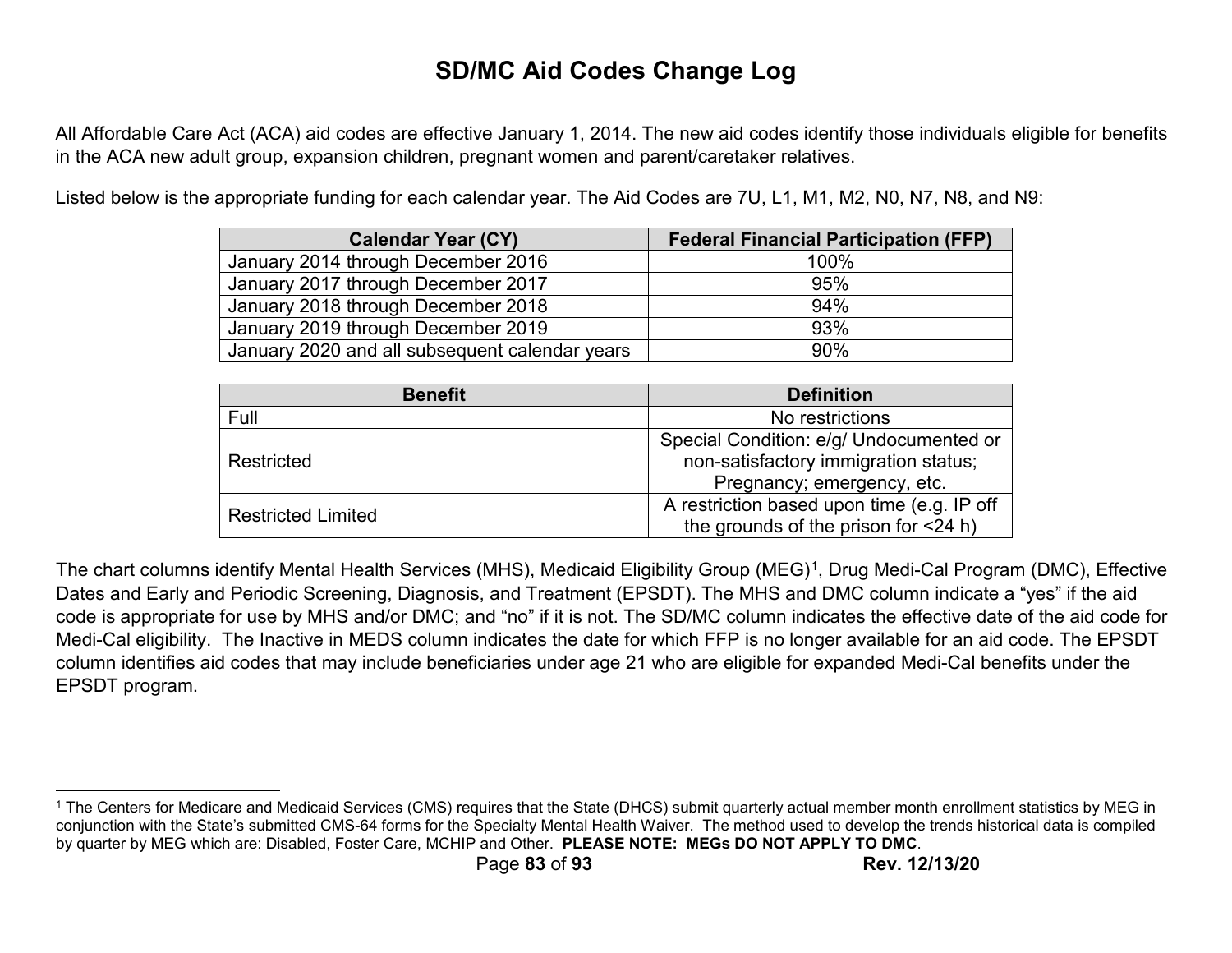#### **Historical FFP Rates (As of Date Payment)**

| <b>Federal Fiscal Year (October 1</b><br>through September 30) | <b>Regular FFP</b> | <b>Enhanced FFP2</b> |
|----------------------------------------------------------------|--------------------|----------------------|
| 2005 - 2012                                                    | 50.00%             | 65.00%               |
| July 1, 2004 - September 30, 2005                              | 50.00%             | 65.00%               |
| October 1, 2003 - June 30, 2004                                | 52.95%             | 65.00%               |
| April 1, 2003 - September 30, 2003                             | 54.35%             | 65.00%               |
| October 1, 2002 - March 31, 2003                               | 50.00%             | 65.00%               |
| $2001 - 2002$                                                  | 51.40%             | 65.98%               |
| $2000 - 2001$                                                  | 51.25%             | 65.88%               |
| $1999 - 2000$                                                  | 51.67%             | 66.17%               |

Effective October 1, 2008, Beneficiary Services received a stimulus of 11.59% FMAP rate for FY 08/09 with a date of service from October 1, 2008 through December 31, 2010. On August 10, 2010, the American Recovery and Reinvestment Act (ARRA) of 2009 was extended to continue the additional Federal assistance for six months, ending June 30, 2011, but would phase down the level of assistance. Therefore, the ARRA FMAPs for QTR 2 of FY 2011 are 3 percent less than the QTR 1 levels (6.2 percent minus 3.2 percent) and the ARRA FMAPs for QTR 3 of FY 2011 are 2 percent less than those for QTR 2 (3.2 percent minus 1.2 percent). Please see chart below:

 $\overline{a}$ 

<sup>2</sup> FFP of more than 50% is not applicable for DMC.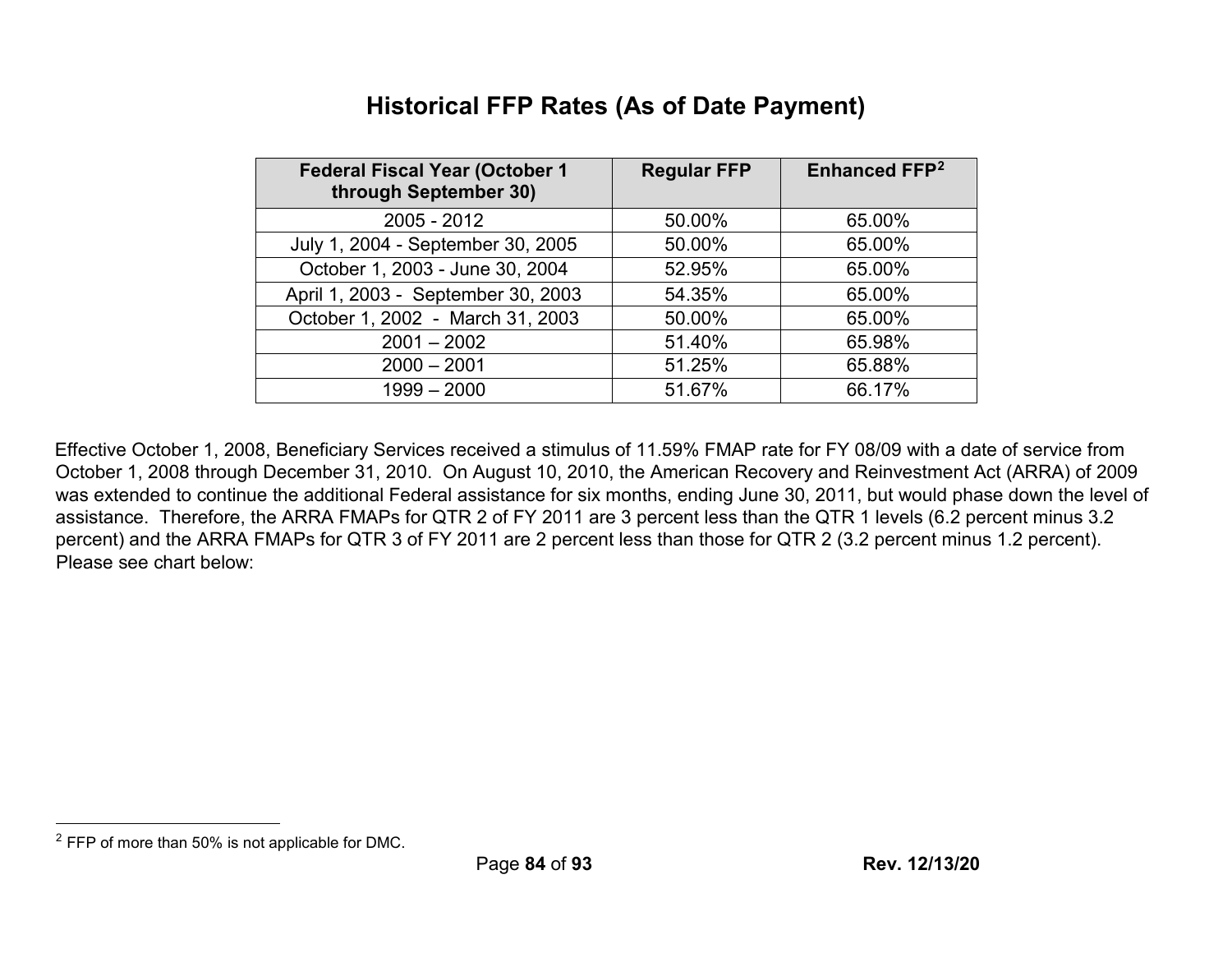### **Historical Stimulus Rates for Beneficiary Services Only**

| <b>Federal Fiscal Year</b>           | <b>Regular FFP</b> |
|--------------------------------------|--------------------|
| April 1, 2011 - June 30, 2011        | 56.88%             |
| January 1, 2011 - March 31, 2011     | 58.77%             |
| October 1, 2010 - December 31, 2010  | 61.59%             |
| October 1, 2009 - September 30, 2010 | 61.59%             |
| October 1, 2008 - September 30, 2009 | 61.59%             |

#### **SD/MC CHANGE CONTROL LOG**

| <b>New</b><br><b>Revision</b> | <b>Previous</b><br><b>Revision</b> | <b>Added Codes</b>                                                                                                                                                                | <b>Removed Codes</b>                     | <b>Comments</b>                                                                |
|-------------------------------|------------------------------------|-----------------------------------------------------------------------------------------------------------------------------------------------------------------------------------|------------------------------------------|--------------------------------------------------------------------------------|
| 9/10/2008                     | 10/14/2003                         | 3D, 3W, 65, 06,46, 04W                                                                                                                                                            | 5X, 5Y (discontinued in MEDS)<br>10/1/03 |                                                                                |
| 2/11/2010                     | 9/10/2008                          | C <sub>1</sub> , C <sub>2</sub> , C <sub>3</sub> , C <sub>4</sub> , C <sub>5</sub> , C <sub>6</sub> ,<br>C7, C8, C9, D1, D2,<br>D3, D4, D5, D6, D7, D8,<br>D9, 2H, 5E, 8U, 8V, E1 |                                          | 8X, 0M, 0N, 0P, 1X, 1Y, 47,<br>8W, Changed from restricted<br>to Full Benefits |
| 8/9/2010                      | 2/11/2010                          | None                                                                                                                                                                              |                                          | All BCCTP aid codes<br>updated Enhanced FFP -<br>page 6                        |
| 8/25/2010                     | 8/9/2010                           | None                                                                                                                                                                              |                                          | Updated '0U' benefits to be<br>'FFP Funds for Emergency &<br>Pregnancy only'   |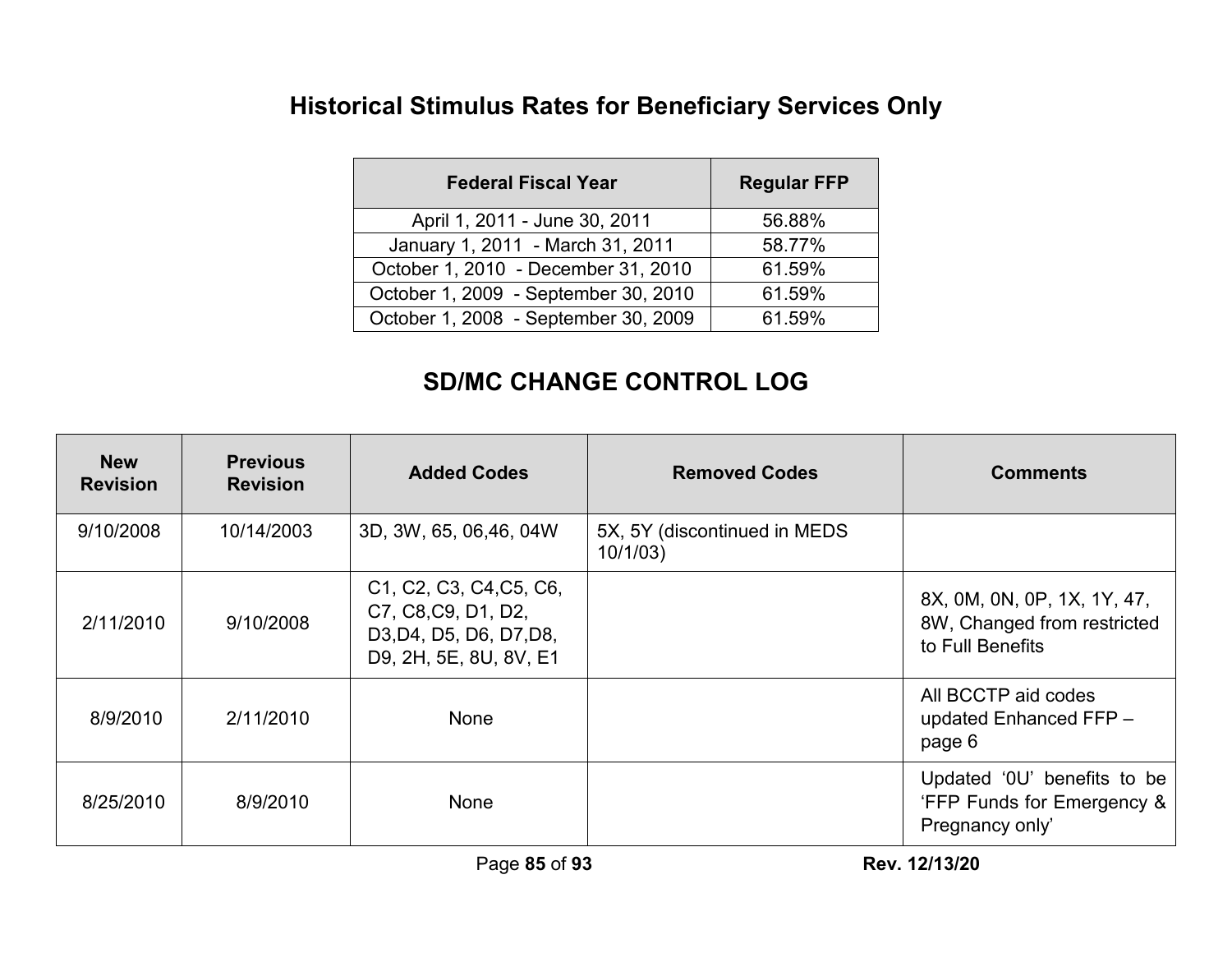| <b>New</b><br><b>Revision</b> | <b>Previous</b><br><b>Revision</b> | <b>Added Codes</b>                                | <b>Removed Codes</b>                                               | <b>Comments</b>                                                                                                         |
|-------------------------------|------------------------------------|---------------------------------------------------|--------------------------------------------------------------------|-------------------------------------------------------------------------------------------------------------------------|
| 9/13/2010                     | 8/25/2010                          |                                                   |                                                                    | Aid Codes E1, C3, C4, C5,<br>C6, C7, C8, C9, D1, D4, D5,<br>D6 and D7 changed to<br>indicate "N" in the EPSDT<br>column |
| 10/7/2010                     | 9/13/2010                          | 4H, 4L - active in MEDS<br>on 12/13/2010          |                                                                    | Changed table deleted EDS<br>and SD/MC- added effective<br>dates and inactive dates                                     |
| 1/13/11                       | 1/7/11                             | 4T                                                | 4G, 53, 0R, 0T, 8Y, 81 = not<br>eligible for FFP effective 1/10/11 | <b>Removed from Chart</b>                                                                                               |
| 1/21/11                       | 1/13/11                            |                                                   |                                                                    | 7M, 7N, 7P, changed to "No"<br>for MHS.<br>These aid codes are not<br>eligible for FFP.                                 |
| 1/27/11                       | 1/21/11                            | 4G on 1/25/11<br>(previously removed in<br>error) |                                                                    |                                                                                                                         |
| 2/11/11                       | 1/27/11                            | 74 for ADP (pending<br>ITSD deployment)           |                                                                    | Listed 8U and 8V under Title<br>19.                                                                                     |
| 2/28/11                       | 2/11/11                            | 74 activated for ADP on<br>2/25/11                |                                                                    | Added footnotes for aid<br>codes 5E, 8E & 8W.                                                                           |
| 5/6/11                        | 2/28/11                            |                                                   |                                                                    | Changed ARRA language and<br>added<br>7/1/11 - 9/30/11 at 50% to<br>chart.                                              |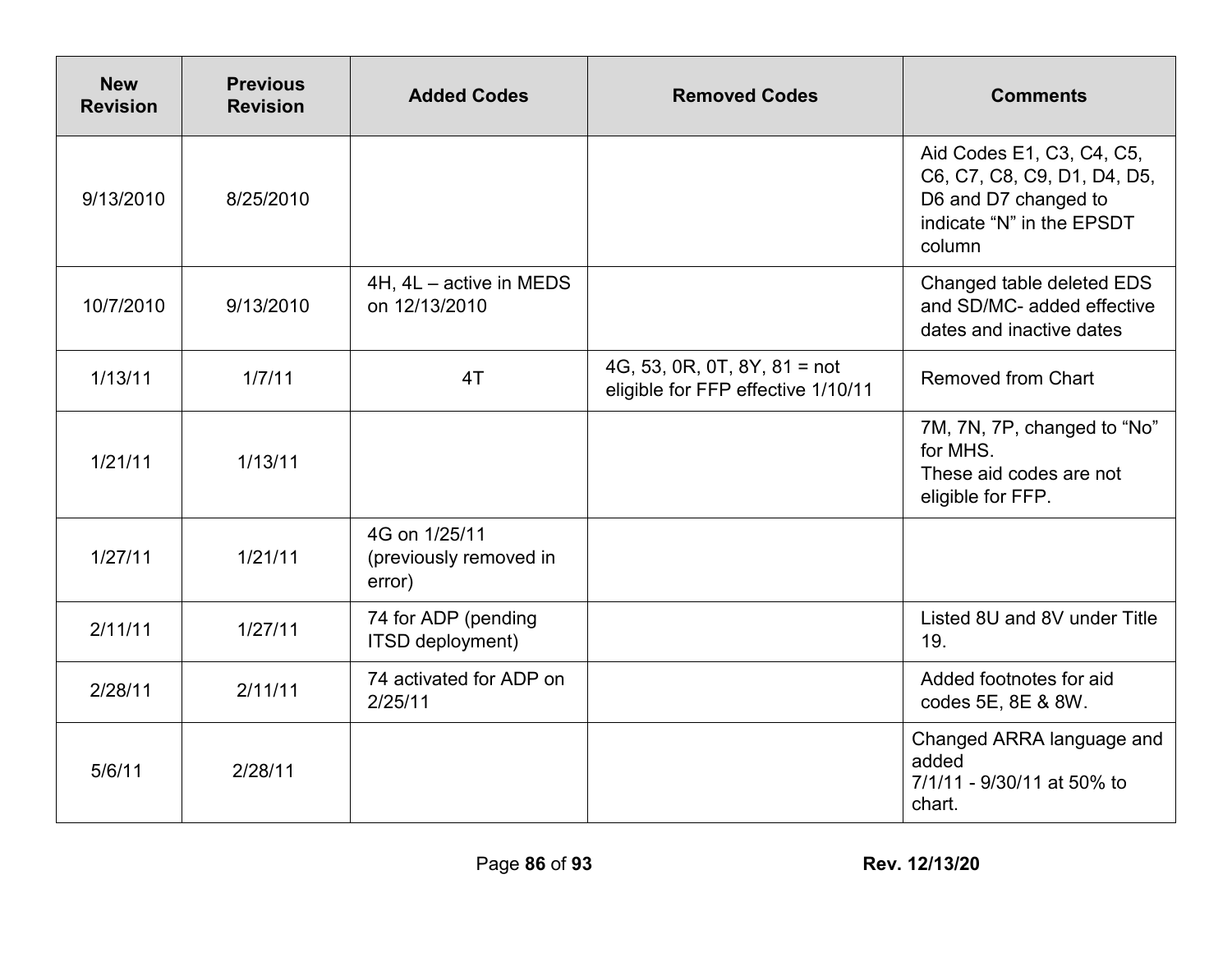| <b>New</b><br><b>Revision</b> | <b>Previous</b><br><b>Revision</b> | <b>Added Codes</b>                                                                              | <b>Removed Codes</b>        | <b>Comments</b>                                                                                       |
|-------------------------------|------------------------------------|-------------------------------------------------------------------------------------------------|-----------------------------|-------------------------------------------------------------------------------------------------------|
|                               |                                    |                                                                                                 |                             | Organized aid codes<br>according to funding.<br>7X, 8X now listed under Title<br>21 and "Yes" EPSDT.  |
| 9/13/11                       | 2/28/11                            |                                                                                                 | $7R$ = not eligible for FFP | <b>Removed from Chart</b>                                                                             |
| 12/02/11                      | 9/13/11                            | 07, 4N, 4S, 4W, 43, 49                                                                          |                             | Updated description for aid<br>codes 3G, 3H, 3N, 3P, 3R, 30,<br>32, 33, 35, 39 and 59                 |
| 6/5/12                        | 12/2/11                            |                                                                                                 |                             | 0U, 0V are now listed under<br>BCCTP.<br>0W is transitional aid code<br>only.<br>48 is pregnancy only |
| 8/29/12                       | 6/5/12                             |                                                                                                 |                             | Generally, enhanced aid<br>codes are categorized as<br>either SCHIP and MCHIP                         |
| 1/28/13                       | 8/29/12                            | 53, 65, 0R, 0T,<br>8Y, 81, R1<br>5C, 5D, H1, H2,<br>H3, H4, H5<br>G0, G1, G2, G5,<br>G6, G7, G8 |                             | <b>State Only Aid Codes</b><br>Effective Date 1/1/13<br>Effective Date 1/1/12                         |
|                               | 1/28/13                            | 3F, K1                                                                                          |                             | Effective Date 4/1/13                                                                                 |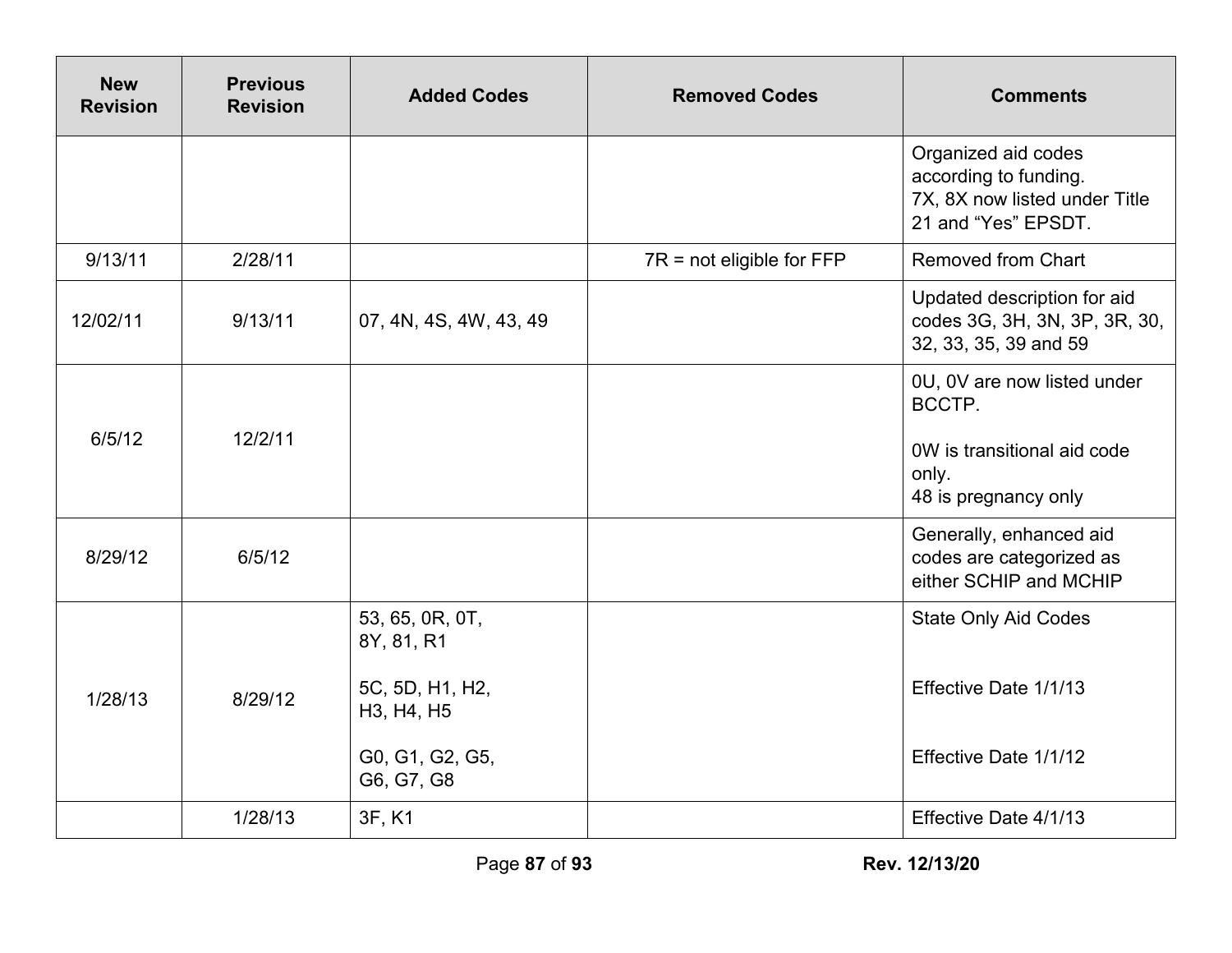| <b>New</b><br><b>Revision</b> | <b>Previous</b><br><b>Revision</b> | <b>Added Codes</b>                                                                                                                                                                                                                                                                                               | <b>Removed Codes</b> | <b>Comments</b>                          |
|-------------------------------|------------------------------------|------------------------------------------------------------------------------------------------------------------------------------------------------------------------------------------------------------------------------------------------------------------------------------------------------------------|----------------------|------------------------------------------|
| 10/28/13                      | 1/28/13                            | E2, E4, E5,<br>E7<br>H6, H7, H8, H9,<br>H <sub>0</sub> , 4E, P <sub>1</sub> , P <sub>2</sub> ,<br>P3, P4,<br>J1, J2, J3, J4, J5,<br>J6, J7, J8, G9<br>L1, N9, N0,<br>M1, M2, M3, M4,<br>M7, M5, M6<br>M8, M9, M0<br>N5, N6, N7, N8,<br>P5, P6, P7, P8,<br>P9, P0<br>T1, T2, T3,<br>T4, T5, T6, T7 T8,<br>T9, T0, |                      | <b>ACA AID CODES</b><br>Effective 1/1/14 |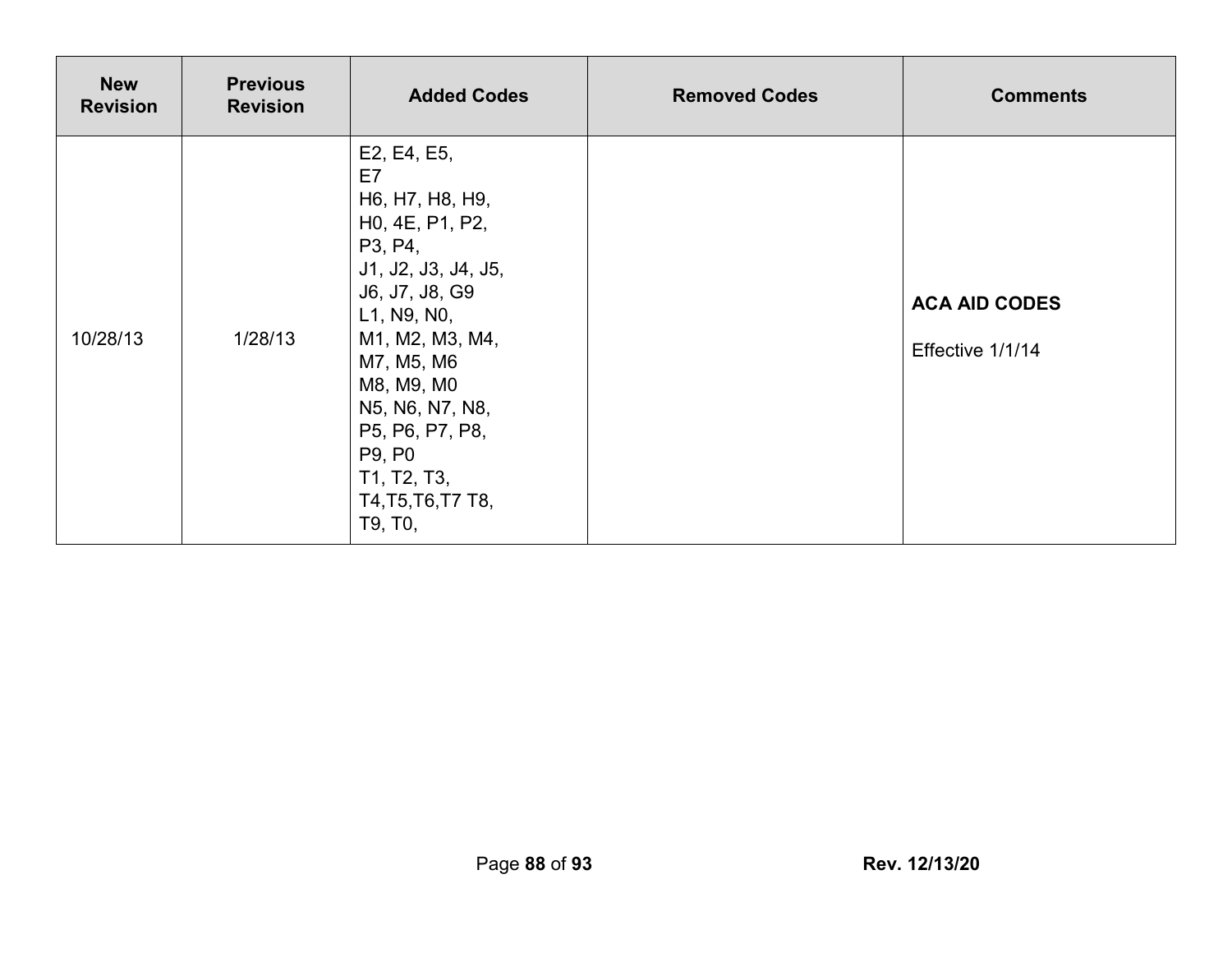| <b>New</b><br><b>Revision</b> | <b>Previous</b><br><b>Revision</b> | <b>Aid Codes</b>                                                                                                   | <b>Effective Dates</b> | <b>Comments</b>                                                                                                    |
|-------------------------------|------------------------------------|--------------------------------------------------------------------------------------------------------------------|------------------------|--------------------------------------------------------------------------------------------------------------------|
| 3/18/14                       | 10/28/13                           | 13, 23, 63                                                                                                         | 3/11/14                | DMC Only Restrict NTP (dosing and<br>individual group counseling) services for<br><b>LTC Aid Codes.</b>            |
|                               |                                    | 8E                                                                                                                 | 1/1/14                 | Expanded the age up to 65 years of age.                                                                            |
| 4/10/14                       | 3/18/14                            | 3F & K1                                                                                                            | 4/3/14                 | Changed to "Yes" for EPDST                                                                                         |
|                               |                                    | D <sub>2</sub> , D <sub>3</sub> , D <sub>4</sub> , D <sub>5</sub> , D <sub>6</sub> , D <sub>7</sub> ,<br>69 and 74 | 3/11/14                | Changed DMC column to indicate "Yes"                                                                               |
| 5/14/14                       | 4/10/14                            | E <sub>6</sub>                                                                                                     | 1/1/14                 | New Aid Code                                                                                                       |
|                               |                                    | 7U, 7W                                                                                                             | 2/1/14                 | New Aid Code                                                                                                       |
| 5/14/14                       | 4/10/14                            | 7S                                                                                                                 | 4/1/14                 | New Aid Code                                                                                                       |
|                               |                                    | G0, J1, J2, J7, M3, M7,<br>P2, P3, L1 & M1                                                                         | N/A                    | Changed to "yes" for EPSDT services                                                                                |
|                               |                                    | 03, 04, 06, 07                                                                                                     | N/A                    | Changed MEG to "Other"                                                                                             |
| 8/14/14                       | 5/14/14                            | L2, L3, L4, L5                                                                                                     | 8/1/14                 | <b>New Aid Codes</b>                                                                                               |
|                               |                                    | E2, E4, E5                                                                                                         | 6/30/14                | Added end dates of 6/30/14                                                                                         |
|                               |                                    | 4K                                                                                                                 | N/A                    | Inactive in MEDS for DMC & MHS<br>effective 6/96                                                                   |
|                               |                                    | 69, 74, 80                                                                                                         | N/A                    | No for "DMC" only                                                                                                  |
| 9/29/14                       | 8/14/14                            | L3, L5                                                                                                             | 8/1/14                 | Changed to "Restricted to only<br>pregnancy related, long-term care and<br>emergency services" (Title XIX and XXI) |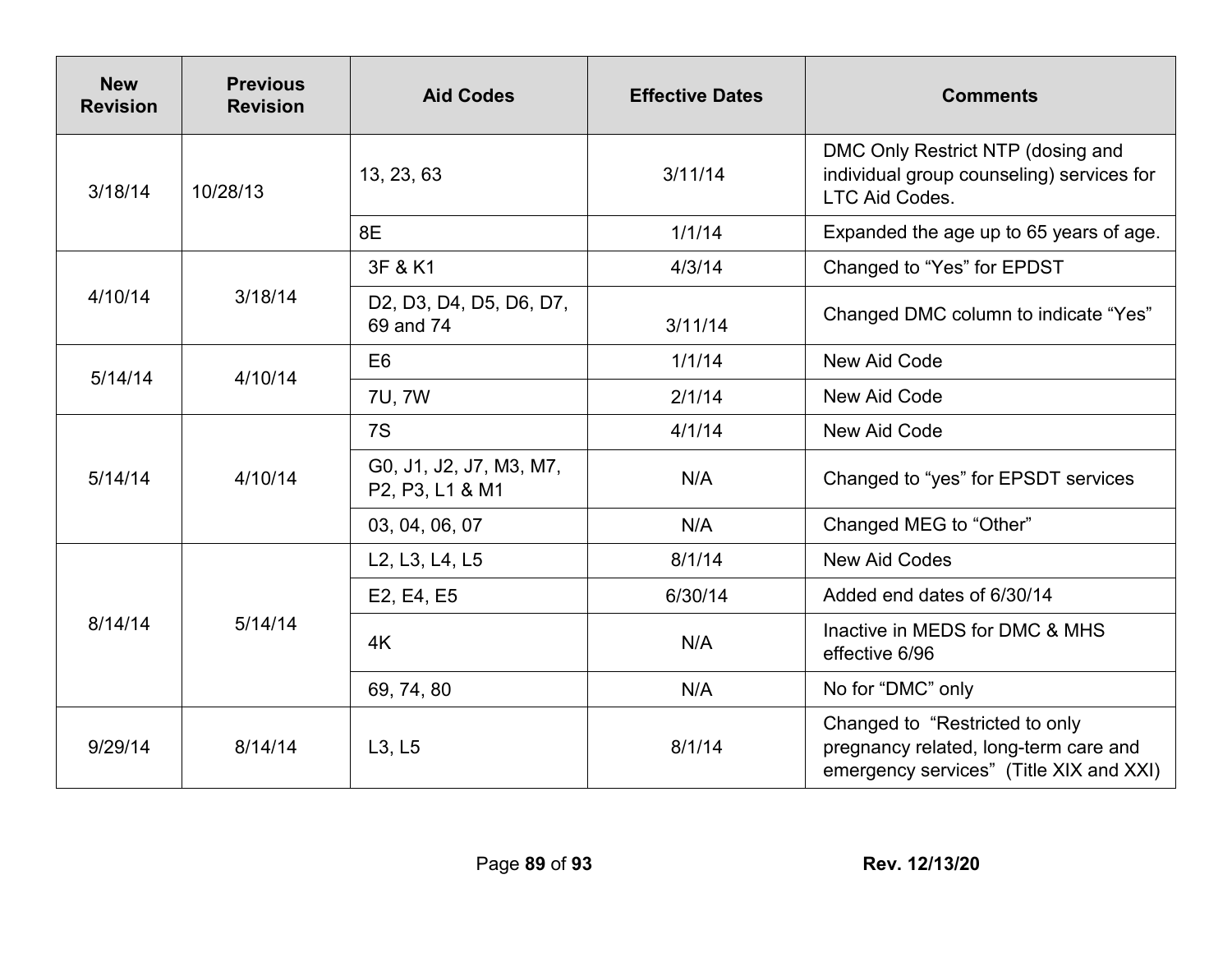| <b>New</b><br><b>Revision</b> | <b>Previous</b><br><b>Revision</b> | <b>Aid Codes</b>                                                                                                                                                                     | <b>Effective Dates</b>                   | <b>Comments</b>                                                                                                                                                                                    |
|-------------------------------|------------------------------------|--------------------------------------------------------------------------------------------------------------------------------------------------------------------------------------|------------------------------------------|----------------------------------------------------------------------------------------------------------------------------------------------------------------------------------------------------|
| 7/29/15                       | 9/29/14                            | L <sub>2</sub> , L <sub>3</sub> , L <sub>4</sub> , L <sub>5</sub>                                                                                                                    | 6/8/15                                   | Deleted from Short Doyle due to<br>implementation stopped through Medi-<br>Cal system                                                                                                              |
| 11/24/15                      | 9/29/15                            | G0, G1, G2                                                                                                                                                                           | 1/1/2012                                 | Services rendered to state inmates<br>through the Medi-Cal State Inmate<br>Program are adjudicated through the<br>Department of Health Care Services'<br>Fiscal Intermediary system.               |
|                               |                                    | G9, N5, N6, N9                                                                                                                                                                       | 1/1/2014                                 |                                                                                                                                                                                                    |
| 11/17/16                      | 11/24/15                           | G5, G7, J1, J2, J7, M3,<br>M5, M7, M9, P5, P7, P9,<br>2H, 23, 24, 27, 3N, 34, 37,<br>39, 44, 47, 54, 59, 6H, 63,<br>64, 67, 7A, 7J, 72, 82, 83,<br>T1, T2, T3, T4, T5, 7X,<br>8P, 8R | Effective May1, 2016                     | These aid codes are now all Full Scope<br>and 100% SGF per SB 75.                                                                                                                                  |
|                               |                                    | E6, E7, H0, H1, H2, H3,<br>H4, H5, H6, H9, M5, M6,<br>T0, T1, T2, T3, T4, T5, T6,<br>T7, T8, T9, 5C, 5D, 7X,<br>8X, 8N, 8P, 8R, 8T                                                   | October 1, 2015 to<br>September 30, 2019 | Pursuant to section $1905(y)$ of the Act,<br>the Patient Protection and Affordable<br>Care Act of 2010, provides for the<br>enhancement in the Federal Medical<br>Assistance Percentage for MCHIP. |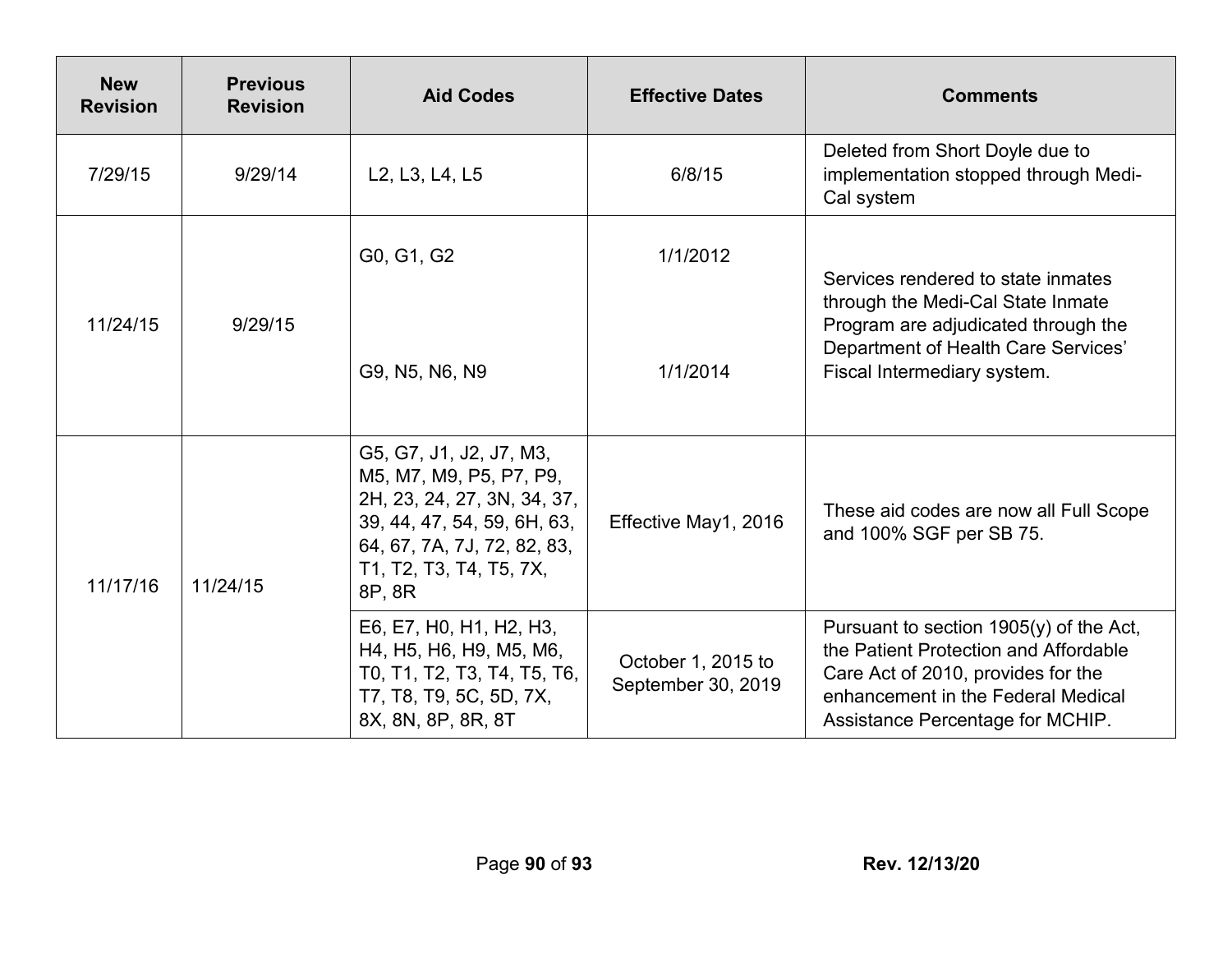| <b>New</b><br><b>Revision</b> | <b>Previous</b><br><b>Revision</b> | <b>Aid Codes</b>                         | <b>Effective Dates</b>       | <b>Comments</b>                                                                                                                                                                                                                                                                                                                                                                                                                                         |
|-------------------------------|------------------------------------|------------------------------------------|------------------------------|---------------------------------------------------------------------------------------------------------------------------------------------------------------------------------------------------------------------------------------------------------------------------------------------------------------------------------------------------------------------------------------------------------------------------------------------------------|
| 11/14/16                      | 11/24/15                           | F3, G3, F4, G4<br>2P, 2R, 2S, 2T and 2U. | Effective January 1,<br>2014 | Per Information Notice No: 15-029<br>reimbursement of Federal Financial<br>Participation (FFP) is available for either;<br>1) acute psychiatric inpatient hospital<br>services, or 2) psychiatric hospital<br>professional services provided in a Fee<br>for Service/Medi-Cal hospital for Medi-<br>Cal eligible county inmates who have<br>been transferred off the grounds of a<br>county correctional facility.<br>Per Welfare and Institutions Code |
|                               |                                    |                                          |                              | section 11461.3 effective January 1,<br>2015 Foster Care aid codes are as<br>follow: 2P, 2R, 2S, 2T and 2U.                                                                                                                                                                                                                                                                                                                                             |
| 3/9/17                        | 11/14/16                           | 0E                                       | 7/1/17                       | These new aid codes are for the Medi-                                                                                                                                                                                                                                                                                                                                                                                                                   |
|                               |                                    | 0G                                       | 10/1/16 End Date<br>6/30/17  | Cal Access Program (MCAP)<br>beneficiaries. The new aid code will be<br>used for the California Healthcare<br>Eligibility, Enrollment, Retention System<br>(CalHEERS) to identify pregnant women<br>with Modified Adjusted Gross Income<br>(MAGI) at 213 percent up to and<br>including 322 percent of the Federal<br>Poverty Level (FPL).                                                                                                              |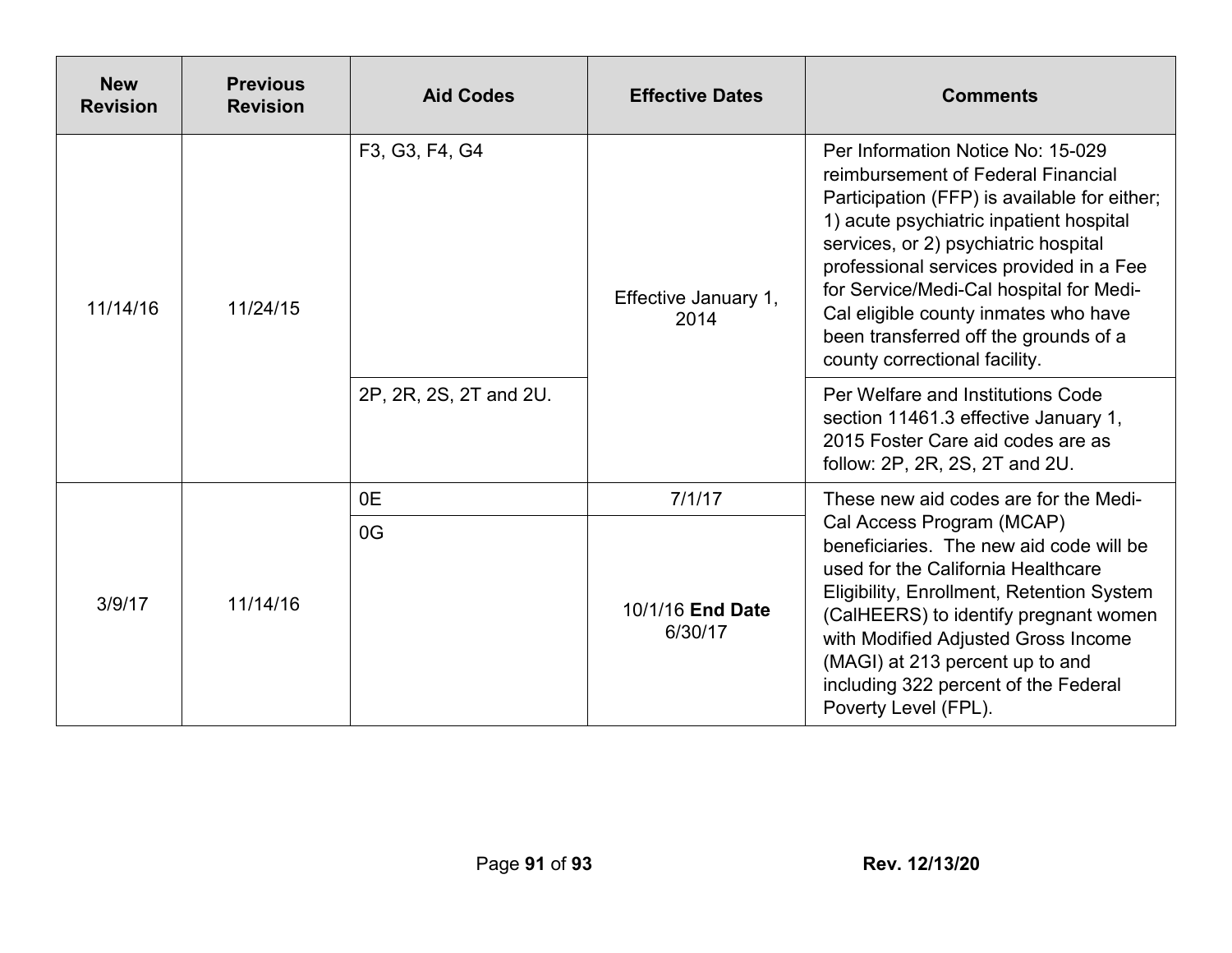| <b>New</b><br><b>Revision</b> | <b>Previous</b><br><b>Revision</b> | <b>Aid Codes</b>                                                                                                               | <b>Effective Dates</b>                            | <b>Comments</b>                                                                                                                                                                                                                                                                                                                                                   |
|-------------------------------|------------------------------------|--------------------------------------------------------------------------------------------------------------------------------|---------------------------------------------------|-------------------------------------------------------------------------------------------------------------------------------------------------------------------------------------------------------------------------------------------------------------------------------------------------------------------------------------------------------------------|
|                               |                                    | 3T, 3V, 7C, 48, 5F, 5T,<br>5W, M8, M0, M4, C4, C6,<br>C8, 58, D1, D7, G8, J4,<br>J8, C3, C5, C7, C9, 6U,<br>D4, D6, G6, J3, J8 |                                                   | Restricted scope aid codes for individuals<br>ages 19 and older.<br>Note: These aid codes were inadvertently<br>removed from the last Aid Code Master<br>Chart update dated November 17, 2016.                                                                                                                                                                    |
|                               |                                    | 0E                                                                                                                             | 7/1/17                                            | Funding is 88% FFP only                                                                                                                                                                                                                                                                                                                                           |
| 10/18/17                      | 3/9/17                             | 8L                                                                                                                             | 7/1/17                                            | New aid code                                                                                                                                                                                                                                                                                                                                                      |
|                               | 10/18/17                           |                                                                                                                                | N/A                                               | Changed chart title for SP75                                                                                                                                                                                                                                                                                                                                      |
| 5/1/19                        | 10/18/17                           | K6, K8                                                                                                                         | 4/1/17                                            |                                                                                                                                                                                                                                                                                                                                                                   |
| 11/1/19                       | 5/1/19                             | K7, K9, L6, L7, 2C and R1                                                                                                      | 12/1/16 - K7 & K9                                 | Please note: Aid Codes with 88% FFP<br>are 76.5% FFP effective October 1,<br>2019.                                                                                                                                                                                                                                                                                |
|                               |                                    |                                                                                                                                | $1/1/14 - L6$ & L7<br>$7/1/19 - 2C$<br>11/1/18-R1 | Effective January 1, 2020 Senate Bill (SB)<br>104 (Chapter 67, Statutes of 2019)<br>expands full scope Medi-Cal to the young<br>adult population, between the ages of 19<br>through 25, inclusive, who do not have<br>satisfactory immigration status or are<br>unable to establish satisfactory<br>immigration status or to verify United<br>States citizenship. |
| 11/19/20                      |                                    | 5L                                                                                                                             | 7/1/18                                            | New aid code<br>Please note: Aid Codes with 88% FFP<br>or 76.5% FFP are now 65% FFP<br>effective October 1, 202020.                                                                                                                                                                                                                                               |